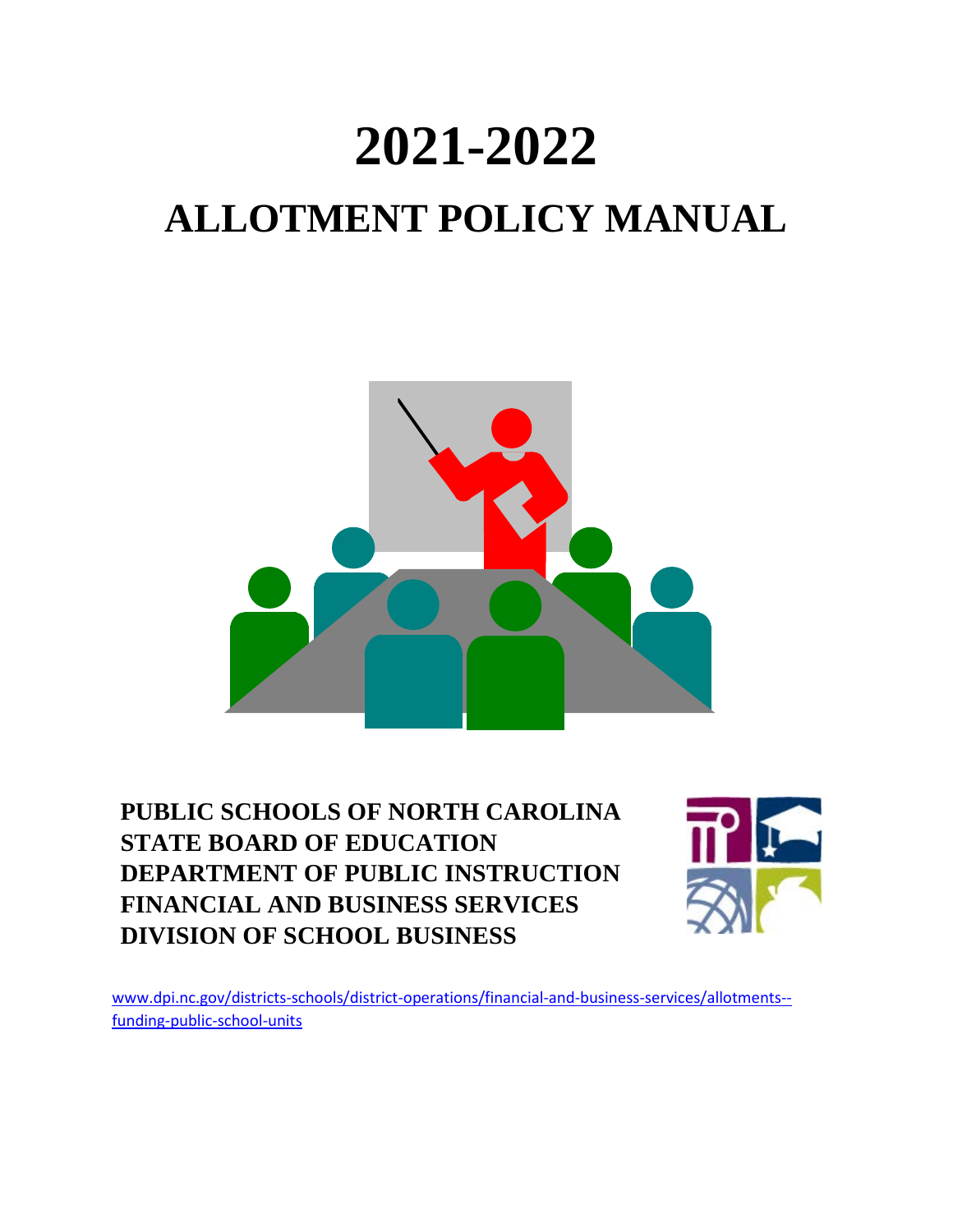## **Contents**

| CHILD AND FAMILY SUPPORT TEAMS (CFST) - Social Worker and other (PRC 043) 46 |  |
|------------------------------------------------------------------------------|--|
|                                                                              |  |
|                                                                              |  |
| CLASSROOM MATERIALS/INSTRUCTIONAL SUPPLIES/EQUIPMENT (PRC 061)52             |  |
|                                                                              |  |
|                                                                              |  |
|                                                                              |  |
|                                                                              |  |
|                                                                              |  |
| DIGITAL LEARNING INITIATIVE (DLI): DIGITAL LITERACY SOLUTION (PRC 078)  63   |  |
|                                                                              |  |
|                                                                              |  |
|                                                                              |  |
|                                                                              |  |
|                                                                              |  |
|                                                                              |  |
|                                                                              |  |
|                                                                              |  |
|                                                                              |  |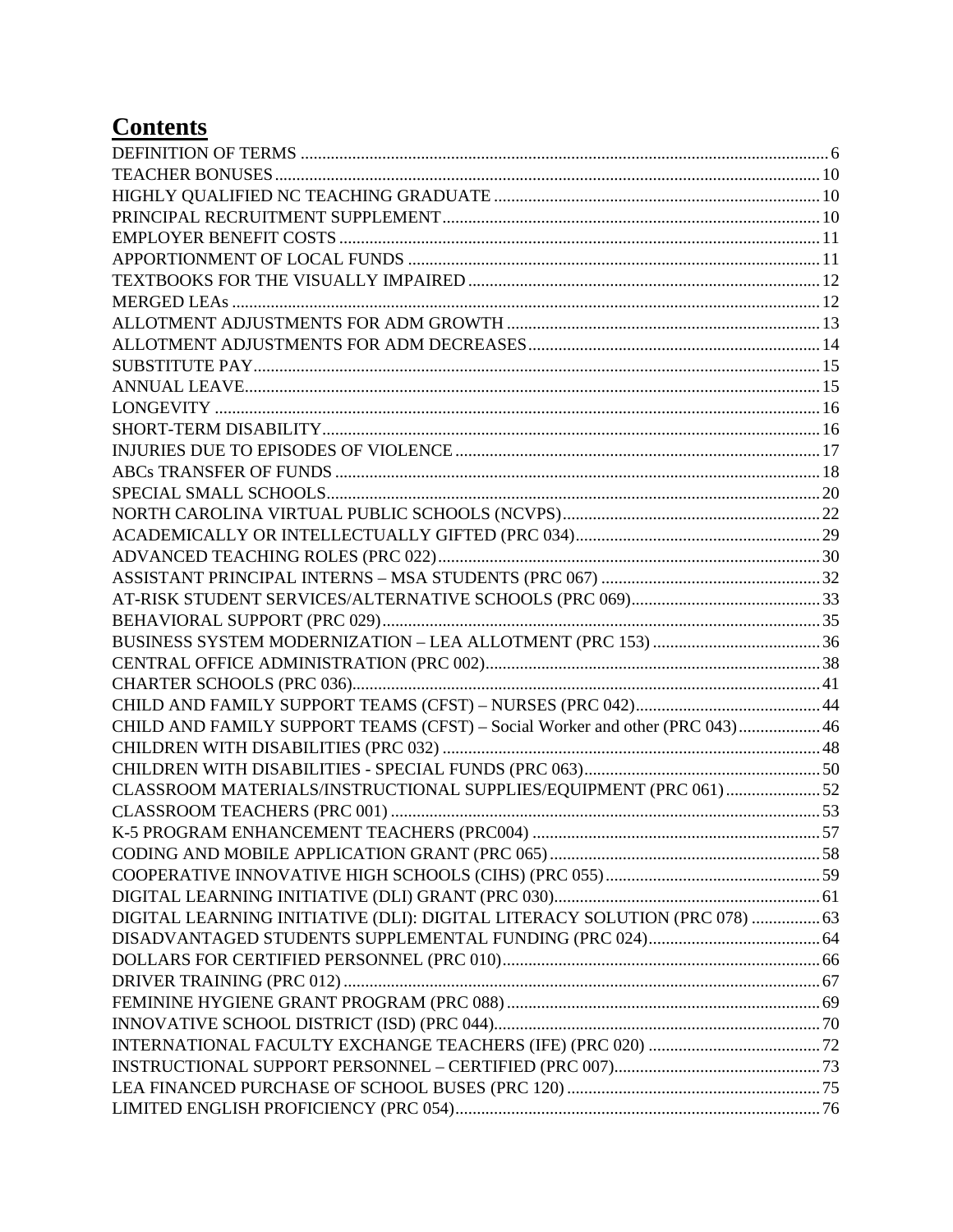| SMALL COUNTY AND LOW WEALTH SIGNING BONUS FOR TEACHERS (PRC 062)  103      |  |
|----------------------------------------------------------------------------|--|
|                                                                            |  |
|                                                                            |  |
|                                                                            |  |
|                                                                            |  |
|                                                                            |  |
|                                                                            |  |
| TRANSPORTATION RESERVE FUND FOR HOMELESS AND FOSTER CHILDREN (PRC 081).116 |  |
|                                                                            |  |
|                                                                            |  |
|                                                                            |  |
| CAREER TECHNICAL EDUCATION - STATE: MONTHS OF EMPLOYMENT (PRC 013) 126     |  |
| CAREER TECHNICAL EDUCATION - STATE: PROGRAM SUPPORT FUNDS (PRC 014) 127    |  |
|                                                                            |  |
| CAREER TECHNICAL EDUCATION - STATE: EDUCATION AND WORKFORCE INNOVATION     |  |
|                                                                            |  |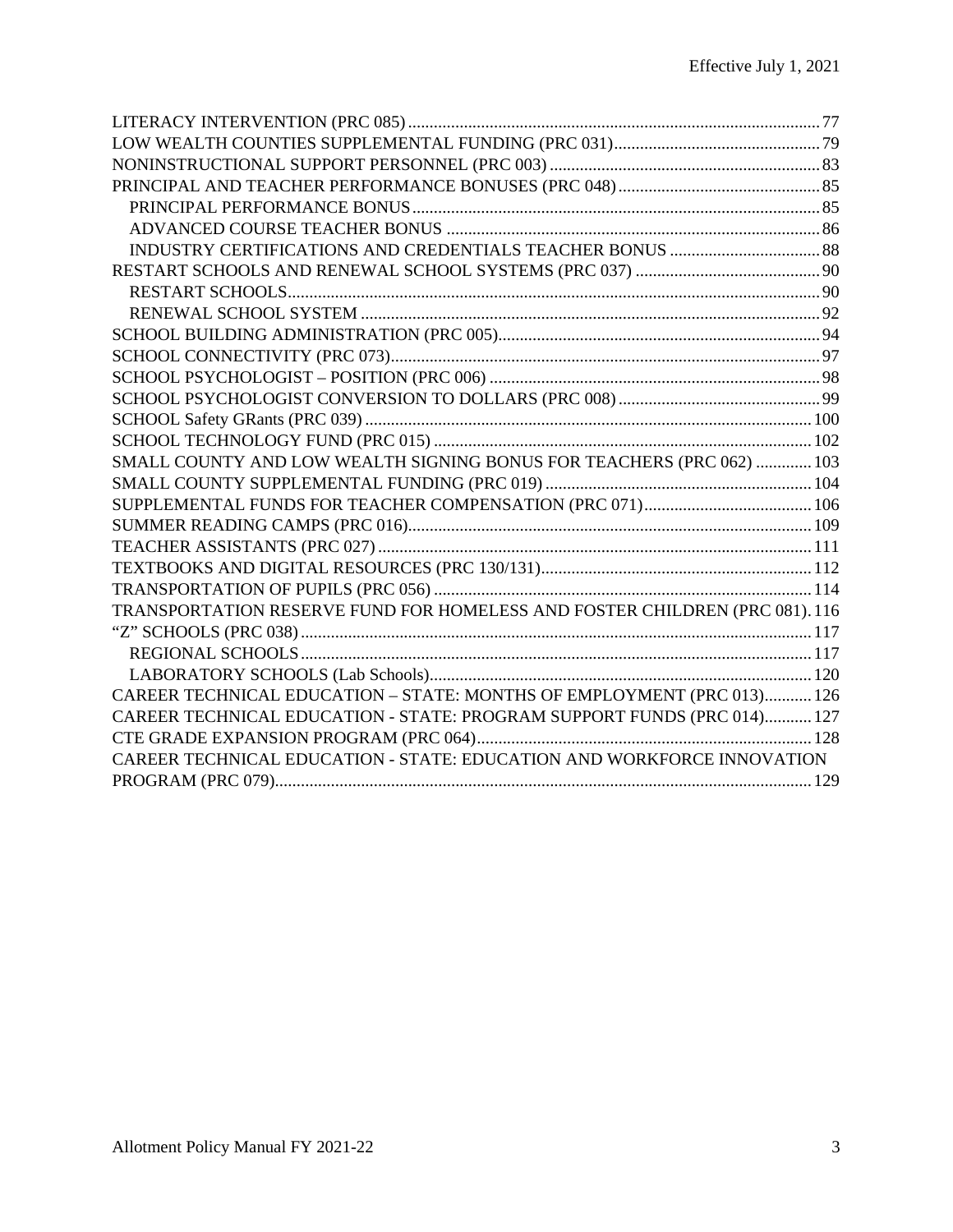# **General Information**

**PUBLIC SCHOOLS OF NORTH CAROLINA STATE BOARD OF EDUCATION DEPARTMENT OF PUBLIC INSTRUCTION FINANCIAL AND BUSINESS SERVICES DIVISION OF SCHOOL BUSINESS**



[www.dpi.nc.gov/districts-schools/district-operations/financial-and-business-services/allotments-](https://www.dpi.nc.gov/districts-schools/district-operations/financial-and-business-services/allotments-%E2%80%94-funding-public-school-units) [funding-public-school-units](https://www.dpi.nc.gov/districts-schools/district-operations/financial-and-business-services/allotments-%E2%80%94-funding-public-school-units)/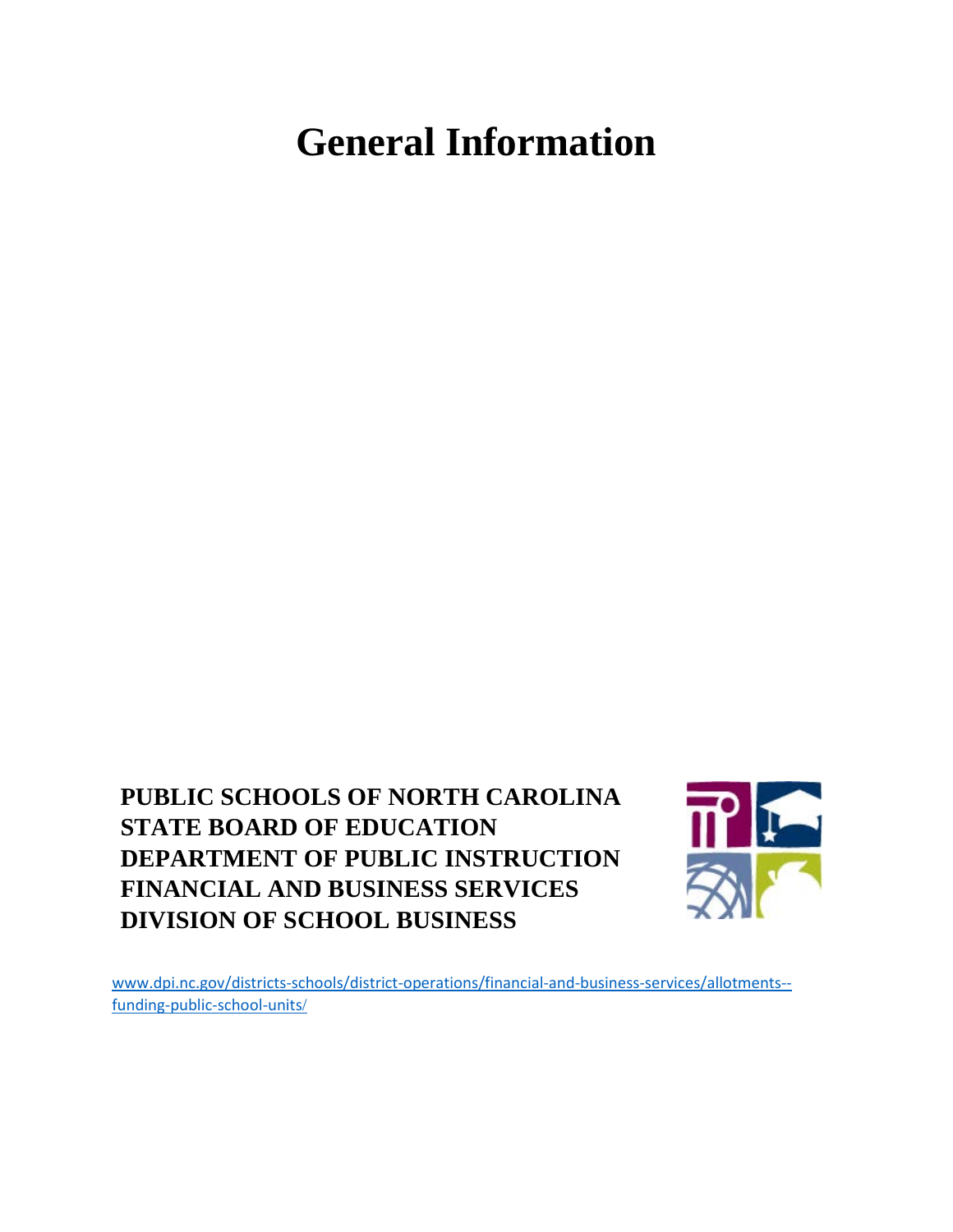# **General Information**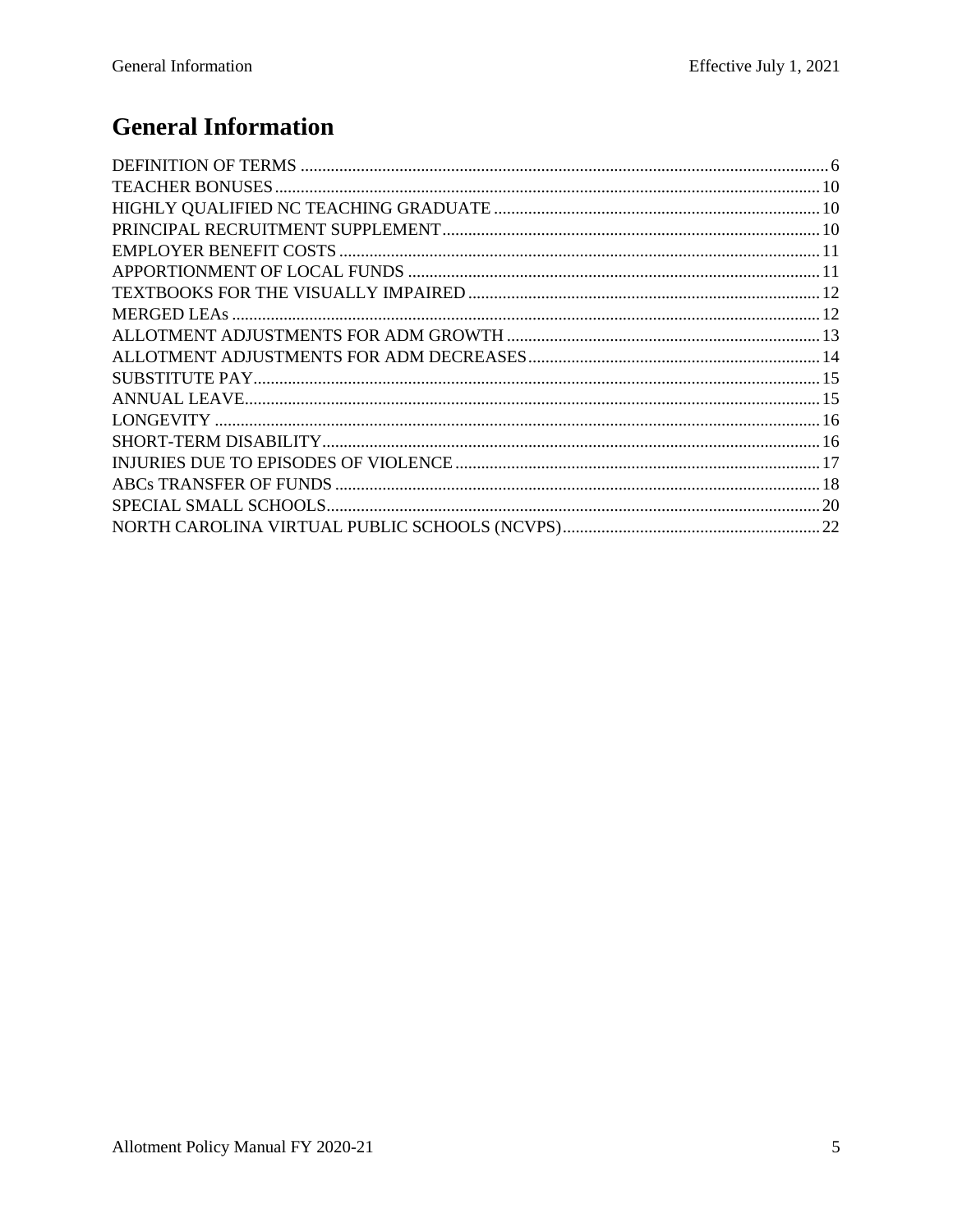#### <span id="page-5-0"></span>**DEFINITION OF TERMS**

- 1) **ABCs Flexibility** In [SL 1995-450,](https://www.ncleg.gov/EnactedLegislation/SessionLaws/HTML/1995-1996/SL1995-450.html) the General Assembly approved a law to give the State Board of Education the authority to implement the ABCs. The ABCs assign more responsibility at the school building level and allow schools flexibility to use funds as they are most needed at the school. Budget flexibility is codified in G.S. 115C-105.25
- 2) **Add-on** Categorical dollars allocated over and above the base allotment.
- 3) **Allotted ADM**  The higher of the first two months total projected ADM for the current year or the higher of the first two months total prior year ADM.
- 4) **Apportionment of Local Funds** The certification of the distribution of local current expense funds by the State Board of Education when there is more than one LEA in a county.
- 5) **Average Daily Membership (ADM)** The sum of the number of days in membership for all students in an individual public school unit, divided by the number of school days in the term.
- 6) **CFDA #** A number that is assigned to each federal program for which a grant is awarded. [The Catalog of Federal Domestic Assistance](http://www.cfda.gov/) contains information for all federal grant programs such as grant authorization, who is eligible to apply, etc.
- 7) **Carryover** Funds appropriated but unspent in the first fiscal year that are brought forward for expenditure in the succeeding fiscal year. Most allotments that carry over must be approved annually by the State Budget Office.
- 8) **Categorical Allotments** An allotment with a formula that weights the distribution of funds based on student characteristics or public school unit demographics. Local school systems may use this funding to purchase all services necessary to address the needs of a specific population or service. These funds may be used to hire personnel such as teachers, teacher assistants, and instructional support personnel or to provide a service such as transportation, staff development, or to purchase supplies and materials.

Examples: At Risk Student Services, Transportation, and Children with Disabilities.

- 9) **Charter Schools** A public school operated by a nonprofit board or certain municipalities as a semi-autonomous school of choice within a school district operating under a "charter" with the State Board of Education. The final approval of all charters is granted by the State Board of Education. Charter schools are designed to give significant autonomy to individual schools and in turn hold these schools accountable for results. See G.S. 115C-218
- 10) **Child with a Disability** -- A child evaluated as having autism, deaf-blindness, deafness, developmental delay, hearing impairment, intellectual disability, multiple disabilities, orthopedic impairment, other health impairment, serious emotional disability, specific learning disability, speech or language impairment, traumatic brain injury or visual impairment who, by reason of the disability, needs special education and related services.
- 11) **Dollar Allotments** An allotment with a formula based on dollars per ADM. Local school systems can hire employees or purchase goods for a specific purpose, but the local system must operate within the allotted dollar amount.

Examples**:** Textbooks, Central Office Administration, Teacher Assistants.

12) **Dollars per ADM** - LEA's Initial Allotments divided by the allotted ADM for that LEA. Other public school units receive an amount equal to the state funded dollars per ADM for the LEA in which the school is located or (for new charters) in which the student was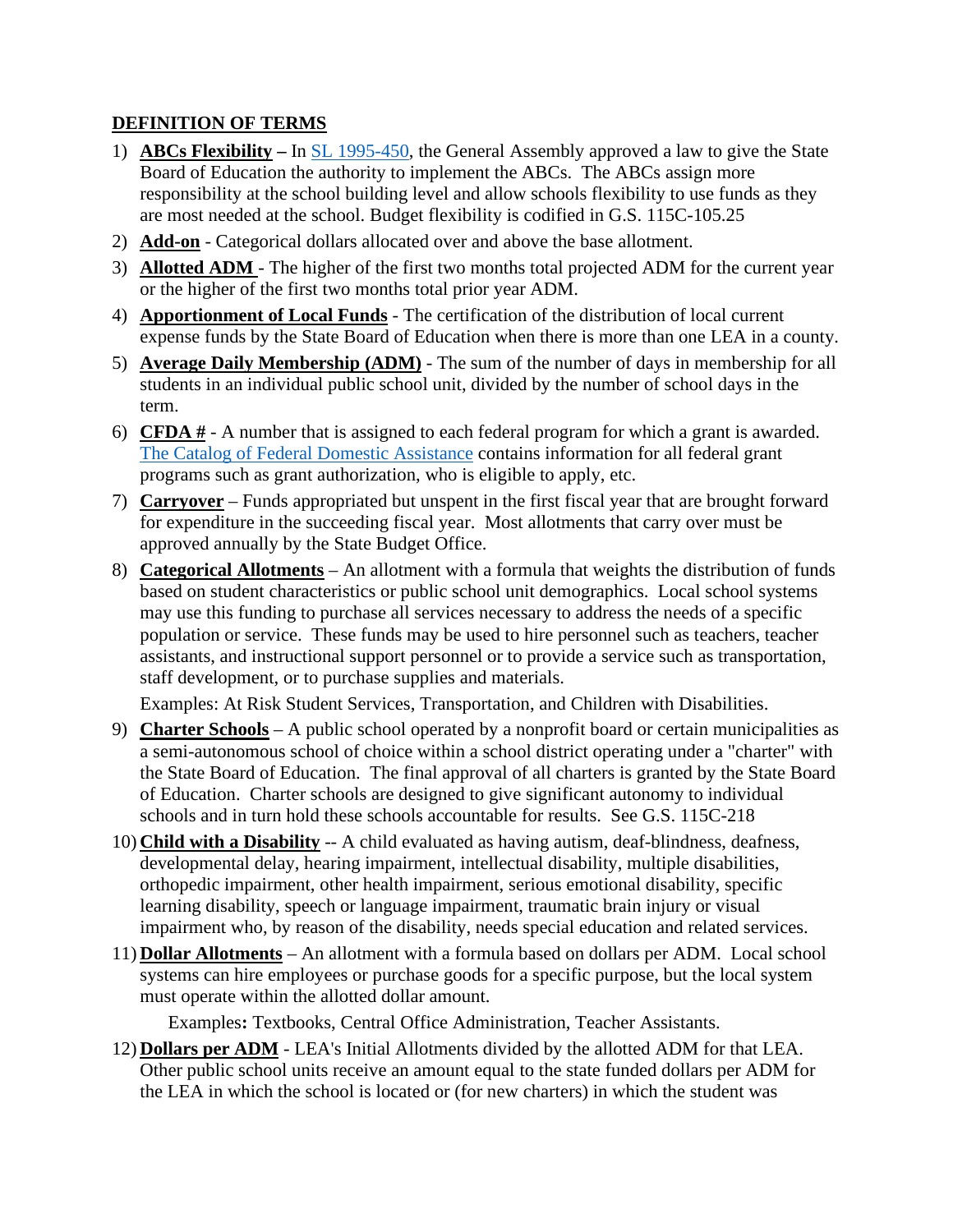previously enrolled.

- 13) **Dollars per Child Count** Funds generated for school-aged children with special needs divided by the LEA's April 1 total child count (not capped). Other public school units receive an amount equal to the LEA's state funded dollars per child count for the LEA in which the child was identified.
- 14) **ECATS** -- Every Child Accountability Tracking System. ECATS is comprised of three integrated modules accessed from a single user interface based upon role security: Special Education, Service Documentation and Multi-Tiered System of Support modules. ECATS also contains a combined set of data or Operational Data Store (ODS) from the three modules. ECATS will have direct data interface with the Student Information System PowerSchool and other NCDPI enterprise systems.
- 15) **ESEA** Elementary and Secondary Education Act of 1965. This act was amended by the No Child Left Behind Act of 2001 and the Every Student Succeeds Act of 2015.
- 16) **Full-time Equivalent** (FTE) Sum of part-time positions employed when added together equate to a full-time position used within a classification.

Example: Two one-half time positions equate to one full-time equivalent position.

- 17) **Grade Level Proficiency** Performance standards, called achievement levels, are one way that scores on the North Carolina End-of-Course Tests are reported. Students that score at or above Level III are considered to be grade level proficient and at or above Level IV are considered to be on track for career and college readiness. Listed below are the five achievement levels:
	- a) Level I: Students performing at this level have a limited command of grade-level knowledge and skills in the tested content areas.
	- b) Level II: Students performing at this level have a partial command of grade-level knowledge and skills in the tested content areas.
	- c) Level III: Students performing at this level have a sufficient command of grade-level knowledge and skills in the tested content areas to move on to the next grade but who may need additional support to be on track for career and college readiness.
	- d) Level IV: Students performing at this level have a solid command of grade-level knowledge and skills in the tested content areas to move on to the next grade and are on track for career and college readiness.
	- e) Level V: Students performing at this level have a superior command of grade-level knowledge and skills in the tested content areas to move on to the next grade and are on track for career and college readiness.
- 18) **Headcount/Child Count** This term refers to the process of actually counting the number of pupils who are defined as Children with Special Needs or Limited English Proficient.
	- a) For federal purposes, children with special needs include only a child with a disability.
	- b) The federal government requires child counts of children with special needs who have been properly identified, are receiving special education and related services on the child count day and have an individual education plan (IEP) or an individualized family service plan (IFSP). The December 1 IDEA Title VI-B child count includes those children ages 3 to 21 who are being served by LEAs, charter schools, or state-operated programs. State law requires an adjusted child count on April 1 of children ages 5 to 20 who are being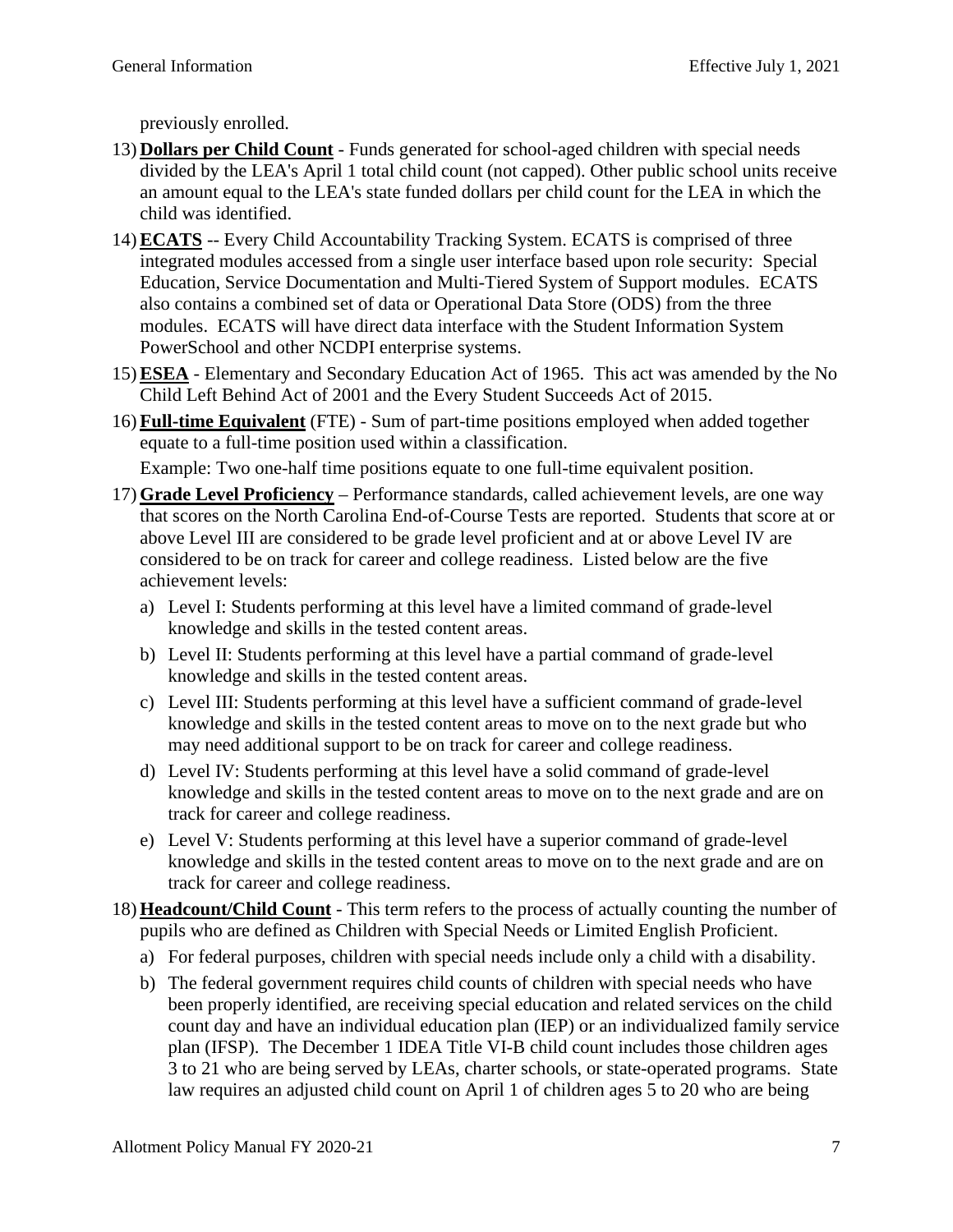served by LEAs or charter schools and ages 3 to Pre-K-5 for Preschool funds. The April child count includes additions or deletions to the December 1 child counts and is used for state funding purposes.

- 19)**IDEA** Individuals with Disabilities Education Act replaced the EHA Education of Handicapped Act for Title VI-B. Includes Title VI-B and Title VI-B Preschool.
- 20)**Initial Allotments** The allocation of state and federal funds to LEAs occurring after adjournment of the General Assembly.
- 21)**Innovative School District (ISD)**  A statewide school unit that oversees schools selected by the State Board of Education. G.S. 115C-75.10
- 22) **Laboratory School** "Lab" School A school created under the UNC Board of Governors pursuant to G.S.116-239.5
- 23) **Months of Employment** A unit of employment corresponding to a calendar month. The state allots a certain number of months of employment which can be assigned to a position, or a portion of a position, at the discretion of the LEA. Months of employment pertain to all position allotments which include Career Technical Education and School Building Administration (Assistant Principals).

Example: If an LEA is allotted 100 months of employment, that LEA can hire 10 Career Technical Education teachers for 10 months; or 8 teachers for 12 months and l teacher for 4 months; or any other combination which equals 100 months. Each allotment category must be reviewed for any special restrictions.

- 24) **PR/Award** A unique, identifying number assigned to each application. This is commonly known as the "grant number" or "document number".
- 25) **Planning Allotments** The tentative allocation of state and federal funds to LEAs to provide information for budgeting purposes. These allotments occur during February, preceding the fiscal year for which the initial allotment will be made.
- 26) **Positions** Positions equate to the full-time equivalent individuals that can be assigned for the employment period represented by the allotment category. For example, a position in the classroom teacher allotment represents an employment period of 10 months. The number of full-time equivalent individuals that can be employed is limited to the number of months associated with the positions allotted by the state.
- 27) **Position Allotments** The State allots positions to a local school system for a specific purpose. The local school system pays whatever is required to hire certified teachers and other educators based on the [State Salary Schedule,](https://www.dpi.nc.gov/districts-schools/district-operations/financial-and-business-services/compensation-public-school-employees) without being limited to a specific dollar amount. Each local school system will have a different average salary based on the certified personnel's experience and education. For more information see the State Salary Schedule Manual.

Example: Teachers, School Building Administration (Principals) and Instructional Support Personnel.

- 28) **Power School** A web-based student information system. Power School provides the full range of features needed by administrators at the district and school level for student accounting. The system is developed by Pearson Education, Inc.
- 29) **Public School Unit (PSU)** For purposes of this Allotment Policy Manual, the term PSU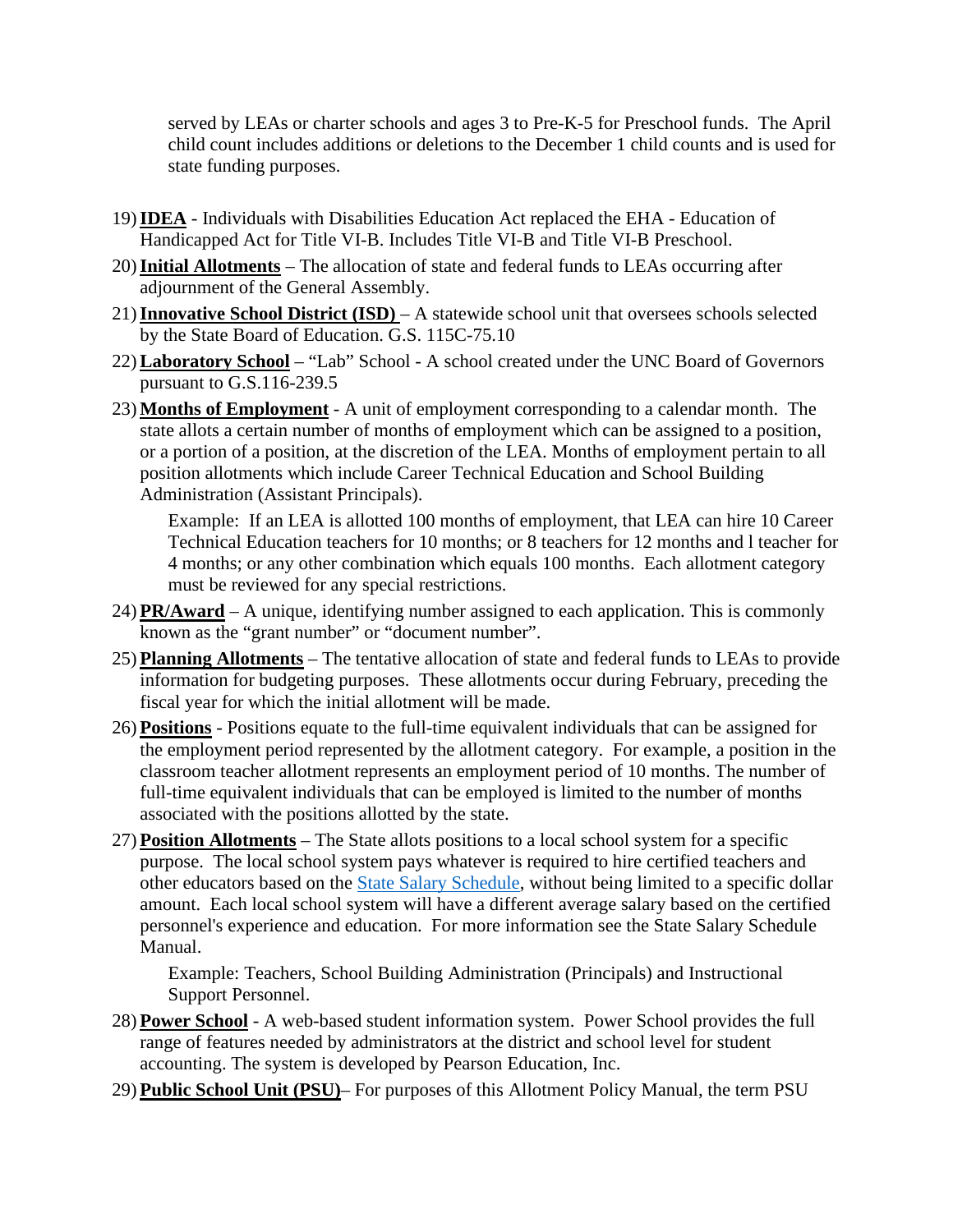includes local education agency, charter school, lab school, regional school and innovative school district, only. Per SL 2020-56, PSU also includes NC residential schools.

- 30) **Regional School** A school created pursuant to [GS 115C, Article 16, Part 10](https://www.ncleg.gov/EnactedLegislation/Statutes/PDF/ByArticle/Chapter_115C/Article_16.pdf#page=10) which includes all of grades nine through twelve and may include grades seven and eight.
- 31) **Renewal School System** A local board of education that has been approved to operate exempt from many statutes and receives State funds in an unrestricted block grant. SL 2018- 23 Part VI
- 32) **Restart School Reformed** school that has been identified as one of the continually lowperforming schools in North Carolina. These school can operate using one of the following models with State Board Approval: (1) Transformation Model, (2) Restart Model, (3) Turnaround model, or (4) School closure model. G,S, 115C-105.37B
- 33) **School** An organizational subdivision of a school system consisting of a group of pupils composed of one or more grade groups, organized as one unit with an assigned principal, or person acting in the capacity of principal, to give instruction of the type defined in the NC Standard Course of Study, and housed in a school plant of one or more buildings. (See definition of *charter school*.)
- 34) **Student Accounting** The data collection regarding student enrollment, membership, attendance, and withdrawal from membership in the public schools. Power School is the official student information system by which this data is reported to the Department of Public Instruction.
- 35) **Tydings Amendment** Federal law provides that certain federal funds not obligated during the first year of allotment shall remain available for obligation and expenditure for one additional year. Federal grant periods vary; therefore, each grant must be reviewed to determine if the Tydings Amendment will apply. Since the federal fiscal year begins October 1st and the state fiscal year begins July 1st, many grant periods can be active up to 27 months when provisions of the Tydings Amendment are applicable.
- 36) **UERS** Uniform Education Reporting System. UERS is the comprehensive system by which LEAs and Charter schools report data electronically to the Department of Public Instruction. Some components of UERS include SIMS (Student Information Management System) and expenditure reporting in compliance with the [Uniform Chart of Accounts.](http://www.ncpublicschools.org/fbs/finance/reporting/) G.S. 115-12(18)
- 37) **Year-Round Education** A school with a single or multi-track instructional calendar that was adopted prior to March 1, 2020, and provides instructional days throughout the entire school calendar year, beginning July 1 and ending June 30, by utilizing at least one of the following plans:
	- a. A plan dividing students into four groups and requiring each group to be in school for assigned and staggered quarters each school calendar year.
	- b. A plan providing students be scheduled to attend 45 an average of between 44 and 46 instructional days followed by an average of between 15 and 20 days of vacation, repeated throughout the school calendar year.
	- **C.** A plan dividing the school calendar year into five nine-week sessions of classes and requiring each student to attend four assigned and staggered sessions out of the five nine-week sessions to complete the student's instructional year."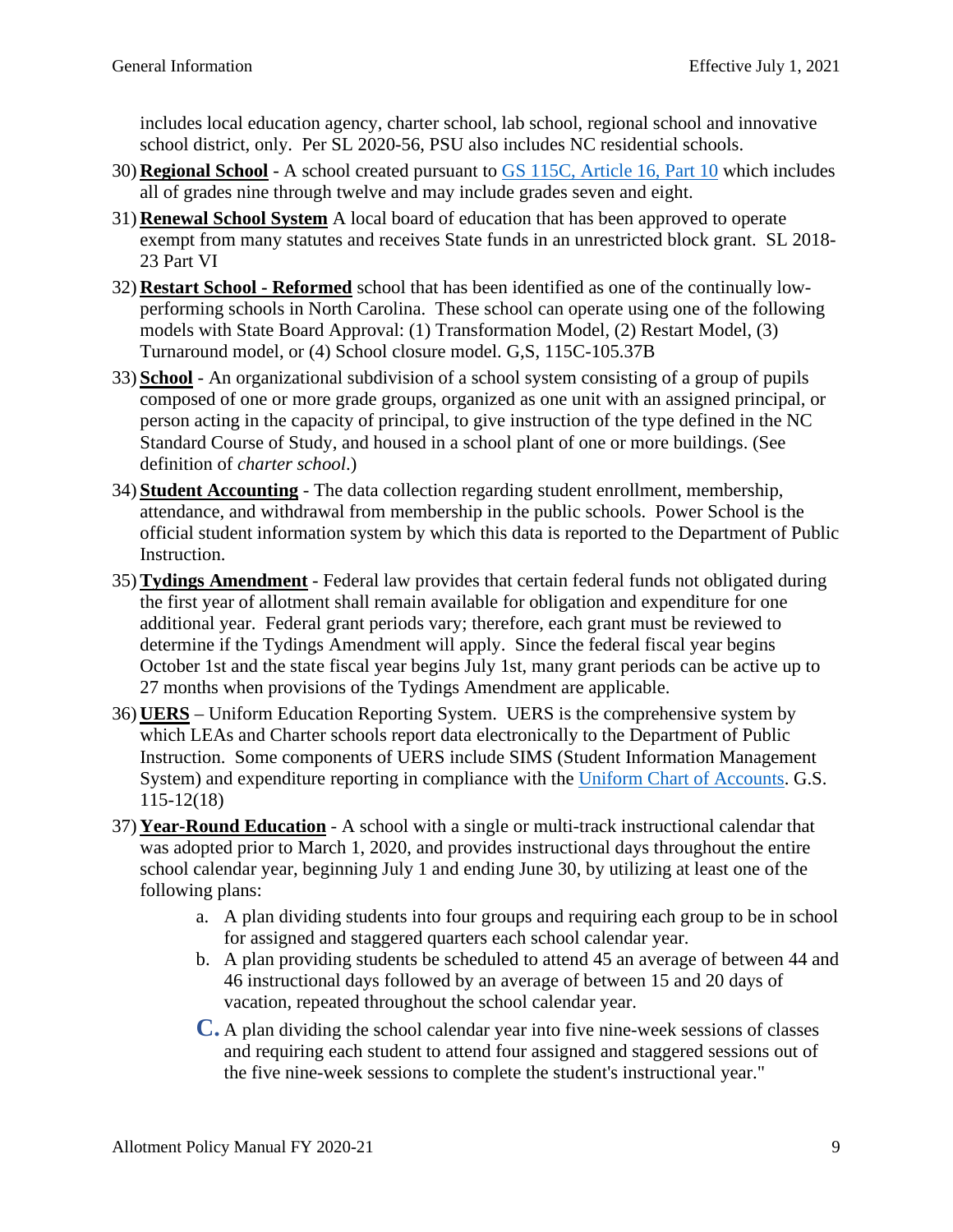#### <span id="page-9-0"></span>**TEACHER BONUSES**

| PROGRAM REPORT CODE:            | 045                            |
|---------------------------------|--------------------------------|
| UNIFORM CHART OF ACCOUNTS CODE: | XXXX-045-180                   |
| <b>STATUTORY REFERENCE:</b>     | <b>SL2021-180 Section 7A.3</b> |

Guaranteed allotment for local education agencies

A bonus payment of \$300 to certified teachers and instructional support employed as of January 1, 2022. The bonus is to be paid by January 31, 2022 and is not subject to retirement.

Note: charter schools, lab schools, regional schools and ISD shall receive a per pupil share in the base allocation (PRC036), and are required to be provide the bonus from this allocation. These PSUs shall not expend to PRC045.

#### <span id="page-9-1"></span>**HIGHLY QUALIFIED NC TEACHING GRADUATE**

| <b>PROGRAM REPORT CODE:</b>     | 028                                                                                                                          |
|---------------------------------|------------------------------------------------------------------------------------------------------------------------------|
| UNIFORM CHART OF ACCOUNTS CODE: | XXXX-028-181                                                                                                                 |
| <b>STATUTORY REFERENCE:</b>     | G.S. 115C-302.7<br>SL 2017-57, Section 8.2<br>SL 2017-212, Section 2.3<br>SL 2018-5, Section 8.8<br>S.L 2019-247 Section 2.2 |

Guaranteed allotment.

A supplement paid to new teachers who are highly qualified. Amount of the supplement is dependent on the school and teaching assignment. Full policy in the [NC Public School](https://www.dpi.nc.gov/districts-schools/district-operations/financial-and-business-services/compensation-public-school-employees#state-salary-manual-and-forms)  [Personnel State Salary Manual.](https://www.dpi.nc.gov/districts-schools/district-operations/financial-and-business-services/compensation-public-school-employees#state-salary-manual-and-forms) 

#### <span id="page-9-2"></span>**PRINCIPAL RECRUITMENT SUPPLEMENT**

| PROGRAM REPORT CODE:            | 028                                       |
|---------------------------------|-------------------------------------------|
| UNIFORM CHART OF ACCOUNTS CODE: | 5410-028-180                              |
| STATUTORY REFERENCE:            | GS 115C-285.1<br>S.L 2019-247 Section 2.5 |

Guaranteed allotment.

A supplement paid to eligible principals who supervise a low performing school selected by DPI. Full policy in the NC Public School Personnel State Salary Manual.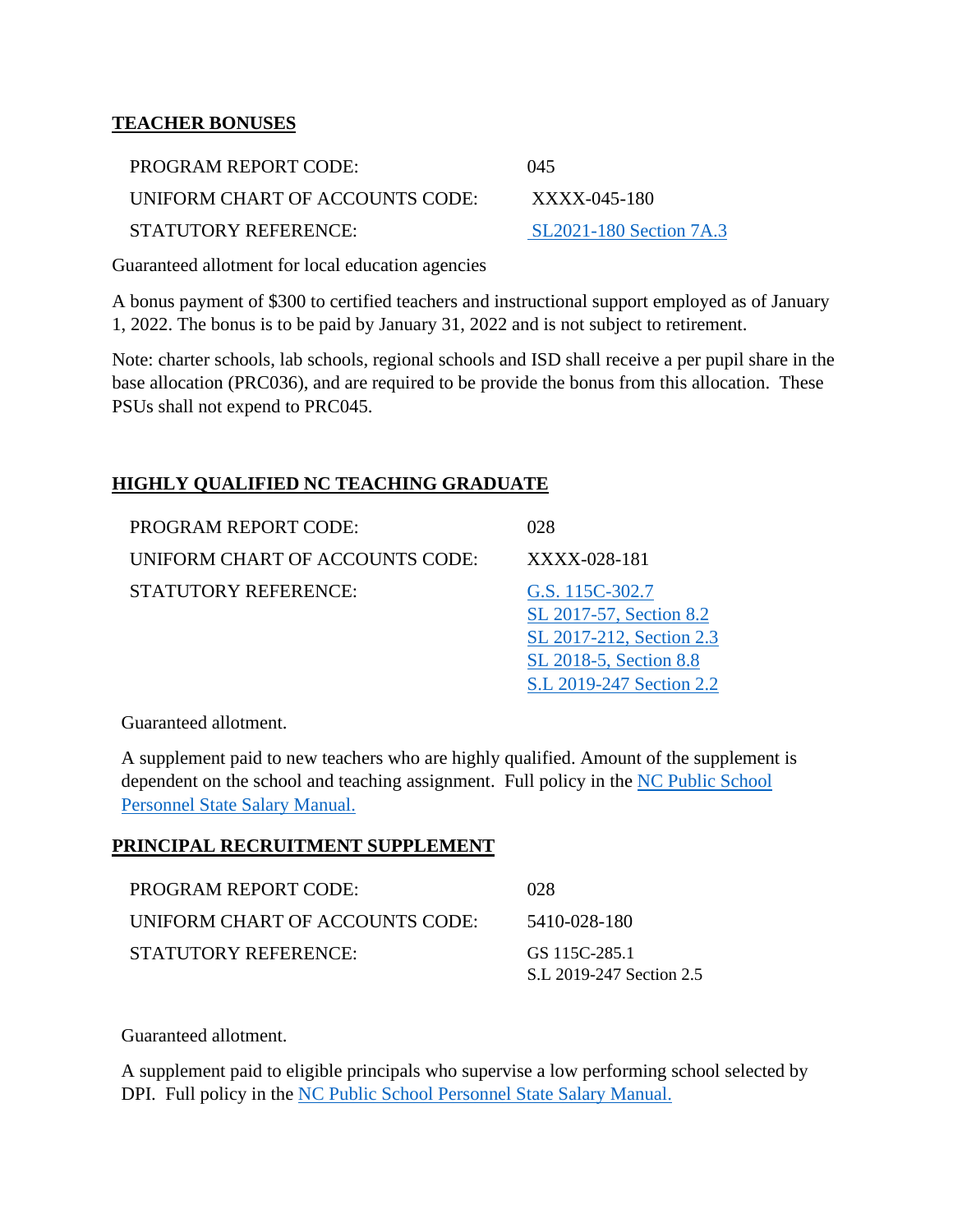#### <span id="page-10-0"></span>**EMPLOYER BENEFIT COSTS**

| PROGRAM REPORT CODE:            | Various                                |
|---------------------------------|----------------------------------------|
| UNIFORM CHART OF ACCOUNTS CODE: | XXX-XXX-2X1                            |
| STATUTORY REFERENCE:            | SL 2021-180 Section 39.22 (b) and (d), |

#### Benefit Rates:

| Hospitalization | \$7,019 per year per full-time equivalent position. |
|-----------------|-----------------------------------------------------|
| Social Security | 7.65% for the entire year.                          |
| Retirement      | 22.89%                                              |

Effective July 13, 1989, a person must be a permanent employee as defined in the North Carolina Public School and must be employed for thirty or more hours per week in order for an LEA to submit the employee for enrollment in the State Retirement System and the State Health Insurance System. Charter schools may elect to participate in the State Retirement System and the State Health Insurance System. Charter school decisions to enroll in the State Retirement System and State Health Insurance system are final.

Effective July 1, 1995, all employer salary-related contributions for full-time permanent employees, including hospitalization benefits, shall be prorated based on the actual percentage employed in each expenditure code.

#### <span id="page-10-1"></span>**APPORTIONMENT OF LOCAL FUNDS**

In accordance with [GS 115C-430,](https://www.ncleg.net/EnactedLegislation/Statutes/HTML/BySection/Chapter_115C/GS_115C-430.html) if there is more than one LEA in a county, all appropriations by the county to the local current expense funds of the LEAs, except appropriations funded by supplemental taxes levied less than county wide, must be apportioned according to the membership of each LEA. Membership for each LEA will be based on the allotted ADM. Students residing outside the county will be deducted from membership before the apportionment of local funds is calculated.

Membership for city LEAs located in more than one county will be divided on a percentage basis according to the number of students residing in each county at the end of the second school month of the prior year.

If a Charter school is established within an LEA whose borders extend into more than one county, a breakdown of student membership for each of those counties will be obtained from the Charter School. This information will be used to calculate the revised ADM figures for the per capita distribution of local funds for the school system. As of the 2004-05 school year, Kannapolis City Schools and Nash County Schools have borders that extend into more than one county.

To comply with the School Budget and Fiscal Control Act, the membership for the subject LEAs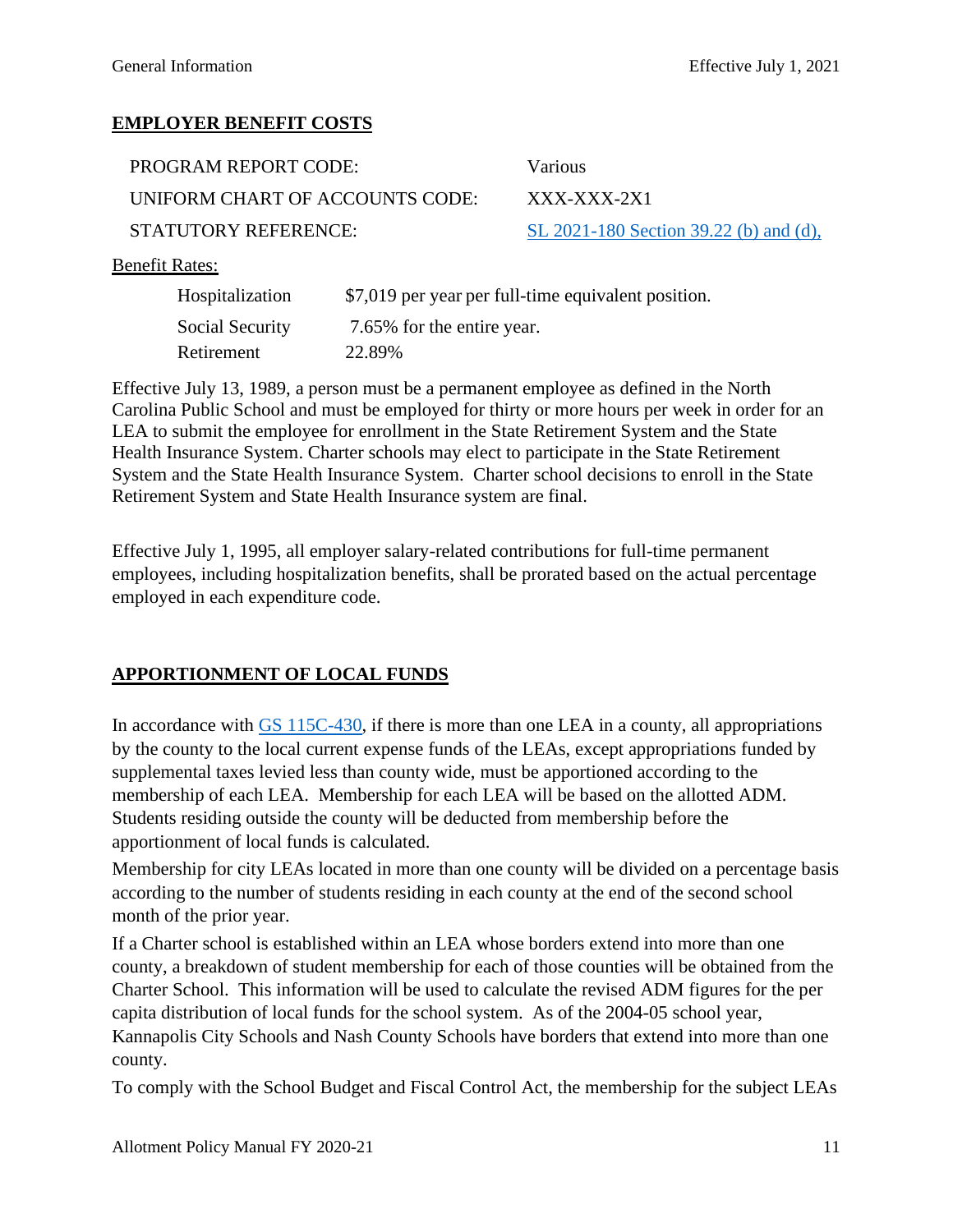will be determined and certified to the LEA and the board of county commissioners by the **Division of School Business**.

#### <span id="page-11-0"></span>**TEXTBOOKS FOR THE VISUALLY IMPAIRED**

LEAs may order Braille, large print and copies of State adopted textbooks for children with disabilities whose Individualized Education Programs (IEPs) state that such modified textbooks are necessary to meet their unique learning needs.

Orders for modified State adopted textbooks must be submitted to the State Textbook Warehouse. These orders will be filled on a first-come first-served basis until the available state funds have been depleted. Once the fund for modified State adopted textbooks has been depleted, LEAs can use their textbook credit balance account to purchase modified textbooks.

Textbook Services shall have the authority to recall the modified State adopted textbooks for redistribution when no longer needed by children with special needs in any LEA.

Local boards of education may [\[GS 115C-98\(b2\)\]](https://www.ncleg.net/EnactedLegislation/Statutes/HTML/BySection/Chapter_115C/GS_115C-98.html):

- 1. Select, procure, and use textbooks that have not been adopted by the State Board of Education for use throughout the local school administrative unit for selected grade levels and courses; and
- 2. Approve school improvement plans developed under [GS 115C-105.27](https://www.ncleg.gov/enactedlegislation/statutes/pdf/bysection/chapter_115c/gs_115c-105.27.pdf) that include provisions for using textbooks that have not been adopted by the State Board of Education for selected grade levels and courses.

#### **All textbook contracts made under this subsection shall include a clause granting to the local board of education the license to produce Braille, large print, and audiocassette tape copies of the textbooks for use in the local school administrative unit.**

An LEA serving students with visual impairment whose IEP states a format other than embossed braille or large print is needed to access the curriculum, such as refreshable braille, audio, digital and/or web-based textbook file, can contact the North Carolina NIMAC coordinator [\(http://aem.cast.org/supporting/aem-state-contacts-sea-information.html#north-carolina\)](http://aem.cast.org/supporting/aem-state-contacts-sea-information.html#north-carolina) for download options.

#### <span id="page-11-1"></span>**MERGED LEAS**

If two or more LEAs are consolidated into one LEA, the following allotments shall not be less than those same allotments to the separate LEAs for the first and second full fiscal years of the consolidation and shall be used for the continuation of the positions and programs, except as specifically authorized by the State Board of Education.

- 1. Central Office Administration
- 2. Career Technical Education Months of Employment
- 3. Children with Disabilitites Preschool
- 4. Limited English Proficiency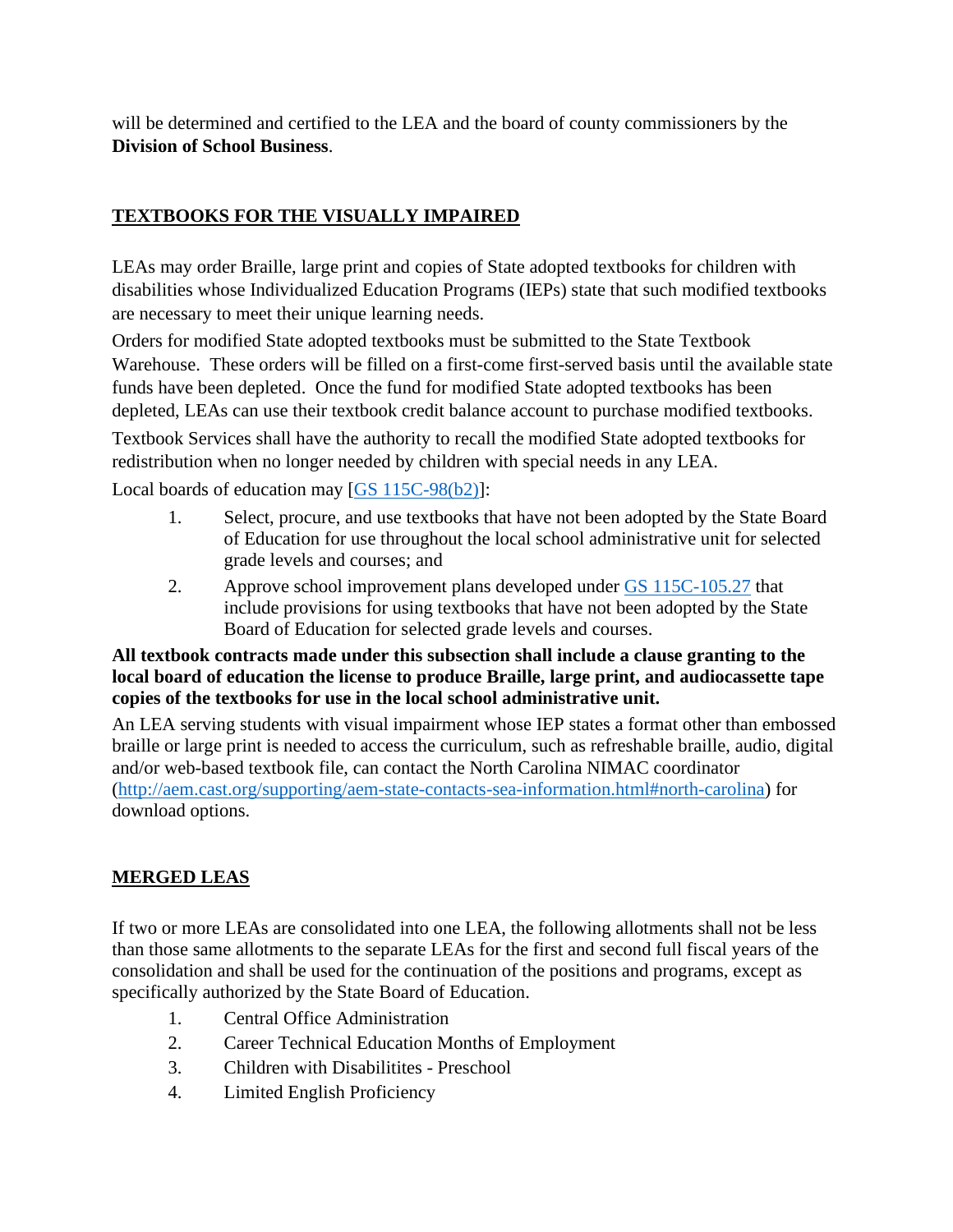Additionally, individual LEAs with June 30 allotment balances that are subject to carryover provisions will be consolidated by respective category for all LEAs within the merger and reallotted in total to the consolidated LEA.

For additional information related to minimum local funding of merged LEAs, see [GS 115C-](https://www.ncleg.gov/EnactedLegislation/Statutes/PDF/BySection/Chapter_115C/GS_115C-68.1.pdf)[68.1,](https://www.ncleg.gov/EnactedLegislation/Statutes/PDF/BySection/Chapter_115C/GS_115C-68.1.pdf) as enacted by the 1991 General Assembly.

#### <span id="page-12-0"></span>**ALLOTMENT ADJUSTMENTS FOR ADM GROWTH**

#### PURPOSE:

The contingency reserve was established to support the average daily membership (ADM) based allotments. The reserve is to be used in cases where first month Average Daily Membership exceeds the original anticipated ADM used for allotments. Increases will be made in the Classroom Teacher, Instructional Support, Non-instructional Support, Teacher Assistant, Classroom Materials and Supplies, Textbook, and Career Technical Educational Program Support categories as applicable.

#### OBJECTIVE:

In administering this allotment, the intent is to first ensure that adequate school-based resources are provided to meet the average daily membership as of the first month of school, per LEA request. The reserve will be allotted to LEAs on a case-by-case basis according to need. Secondly, (within available state funding) the reserve will be utilized to relieve class size overage problems as they may occur during the school year after the allotment adjustment for ADM growth. In the case of class size overage adjustments after the first month, allotments will only be made for regular teachers as authorized by [GS 115C-301.](https://www.ncleg.net/EnactedLegislation/Statutes/PDF/BySection/Chapter_115c/GS_115C-301.pdf)

#### ADMINISTRATION:

These adjustments are to ensure that adequate school-based resources are provided (within appropriated funding/formulas) to meet the requirements after the first month of school per LEA request.

The allotment adjustments are based on first month average daily membership reports as submitted by the LEAs to the **Division of School Business**.

After the first month of school, an LEA can request additional resources due to extraordinary student population growth that results in significant class size overage problems. Each request will be reviewed based on the criteria outlined below:

- The LEA's current month Average Daily Membership (ADM) will be compared to the LEA's Allotted ADM.
- Overall growth must be at least 2% or 100 students and the growth must have created significant class size overage problems that cannot be resolved by the LEA.
- Less growth will be considered if the growth and class size problem occur within a specific grade or grade spans K, 1-3, 4-8, 9-12, or within classes for children with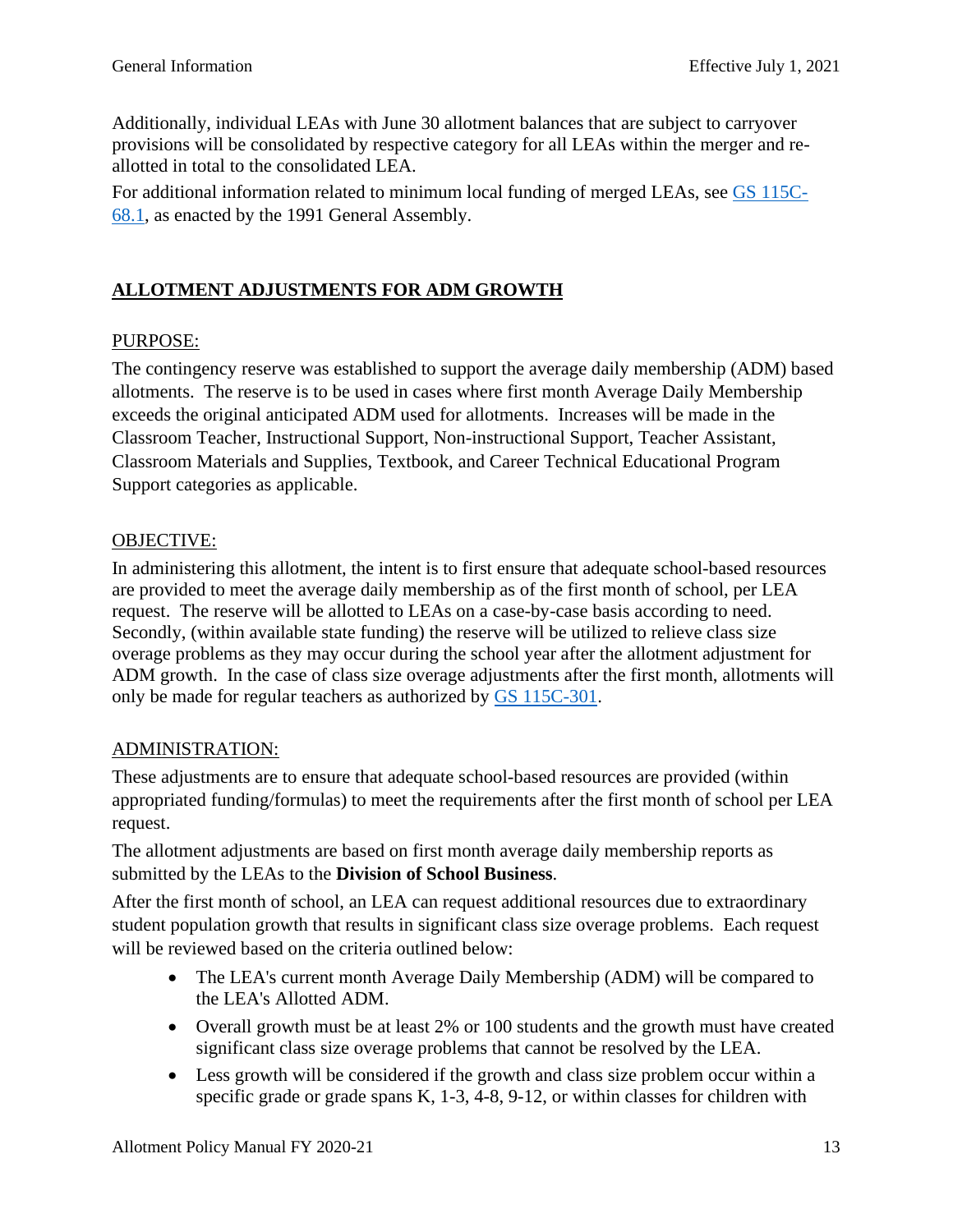disabilities.

- Individual school class sizes and the type of class structures (blocked, combined, etc.) will be examined. If reorganization or class restructuring can absorb the growth, additional allocations will not be made.
- The LEA must show a need for funding not already included in the regular ADM teacher allotment or children with disabilities programs.
- With receipt of an LEA's request, the Department of Public Instruction will verify that sufficient State resources are available to meet the LEA's request and will notify the LEA:
	- o If additional funding will be allotted to cover the LEA's ADM growth, or
	- o If the LEA's request for additional funding for ADM growth has been denied.

Additional funds will be allotted, within available funds, on a case-by-case basis. The State Board of Education, in accordance with [GS 115C-416,](https://www.ncleg.gov/EnactedLegislation/Statutes/PDF/BySection/Chapter_115C/GS_115C-416.pdf) may specifically authorize use of the reserve (within available state funding) on a case-by-case basis where additional resources are required to meet legislative mandates.

#### <span id="page-13-0"></span>**ALLOTMENT ADJUSTMENTS FOR ADM DECREASES**

#### PURPOSE:

In accordance with [SL 2007-323, Section 7.15\(b\),](https://www.ncleg.gov/Sessions/2007/Bills/House/PDF/H1473v10.pdf#page=36) decreases to allotments must be made if the original anticipated ADM used for allotments exceeds the higher of the first or second month Average Daily Membership (ADM) by at least 2% or 100 ADM.

The funds from this adjustment will be added to the ADM Contingency Reserve to be used in cases where first month Average Daily Membership exceeds the original anticipated ADM. Decreases are made in the Classroom Teacher, Instructional Support, Non-instructional Support, Teacher Assistant, Classroom Materials and Supplies, Textbook, and Career Technical Educational Program Support Categories as applicable.

#### HOLD HARMLESS:

Notwithstanding Section 7.15(b) of S.L. 2007-323, for the 2021-22 fiscal year the State Board of Education shall not reduce allotments for LEAs due to a discrepancy between actual and anticipated average daily membership. LEAs shall be funded for initial allotments based on the 2021-22 allotted average daily membership less transfers for new and growing charter schools, innovative schools, regional schools and lab schools, as reported by July 1, 2021.

Funds for children with disabilities will be transferred to and from the LEA, if the child leaves or returns to the LEA from a charter school, regional school, lab school or innovative school.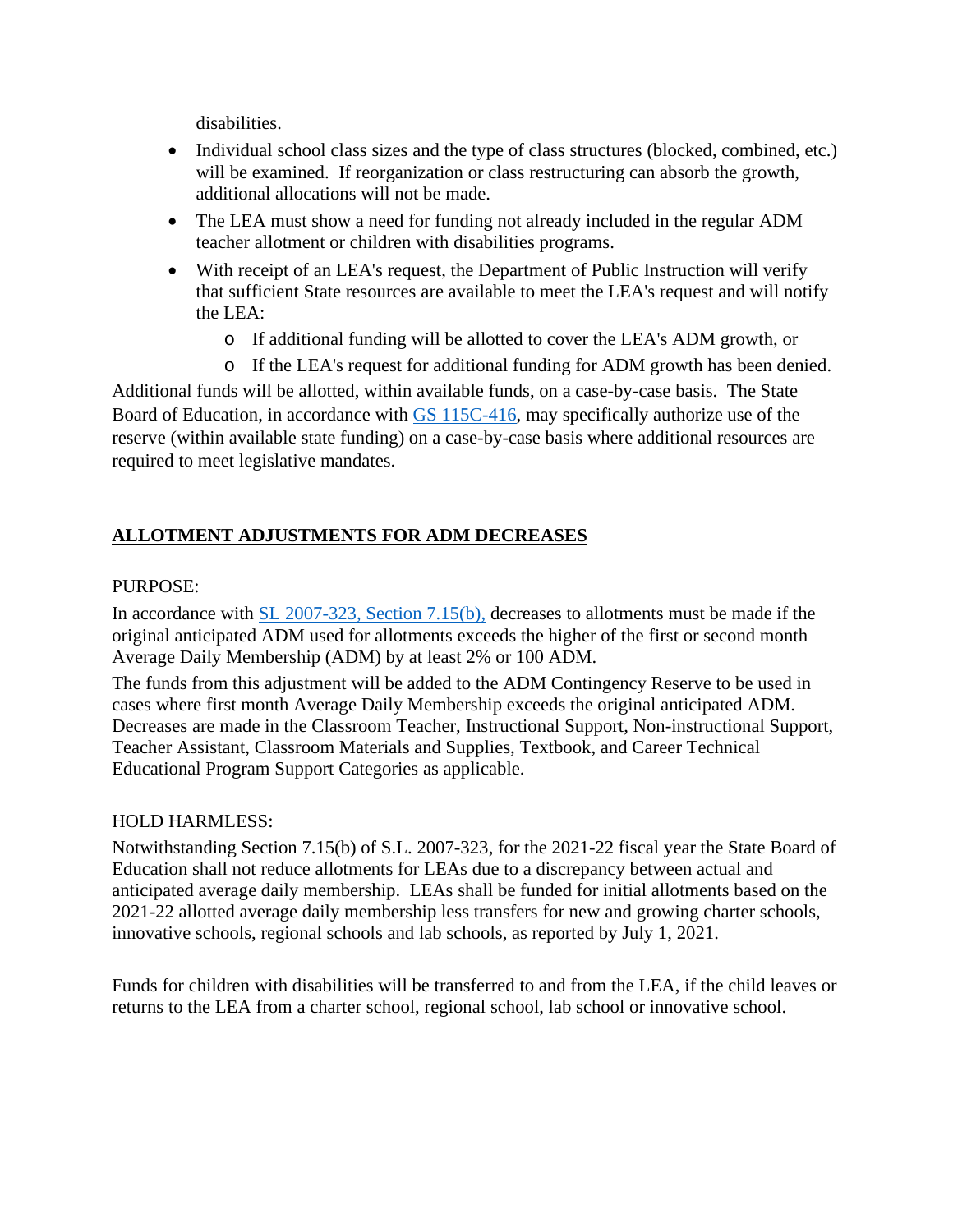#### <span id="page-14-0"></span>**SUBSTITUTE PAY**

PROGRAM REPORT CODE: XXX UNIFORM CHART OF ACCOUNTS CODE: XX00-XXX-16X STATUTORY REFERENCE:

With the ratification of the School Flexibility and Accountability Bill [\(SL 1995-450\)](https://www.ncleg.gov/EnactedLegislation/SessionLaws/HTML/1995-1996/SL1995-450.html) in July of 1995, Substitute Pay for classroom teachers and instructional support personnel is allotted with Non-Instructional Support Personnel (PRC 003). Substitute Pay from other State allotments such as Career Technical Education, Staff Development, and Children with Disabilities, as well as federal programs, may still be paid from their respective categorical allotments.

Substitutes who hold teacher certificates shall receive a minimum of 65% of the daily pay rate of an entry-level teacher with an "A" certificate as stated in the NC Public School Personnel State Salary Manual. Substitutes who are non-certified shall receive a minimum of 50% of the daily pay rate of an entry-level teacher with an "A" certificate. The pay for non-certified substitutes shall not exceed the pay of certified substitutes. Deductions in salaries for teachers on leave who require a deduction in salary for substitute pay shall be at a standard rate of \$50.00 per day.

In accordance with [GS 115C-12\(8\),](https://www.ncleg.net/EnactedLegislation/Statutes/HTML/BySection/Chapter_115C/GS_115C-12.html) the \$50 deducted from a teacher's pay will be reallocated to Non-instructional Support Personnel (PRC 003) on a semi annual basis. The additional allocation is based on absence codes included on teacher payroll records.

For additional information regarding the payment of substitute pay please reference the [NC](https://www.dpi.nc.gov/districts-schools/district-operations/financial-and-business-services/compensation-public-school-employees#state-salary-manual-and-forms)  [Public School Personnel State Salary Manual](https://www.dpi.nc.gov/districts-schools/district-operations/financial-and-business-services/compensation-public-school-employees#state-salary-manual-and-forms) at or the [Employee Benefits Manual.](https://www.dpi.nc.gov/districts-schools/districts-schools-support/district-human-capital/employee-policy)

#### <span id="page-14-1"></span>**ANNUAL LEAVE**

| PROGRAM REPORT CODE:            | 009          |
|---------------------------------|--------------|
| UNIFORM CHART OF ACCOUNTS CODE: | XXXX-009-188 |
| STATUTORY REFERENCE:            | GS 115C-316  |

No allotment is made for annual leave. Eligible expenditures will be covered as reported through UERS (Uniform Education Reporting System) for LEAs.

For additional information regarding the payment of annual leave please reference the [NC](https://www.dpi.nc.gov/districts-schools/district-operations/financial-and-business-services/compensation-public-school-employees#state-salary-manual-and-forms)  [Public School Personnel State Salary Manual](https://www.dpi.nc.gov/districts-schools/district-operations/financial-and-business-services/compensation-public-school-employees#state-salary-manual-and-forms) or the [Employee Benefits Manual.](https://www.dpi.nc.gov/districts-schools/districts-schools-support/district-human-capital/employee-policy)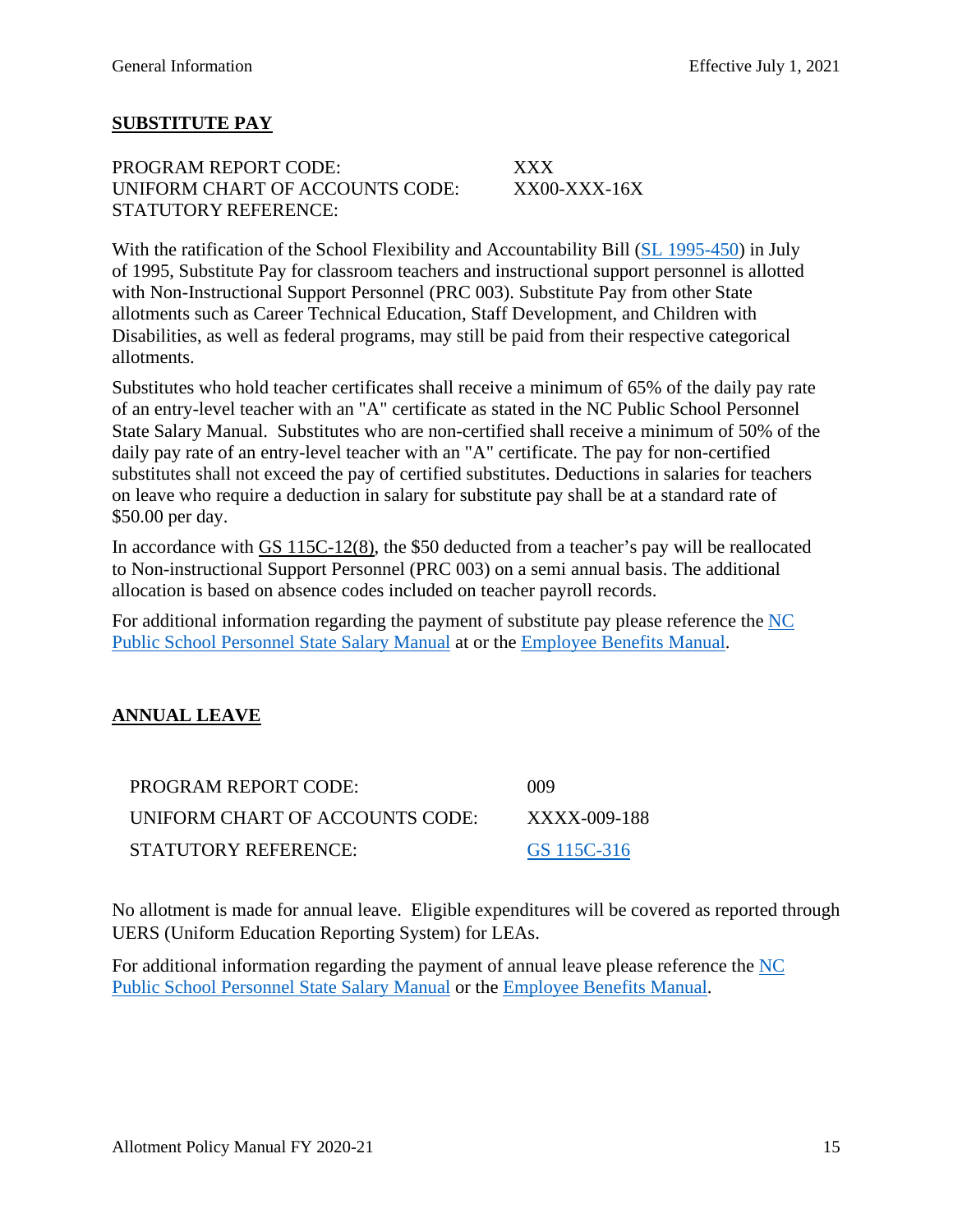#### <span id="page-15-0"></span>**LONGEVITY**

| PROGRAM REPORT CODE:            | 009          |
|---------------------------------|--------------|
| UNIFORM CHART OF ACCOUNTS CODE: | XXXX-009-184 |
| STATUTORY REFERENCE:            | GS 115C-316  |

No allotment is made for longevity. Beginning July 1, 2014, longevity is included in the salary schedule for School Based Administrators, Teachers and Instructional Support Personnel. Eligible expenditures will be covered as reported through UERS for LEAs.

| Longevity Schedule                  |                    |
|-------------------------------------|--------------------|
| <b>Years of Total State Service</b> | Longevity Pay Rate |
| 10 but less than 15 years           | 1.50 percent       |
| 15 but less than 20 years           | 2.25 percent       |
| 20 but less than 25 years           | 3.25 percent       |
| 25 or more years                    | 4.50 percent       |

For additional information regarding the payment of longevity please reference the [NC](https://www.dpi.nc.gov/districts-schools/district-operations/financial-and-business-services/compensation-public-school-employees#state-salary-manual-and-forms)  [Public School Personnel State Salary Manual](https://www.dpi.nc.gov/districts-schools/district-operations/financial-and-business-services/compensation-public-school-employees#state-salary-manual-and-forms) or the [Employee Benefits Manual.](https://www.dpi.nc.gov/districts-schools/districts-schools-support/district-human-capital/employee-policy)

#### <span id="page-15-1"></span>**SHORT-TERM DISABILITY**

PROGRAM REPORT CODE: 009 UNIFORM CHART OF ACCOUNTS CODE: XXXX-009-1XX STATUTORY REFERENCE:

No allotment is made for short-term disability. Eligible expenditures will be covered as reported through UERS for LEAs.

Short-term disability payments are payable after the conclusion of a 60-day waiting period for a period not exceeding 365 calendar days provided the employee meets the following requirements:

1. The employee has at least one year of contributing membership service in the Retirement System earned within the 36 calendar months preceding employee's disability.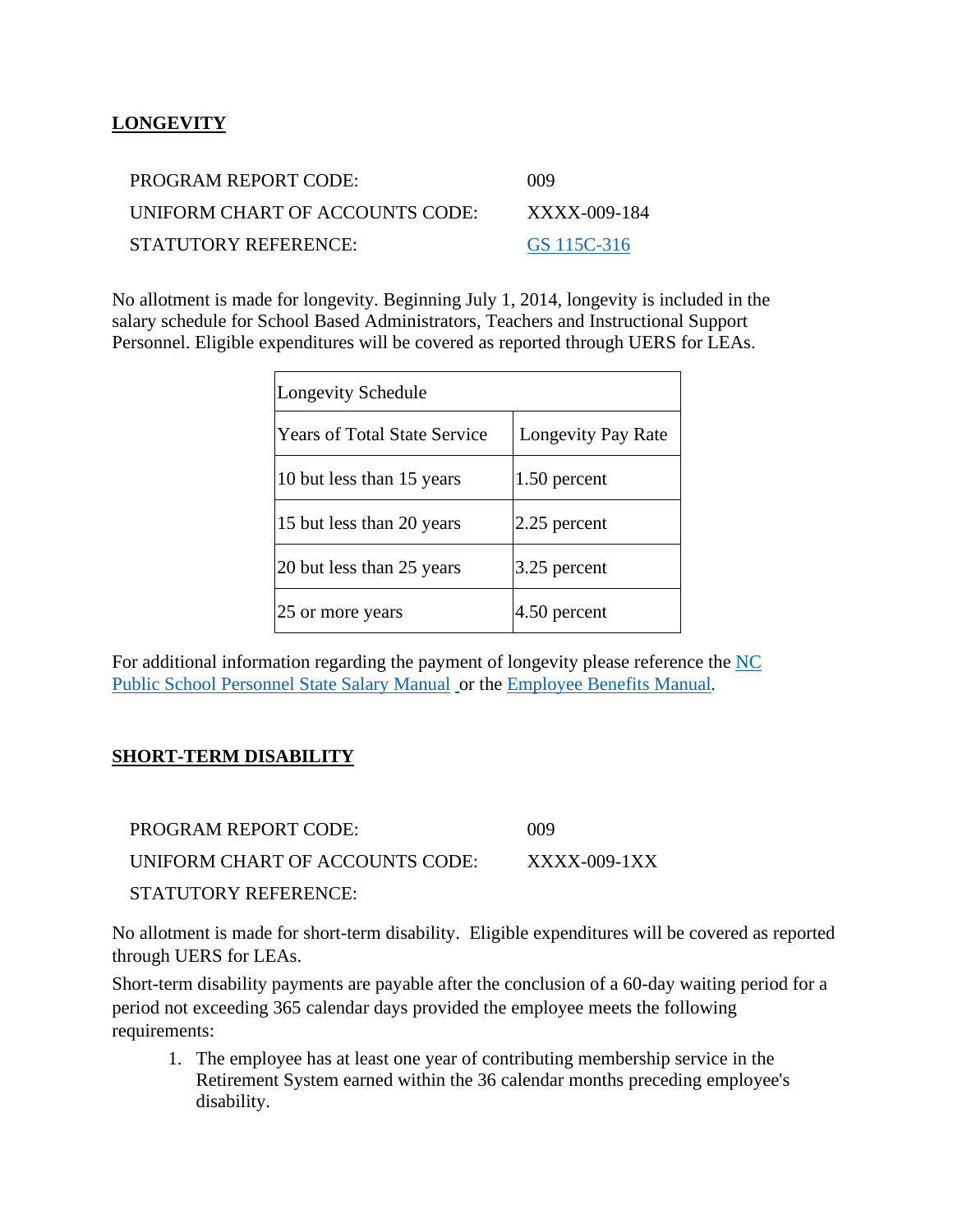- 2. Employee has been classified as being mentally or physically disabled for the further performance of his/her usual occupation.
- 3. Employee's disability was incurred at the time of active employment.
- 4. Employee's disability has been continuous.

For additional information regarding the payment of short-term disability please reference the [NC Public School Personnel State Salary Manual](https://www.dpi.nc.gov/districts-schools/district-operations/financial-and-business-services/compensation-public-school-employees#state-salary-manual-and-forms) or the [Employee Benefits Manual.](https://www.dpi.nc.gov/districts-schools/districts-schools-support/district-human-capital/employee-policy)

#### <span id="page-16-0"></span>**INJURIES DUE TO EPISODES OF VIOLENCE**

| PROGRAM REPORT CODE:            | Varies        |
|---------------------------------|---------------|
| UNIFORM CHART OF ACCOUNTS CODE: | <b>Varies</b> |
| STATUTORY REFERENCE:            | GS 115C-338   |

An employee who while engaged in the course of his employment or in any activities incidental thereto, suffers any injury or disability resulting from or arising out of any episode of violence by one or more persons shall be entitled to receive his full salary during the shortest of these periods: one year, the continuation of his disability, or the time during which he is unable to engage in his employment because of injury. This allocation will be made if the employee is not receiving salary from worker's compensation.

The Local School Board must declare the incident as an Act of Violence. In accordance with GS [115C-338,](https://www.ncleg.gov/EnactedLegislation/Statutes/PDF/BySection/Chapter_115C/GS_115C-338.pdf) an LEA must notify the School Allotments Section in writing of how many months the employee was absent in the initial fiscal year due to the incidence of violence. The LEA must notify School Allotments Section in the 2nd fiscal year if needed. Allotments will **not** be made for prior fiscal years.

LEAs should include the following information when submitting claims for episodes of violence:

- A written description of the act.
- A copy of the physician's statement and the Board's designation of Act of Violence.
- The specific dates the additional allotment will cover.
- The name and phone number of the Sedgwick case worker.

For additional information regarding injuries due to episodes of violence please reference [NC](https://www.dpi.nc.gov/districts-schools/district-operations/financial-and-business-services/compensation-public-school-employees#state-salary-manual-and-forms)  [Public School Personnel State Salary Manual](https://www.dpi.nc.gov/districts-schools/district-operations/financial-and-business-services/compensation-public-school-employees#state-salary-manual-and-forms) or the [Employee Benefits Manual.](https://www.dpi.nc.gov/districts-schools/districts-schools-support/district-human-capital/employee-policy)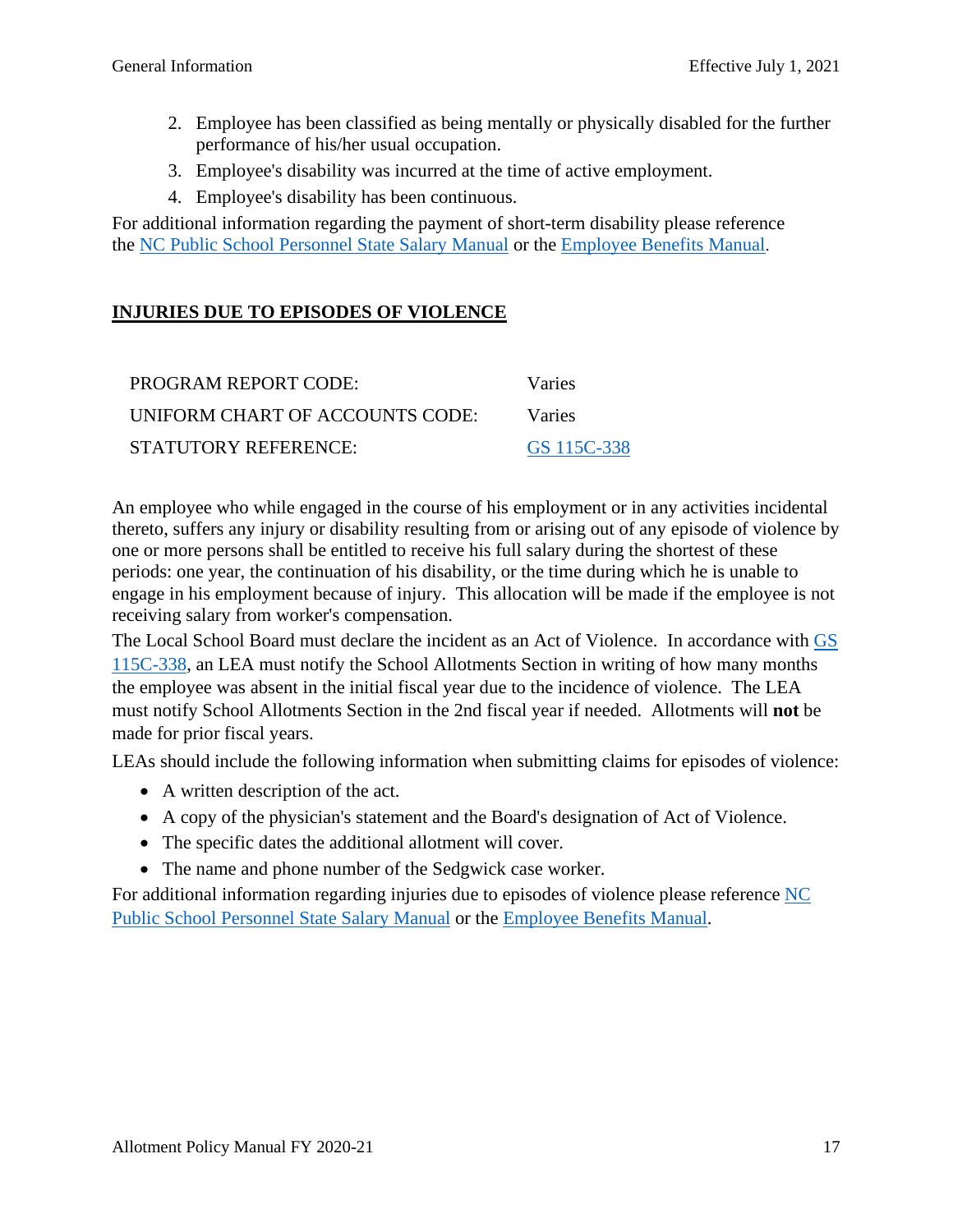#### <span id="page-17-0"></span>**ABCS TRANSFER OF FUNDS**

| PROGRAM REPORT CODE:            | Varies         |
|---------------------------------|----------------|
| UNIFORM CHART OF ACCOUNTS CODE: | <b>Varies</b>  |
| STATUTORY REFERENCE:            | GS 115C-105.25 |

The ABCs of public education enables LEAs to have flexibility in their funding. Transfers of funding and/or position allotments are to be submitted to the School Allotments Section of the **Division of School Business**. No financial State Board of Education waivers are required.

Guaranteed certified positions will be transferred as follows:

- 1) Classroom Teachers and Program Enhancement Teachers
	- a) No transfers permitted. Classroom teacher positions may be converted to dollars at the Statewide teacher average salary including benefits to employ international faculty
- 2) Instructional Support
	- a) The salary transferred shall be based on the first step on the "A" Teacher Salary Schedule plus benefits. Instructional Support can be transferred for any purpose authorized by the policies of the State Board of Education.
- 3) School Psychologist No transfers permitted. Positions may be converted to dollars to contracted service for school psychology at the beginning step of the legislated salary schedules for a school psychologist.
- 4) Career Technical Education Months of Employment (CTE)
	- a) The salary transferred within CTE is based on the Statewide Average Salary.
	- b) The salary transferred outside of CTE is based on the first step on the "A" Teacher Salary Schedule plus benefits.

#### For transfers from School Building Administration:

- 1) Principal positions
	- a) The salary transferred shall be based on the first step of the Base Column of the Principal Salary Schedule.
- 2) Assistant Principals Months
	- a) The salary transferred shall be based on the first step of the "A" Teacher Salary Schedule at the salary level of an Assistant Principal.

For the purpose of paying for a different certified position from that being transferred into PRC 010 (Certified Positions converted to dollars), the dollar amounts converted equal salaries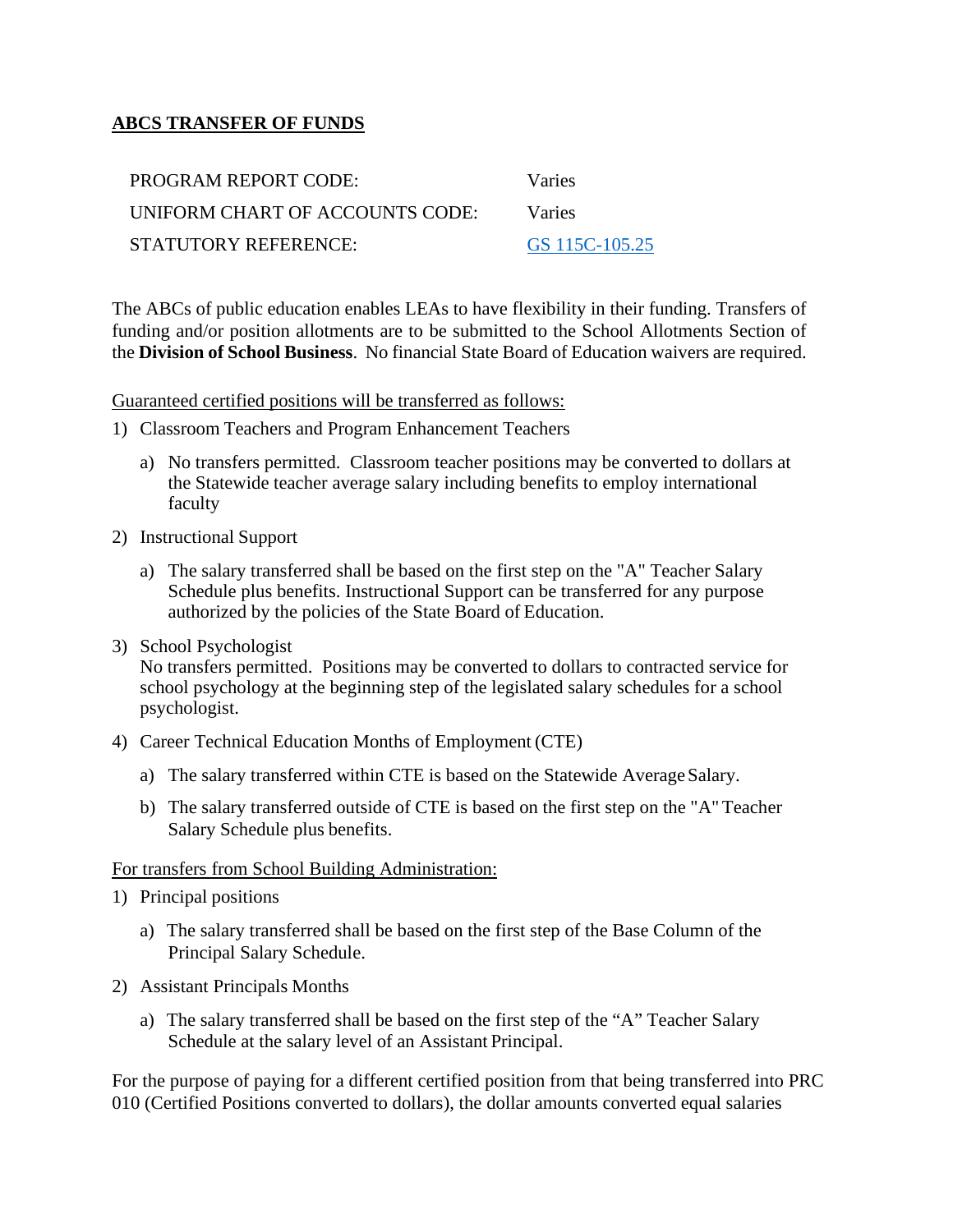stated including benefits. The salary of the position to be paid from PRC 010 will be a dollar allotment and not a guaranteed salary. Converting certified position allotments to dollars for the purpose of hiring the same type position is not allowable.

No transfer will be allowed to or from the following categories:

- Classroom Teachers exception for conversion for international faculty
- Program Enhancement Teachers
- School Pyschologists exception for conversion for school psychologist contracted service
- Behavioral Support
- Children with Disabilities Special Funds
- Federal Funds
- LEA Financed Purchase of School Buses
- School Technology
- Excellent Schools Act
- Driver Education

Transfers will be allowed to or from the following categories:

- At Risk Student Services / Alternative Schools
- Classroom Materials / Supplies and Equipment
- Disadvantaged Student Supplemental Funding
- Cooperative Innovative High Schools
- Low Wealth Supplemental Funding
- Non-Instructional Support
- Small County Supplemental Funding
- Transportation (may impact efficiency rating)

Limited transfers will be allowed for the following categories:

- Academically & Intellectually Gifted: No funds shall be transferred out of this category.
- Central Office Administration: Transfers from central office administration are allowable. Transfers into this category are not allowed.
- Children with Disabilities: Funds can be transferred into this category. Funds may not be transferred out of this category.
- Limited English Proficiency Funds may be transferred to this category. Funds may not be transferred out of this category.
- Position/MOE Allotments Funds may be transferred out of these categories except where prohibited elsewhere in the policy. Funds cannot be transferred into these categories.
- Textbooks and Digital Resources- Carryover provision applies. Funds allotted for Textbooks and Digital Resources may only be used for purchase of textbooks and digital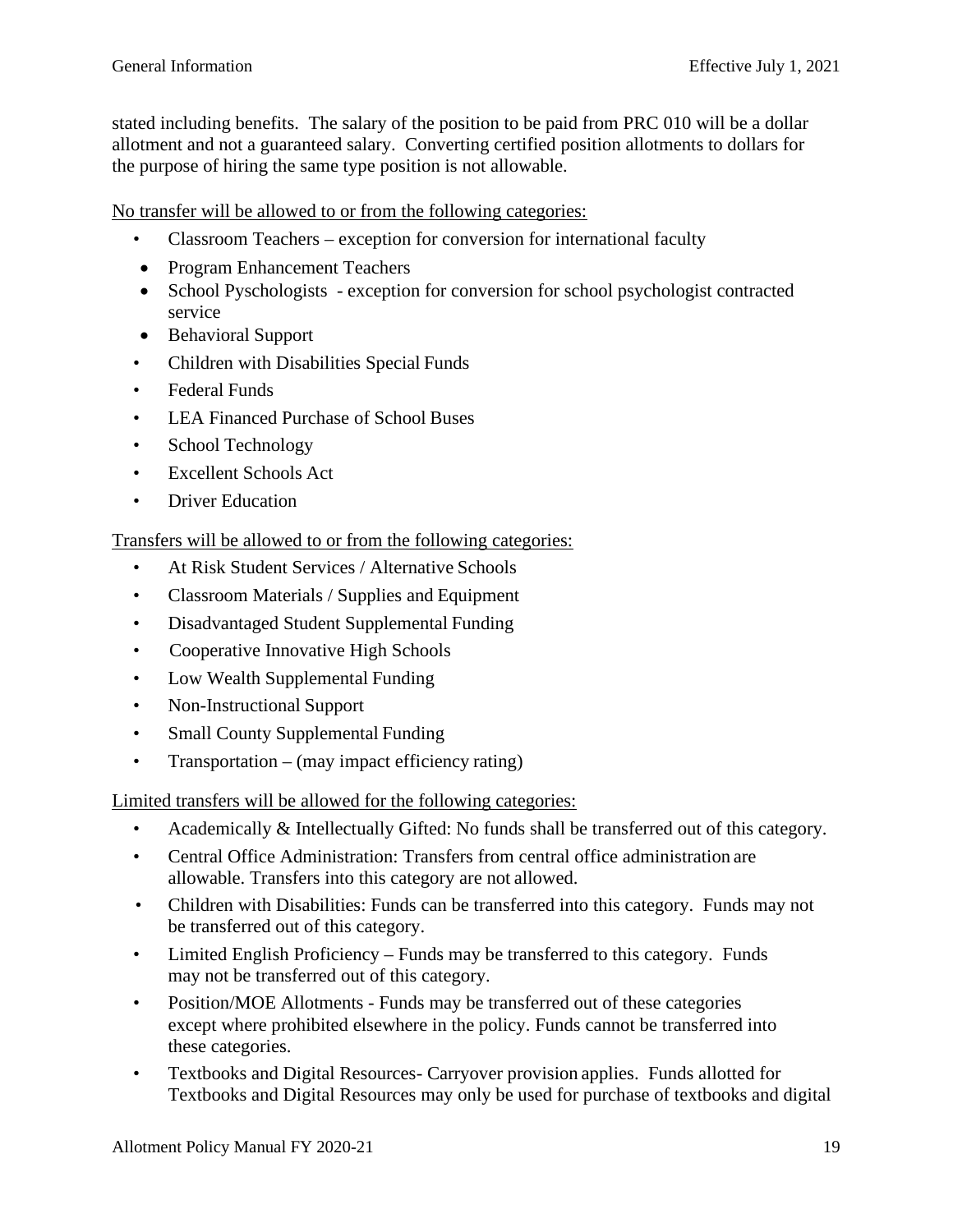resources. Funds may only be transferred from PRC 130 to PRC 131 for purchase of textbook and digital resources not in the Textbook Warehouse.

• Teacher Assistant - Funds may transfer into this category. No transfers out.

**The final date for transfers is the last workday of May each year.** Transfers received after this date cannot be approved.

#### **Reporting**

To ensure that parents, educators, and the general public are informed on how State funds have been used to address local educational priorities, each LEA shall publish the following information on its web site by October 15.

- 1) A description of each program report code and a summary of the prior year's expenditure of State funds by program report code.
- 2) A description of each object code within a program report code and a summary of the prior year's expenditure of State funds for each object code.
- 3) Starting with fiscal year 2014-15, LEAs shall provide the following *for all transfers which increased or decreased the allotment amount by more than 5%*
	- a) The amount of the transfer
	- b) The allotment category into which the funds were transferred
	- c) The purpose code for the funds following the transfer
	- d) A description of any teacher positions fully or partially funded as a result of the transfer, including all subject areas taught by the teacher in that position
	- e) The educational priorities that necessitated the transfer
- 4) A chart that clearly reflects how the LEA spent State funds
- 5) The LEA shall maintain the information on their website for at least 3 years.
- 6) DPI shall collect the information and report the aggregate information to Joint Legislative Education Oversight Committee by December 1 annually. This includes all expenditure data, description on each object code and program report code.

**Note**: LEAs are to make every effort to minimize the budget adjustments that impact classroom instruction and classroom activities.

#### <span id="page-19-0"></span>**SPECIAL SMALL SCHOOLS**

#### STATUTORY REFERENCE: [SL 2008-107, Section 7.20](https://www.ncleg.gov/Sessions/2007/Bills/House/PDF/H2436v9.pdf#page=26)

Additional classroom teachers may be allotted within available funds based on the following provisions and upon request by the superintendent to the **Division of School Business:**

- 1) Qualifying Programs Schools
	- a) Regional Programs: Special allotments may be made for assignment to regional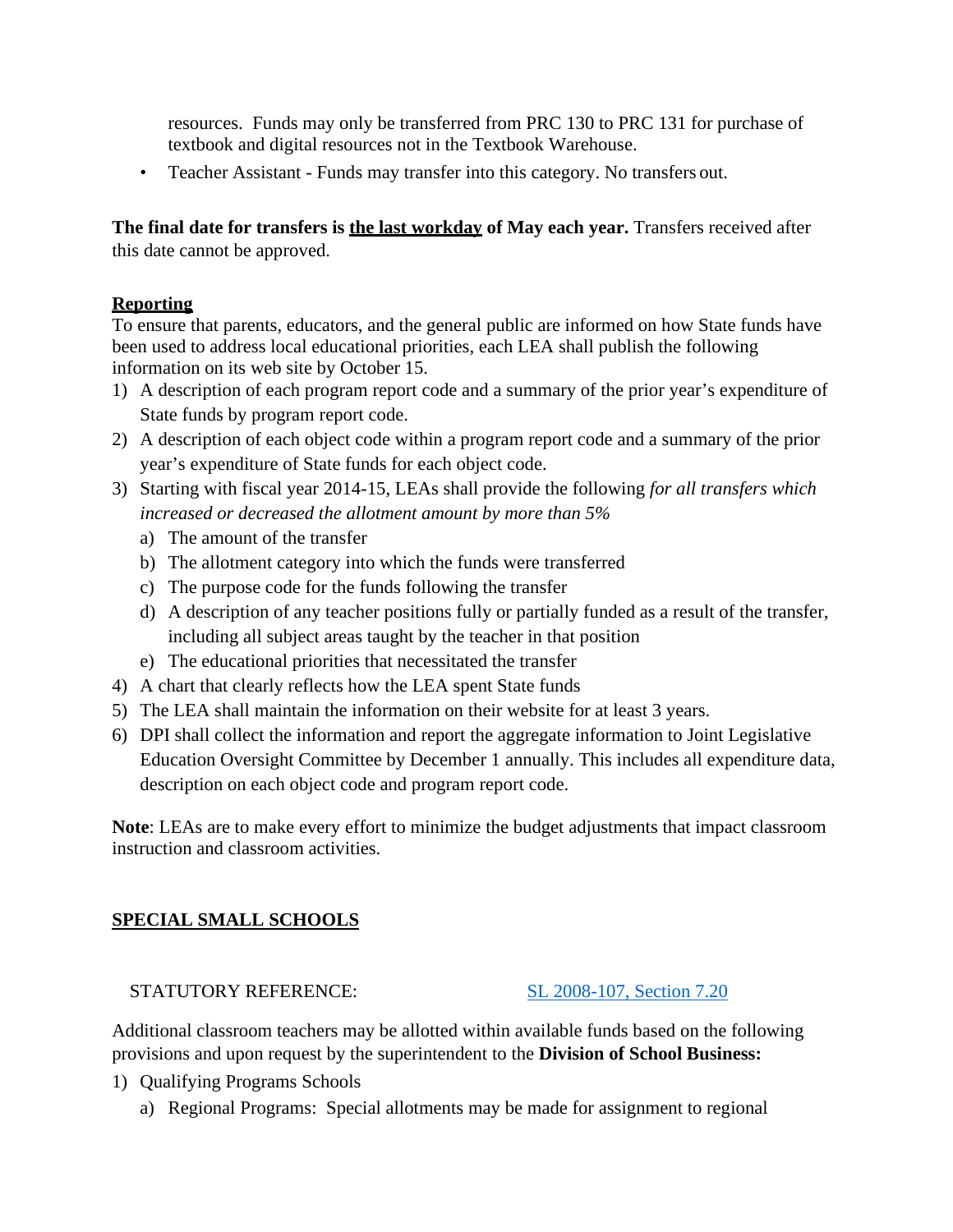programs serving public school students with disabilities. These programs must serve students from more than one LEA.

- b) Hospitals, Special Programs, and Institutions: Special allotments may be made for assignment to hospitals which offer an educational component to students under their treatment.
- c) Small Schools: Special allotments may be made for assignment to small schools of less than 110 ADM, when consolidation is not feasible due to geographic isolation.
- 2) Qualifying Conditions:
	- a) Consideration will be given to small, geographically isolated schools over other qualifying programs and schools.
	- b) The LEA must show a need for funding not already included in the regular ADM teacher allotment or children with disabilities programs.
	- c) The special small school allotment must not take the place of local efforts or result in a duplication of positions or funds allotted under the regular ADM teacher allotment or children with disabilities programs.
	- d) All regular positions earned on ADM at those sites must be used to directly serve the program for which the allotment is requested.
	- e) Proper assignment of regular ADM and children with disabilities funds must be documented before a special small school allotment can be approved.
- 3) Continuation of Allotments: Special allotments are made on a year-by-year basis; however, special allotments will be continued for institutions and hospitals unless the following occurs:
	- a) The program has been discontinued.
	- b) A reduction in the number of students has occurred in the program which makes the allotment unnecessary.
	- c) State funding is not appropriated for this purpose.
- 4) Allotment Appeals Process: The approval/denial of a request for a special small school allotment will be made initially by the School Allotments Section, Division of School Business. LEAs wishing to appeal a denial of their request may do so in writing to the Office of the Associate Superintendent of Public Instruction. A final appeal for consideration may be made to the State Board of Education.
- 5) Employment of Allotted Personnel: Special small school allotments go to the requesting LEA, not to the institution or hospital where the teacher is assigned. Therefore, teachers allotted through a special small school allotment are employees of and should be supervised by the receiving LEA.
- 6) Assigned Duties of Allotted Personnel: Teachers employed through the special small school allotment may not be assigned duties unrelated to the purpose for which their position was allotted or duties which enhance the profitability of the institution or hospital to which they are assigned.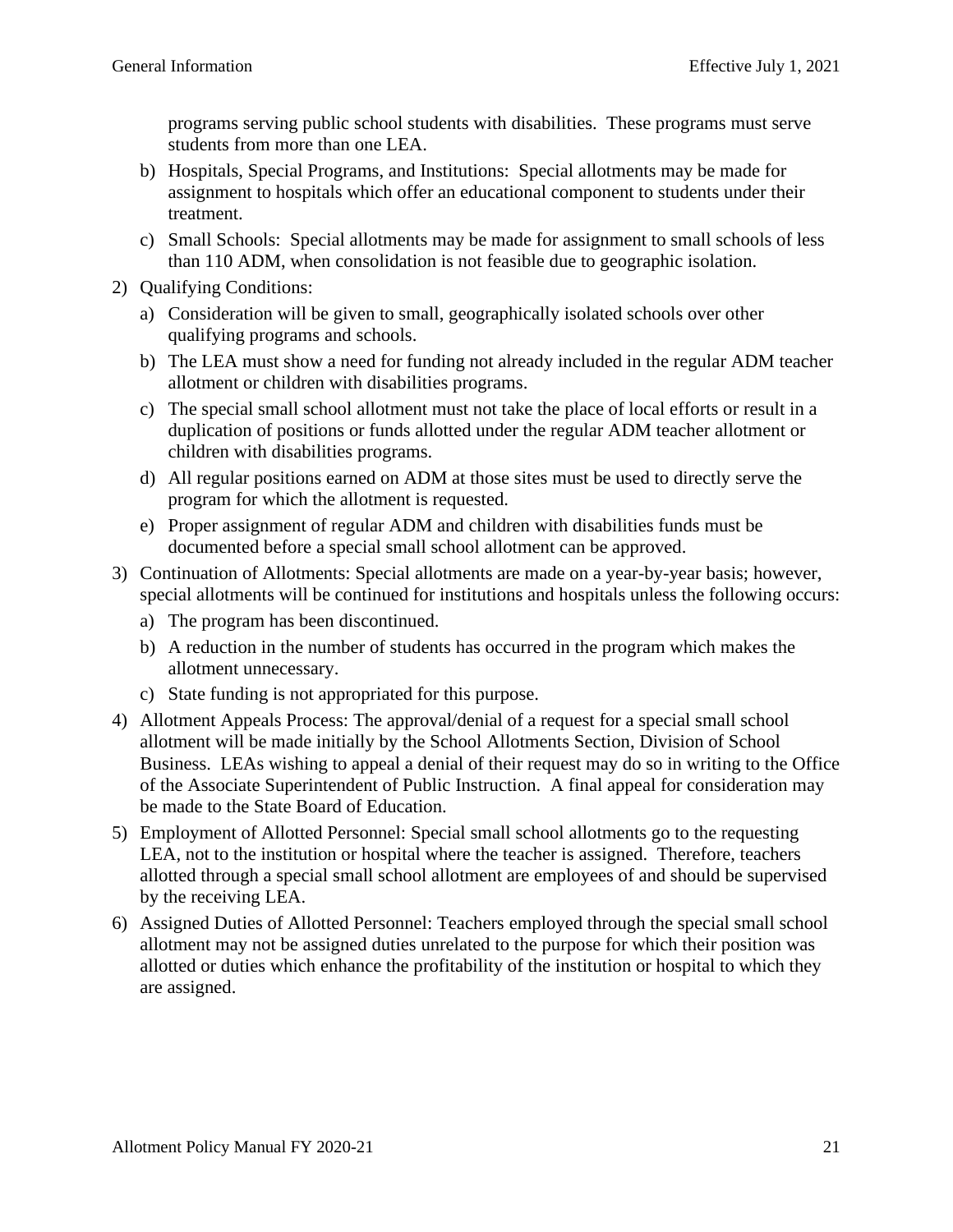#### <span id="page-21-0"></span>**NORTH CAROLINA VIRTUAL PUBLIC SCHOOLS (NCVPS)**

#### STATUTORY REFERENCE: [SL 2011-145, Section 7.22](https://www.ncleg.net/EnactedLegislation/SessionLaws/PDF/2011-2012/SL2011-145.pdf#page=62)

Beginning with the 2011-12 school year, NCVPS will be funded by an allotment formula that recognizes the effects of e-learning courses projected enrollments with other ADM based allotments. The funds transferred through the allotment formula will fund the NCVPS program at no cost to students enrolled in North Carolina public schools, Department of Defense schools, and schools operated by Bureau of Indian Affairs.

NCVPS Allotment Formula:

- 1) Project the NCVPS student enrollment for each LEA by semester and year-long course type for each LEA and charter school.
- 2) Establish a per course teacher payment structure for the instructional costs of NCVPS. Based on:
	- a) Total compensation analysis taking into account salaries, benefits and work effort to ensure comparisons between occupations.
	- b) The effects any change in NCVPS teacher payments may have on the attraction and retention of NCVPS teachers.
- 3) Develop a per student fee structure for in-State students that is based on the per course teacher pay structure. The fee structure for in-State students shall ensure that the projected cost for the LEA units and charter schools equal the projected instructional cost for NCVPS courses.
- 4) Multiply the per student course fee by the projected enrollment by course type to calculate the total projected instructional cost.
- 5) The dollar amount transferred is 75% of the projected instructional cost.
- 6) No later than February 28 of each year calculate the actual instructional cost based on actual enrollment as of that date. [\[SL 2013-360, Section 8.9\(b\)\]](https://www.ncleg.net/EnactedLegislation/SessionLaws/PDF/2013-2014/SL2013-360.pdf#page=53)
- 7) Subtract the actual amount transferred from the actual instructional cost. The remaining dollar amount up to a maximum of 100% of the projected cost is transferred.
- 8) Reduce each LEA's allotment on the basis of ADM grades 6-12 to provide the sum for Statelevel operations and administration of NCVPS.
- 9) Beginning FY 2012-2013 and annually afterward this reduces each LEA or charter school's allotment on the basis of ADM in grades 6-12 an amount that is the difference between \$2,000,000 and the balance in the NCVPS enrollment reserves.
- 10) [SL 2012-142, Section 7.12](https://www.ncleg.gov/Sessions/2011/Bills/House/PDF/H950v7.pdf#page=36) provides the ability to use different funding sources to pay for NCVPS courses. The only funds that may be used for the instructional costs of NCVPS are the following:
	- a) Funds provided through the North Carolina Virtual Public Schools Allotment Formula.
	- b) Funds provided through the NCVPS enrollment reserve as set forth in this section.
	- c) Local funds.
	- d) Federal funds.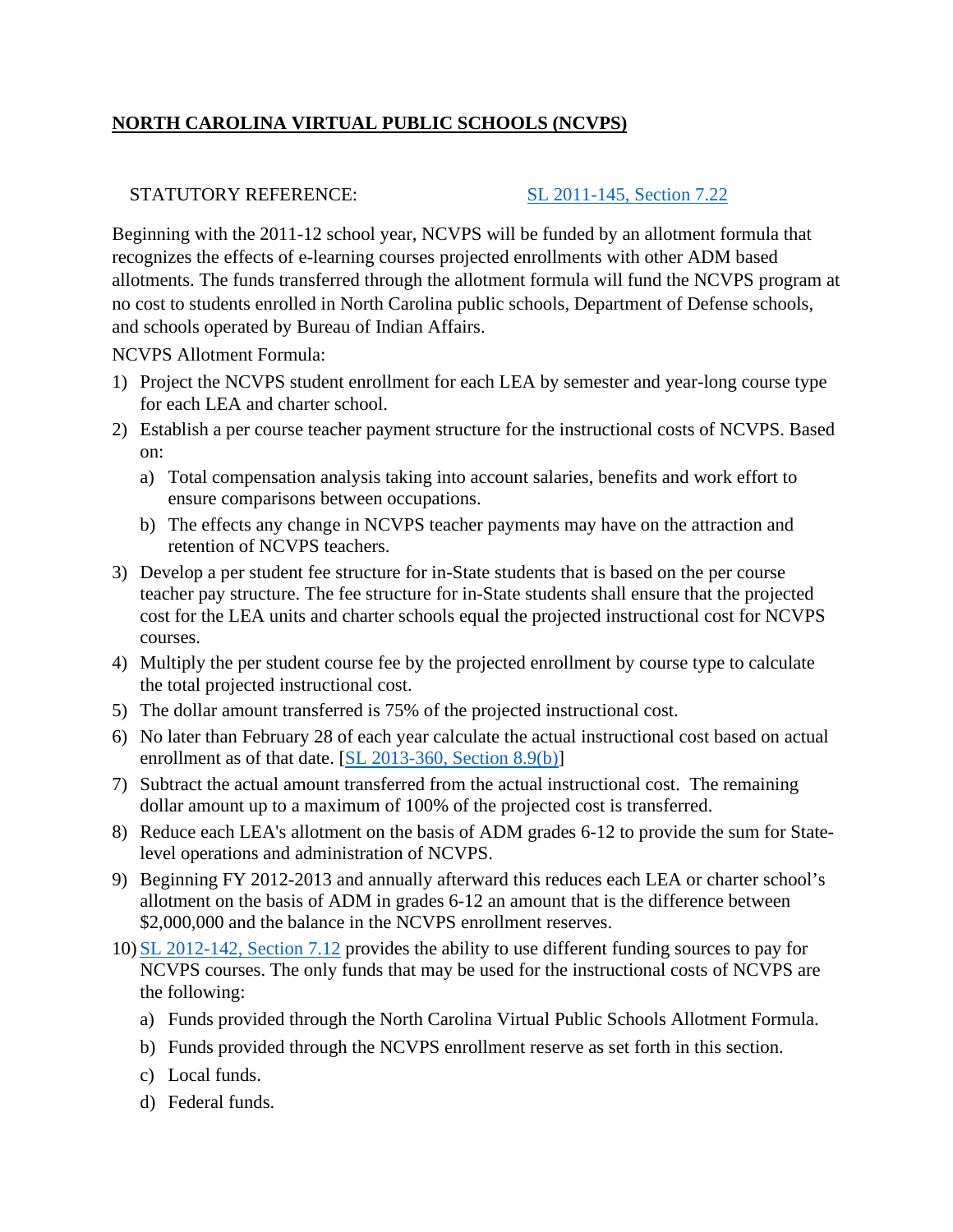- e) Special State Reserve Funds for Children and Youth with Disabilities.
- f) ADM Contingency Reserve.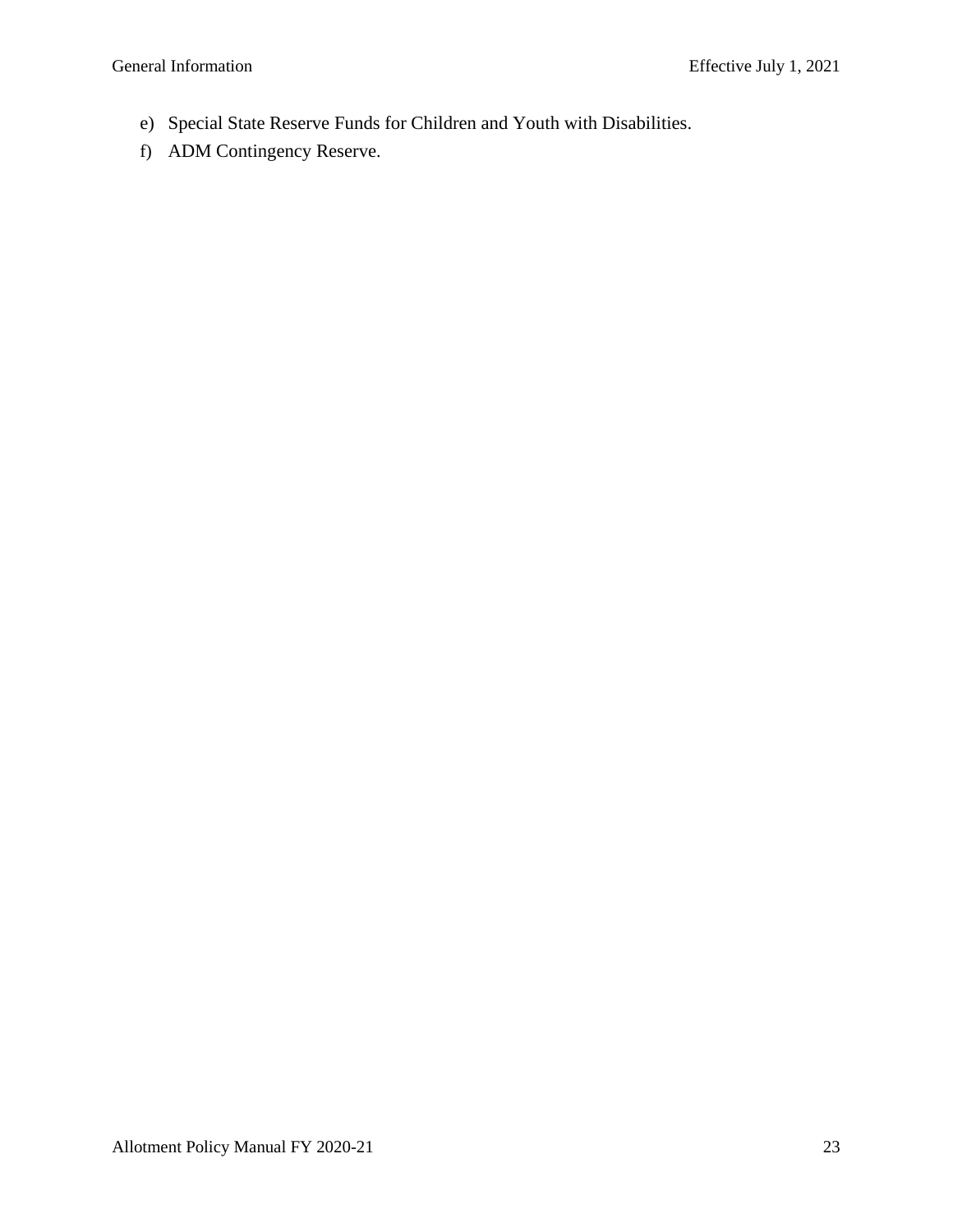# **2021-2022 ALLOTMENT POLICY MANUAL State Formulas**



**PUBLIC SCHOOLS OF NORTH CAROLINA STATE BOARD OF EDUCATION DEPARTMENT OF PUBLIC INSTRUCTION FINANCIAL AND BUSINESS SERVICES DIVISION OF SCHOOL BUSINESS**



[www.dpi.nc.gov/districts-schools/district-operations/financial-and-business-services/allotments-](https://www.dpi.nc.gov/districts-schools/district-operations/financial-and-business-services/allotments-%E2%80%94-funding-public-school-units) [funding-public-school-units](https://www.dpi.nc.gov/districts-schools/district-operations/financial-and-business-services/allotments-%E2%80%94-funding-public-school-units)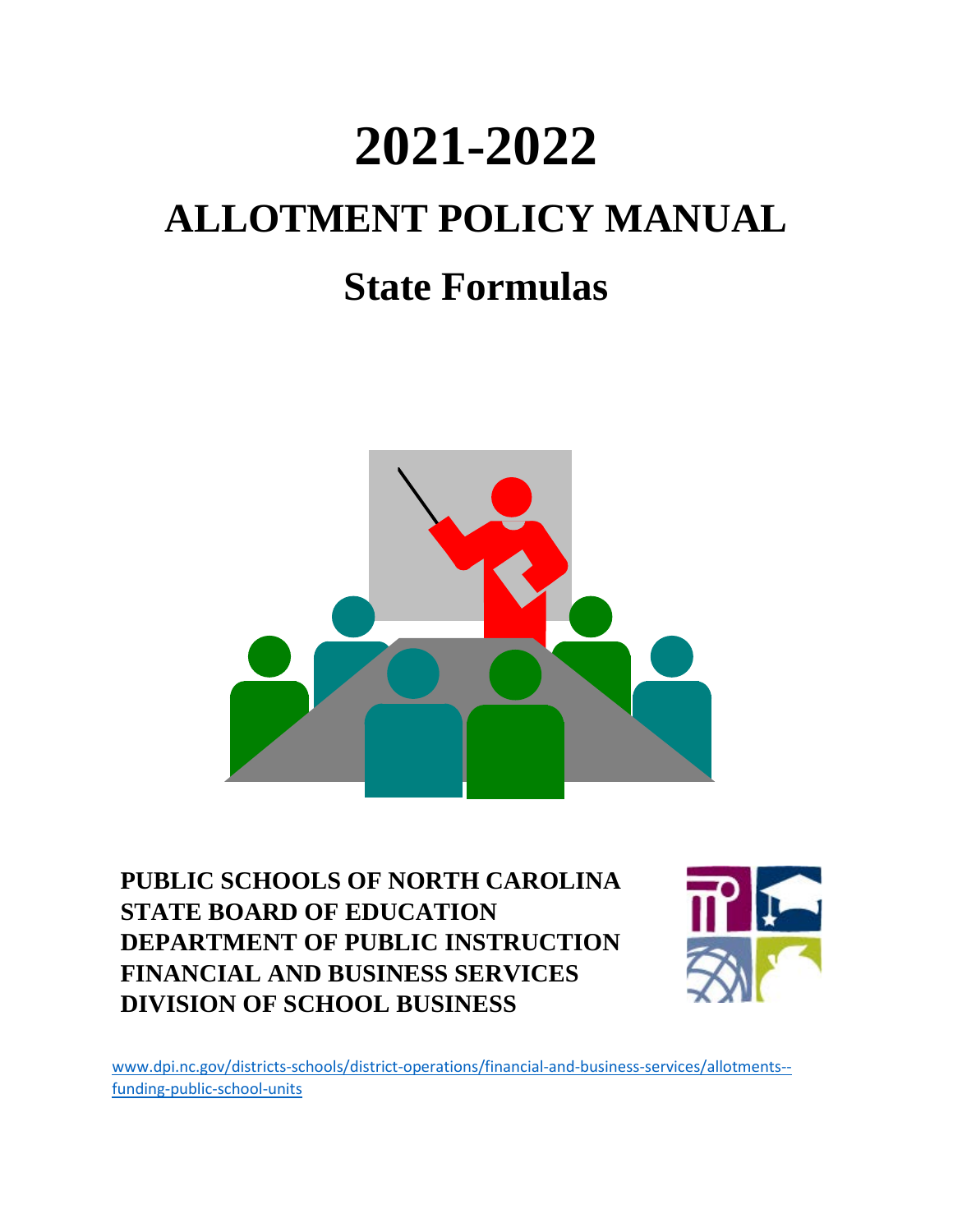### **ADDRESS QUESTIONS RELATED TO STATE POLICIES TO THE FOLLOWING:**

| Academic & Intellectually Gifted:  | Division of Advanced Learning & Gifted<br>Education                                     |
|------------------------------------|-----------------------------------------------------------------------------------------|
| <b>Accountability Services:</b>    | Division of Accountability Services                                                     |
| Allotments:                        | Division of School Business, School Allotments                                          |
| <b>Behavioral Support:</b>         | Division of Exceptional Children                                                        |
| Certification - Finance Officer:   | <b>Division of School Business</b>                                                      |
| <b>Charter Schools:</b>            | <b>Office of Charter Schools</b>                                                        |
| Child & Family Support Team        | <b>NC DHHS</b>                                                                          |
| <b>School Nutrition Section:</b>   | <b>School Nutrition and District Operations</b>                                         |
| Children with Disabilities (CWD):  | Division of Exceptional Children                                                        |
| Digital Learning:                  | Digital Teaching and Learning                                                           |
| Driver's Training:                 | Safe & Healthy Schools Support                                                          |
| Expenditures/ Salary:              | Division of School Business<br><b>School Reporting Section</b><br>Expenditures: Salary: |
| <b>Read to Achieve Diagnostics</b> | K-3 Literacy                                                                            |
| <b>Faculty Exchange Teachers:</b>  |                                                                                         |
| <b>Licensure Section:</b>          | Professional Educator's Licensure                                                       |
| Organization of Schools:           | Division of School Business<br><b>School Reporting Section</b>                          |
| Plant Operation:                   | <b>School Nutrition and District Operations</b>                                         |
| <b>School Safety:</b>              | <b>Center for Safer Schools</b>                                                         |
| School Connectivity & E-Rate:      | <b>DPI Technology Services</b>                                                          |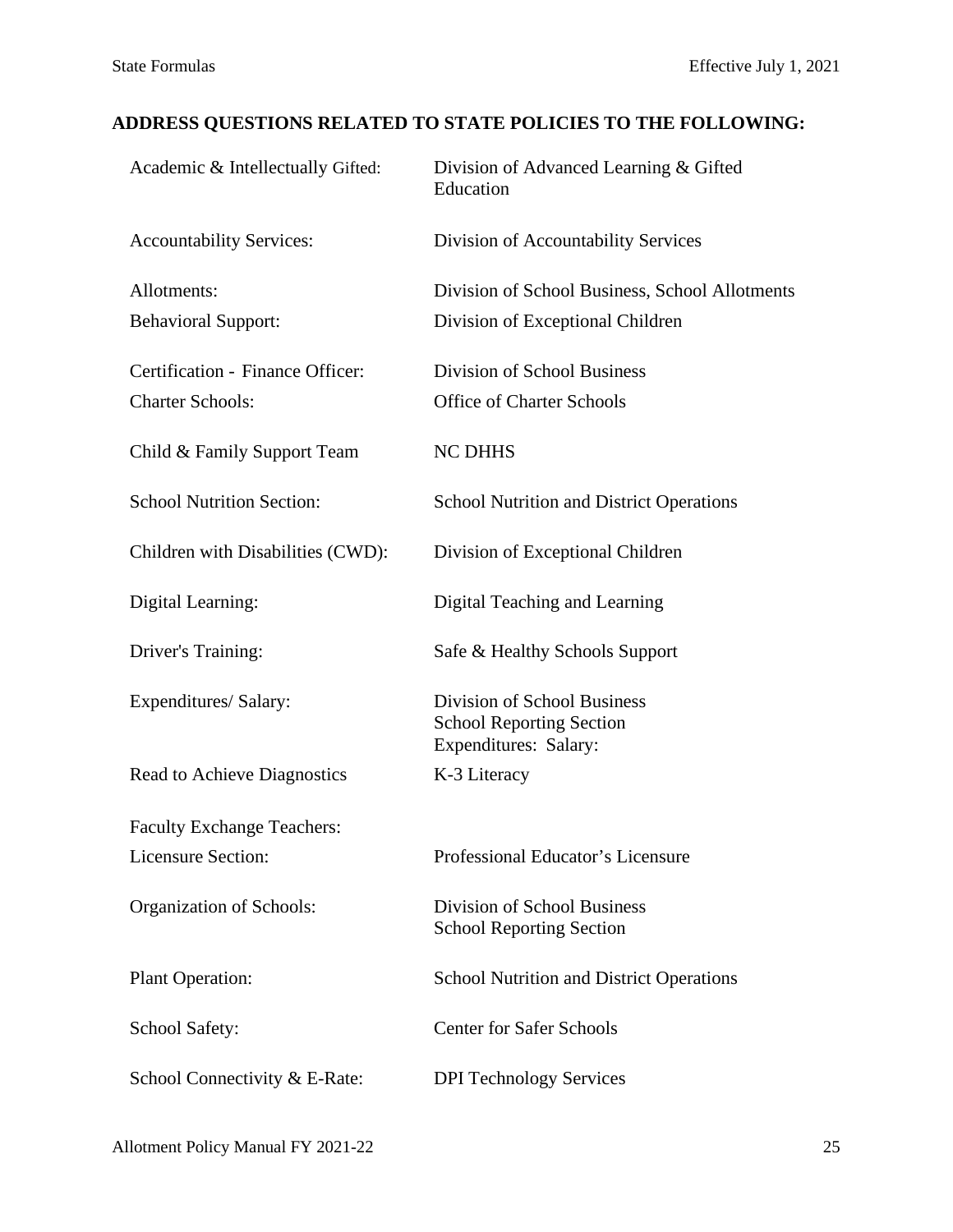Summer Reading Camps: K-3 Literacy Textbooks: School Nutrition and District Operations Transportation: School Nutrition and District Operations

The complete State agency directory can be found at [www.dpi.nc.gov/about-dpi/education](https://www.dpi.nc.gov/about-dpi/education-directory)[directory.](https://www.dpi.nc.gov/about-dpi/education-directory)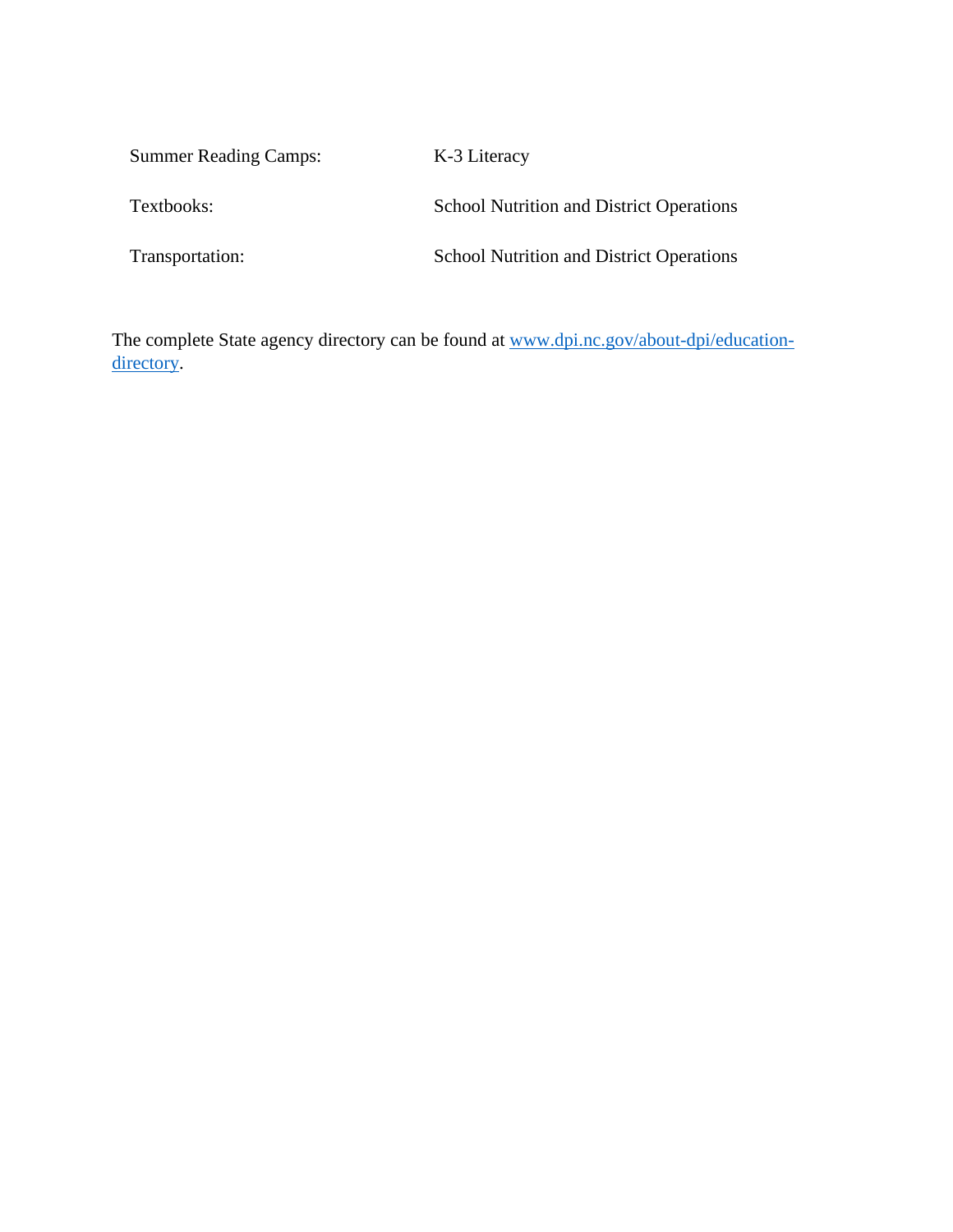### **State Formulas**

| CHILD AND FAMILY SUPPORT TEAMS (CFST) - Social Worker and other (PRC 043) 46 |  |
|------------------------------------------------------------------------------|--|
|                                                                              |  |
|                                                                              |  |
| CLASSROOM MATERIALS/INSTRUCTIONAL SUPPLIES/EQUIPMENT (PRC 061)52             |  |
|                                                                              |  |
|                                                                              |  |
|                                                                              |  |
|                                                                              |  |
|                                                                              |  |
| DIGITAL LEARNING INITIATIVE (DLI): DIGITAL LITERACY SOLUTION (PRC 078)  63   |  |
|                                                                              |  |
|                                                                              |  |
|                                                                              |  |
|                                                                              |  |
|                                                                              |  |
|                                                                              |  |
|                                                                              |  |
|                                                                              |  |
|                                                                              |  |
|                                                                              |  |
|                                                                              |  |
|                                                                              |  |
|                                                                              |  |
|                                                                              |  |
|                                                                              |  |
|                                                                              |  |
|                                                                              |  |
|                                                                              |  |
|                                                                              |  |
|                                                                              |  |
|                                                                              |  |
|                                                                              |  |
|                                                                              |  |
|                                                                              |  |
|                                                                              |  |
| SMALL COUNTY AND LOW WEALTH SIGNING BONUS FOR TEACHERS (PRC 062)  103        |  |
|                                                                              |  |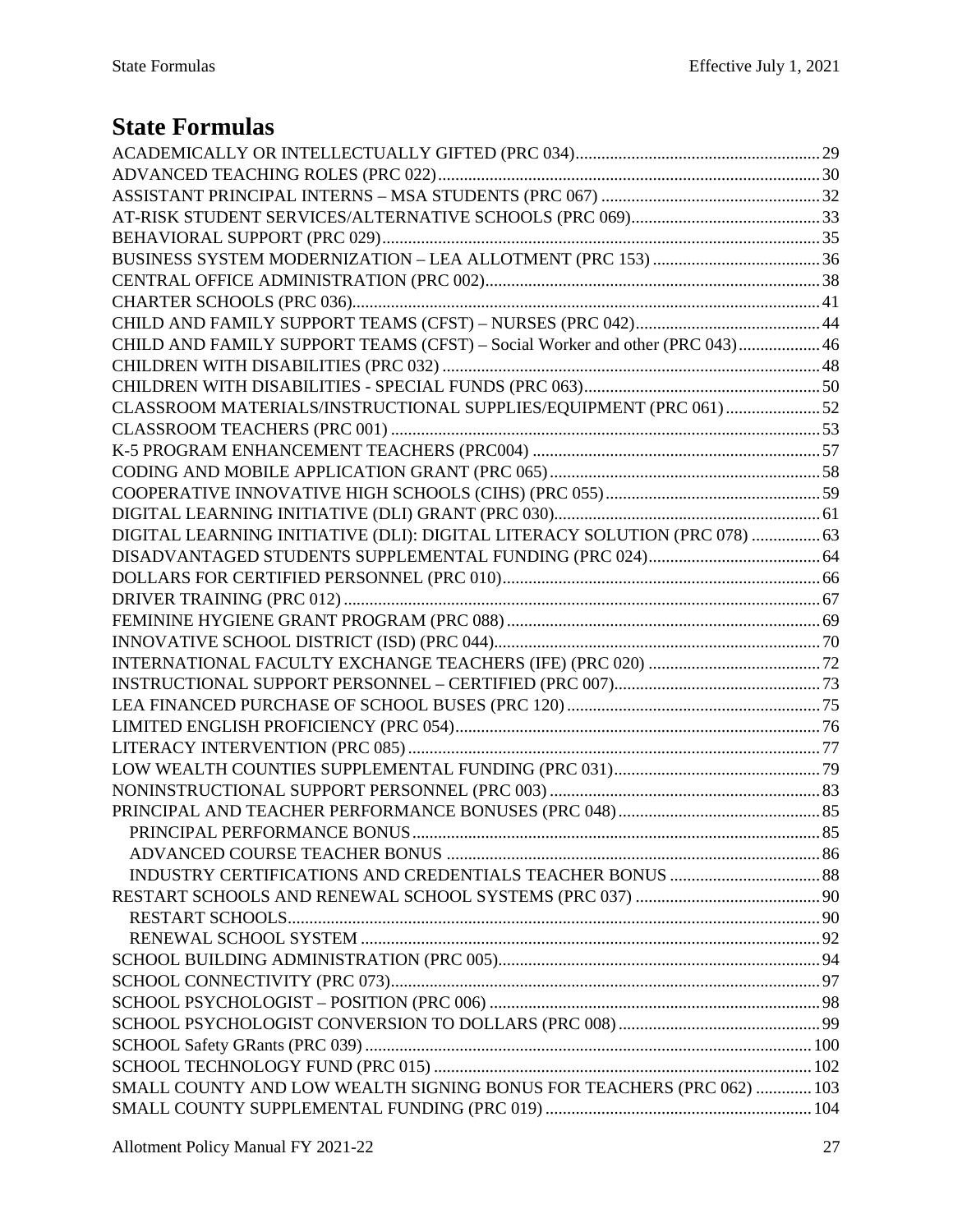| TRANSPORTATION RESERVE FUND FOR HOMELESS AND FOSTER CHILDREN (PRC 081). 116 |  |
|-----------------------------------------------------------------------------|--|
|                                                                             |  |
|                                                                             |  |
|                                                                             |  |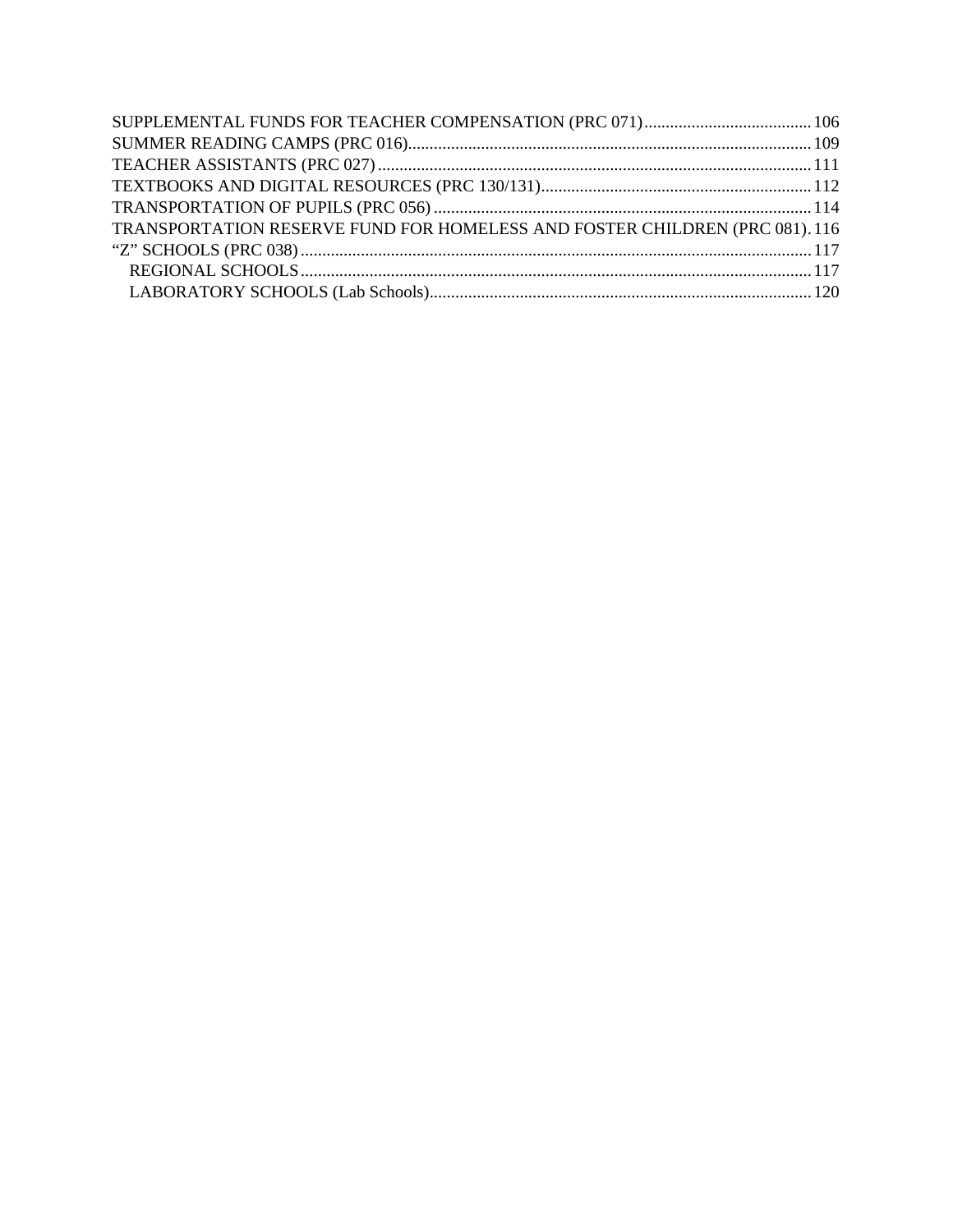#### <span id="page-28-0"></span>**ACADEMICALLY OR INTELLECTUALLY GIFTED (PRC 034)**

| <b>PROGRAM REPORT CODE:</b>     | 034                                          |
|---------------------------------|----------------------------------------------|
| UNIFORM CHART OF ACCOUNTS CODE: | XXXX-034-XXX                                 |
| <b>STATUTORY REFERENCE:</b>     | GS 115C Article 9B<br>SL 2018-5, Section 7.2 |

| TYPE:           | <b>Dollars</b>                                                                                                                                                                                                                                                                                                                                                                                                                                                                                                                                                                           |
|-----------------|------------------------------------------------------------------------------------------------------------------------------------------------------------------------------------------------------------------------------------------------------------------------------------------------------------------------------------------------------------------------------------------------------------------------------------------------------------------------------------------------------------------------------------------------------------------------------------------|
| TERM:           | July $1$ - June 30                                                                                                                                                                                                                                                                                                                                                                                                                                                                                                                                                                       |
| <b>PURPOSE:</b> | Funds allocated for academically or intellectually gifted students may<br>be used only:<br>for academically or intellectually gifted students,<br>to implement the plan developed under $GS$ 115C-150.7,<br>for children with special needs, or<br>$\bullet$<br>in accordance with an accepted school improvement plan, for<br>$\bullet$<br>any purpose so long as that school demonstrates it is<br>providing appropriate services to academically or<br>intellectually gifted students assigned to that school in<br>accordance with the local plan developed under GS 115C-<br>150.7. |
| ELIGIBILITY:    | Each LEA is entitled to funding.                                                                                                                                                                                                                                                                                                                                                                                                                                                                                                                                                         |
| <b>FORMULA:</b> | Each LEA receives dollars per child for four percent (4%) of their<br>allotted ADM regardless of the number of children identified as<br>academically or intellectually gifted in the LEA.                                                                                                                                                                                                                                                                                                                                                                                               |

SPECIAL PROVISIONS:

Funds may be transferred to other categories by submitting ABC transfer forms if all academically or intellectually gifted students are appropriately served. Funds may be transferred into this category.

Effective July 1, 2018, no funds shall be transferred out of this category. [\(SL 2017-57, Section](https://www.ncleg.net/Sessions/2017/Bills/Senate/PDF/S257v9.pdf#page=22)  [7.2\(b\)\)](https://www.ncleg.net/Sessions/2017/Bills/Senate/PDF/S257v9.pdf#page=22)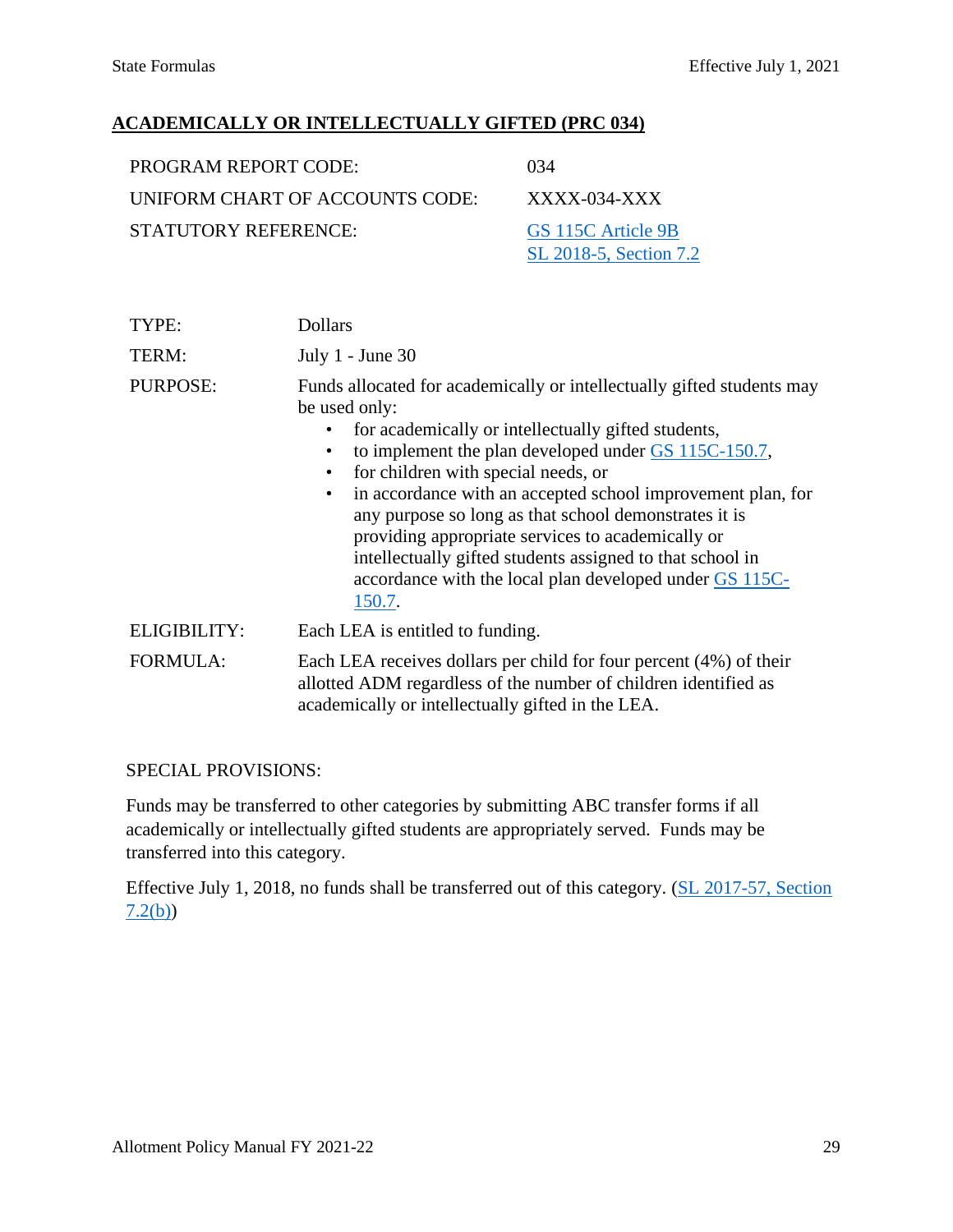#### <span id="page-29-0"></span>**ADVANCED TEACHING ROLES (PRC 022)**

| PROGRAM REPORT CODE:            | 022                                    |
|---------------------------------|----------------------------------------|
| UNIFORM CHART OF ACCOUNTS CODE: | $XXXX$ -022- $XX$                      |
| STATUTORY REFERENCE:            | G.S.115C-311<br>SL 2018-5, Section 7.9 |

| TYPE:           | <b>Dollars</b>                                                                                                                                                                                                                                                                                                                                                                                                                                                                                                                     |
|-----------------|------------------------------------------------------------------------------------------------------------------------------------------------------------------------------------------------------------------------------------------------------------------------------------------------------------------------------------------------------------------------------------------------------------------------------------------------------------------------------------------------------------------------------------|
| TERM:           | July $1 -$ June 30th                                                                                                                                                                                                                                                                                                                                                                                                                                                                                                               |
| <b>PURPOSE:</b> | To develop and support highly effective teachers. Also, to increase<br>the access to effective and highly effective teachers for students in<br>low-achieving and high-poverty schools relative to their higher-<br>achieving and lower-poverty peers.                                                                                                                                                                                                                                                                             |
| ELIGIBILITY:    | The State Board of Education shall establish a program to develop<br>advanced teaching roles and organizational models that link teacher<br>performance and professional growth to salary increases in selected<br>local school administrative units for classroom teachers.                                                                                                                                                                                                                                                       |
| FORMULA:        | A team of NCDPI and external reviewers used the scoring criteria<br>listed in the RFP to rate each proposal.                                                                                                                                                                                                                                                                                                                                                                                                                       |
|                 | The State Board of Education shall prioritize the award of available<br>State funds for the following categories of local school administrative<br>units:<br>A. Up to five units with an average daily membership from the<br>previous school year of 4,000 or fewer students.<br>B. Up to five units with an average daily membership from the<br>previous school year of between 4,001 and 20,000 students.<br>C. Up to five units with an average daily membership from the<br>previous school year of 20,001 or more students. |

Funds may be awarded up to but not more than two terms of the program.

[SL 2021-180](https://www.ncleg.gov/Sessions/2021/Bills/Senate/PDF/S105v8.pdf#page=91) Section 7.38

#### SPECIAL PROVISIONS:

1) Allow highly effective classroom teachers to teach an increased number of students by assuming accountability for additional students, by becoming a lead classroom teacher accountable for the student performance of all of the students taught by teachers on that lead classroom teacher's team, or by leading a larger effort in the school to implement new instructional models to improve school-wide performance.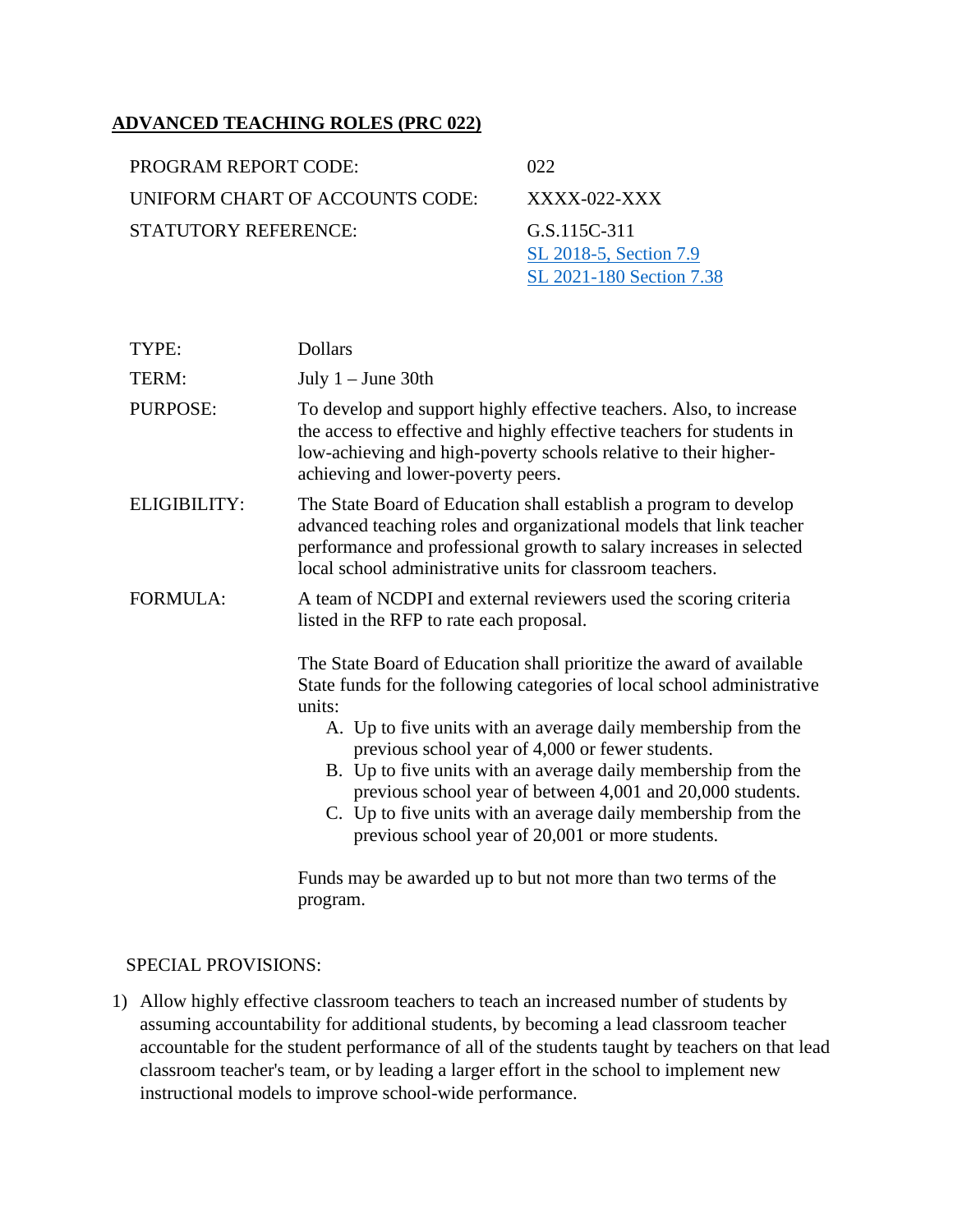- 2) Enable local school administrative units to provide salary supplements to classroom teachers in advanced teaching roles. Selection of an advanced teaching role classroom teacher and award of related salary supplements shall be made on the basis of demonstrated effectiveness and additional responsibilities.
- 3) Enable local school administrative units to create innovative compensation models that focus on classroom teacher professional growth and student outcomes.
- 4) Utilize local plans to establish organizational changes related to compensation in order to sustain evidenced-based teaching practices that have the capacity to be replicated throughout the State.
- 5) Pursuant to SL 2020-78, the State Board of Education shall authorize LEAs participating in the program to use any available State funds to provide salary supplements to classroom teachers in an advanced teaching role as long as the LEA complies with policies of the State Board of Education, federal law, and any State programs with specific restrictions on the use of funds, including bonus and grant programs. This budget flexibility is subject to the flexibility limitations identified in G.S. 115C-105.25(b) and in the SBE policy on the "ABC Transfer of Funds".
- 6) A LEA that received an initial award of State funds may apply to the State Board of Education for an award of State funds for a second term of up to three years.
- 7) State funds shall be used for any of the following purposes, as defined by the State Board:
	- a) Development of advanced teaching role plans.
	- b) Development of professional development courses for teachers in advanced teaching roles that lead to improved student outcomes.
	- c) Transition costs associated with designing and implementing advanced teaching role models, including employing staff members or contractors to assist with design and implementation of the plan.
	- d) Development of the design and implementation of compensation plans that focus on teacher professional growth and student outcomes and the transition costs associated with designing and implementing new compensation plans, including employing staff members or contractors to assist with design and implementation of the plan.
- 8) With the approval of the State Board of Education, Advanced Teaching Roles schools may exceed the maximum class size requirements for kindergarten through third grade during any term of up to three years in which the State funds are awarded to the LEA where the school is located. At the conclusion of the term, any class size flexibility approved for an Advanced Teaching Roles school shall expire.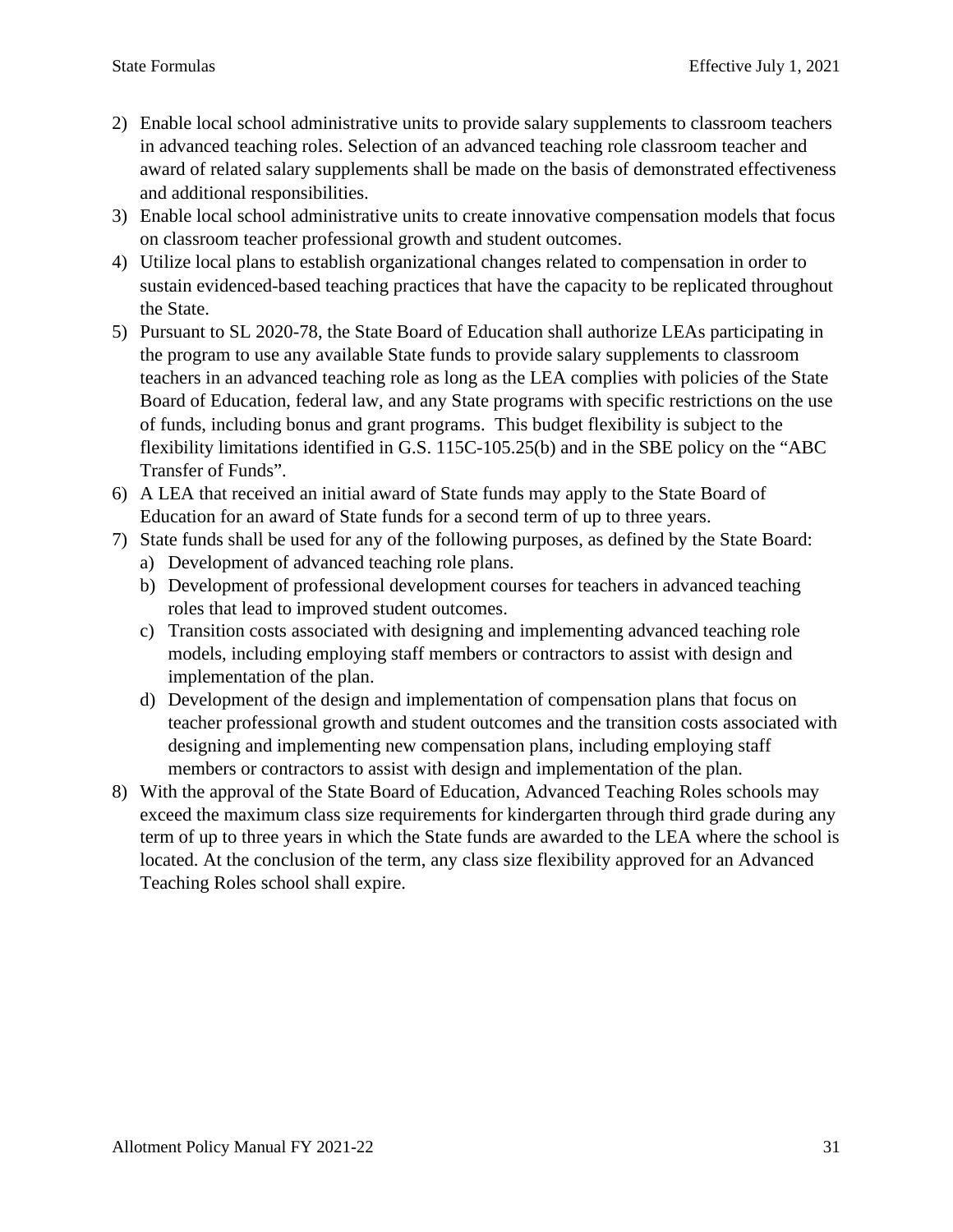#### <span id="page-31-0"></span>**ASSISTANT PRINCIPAL INTERNS – MSA STUDENTS (PRC 067)**

| PROGRAM REPORT CODE:            | 067                         |
|---------------------------------|-----------------------------|
| UNIFORM CHART OF ACCOUNTS CODE: | $XXXX$ -067- $XX$           |
| $STATI$ ITORY REFERENCE:        | SL 2018-5, Section $8.4(c)$ |
|                                 | <b>SL 2020-49 Part VII</b>  |

| TYPE:           | <b>Dollars</b>                                                                                                                                                                                                                                                                                                                                                                                                                                                                                                                                             |
|-----------------|------------------------------------------------------------------------------------------------------------------------------------------------------------------------------------------------------------------------------------------------------------------------------------------------------------------------------------------------------------------------------------------------------------------------------------------------------------------------------------------------------------------------------------------------------------|
| TERM:           | Varies July 1 - June 30                                                                                                                                                                                                                                                                                                                                                                                                                                                                                                                                    |
| <b>PURPOSE:</b> | Provides funding for stipends to full-time students working on a<br>master's degree in school administration programs who are serving in<br>an approved intern program.                                                                                                                                                                                                                                                                                                                                                                                    |
| ELIGIBILITY:    | Full-time Master of Student Administration (MSA) students serving<br>in a ten month or less internship in an Institutes of Higher Education<br>offering the program.                                                                                                                                                                                                                                                                                                                                                                                       |
| <b>FORMULA:</b> | Stipends are allotted for the duration of the internship. The stipend<br>for an MSA Student will be the higher of the beginning salary of a<br>certified assistant principal, or what the individual would have earned<br>on the teacher salary schedule plus social security as specified in the<br>North Carolina Public School Personnel State Salary Schedule.<br>Please note that these individuals are not recognized as full-time<br>employees of the school system and <b>are not eligible for</b><br>hospitalization or retirement contributions. |

SPECIAL PROVISIONS:

None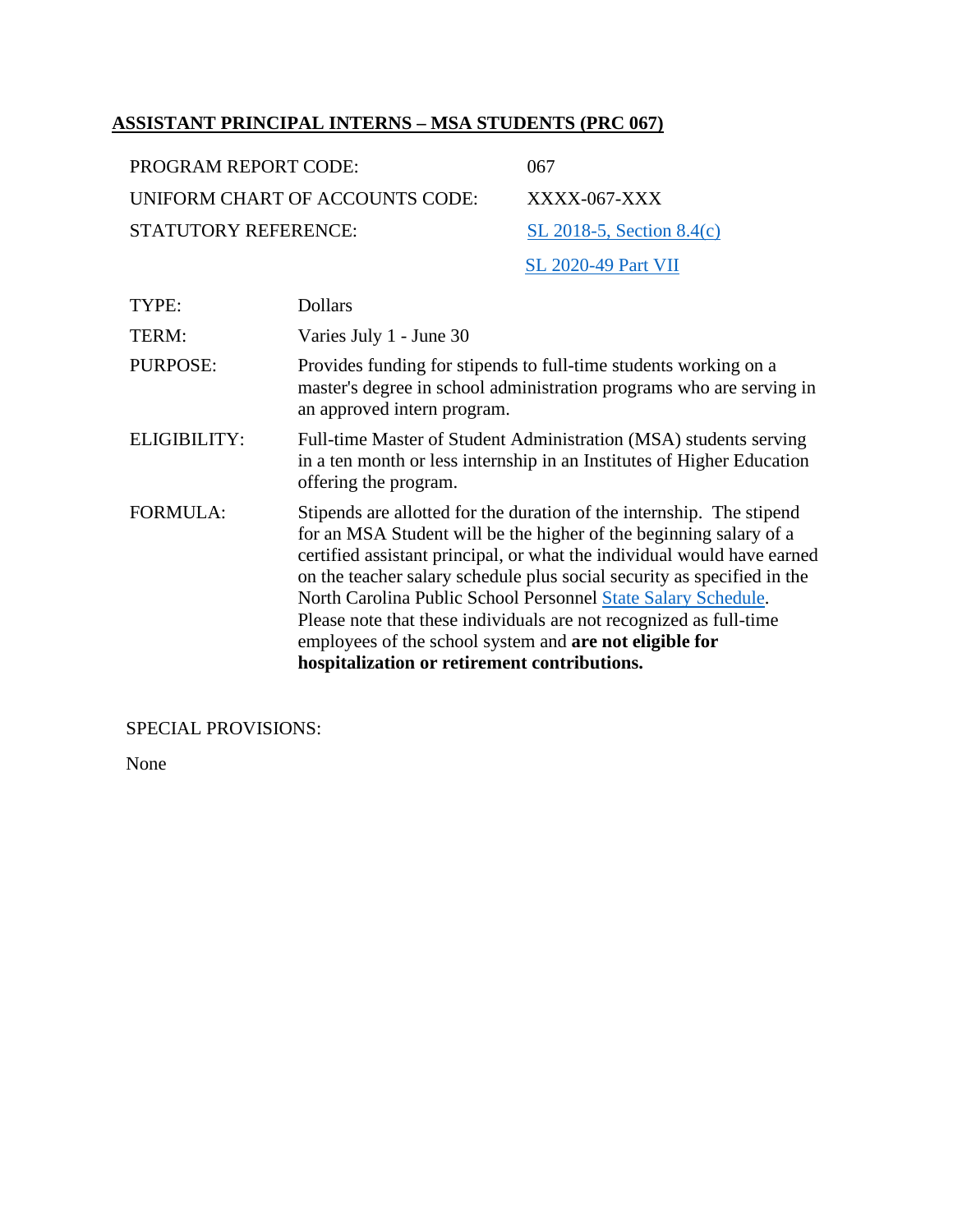#### <span id="page-32-0"></span>**AT-RISK STUDENT SERVICES/ALTERNATIVE SCHOOLS (PRC 069)**

| <b>PROGRAM REPORT CODE:</b>     | 069             |
|---------------------------------|-----------------|
| UNIFORM CHART OF ACCOUNTS CODE: | XXX             |
| <b>STATUTORY REFERENCE:</b>     | GS <sub>1</sub> |
|                                 | GS <sub>1</sub> |

 $XX-069-XXX$ 115C, Article 8C [GS 115C-375.5](https://www.ncleg.net/EnactedLegislation/Statutes/HTML/BySection/Chapter_115C/GS_115C-375.5.html) See below

| TYPE:           | <b>Dollars</b>                                                                                                                                                                                                                                                                                                                                                                                                                                                                                                                                                                                                                                                                                                                                                                                                          |
|-----------------|-------------------------------------------------------------------------------------------------------------------------------------------------------------------------------------------------------------------------------------------------------------------------------------------------------------------------------------------------------------------------------------------------------------------------------------------------------------------------------------------------------------------------------------------------------------------------------------------------------------------------------------------------------------------------------------------------------------------------------------------------------------------------------------------------------------------------|
| TERM:           | July 1 - August 31 of subsequent fiscal year                                                                                                                                                                                                                                                                                                                                                                                                                                                                                                                                                                                                                                                                                                                                                                            |
| <b>PURPOSE:</b> | Provides funding to identify students likely to drop out and to provide<br>special alternative instructional programs for these at-risk students.<br>Also provides funding for summer school instruction and<br>transportation, remediation, alcohol and drug prevention, early<br>intervention, safe schools, and preschool screening. These funds may<br>not be used to supplant dropout prevention programs funded from<br>other state or federal sources.                                                                                                                                                                                                                                                                                                                                                           |
|                 | It is the intent of the General Assembly that each LEA has a School<br>Safety Officer at each high school.                                                                                                                                                                                                                                                                                                                                                                                                                                                                                                                                                                                                                                                                                                              |
| ELIGIBILITY:    | Each LEA is entitled to funding. To remain eligible for funds<br>appropriated for the At-Risk/Alternative Schools allotment, local<br>school administrative units must submit a report to the State Board of<br>Education by October 31, of each year, detailing the expenditure of<br>the funds and the impact of these funds on student achievement. (SL<br>2010-31, Section 7.22(d)                                                                                                                                                                                                                                                                                                                                                                                                                                  |
| <b>FORMULA:</b> | Each LEA is allotted dollars for a School Safety Officer (SSO) based<br>on the number of high schools, which are not virtual, in the LEA that<br>receive a principal allotment. For the purpose of this allotment, a<br>high school is defined as any school which contains Grades 9 and 10<br>or grade 12. Funds are then allotted for students in treatment<br>programs in accordance with SL 1987-863. Fifty-percent of the<br>remaining funds are distributed based on the number of poverty<br>children per the Title I Low Income poverty data. The remaining<br>funds are distributed based on allotted ADM. Each LEA receives a<br>minimum of the dollar equivalent of two teachers and two<br>instructional support personnel (including benefits). No funds will be<br>allotted on a competitive grant basis. |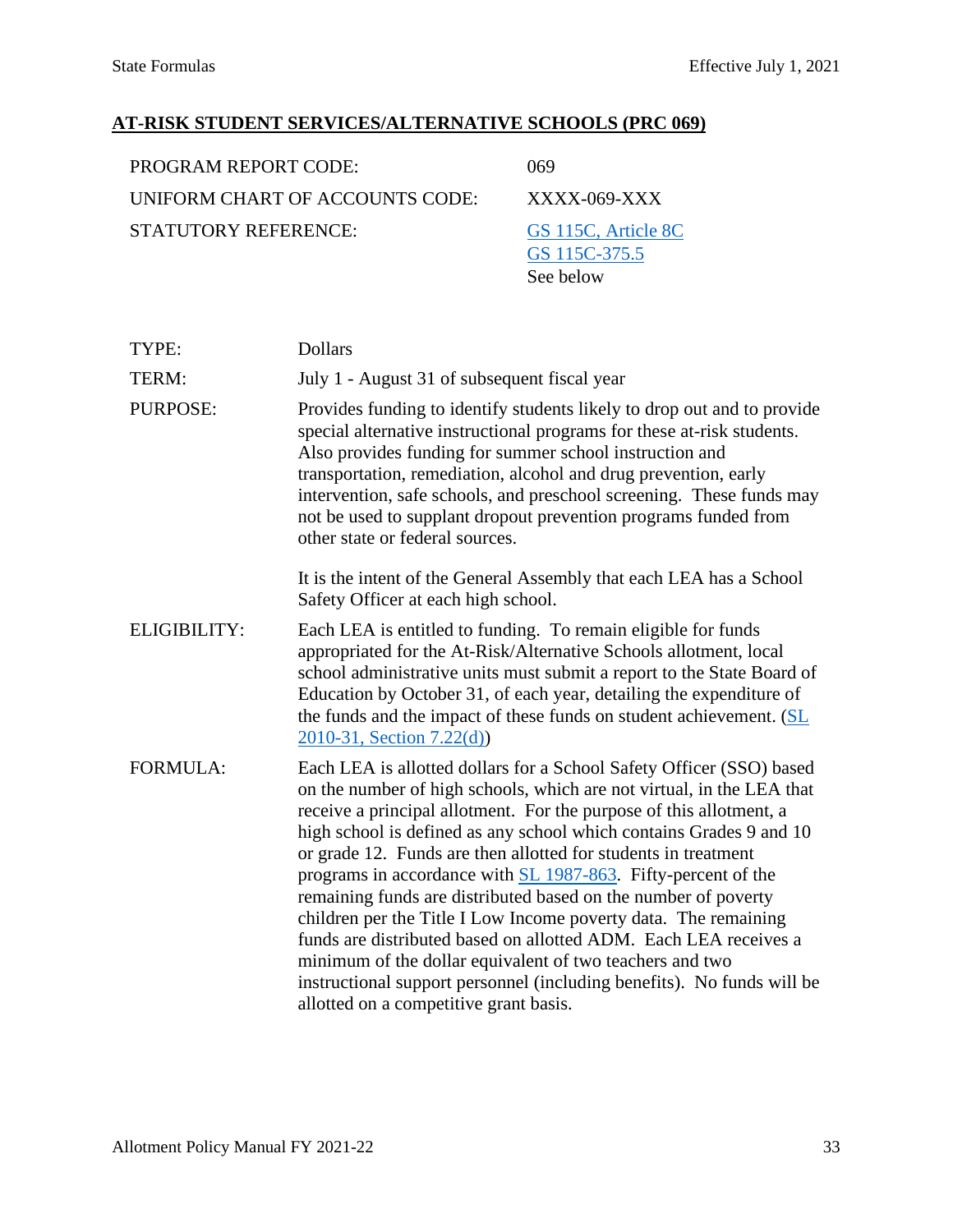#### SPECIAL PROVISIONS:

- 1) Effective July 1, 2000, each LEA shall establish at least one alternative learning program/school.
- 2) Per [SL 1997-239,](https://www.ncleg.gov/Sessions/1997/Bills/Senate/PDF/S765v3.pdf) LEAs shall use the teachers allocated for students assigned to alternative learning programs
	- a) pursuant to the regular teacher allotment and
	- b) only to serve the needs of these students
- 3) The priority uses of the funds appropriated in this category shall be to:
	- a) provide instructional positions or instructional support positions and/or professional development;
	- b) provide intensive in-school and/or after-school remediation; and
	- c) purchase diagnostic software and progress monitoring tools. [\(SL 2005-276, Section 7.61](https://www.ncleg.net/EnactedLegislation/SessionLaws/PDF/2005-2006/SL2005-276.pdf#page=101)  [\(a\)\)](https://www.ncleg.net/EnactedLegislation/SessionLaws/PDF/2005-2006/SL2005-276.pdf#page=101)
- 4) Funds can be transferred without restrictions.
- 5) Unexpended funds as of June 30 will be reallocated under PRC 069 and will remain available for expenditure through August 31st. Balances from carryover funds remaining after August 31st will be reduced from the allotment. Reallocation of funds is contingent upon State Budget Office approval.
- 6) Per [GS 115C- 375.5:](https://www.ncleg.net/EnactedLegislation/Statutes/HTML/BySection/Chapter_115C/GS_115C-375.5.html)
	- a) Pregnant and parenting students shall receive the same educational instruction or its equivalent as other students. A local school administrative unit may provide programs to meet the special scheduling and curriculum needs of pregnant and parenting students. However, student participation in these programs shall be voluntary, and the instruction and curriculum must be comparable to that provided other students.
	- a) Local boards of education shall adopt a policy to ensure that pregnant and parenting students are not discriminated against or excluded from school or any program, class, or extracurricular activity because they are pregnant or parenting students and to provide assistance and support to encourage pregnant and parenting students to remain enrolled in school and graduate. The policy shall include, at a minimum, all of the following:
		- i) Local school administrative units shall, as needed, use supplemental funds from the At-Risk Student Services allotment to support programs for pregnant and parenting students.
		- ii) Notwithstanding Part 1 of Article 26 of this Chapter, pregnant and parenting students shall be given excused absences from school for pregnancy and related conditions for the length of time the student's physician finds medically necessary. This includes absences due to the illness or medical appointment during school hours of a child of whom the student is the custodial parent.
		- iii) Homework and make-up work shall be made available to pregnant and parenting students to ensure that they have the opportunity to keep current with assignments and avoid losing course credit because of their absence from school and, to the extent necessary, a homebound teacher shall be assigned. (2006-69, s. 4(a); 2009-330, s. 3.)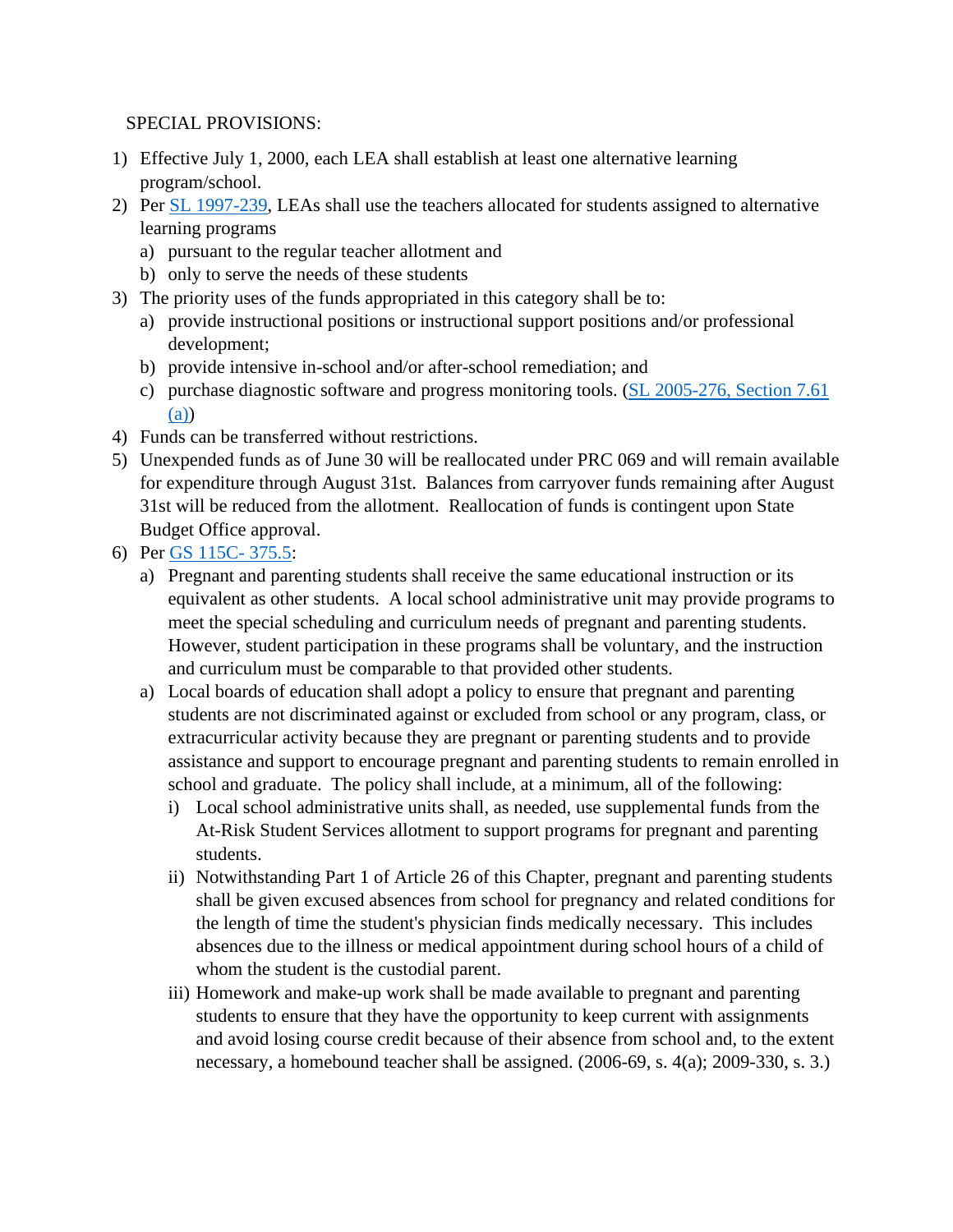#### <span id="page-34-0"></span>**BEHAVIORAL SUPPORT (PRC 029)**

| <b>PROGRAM REPORT CODE:</b>     | -029         |
|---------------------------------|--------------|
| UNIFORM CHART OF ACCOUNTS CODE: | XXX0-029-XXX |
| STATUTORY REFERENCE:            |              |

| TYPE:               | <b>Dollars</b>                                                                                                                                                                                                                                                                                                                                                                                                                                                                                                                                                                                                        |
|---------------------|-----------------------------------------------------------------------------------------------------------------------------------------------------------------------------------------------------------------------------------------------------------------------------------------------------------------------------------------------------------------------------------------------------------------------------------------------------------------------------------------------------------------------------------------------------------------------------------------------------------------------|
| TERM:               | July $1$ - June 30                                                                                                                                                                                                                                                                                                                                                                                                                                                                                                                                                                                                    |
| <b>PURPOSE:</b>     | Provides funding for Assaulting and Violent Children programs<br>which provide appropriate educational programs to students up to age<br>22 who suffer from emotional, mental, or neurological disabilities<br>accompanied by violent or assaulting behavior.                                                                                                                                                                                                                                                                                                                                                         |
| <b>ELIGIBILITY:</b> | All public school units are entitled to funding based on need.                                                                                                                                                                                                                                                                                                                                                                                                                                                                                                                                                        |
| <b>FORMULA:</b>     | Allotments are based on need and are designated as add-on funds.<br>The allocations are provided to eligible public school units which<br>demonstrate core, supplemental and intensive supports. They are to<br>be used to make the "critical difference" in the successful<br>development and implementation of specially designed instruction or<br>intensive intervention. Grant request are made in the CCIP system<br>and reviewed by NCDPI Behavior Consultants. The requests should<br>be for those class members who are projected to remain enrolled the<br>following year and who require special services. |

#### SPECIAL PROVISIONS:

- 1) A Department of Public Instruction consultant will review utilization of the initial allotment with appropriate LEA staff and request revisions as needed.
- 2) Allotted funds that are not used as designated shall revert to the State and be re-allotted for other eligible students.
- 3) Funds cannot be transferred in or out of this category.
- 4) These funds may not be used to supplant or replace other funding sources (e.g., state aid exceptional children funds).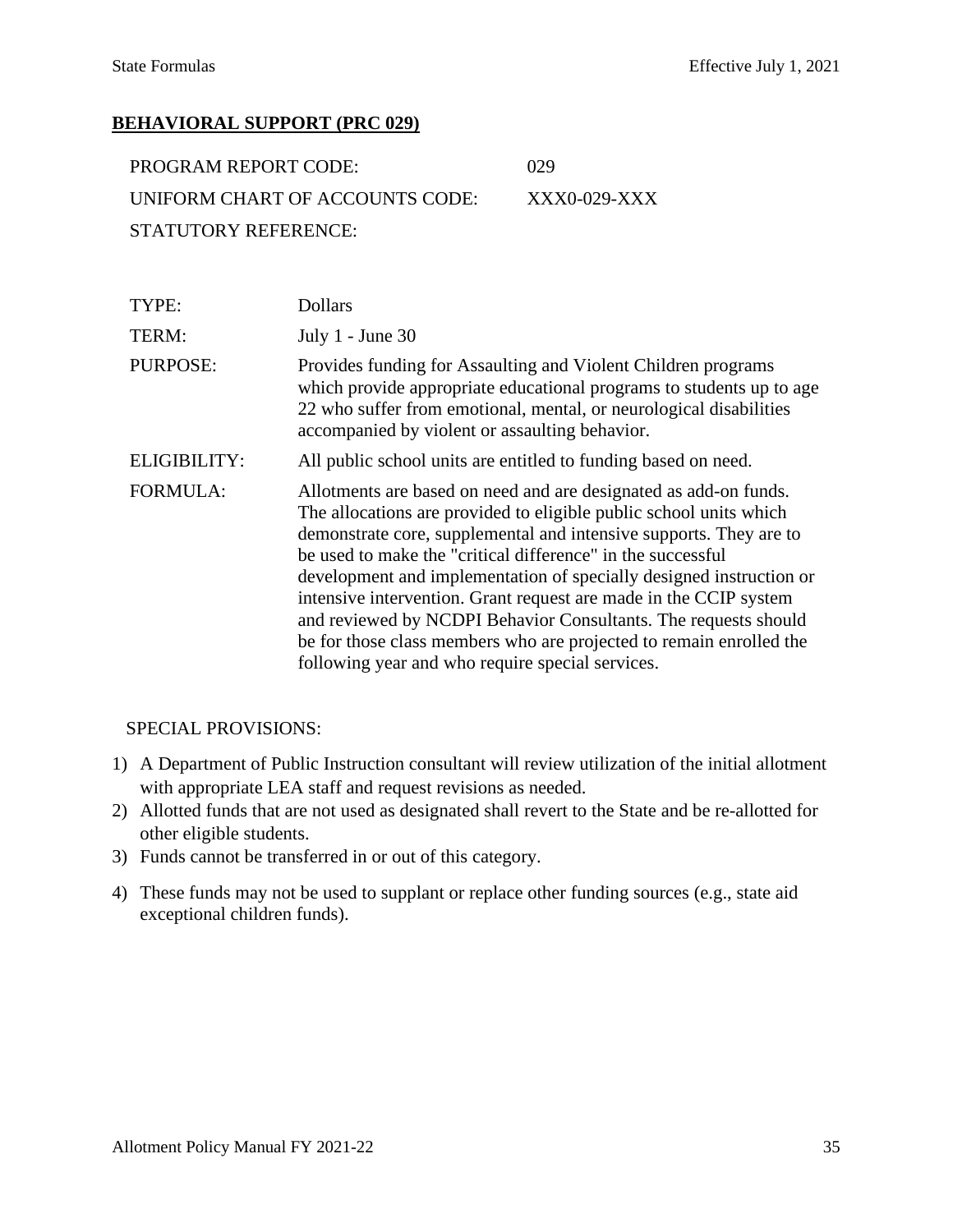#### <span id="page-35-0"></span>**BUSINESS SYSTEM MODERNIZATION – LEA ALLOTMENT (PRC 153)**

| PROGRAM REPORT CODE:                                    | 153                      |
|---------------------------------------------------------|--------------------------|
| UNIFORM CHART OF ACCOUNTS CODE:                         | $1-XXXX-153-XXX$         |
| <b>STATUTORY REFERENCE:</b><br>SL 2016-94, Section 8.15 |                          |
|                                                         | SL 2017-57, Section 7.16 |

| TYPE:               | <b>Dollars</b>                                                                                                                                                                                                                                                                                                                                                                               |
|---------------------|----------------------------------------------------------------------------------------------------------------------------------------------------------------------------------------------------------------------------------------------------------------------------------------------------------------------------------------------------------------------------------------------|
| TERM:               | July $1$ - June 30                                                                                                                                                                                                                                                                                                                                                                           |
| <b>PURPOSE:</b>     | Funds are appropriated to implement the State Board of Education<br>School Business System Modernization Plan and support the<br>modernization of local education agency (LEA) business systems,<br>particularly those that support financial, payroll, human resources,<br>and related human capital functions.                                                                             |
| <b>ELIGIBILITY:</b> | Each LEA that selects an NCDPI-approved Modern Business<br>Systems vendor to provide services is eligible to receive funding after<br>it enters into a Memorandum of Understanding with NCDPI for the<br>planning and funding of the project. Presently, NCDPI-approved<br>Moderns Business Systems vendors are CherryRoad Technologies<br>Inc. and Tyler Technologies, Inc.                 |
| <b>FORMULA:</b>     | An LEA that selects an NCDPI-approved modern business system<br>vendor may request funding for those expenses and services (e.g., for<br>one-time implementation costs and Year One subscription costs)<br>contemplated in the State's contract with that vendor. Certain contract<br>rates from the CherryRoad NC ERP Contract and the Tyler NC ERP<br>Contract are attached as Appendices. |

#### SPECIAL PROVISION:

- 1) To be eligible to receive funds, an LEA must select an NCDPI-approved Modern Business Systems vendor.
- 2) Based upon the vendor it selects, an LEA may use funds for allowable expenditures up to the amounts indicated in the CherryRoad NC ERP Contract or the Tyler NC ERP Contract. These funds shall be used for the initial transition to the modern system and limited to the rates specified in the Master Service Agreements. Allowable expenditures are limited to the following:
	- a) One Time Implementation Fees Implementation fees for an individual LEA for services associated with making an individual implementation map to the LEA's individual or unique human resources and/or finance needs.
	- b) Year One Subscription Fees These fees are for Software as a Service (SaaS) subscription fees incurred during first year following implementation.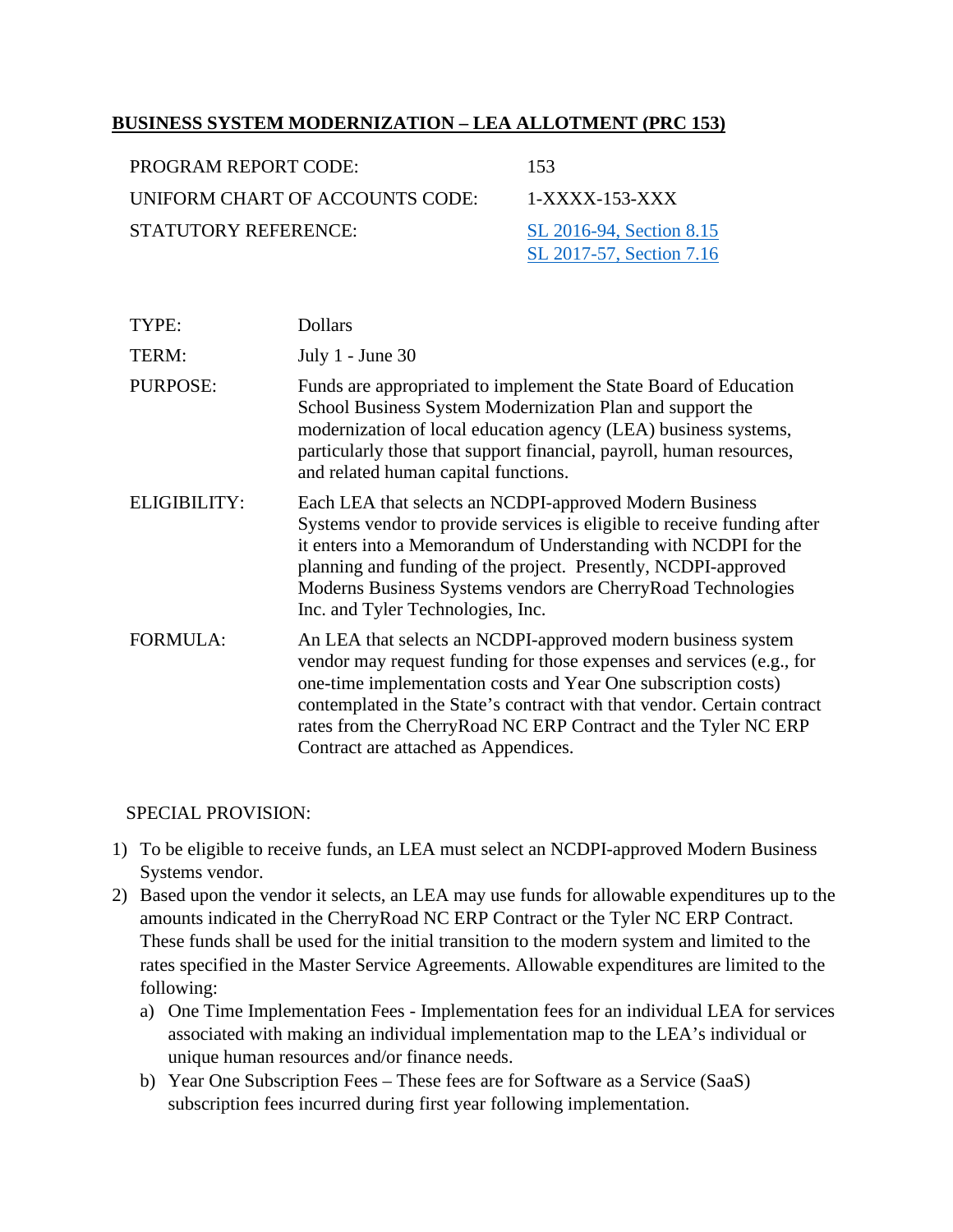- c) Additional Service Fees Additional service fees include:
	- i) Fee for services associated with making an implementation map for the core needs of the North Carolina K-12 human resources and financial functional business needs (i.e., the "Golden Template") in order to facilitate state-wide implementation of modern business systems provided by the approved vendors;
	- ii) Services fees associated with satellite (i.e., third-party) systems provider solutions needed to integrate or work with the NCDPI's modern ERP system or SBSM Operation Data Store (ODS) solutions environment (i.e. APIs, SIF, etc.);
	- iii) Necessary and approved consulting services not otherwise contemplated by previously identified provisions may constitute Additional Service Fees.
- 3) NCDPI shall establish a memorandum of understanding with each LEA for the planning and funding for the project to align with the selected vendor's statement of work. Such memoranda are subject to approval by State Board of Education, per CNTR-002: Contract Procedure.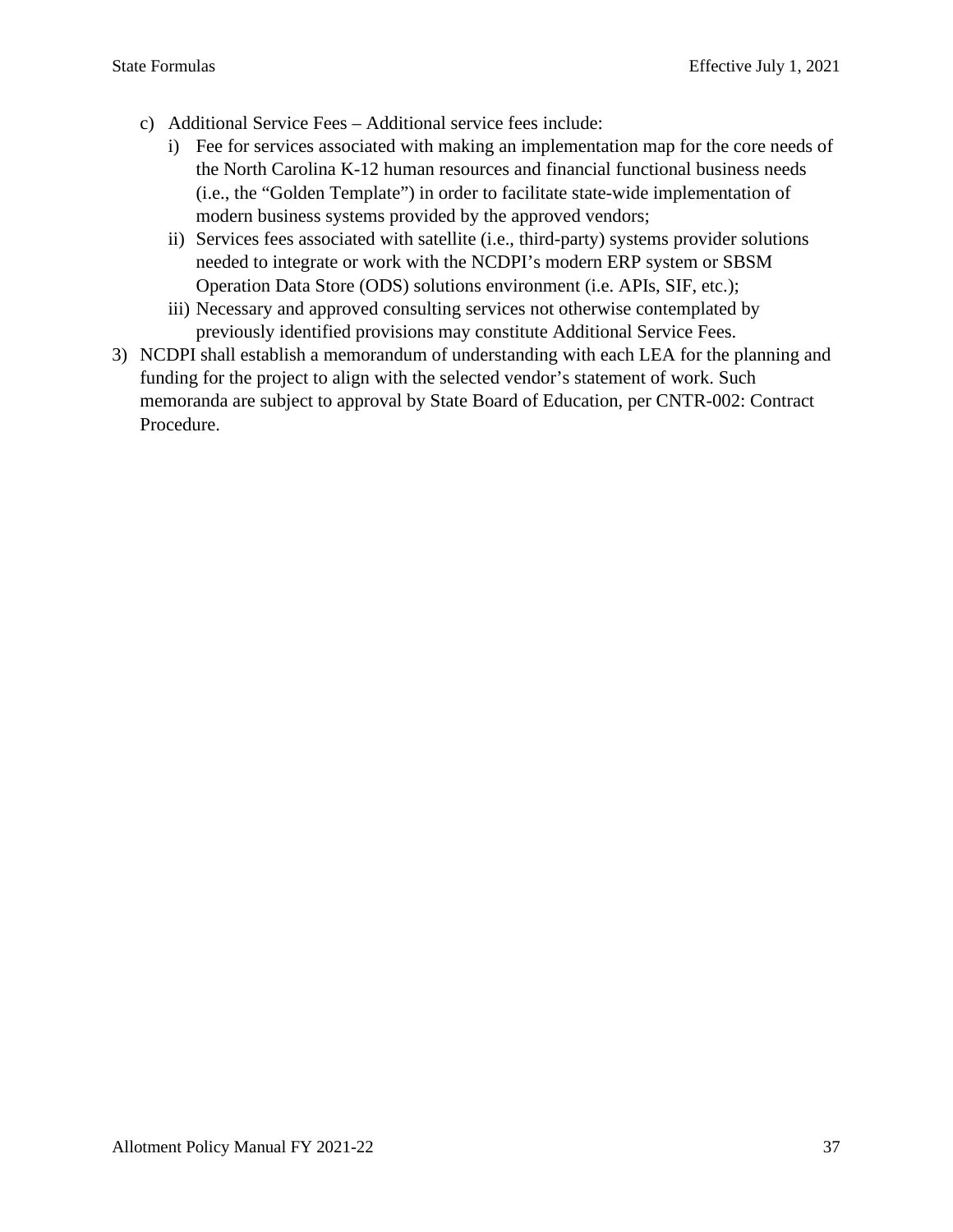# **CENTRAL OFFICE ADMINISTRATION (PRC 002)**

| PROGRAM REPORT CODE:            | 002                           |
|---------------------------------|-------------------------------|
| UNIFORM CHART OF ACCOUNTS CODE: | $XXXX$ -002-XXX               |
| STATUTORY REFERENCE:            | SL 2002-126, Committee Report |

| Dollar                                                                                                                                                                                                                                                                                                                                                                                                                                                                                                                                                                                                                                                 |  |
|--------------------------------------------------------------------------------------------------------------------------------------------------------------------------------------------------------------------------------------------------------------------------------------------------------------------------------------------------------------------------------------------------------------------------------------------------------------------------------------------------------------------------------------------------------------------------------------------------------------------------------------------------------|--|
| July 1 - June 30                                                                                                                                                                                                                                                                                                                                                                                                                                                                                                                                                                                                                                       |  |
| Provides funding for salary and benefits for central office<br>administration. This category is used to pay for personnel including:<br>Superintendent<br>٠<br>Directors/Supervisors/Coordinators<br>٠<br>Associate and Assistant Superintendents<br>٠<br><b>Finance Officers</b><br>$\bullet$<br><b>Child Nutrition Supervisors/Managers</b><br>٠<br><b>Community Schools Coordinators/Directors</b><br><b>Athletic Trainers</b><br><b>Health Education Coordinators</b><br>Maintenance Supervisors<br>$\bullet$<br><b>Transportation Directors</b><br>Funds cannot be expended for any of the above personnel outside<br>of this allotment category. |  |
| Each LEA is entitled to funding.                                                                                                                                                                                                                                                                                                                                                                                                                                                                                                                                                                                                                       |  |
| Per the Committee Report of SL 2002-126 moving forward:<br>1) Freeze local school administration units (LEAs) allotments at the<br>FY 2001-02 allotment level.<br>Adjust allotments by the net effect of other legislative changes<br>2)<br>(such as, legislative increases or benefit changes) and the<br>reduction for charter school reserve. See chart below:<br>Fiscal Year (Base) Percent Increase/(Decrease) Allotment Year                                                                                                                                                                                                                     |  |
|                                                                                                                                                                                                                                                                                                                                                                                                                                                                                                                                                                                                                                                        |  |

|         | scal year (Base) - Percent Increase/(Decrease) - | Allotment Yeal |
|---------|--------------------------------------------------|----------------|
| 2004-05 | 3.25                                             | 2005-06        |
| 2005-06 | 6.33                                             | 2006-07        |
| 2006-07 | 5.28                                             | 2007-08        |
| 2007-08 | 3.10                                             | 2008-09        |
| 2008-09 | (11.34)                                          | 2009-10        |
| 2009-10 | .04                                              | 2010-11        |
| 2010-11 | (14.41)                                          | 2011-12        |
| 2011-12 | 2.60                                             | 2012-13        |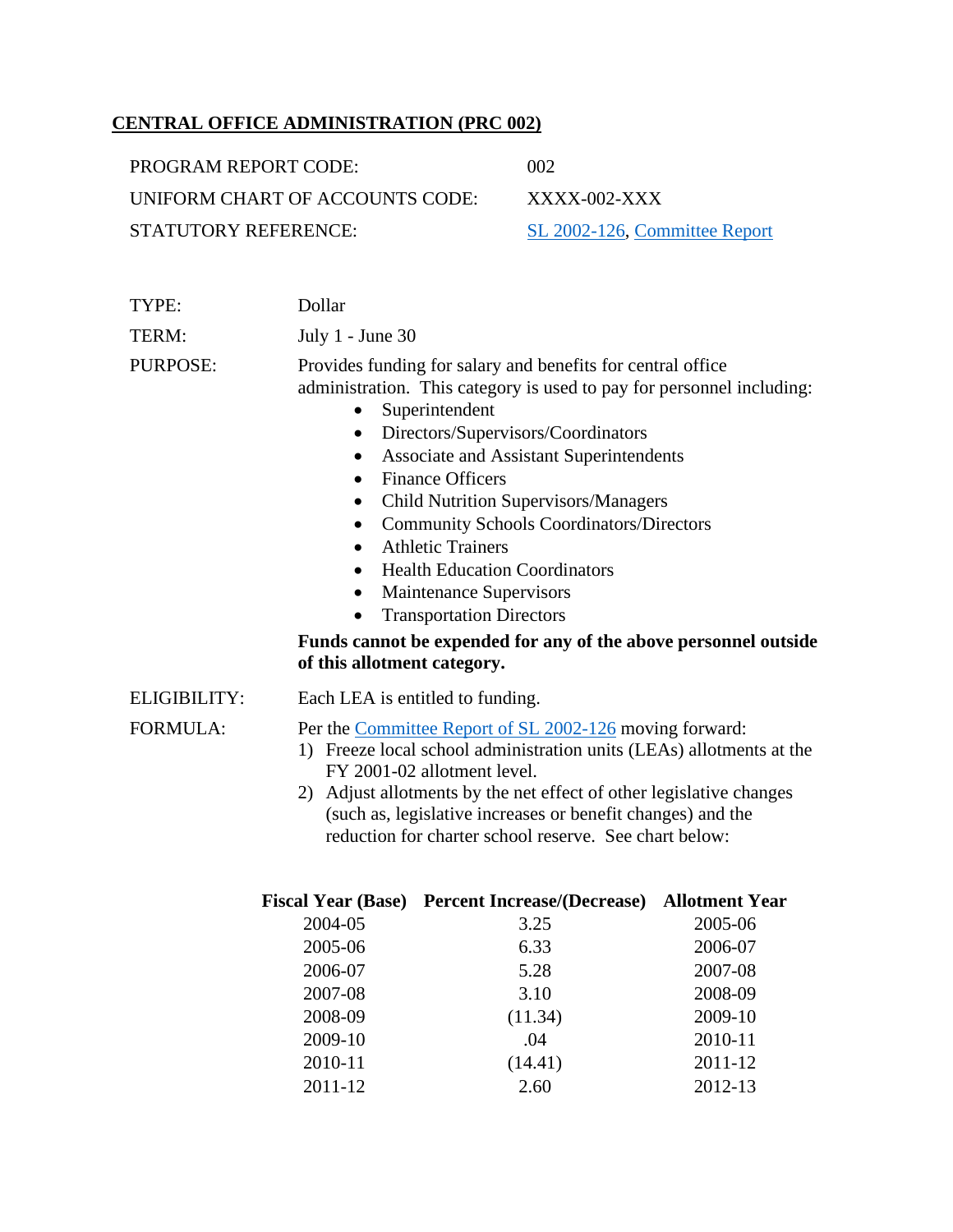| 2012-13 | .79    | 2013-14 |
|---------|--------|---------|
| 2013-14 | (1.36) | 2014-15 |
| 2014-15 | (.34)  | 2015-16 |
| 2015-16 | (1.15) | 2016-17 |

The new formula for FY 2002-2003 developed by the State Board in accordance with [SL 2001-](https://www.ncleg.net/Sessions/2001/Bills/Senate/PDF/S1005v7.pdf#page=221) [424, Section 28.14\(g\)](https://www.ncleg.net/Sessions/2001/Bills/Senate/PDF/S1005v7.pdf#page=221) was not implemented per the [Committee Report of SL 2002-126.](https://ncleg.net/FiscalResearch/budget_summaries/budget_summaries_PDFs/Overview_2002.pdf#page=50)

*HISTORICAL REF: The following is the Formula that was in effect from Fiscal Year 1996 through Fiscal Year 2001.* 

**Base Allotment** Each LEA receives a base allotment which is graduated based on allotted ADM. To determine the base, select the ADM range from the charts below and add the base and the supplemental base together.

### **Cities**

| <b>ADM Ranges</b> | <b>Base</b> | <b>ADM Over Range</b> | \$ Per ADM Over Range |
|-------------------|-------------|-----------------------|-----------------------|
| $0 - 4,999$       | \$360,000   | $\boldsymbol{0}$      | 12.00                 |
| $5,000 - 9,999$   | 420,000     | 4,999                 | 36.01                 |
| $10,000 - 14,999$ | 600,000     | 9.999                 | 18.00                 |
| Each addt'l 5,000 | add 90,000  | add 5,000             | 18.00                 |
| <b>Counties</b>   |             |                       |                       |
| <b>ADM Ranges</b> | <b>Base</b> | <b>ADM Over Range</b> | \$ Per ADM Over Range |
| $0 - 4.999$       | \$420,000   | $\overline{0}$        | 12.00                 |
| $5,000 - 9,999$   | 480,000     | 4,999                 | 36.01                 |
| $10,000 - 14,999$ | 660,000     | 9,999                 | 18.00                 |
| Each addt'l 5,000 | add 90,000  | add 5,000             | 18.00                 |

# **Add-On Per ADM**

After the base is allotted, the remaining funds are allocated to LEAs with ADM greater than 1,500 based on dollars per ADM.

- 1) For FY 2000-01, all LEAs are held harmless to their FY 1999-00 allotment, unless they are an LEA which is losing its hold harmless provision due to merger. The formula will be phased-in as merged LEAs are no longer required to be held harmless and as funds are added to the budget.
- 2) Funds cannot be transferred into this category. Funds can be transferred out of this category by submitting an ABC Transfer Form in the Allotment System.
- 3) Only expenditures for administrative personnel and matching benefits are allowed.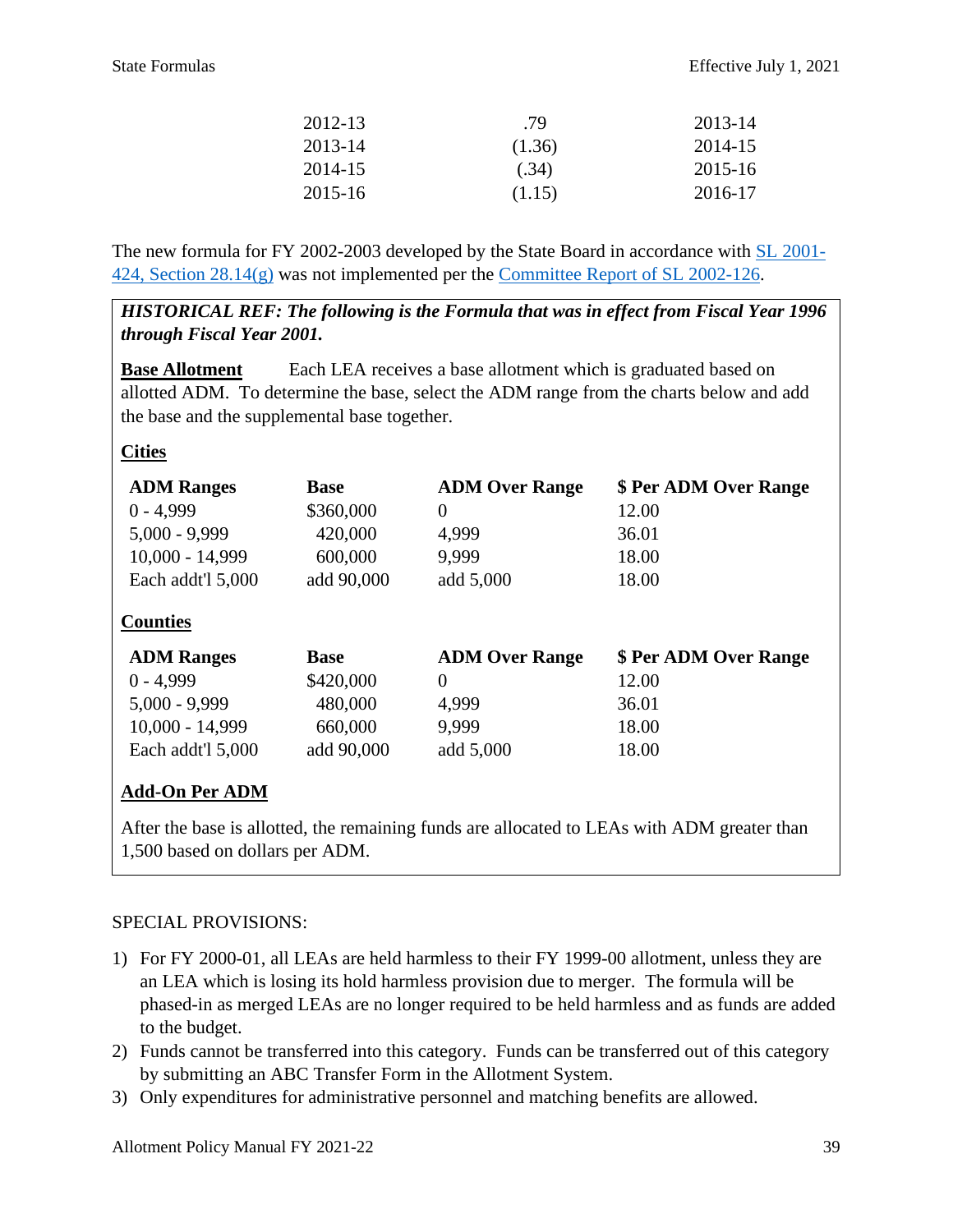- 4) Refer to the General Information Section Merged LEAs.
- 5) Federal law requires a match for Child Nutrition Supervisors. A State expenditure in excess of \$7 million is necessary for North Carolina to be eligible for Section 4 federal funds. Beginning with the FY 2010-11, each LEA shall expend at least \$45,000 from their Central Office Administration (PRC 002) allocation or any other State funded PRC which allows coding to purpose code 7200 for child nutrition expenses. The following purpose object combinations are in PRC 002 for meeting this mandate:
	- a) Child Nutrition Director and/or Supervisor 7200 113,
	- b) Manager 7200 176, and
	- c) The matching benefit codes 7200 211, 7200 221, 7200 231, or
	- d) Utilize the Inter-fund Transfers to Child Nutrition code 8400 715; funds transferred for this purpose may be used to pay the cost of reduced-price breakfast meals (\$.30 per meal) for eligible students should be the state allocation for reduced-price breakfast meals be insufficient to do so.
- 6) In accordance with [GS 115C-271,](https://www.ncleg.net/EnactedLegislation/Statutes/HTML/BySection/Chapter_115C/GS_115C-271.html) a local board may terminate a Superintendent's contract before the contract term of employment has expired if all of the following conditions are met:
	- a) No state funds are used for this purpose.
	- b) Local funds appropriated for teachers, textbooks, or classroom materials, supplies and equipment are not transferred or used for this purpose.
	- c) The local board makes public the funds that are to be transferred or used for this purpose.
	- d) The local Board notifies the State Board of the funds that are to be transferred or used for this purpose.
	- e) No funds acquired through donation or fund-raising are used for this purpose, except funds raised specifically for this purpose or for funds donated by private for-profit corporations.
- 7) The budget reduction per LEA is applied for FY 2009-2010 is based on SB 897 Conference Report on the Continuation, Capital, and Expansion Budget which reduces the dollar allotment to LEAs for central office staff salaries and benefits.
- 8) Once the Department of Public Instruction (NCDPI) is notified by the Director of the Retirement System Division (RSD) of the State Treasurer's Office of delinquent contributions owed by a participating employer (local education agency), the NCDPI will reduce the Central Office Administration allotment to the employer in the amount of the delinquency. This action is in compliance with the legislative authority (GS  $128-30(g)(3)$ ) and the Retirement System's Board of Trustees' policies. The State Board of Education will receive a communication of any reductions.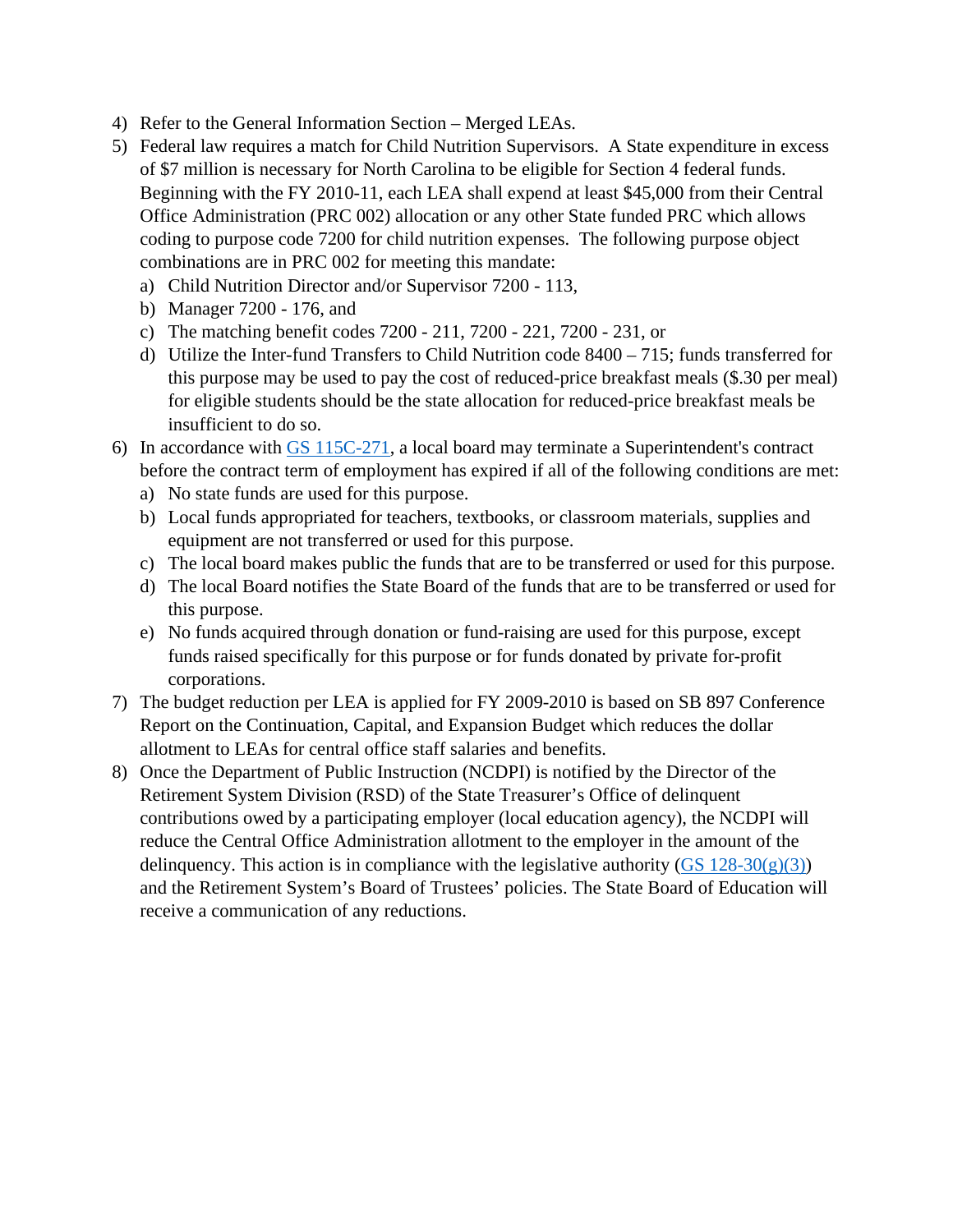[SL 2020-97 Section 3.1\(1\)](https://www.ncleg.gov/Sessions/2019/Bills/House/PDF/H1105v7.pdf#page=35)

### **CHARTER SCHOOLS (PRC 036)**

| PROGRAM REPORT CODE:            | 036                                                |
|---------------------------------|----------------------------------------------------|
| UNIFORM CHART OF ACCOUNTS CODE: | $XXXX$ -036- $XXX$                                 |
| <b>STATUTORY REFERENCE:</b>     | GS 115C, Article 14A<br>SL 2001-424, Section 28.20 |

| TYPE:        | <b>Dollars</b>                                                                           |
|--------------|------------------------------------------------------------------------------------------|
| TERM:        | July $1$ - June 30                                                                       |
| PURPOSE:     | Provides state funding to charter schools based on the students<br>attending the school. |
| ELIGIBILITY: | All charter schools approved by the State Board of Education.                            |
|              |                                                                                          |

#### FORMULA:

Funding for an existing charter school is based on the dollars per ADM of the LEA in which the school is located. Funding for new charter schools is based on the dollars per ADM of the LEA in which the student is, or would be, currently enrolled. The total number of public-school students attending a new charter school will reduce an LEA's initial allotment.

An LEA's initial allotment is also reduced for existing charter schools growing over their planning ADM. LEAs are held harmless and will not have their allotment reduced for the following categories: Central Office Administration and School Building Administration.

A charter school will have 34% of its Initial Allotment available to "draw down" after the General Assembly adjourns.

After the 1st month ADM is submitted, allotments will be recalculated and an additional 34% of the allotment will be made available to the charter school. Note: charters in good financial standing may receive the full annual allocation. Charter schools in financial disciplinary noncompliance may receive their funding in monthly installments.

Unless noted in the exceptions below, charter schools with a two year history of accurate projections shall be funded at the higher of

- 1. 2021-22 actual month 1 ADM and
- 2. 2022 Phase II final ADM projection as reported in the CSADM system by the charter school, not to exceed the allotted 2021-22 ADM

All other charter schools shall be funded at the higher of

1. 2021-22 actual month 1 ADM and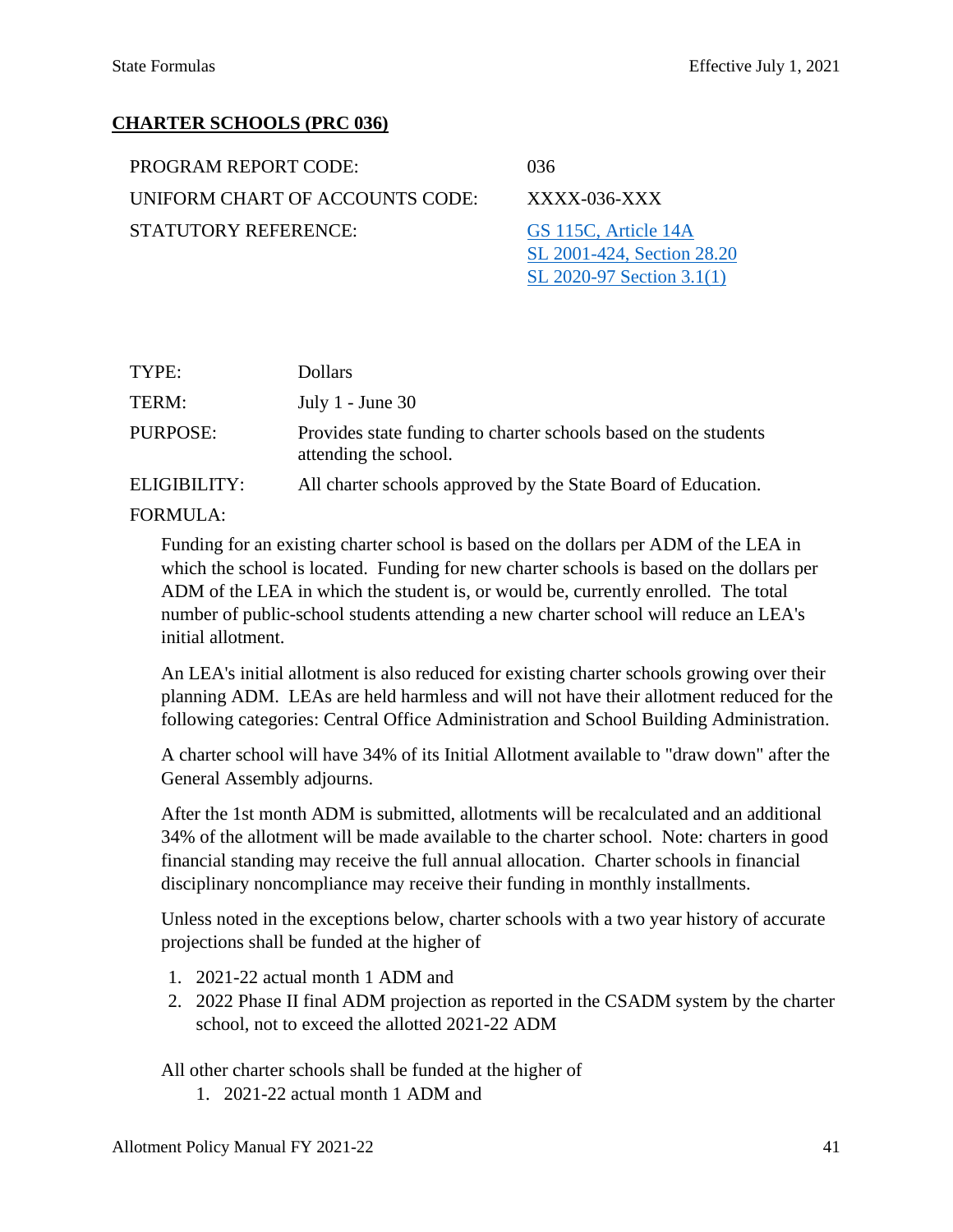2. the prior year funded month 1 ADM

### Exceptions

- a) Virtual charter schools shall be funded based on current year month 1 membership last day and adjusted for month 5
- b) Schools serving students at risk of dropping out, as approved by the SBE, shall be funded on Month 5 ADM
- c) For schools that were not open in 2019 or 2020, the school shall be funded based on the higher of 2020-21 and 2021-22 actual month 1 ADM, not to exceed the legal maximum.

No charter school shall be funded for an average daily membership greater than is permissible by law.

A charter school is deemed to have a history of accurate projections if the projection provided by the charter school in the CSADM system Phase II final Projection was within 2% or 20 ADM of funded ADM in either 2019 or 2020, and the difference between the projection and funded ADM in both 2019 and 2020 did not exceed 10% of the projection.

For schools that were not open in 2019, the 2020 year will be the only year used for this assessment

The final 32% of the allotment will be distributed prior to the end of February.

After 1st month ADM adjustments, a charter school can request additional funding if it has significant growth (20% or more) in months two through four. Requested ADM must be verified and be within the charter school's maximum. The state contingency reserve will be used to fund the prorated increases within funds available. Please refer to the Charter School Financial Guide for instructions for this process.

In addition to the state funding based on dollars per ADM, a charter school may receive Children with Disabilities and Limited English Proficiency funding if they qualify. These special funds plus the dollars per ADM funding are distributed under PRC 036.

Charter schools which have 50% or more students that qualify for free and reduced priced lunch program may apply to the DPI Office of Charter Schools for a Charter School Transportation Grant for the reimbursement of up to sixty-five percent of the eligible student transportation costs incurred by the school each semester.

### SPECIAL PROVISIONS:

1) During the first 60 school days, if a child with disabilities was included in the prior fiscal year April 1 child count and leaves or returns to an LEA from a charter school, the prorated share of funds allocated for that child will be adjusted. In order to initiate the transfer of funds, the LEA or charter school receiving the students must complete the appropriate transfer request forms by the 10th of the month following the month the child transferred.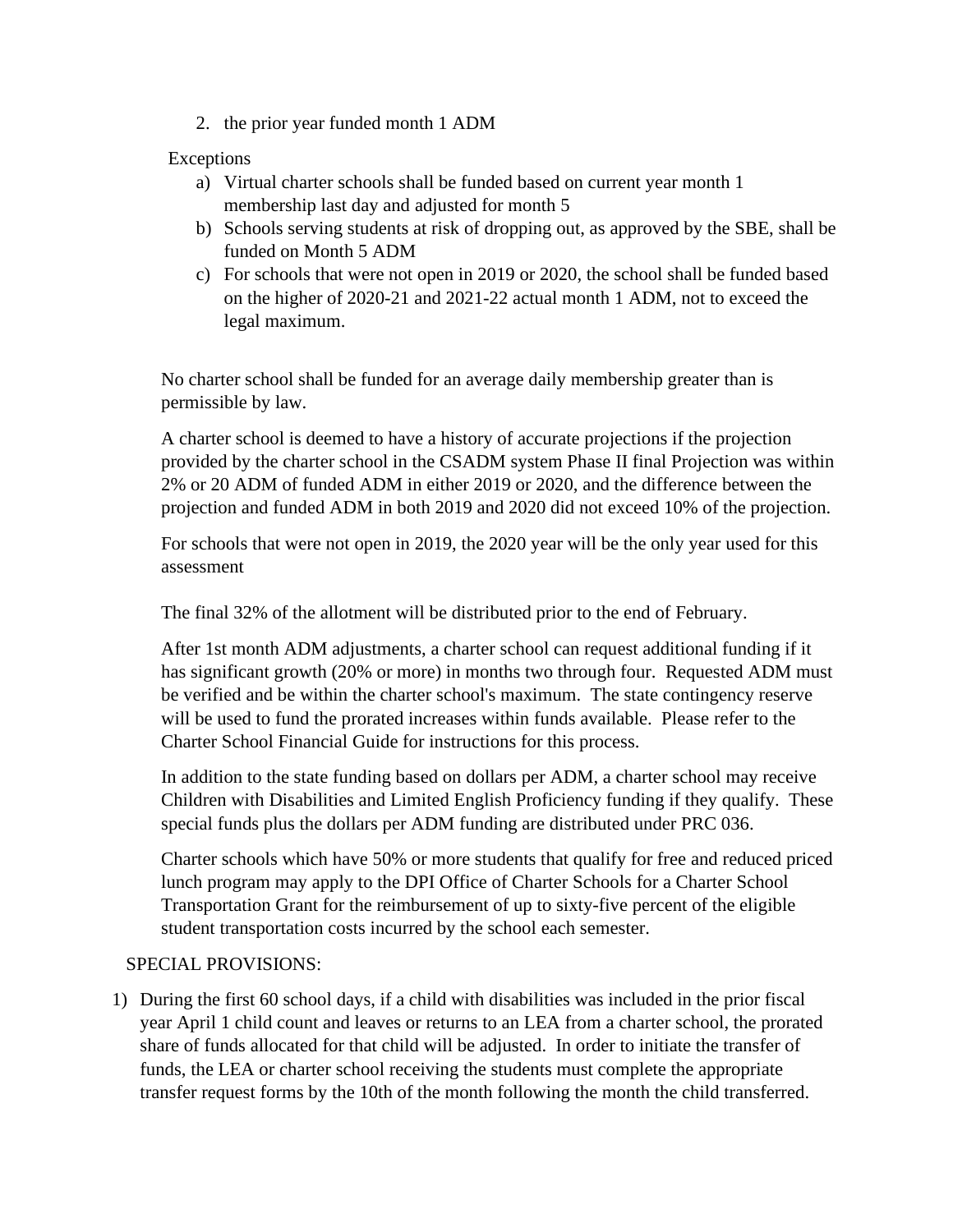Children with Disabilities' transfer requests are sent to the School Allotments Section. Please refer to [www.dpi.nc.gov/districts-schools/district-operations/financial-and-business-](https://www.dpi.nc.gov/districts-schools/district-operations/financial-and-business-services/allotments-%E2%80%94-funding-public-school-units#forms)

[services/allotments--funding-public-school-units#forms](https://www.dpi.nc.gov/districts-schools/district-operations/financial-and-business-services/allotments-%E2%80%94-funding-public-school-units#forms) for the Children with Disabilities Child Count Transfer System. Notification must include the student's name (first, middle last), PowerSchool number, birth date, the LEA or charter school from which the child came, the date the student transferred, and the beginning date of the current school year.

- 2) A charter in its third year of operation or longer that is in good financial and governance standing, shall receive the balance of its total allocation in the second installment.
- 3) Funding for 1st Month ADM increases will be reduced from the LEA in which the charter school resides if the LEA is declining in ADM after second month. If the LEA is increasing in ADM after the second month, the funding will come from the Contingency Reserve.
- 4) Charter schools will receive an allocation of fines and forfeitures based on dollars per allotted ADM in PRC 036. Unspent funds will revert June 30.
- 5) Charter School Staff may participate in the Digital Learning Staff development of the LEA in which they are located.
- 6) Charter Schools, if awarded, will receive funding for Resource Officers for Middle Schools in PRC 036.
- 7) Charter schools awarded Transportation Grant funds pursuant to SL2021-180, administered through the Office of Charter Schools, shall receive the awarded reimbursement in PRC036, not to exceed \$100,000.
- 8) For charter schools, which have been approved by the State Board of Education to serve students who are at risk of or have dropped out of high school, either in the prior year or during the current year, shall be funded based on 5th month ADM. These schools have specialized programs to encourage these students to re-enroll in school and assist them until they have graduated.
- 9) Charter Schools must have a valid Certificate of Occupancy on file with the Office of Charters before any funding can be released for the fiscal year.
- 10) Virtual Charter School Pilots -Virtual Charters are funded based on a dollars per ADM excluding Low Wealth and Small County. The school is funded based on month 1 and month 5 Membership Last Day.

Revised January 5, 2022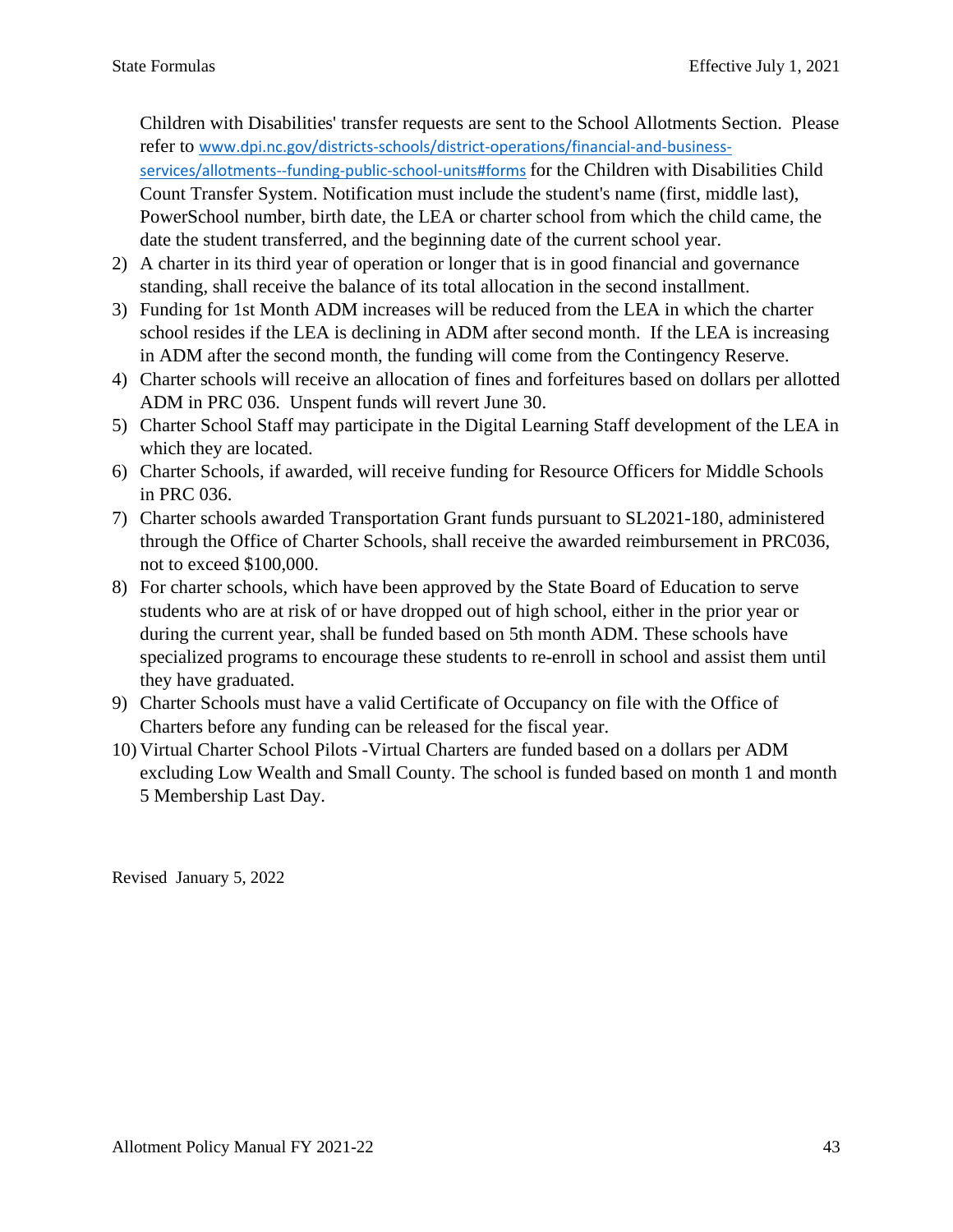### **CHILD AND FAMILY SUPPORT TEAMS (CFST) – NURSES (PRC 042)**

| PROGRAM REPORT CODE:            | 042.                       |
|---------------------------------|----------------------------|
| UNIFORM CHART OF ACCOUNTS CODE: | $XXX-042-XXX$              |
| STATUTORY REFERENCE:            | SL 2009-451, Section 10.24 |

| TYPE:    | Positions                                                                                                                                                                                                                                                                                                                                                                                                                                                                                             |
|----------|-------------------------------------------------------------------------------------------------------------------------------------------------------------------------------------------------------------------------------------------------------------------------------------------------------------------------------------------------------------------------------------------------------------------------------------------------------------------------------------------------------|
| TERM:    | 10 months: July $1 -$ June 30                                                                                                                                                                                                                                                                                                                                                                                                                                                                         |
| PURPOSE: | Provide funding for salary and fringe benefits for nationally certified<br>school nurses to establish the School Based Child and Family Support<br>Team Initiative at designated schools. The purpose of the Initiative is<br>to identify and coordinate appropriate community services and<br>supports for children at risk of school failure or out-of-home<br>placement in order to address the physical, social, legal, emotional,<br>and developmental factors that affect academic performance. |
|          | It is the intent of the General Assembly that the positions must be<br>solely used for nationally certified school nurses to work full time as<br>Child and Family Support Team Leaders, to carry out the                                                                                                                                                                                                                                                                                             |

Child and Family Support Team Leaders, to carry out the legislatively mandated objectives of the Child and Family Support Team Initiative. The nurses shall not be used as administrators, coordinators, supervisors, directors, teachers, counselors, social workers, proctors, or for non-instructional support personnel (clerical assistants, custodians, staff available to provide duty free periods for teachers, or as substitutes).

ELIGIBILITY: Based on selection to participate in the CFST Initiative. FORMULA: The positions are multiplied by the statewide average salary plus benefits.

- 1) If the LEA is unable to hire a certified nurse, a transfer may be requested to **temporarily** move the position from PRC 042 to PRC 043 to hire a non-certified nurse. **A non-certified nurse may only be hired until he/she obtains national certification or another nationally certified nurse is hired.** The conversion rate is the Statewide average salary plus benefits of the instructional support position. A written request for the transfer must be submitted to the School Allotments Section stating the number of positions to be transferred.
- 2) The LEAs receiving Child and Family Support Team funding must implement an annual implementation plan jointly developed by the LEA and its Child and Family Support Team Local Advisory Committee. At a minimum the plans must include their agreement that: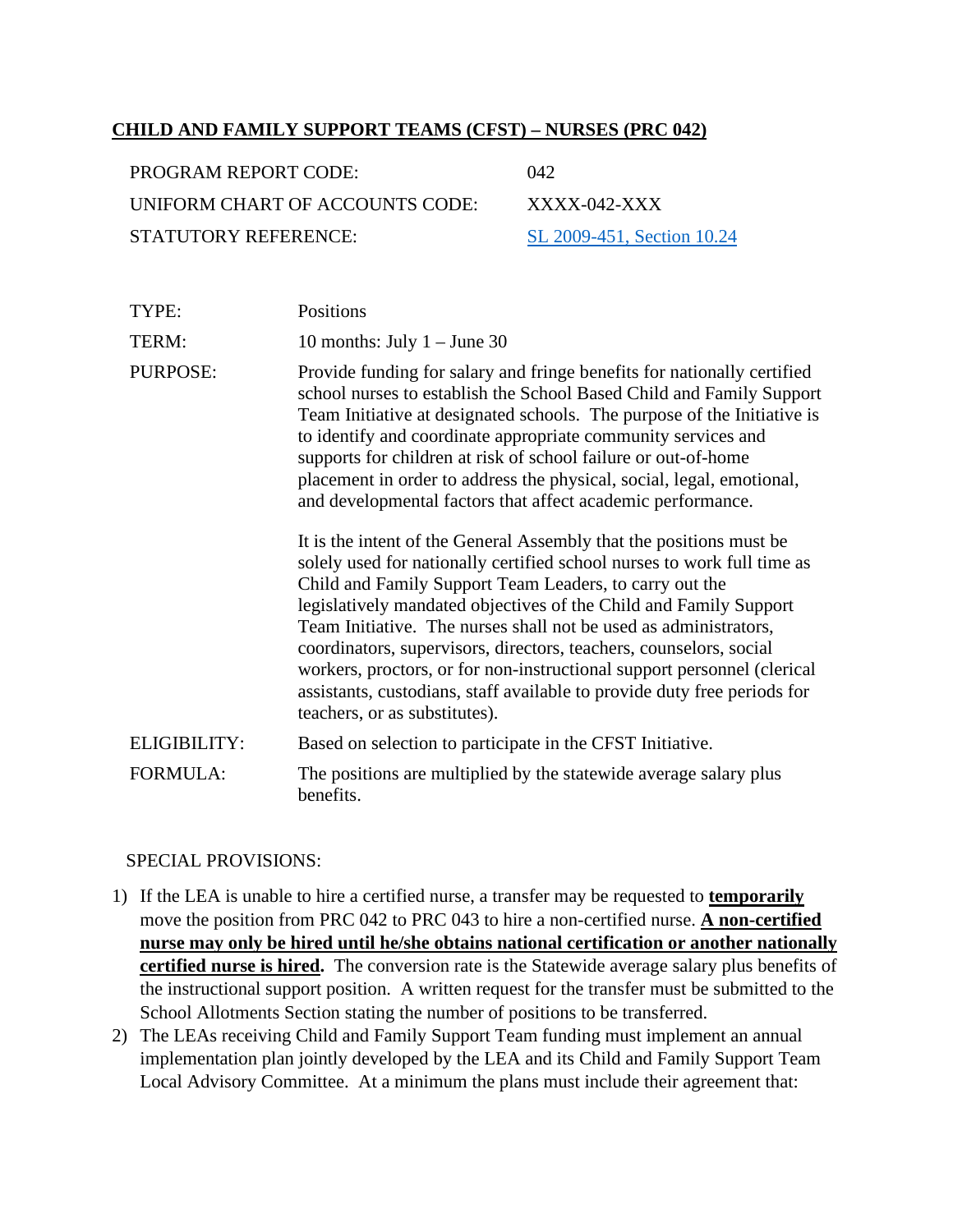- a) Funds are only used to support the CFST Initiative and will not supplant any other funding.
- b) CFST nurses will be assigned only to responsibilities consistent with the legislative intent of the CFST Initiative.
- c) The LEA will work with the state-identified external evaluator and participate in all state and contracted evaluation activities.
- d) The LEA will follow all reporting requirements.
- e) The LEA will facilitate and attend all Local Advisory Committee meetings as required.
- f) All CFST lead nurses will attend all mandatory trainings as indicated by the state CFST Program Coordinator.
- g) The LEA will participate in all other required activities as determined.
- h) Local partners have been involved collaboratively in the planning process.
- i) Non-supplant Requirement: A local education agency receiving funds shall use the funds to supplement, not supplant, local and state current expense funds. The State Board of Education shall not allocate funds under this section to a county found to have used these funds to supplant local and state current expense funds.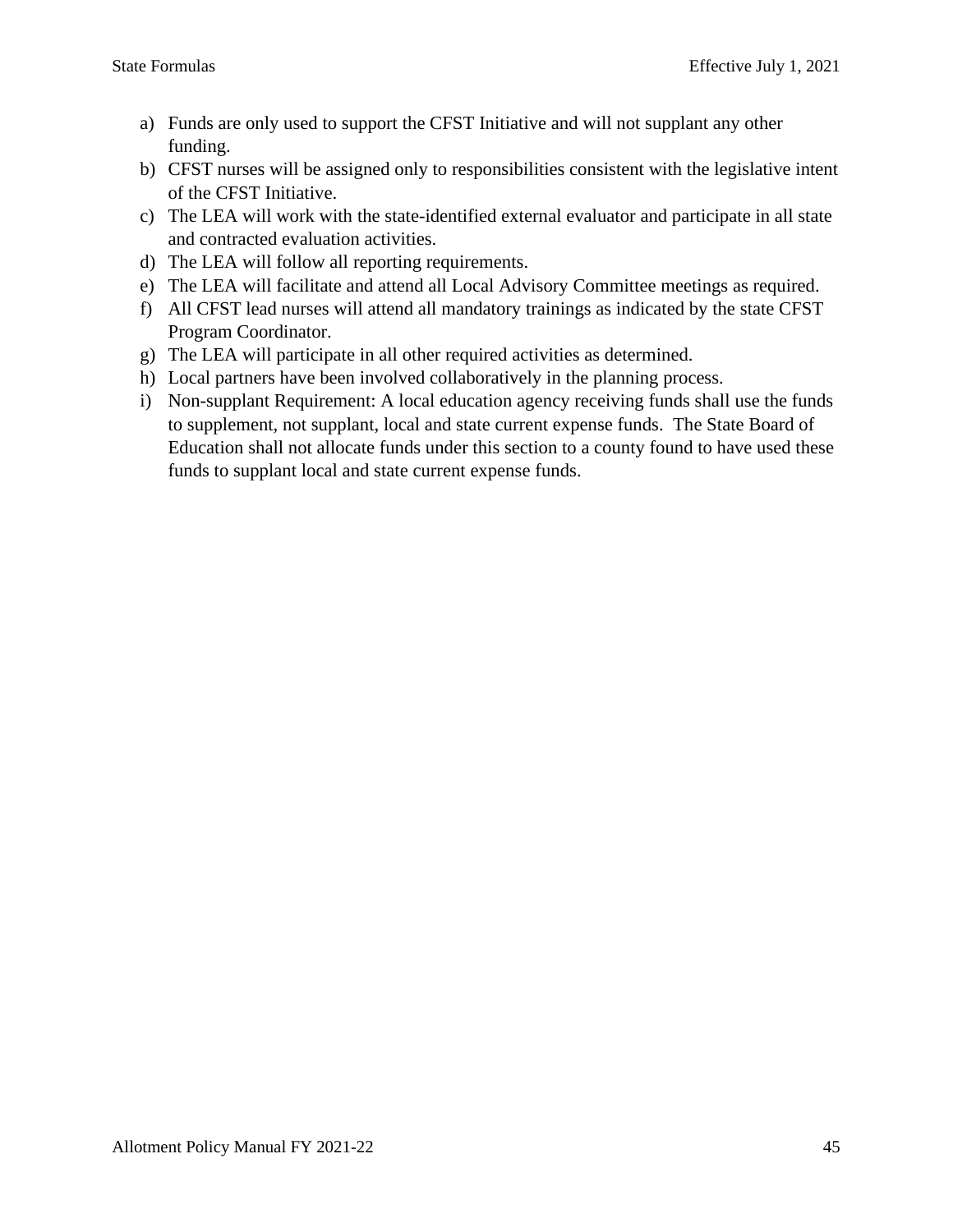# **CHILD AND FAMILY SUPPORT TEAMS (CFST) – SOCIAL WORKER AND OTHER (PRC 043)**

| PROGRAM REPORT CODE:            | (143)                      |
|---------------------------------|----------------------------|
| UNIFORM CHART OF ACCOUNTS CODE: | $XXXX$ -04-XXX             |
| STATUTORY REFERENCE:            | SL 2009-451, Section 10.24 |

| TYPE:           | <b>Dollars</b>                                                                                                                                                                                                                                                                                                                                                                                                                                   |
|-----------------|--------------------------------------------------------------------------------------------------------------------------------------------------------------------------------------------------------------------------------------------------------------------------------------------------------------------------------------------------------------------------------------------------------------------------------------------------|
| TERM:           | 10 months: July $1 -$ June 30                                                                                                                                                                                                                                                                                                                                                                                                                    |
| PURPOSE:        | Provide funds to establish School-based child and family support<br>teams that will support children at-risk of school failure by<br>coordinating services among educational and human service agencies<br>working with the children and their families. This funding must be<br>used to support the salary of the school social worker associated with<br>the program and funding for other expenses for the social worker and<br>school nurse. |
|                 | It is the intent of the General Assembly that these funds must be<br>solely used for legislatively mandated objectives of the Child and<br><b>Family Support Team Initiative</b>                                                                                                                                                                                                                                                                 |
| ELIGIBILITY:    | Based on selection to participate in the CFST Initiative.                                                                                                                                                                                                                                                                                                                                                                                        |
| <b>FORMULA:</b> | Dollars per site.                                                                                                                                                                                                                                                                                                                                                                                                                                |

### SPECIAL PROVISIONS:

If the LEA is unable to hire a certified nurse, a transfer may be requested to **temporarily** move the position from PRC 042 to PRC 043 to hire a non-certified nurse. **A non-certified nurse may only be hired until he/she obtains national certification or another nationally certified nurse is hired.** The conversion rate is the Statewide average salary plus benefits of the instructional support position. A written request for the transfer must be submitted to the School Allotments Section stating the number of positions to be transferred.

The LEAs receiving Child and Family Support Team funding must implement an annual implementation plan jointly developed by the LEA and its Child and Family Support Team Local Advisory Committee. At a minimum the plans must include their agreement that:

- a. Funds are only used to support the CFST Initiative and will not supplant any other funding.
- b. CFST social workers will be assigned only to responsibilities consistent with the legislative intent of the CFST Initiative.
- c. The LEA will work with the state-identified external evaluator and participate in all state and contracted evaluation activities.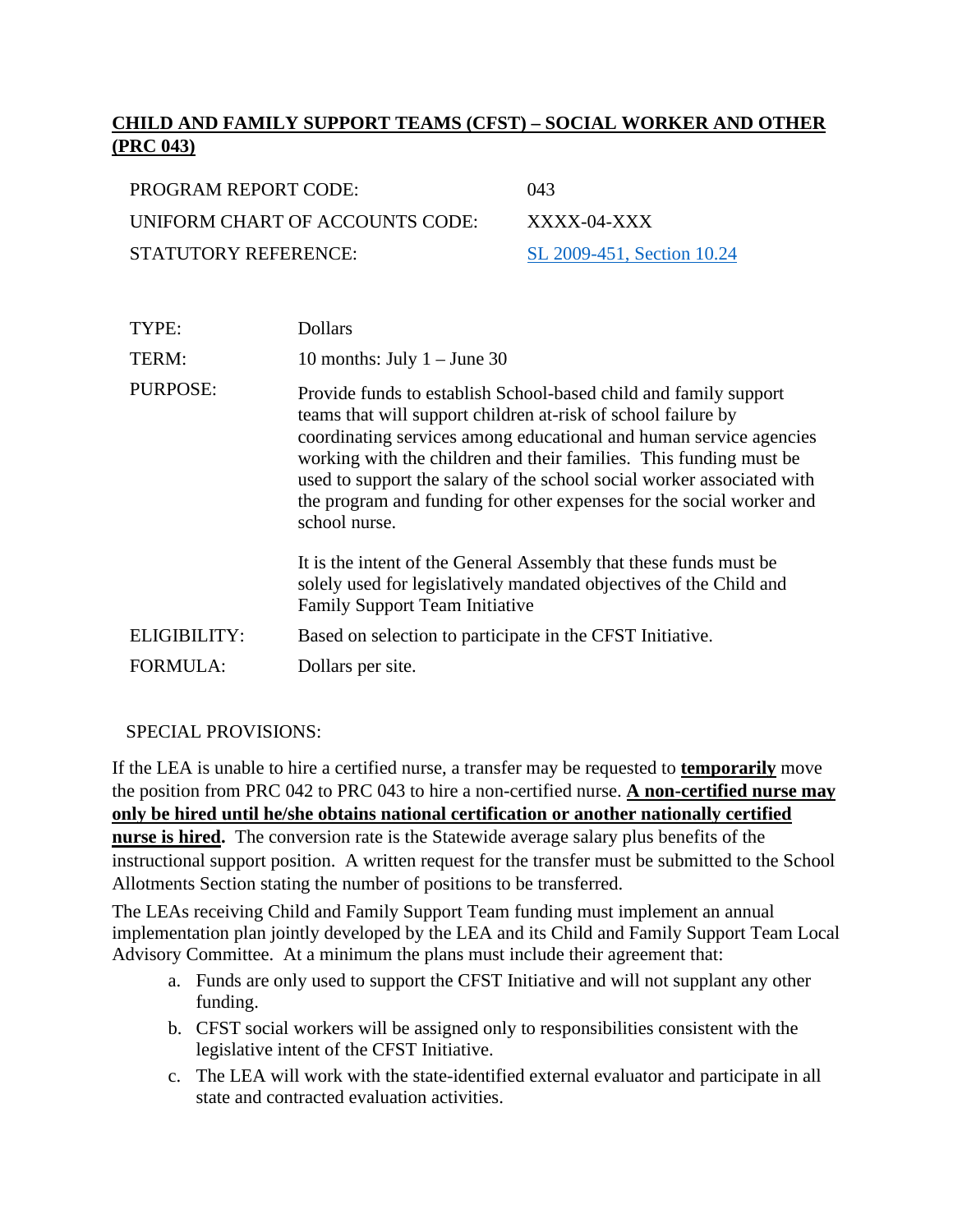- d. The LEA will follow all reporting requirements.
- e. The LEA will facilitate and attend all Local Advisory Committee meetings as required.
- f. All CFST social workers will attend all mandatory trainings as indicated by the state CFST Program Coordinator.
- g. The LEA will participate in all other required activities as determined.
- h. Local partners have been involved collaboratively in the planning process.
- i. Non-supplant Requirement: A local education agency receiving funds shall use the funds to supplement, not supplant, local and state current expense funds. The State Board of Education shall not allocate funds under this section to a county found to have used these funds to supplant local and state current expense funds.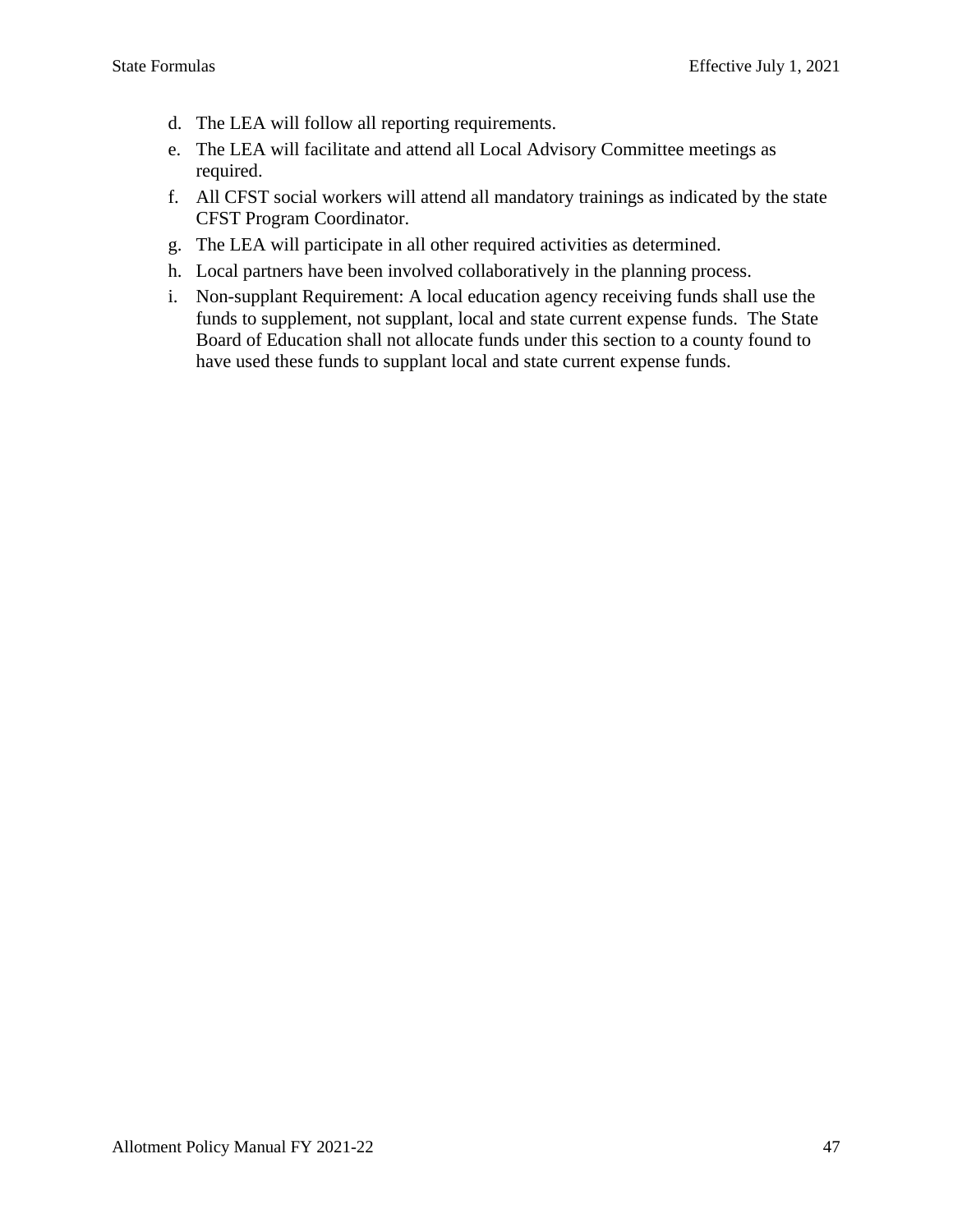## **CHILDREN WITH DISABILITIES (PRC 032)**

| PROGRAM REPORT CODE:            | -032                   |
|---------------------------------|------------------------|
| UNIFORM CHART OF ACCOUNTS CODE: | XXXX-032-XXX           |
| STATUTORY REFERENCE:            | SL 2018-5, Section 7.1 |

| TYPE:               | <b>Dollars</b>                                                                                                                                                                                                                                                                                                                                                                                                                          |
|---------------------|-----------------------------------------------------------------------------------------------------------------------------------------------------------------------------------------------------------------------------------------------------------------------------------------------------------------------------------------------------------------------------------------------------------------------------------------|
| TERM:               | July $1$ - June 30                                                                                                                                                                                                                                                                                                                                                                                                                      |
| PURPOSE:            | Provide funding for the special educational needs and related services<br>of Children with Disabilities. These funds are to be used for:<br>Children with Disabilities<br>Children with Disabilities Preschool State Funding<br>٠<br>Group Homes, Foster Homes, or Similar Facilities<br>Funds for Community Residential Centers and Developmental Day<br>Centers are allotted in PRC 063, Children with Disabilities Special<br>Funds. |
| <b>ELIGIBILITY:</b> | All LEAs and Charter Schools are entitled to funding based on the<br>formulas listed below                                                                                                                                                                                                                                                                                                                                              |
| <b>FORMULA:</b>     | Children with Disabilities and Preschool Disabled State funded<br>allotments are calculated separately and then combined into one<br>allotment. Matching benefits are included. The individual formulas<br>are listed below.                                                                                                                                                                                                            |

### CHILDREN WITH DISABILITIES:

Child count is based on Children with Disabilities child count, ages 5 through 21.

Multiply the lesser of the April 1 child count or an overall 13.00% cap of the Allotted ADM by the dollar per child count funding factor.

#### CHILDREN WITH DISABILITIES PRESCHOOL:

Each LEA receives a base amount equal to the average salary of a classroom teacher plus benefits. All remaining are distributed based on the April 1 child count of children ages 3, 4, and pre-K5.

### GROUP HOMES, FOSTER HOMES, OR SIMILAR FACILITIES:

The Exceptional Children Division reimburses Local Boards of Education the per-child allocations for average daily membership (ADM), state aid (April 1st) and IDEA 611 (December 1st) of children with disabilities assigned to group homes, foster homes, or similar facilities.

Applications may be found at [https://ccip.schools.nc.gov.](https://ccip.schools.nc.gov/)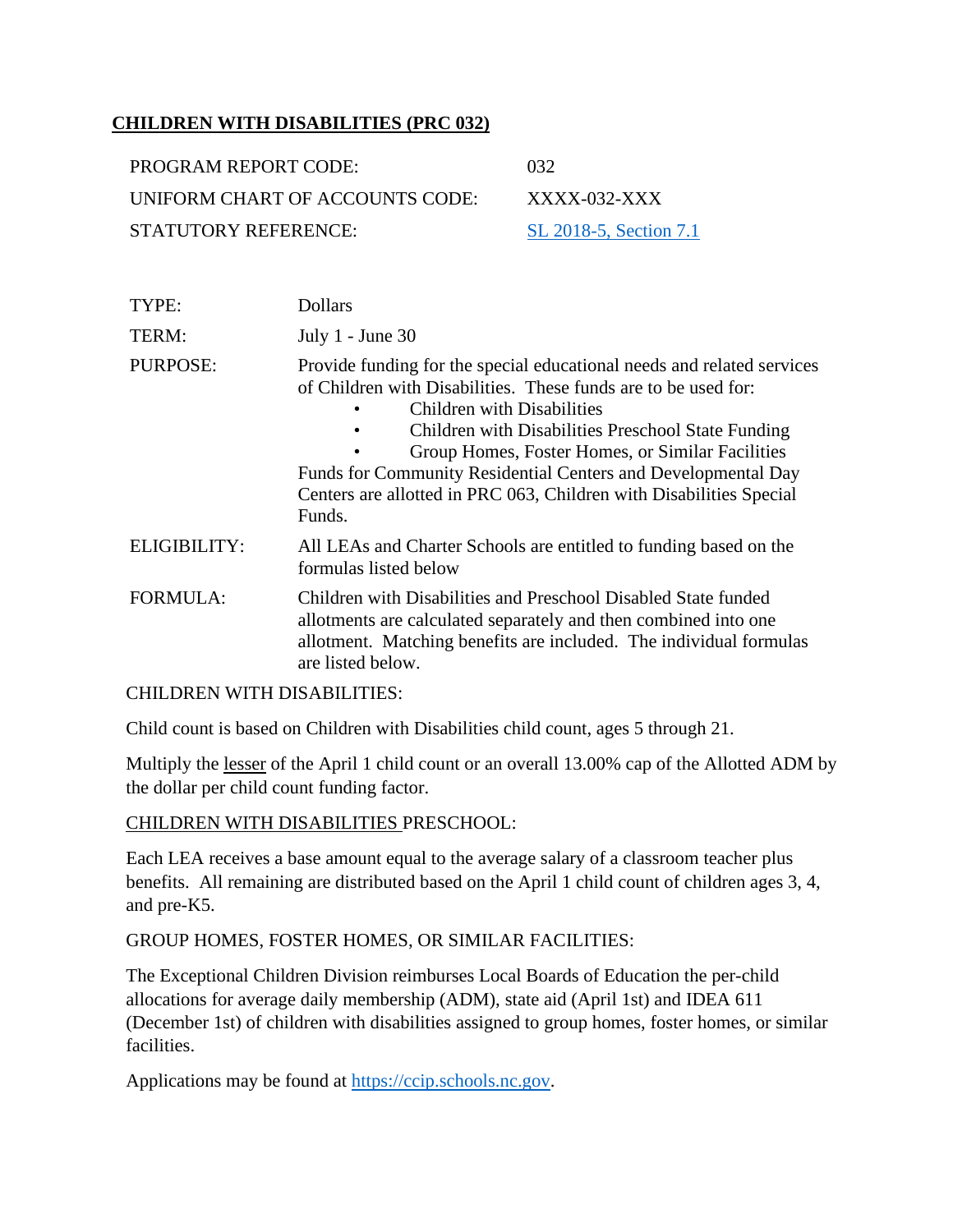# SPECIAL PROVISION:

- 1) No Funds shall be transferred out of this category.
- 2) Funds may be used to transport preschool aged children with disabilities only. Transportation for school age children must be paid from transportation funds (PRC 056) or see special provision for State State Reserve PRC063.
- 3) Refer to Policies Governing Services for Children with Disabilities produced by the Exceptional Children Division and to the School Attendance and Student Accounting Manual produced by the Division of School Business.
- 4) LEAs are encouraged to use teacher positions generated by that portion of their total ADM that is made up of children with disabilities to fund children with disabilities teachers.
- 5) Funds for Children with Disabilities will be reduced based on on-site audits and the determination that students are found to be in non-compliance with State/Federal regulations.
- 6) If two or more LEAs are consolidated into one LEA, the Children with Disabilities Preschool allotment shall not be less than the same allotment to the separate LEAs for the first and second full fiscal years of the consolidation and shall be used for the continuation of the positions, except as specifically authorized by the State Board of Education.
- 7) During the first 60 school days, if a child with disabilities who was included in the prior fiscal year April 1 child count leaves or returns to an LEA or Charter from or to a charter school, the pro-rata share of funds allocated for that child will be adjusted. In order to initiate the transfer of funds, the LEA or charter school receiving the students must enter and submit required information for all students in the NC DPI Child Count Transfer System by the 10th of the month following the month the student transferred. Child Count Transfer System web link is [www.dpi.nc.gov/districts-schools/district-operations/financial-and](https://www.dpi.nc.gov/districts-schools/district-operations/financial-and-business-services/allotments-%E2%80%94-funding-public-school-units#forms)[business-services/allotments--funding-public-school-units#forms.](https://www.dpi.nc.gov/districts-schools/district-operations/financial-and-business-services/allotments-%E2%80%94-funding-public-school-units#forms)
- 8) For the 2021-22 fiscal year, PSUs shall receive funds for the number of children with disabilities during the first 40 instructional days of school in excess of the initial funded headcount plus any 60 day transfers, per 7) of this section. The funds will be allocated in a manner consistent with the base funding for this program report code. The PSU may not receive funds for children with disabilities in PRC032, including from these reserve funds, for students in excess of the the 13% cap of the 2021-22 higher of the month 1 and month 2 average daily membership. [SL 2021-180 Section 7.24](https://www.ncleg.gov/Sessions/2021/Bills/Senate/PDF/S105v8.pdf#page=72)

Revised December 1, 2021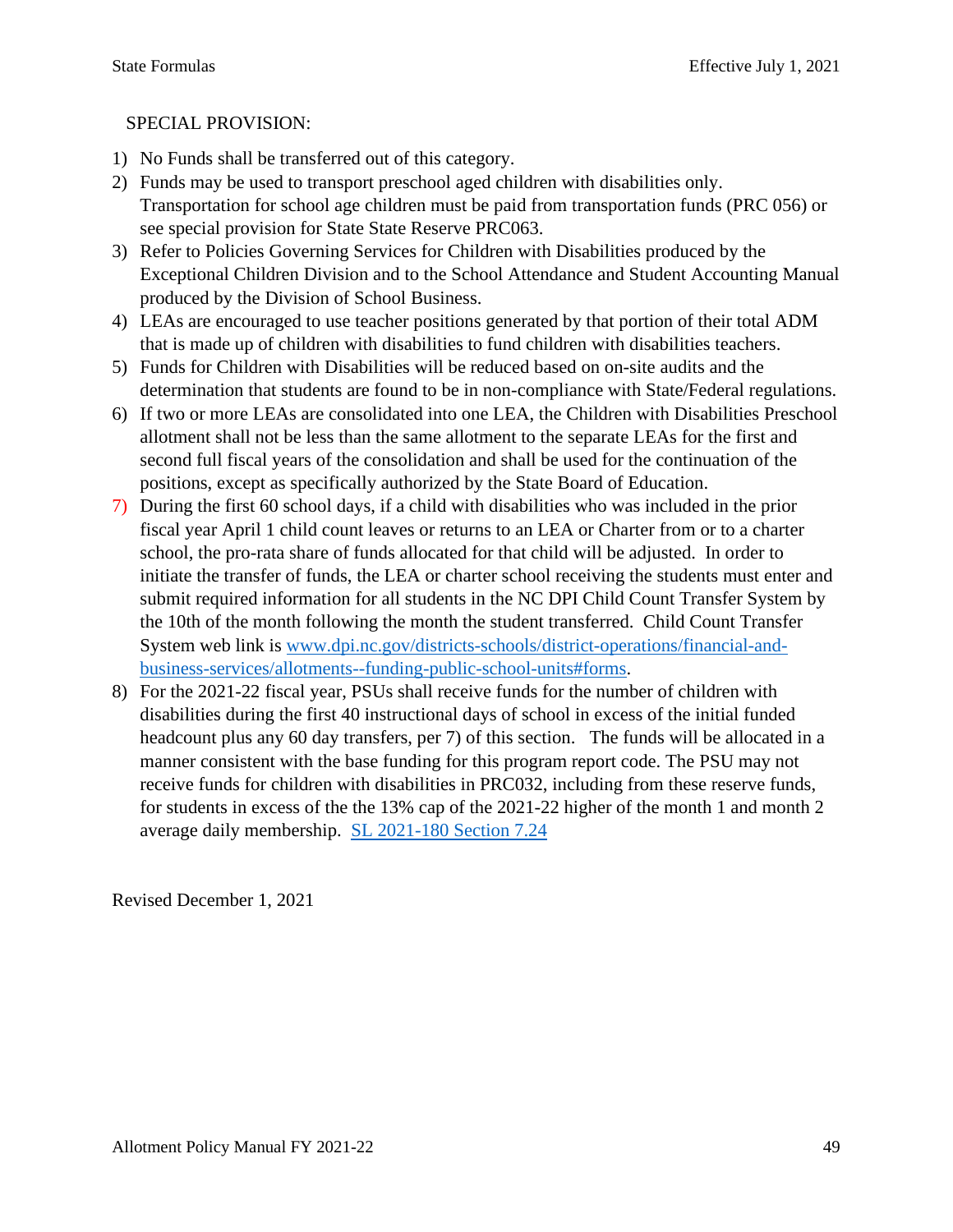## **CHILDREN WITH DISABILITIES - SPECIAL FUNDS (PRC 063)**

| PROGRAM REPORT CODE:            | 063                   |
|---------------------------------|-----------------------|
| UNIFORM CHART OF ACCOUNTS CODE: | $XXXX$ -063- $XX$     |
| STATUTORY REFERENCE:            | 2021-180 Section 7.12 |

| TYPE:           | <b>Dollars</b>                                                                                                                                                                                                                                                                                                      |
|-----------------|---------------------------------------------------------------------------------------------------------------------------------------------------------------------------------------------------------------------------------------------------------------------------------------------------------------------|
| TERM:           | July $1$ - June 30                                                                                                                                                                                                                                                                                                  |
| PURPOSE:        | Provide funding for the special educational needs and related services<br>of Children with Disabilities. These funds are to be used for:<br>Community Residential Centers (3 through 21)<br>$\bullet$<br>Developmental Day Centers (3 through 21)<br>$\bullet$<br>Special State Reserve (3 through 21)<br>$\bullet$ |
| ELIGIBILITY:    | All LEAs and charter schools may submit applications.                                                                                                                                                                                                                                                               |
| <b>FORMULA:</b> | Formulas for individual purposes are below:                                                                                                                                                                                                                                                                         |

### DEVELOPMENTAL DAY CARE:

Requests for funding are made on individual applications submitted by the LEA and approved by the Department of Public Instruction, Exceptional Children Division for children receiving their special education and related services in an approved developmental day center. Allotments for identified children are based on an established monthly rate for a maximum of ten months.

### COMMUNITY RESIDENTIAL CENTER:

Requests for funding are made on individual applications submitted by the LEA and approved by the Department of Public Instruction, Exceptional Children's Division for children receiving their special education and related services in a community residential center. Allotments for identified children are based on an established monthly rate for a maximum of ten months and an adjusted monthly rate for up to two months of Extended School Year (ESY) services.

### SPECIAL STATE RESERVE:

A reserve has been established to be used when all available state, federal, and local resources have been exhausted. The funds are to be used for emergency situations, such as high cost children or severely disabled children. Requests are made on individual applications submitted in the LEA and approved by the Department of Public Instruction Exceptional Children Division. All allocations will be made within funds available. All withdrawals must be reported within 60 days.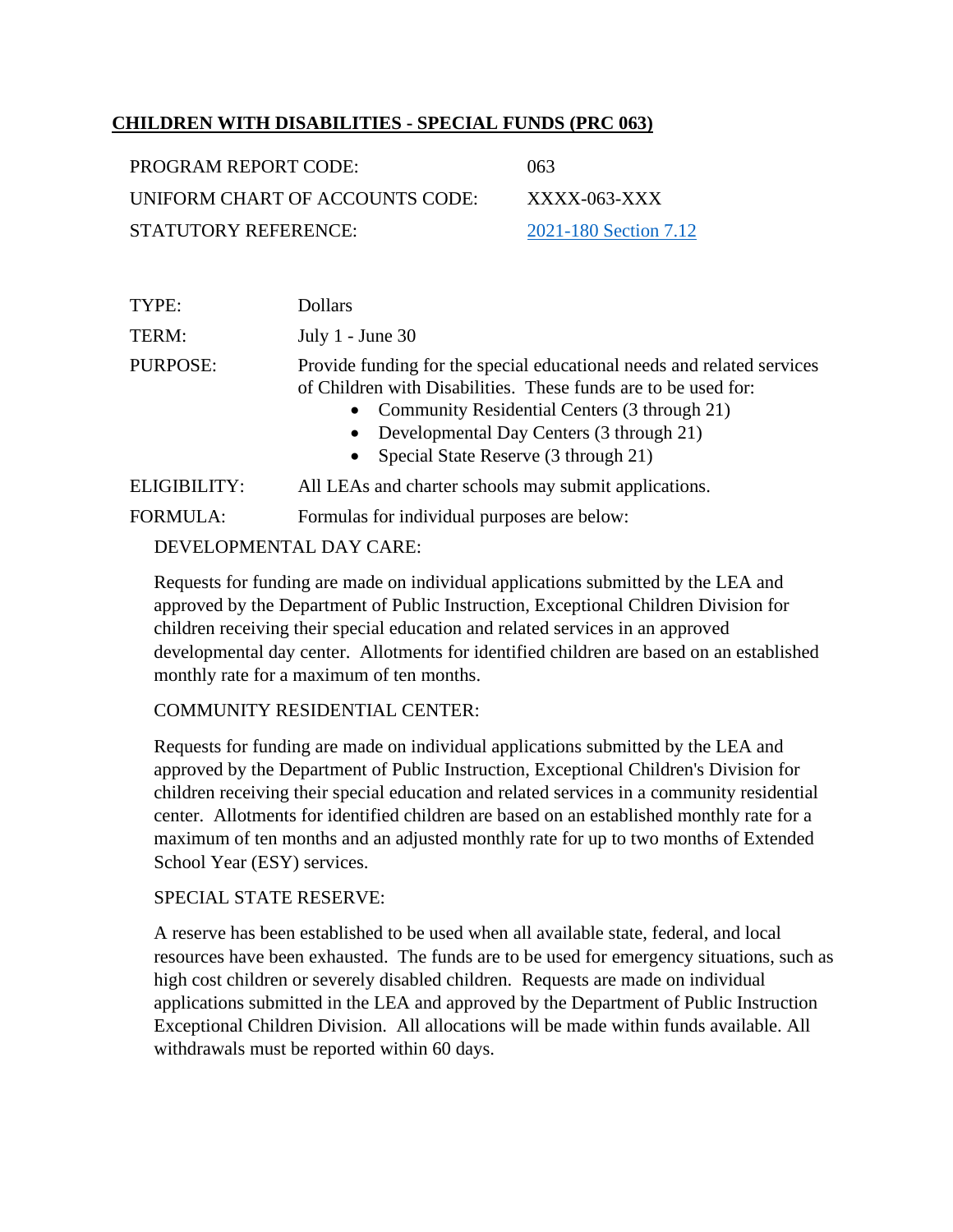Beginning with the 2021-22 fiscal year, the Special State Reserve may also be used to cover extraordinary transportation costs for high-needs children with disabilities. The LEAs and charter schools shall apply for the funds through the Division of Exceptional Children.

SSRF transportation funds shall be awarded to qualifying local school administrative units consistent with the following:

- A. In determining extraordinary transportation costs, the Department shall consider total prior-year transportation expenditures for high-needs children with disabilities, including expenditures from local funds and all other funding sources, as a proportion of total expenditures.
- B. Applicants with the highest extraordinary transportation costs shall receive the highest priority in the award of grant funds.
- C. Funds may be awarded during the initial year of a high-needs student's enrollment in a LEA or charter school or in subsequent years of the student's enrollment.

- 1) Funds cannot be transferred into or out of this category.
- 2) Refer to NC **Policies Governing Services for Children with Disabilities** produced by the Exceptional Children Division and to [School Attendance and Student Accounting Manual](https://files.nc.gov/dpi/documents/fbs/accounting/manuals/sasa.pdf) produced by the Division of School Business.
- 3) Developmental Day Centers and Community Residential funds should be expended according to the LEA's approved plan to serve children ages 3 through 21.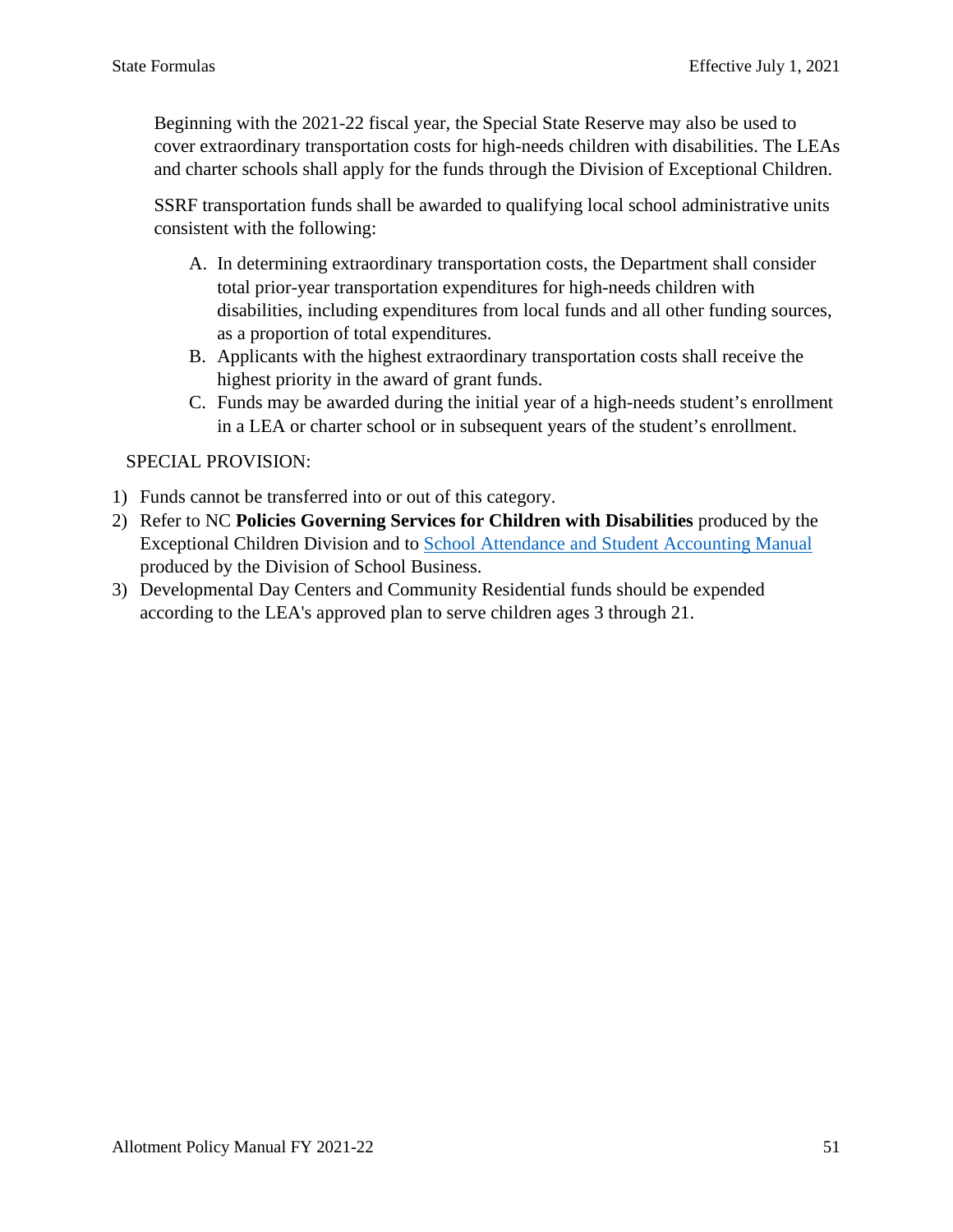### **CLASSROOM MATERIALS/INSTRUCTIONAL SUPPLIES/EQUIPMENT (PRC 061)**

| PROGRAM REPORT CODE:            | (161)          |
|---------------------------------|----------------|
| UNIFORM CHART OF ACCOUNTS CODE: | $XXXX-061-XXX$ |
| STATUTORY REFERENCE:            |                |

| TYPE:           | Dollars                                                                                                                        |
|-----------------|--------------------------------------------------------------------------------------------------------------------------------|
| TERM:           | July $1$ - June 30                                                                                                             |
| PURPOSE:        | Provides funds for Instructional Materials and Supplies, Instructional<br>Equipment, and Testing Support.                      |
| ELIGIBILITY:    | Each LEA is entitled to funding.                                                                                               |
| <b>FORMULA:</b> | Funds for Instructional Materials, Supplies, and Equipment are.<br>distributed based on allotted ADM.                          |
|                 | Funds for each student to take the Preliminary Scholastic Aptitude<br>Test (PSAT) are allotted based on ADM in grades 8 and 9. |

- 1) Funds can be transferred without restrictions by submitting an ABC Transfer Form in the Allotment System. (Approved access required).
- 2) In accordance with GS 115C-174.18, every student in grades 8 10 who has completed or is in the last month of Algebra I shall be given an opportunity to take a version of the PSAT one time at State expense. These expenses shall be paid from PRC 061.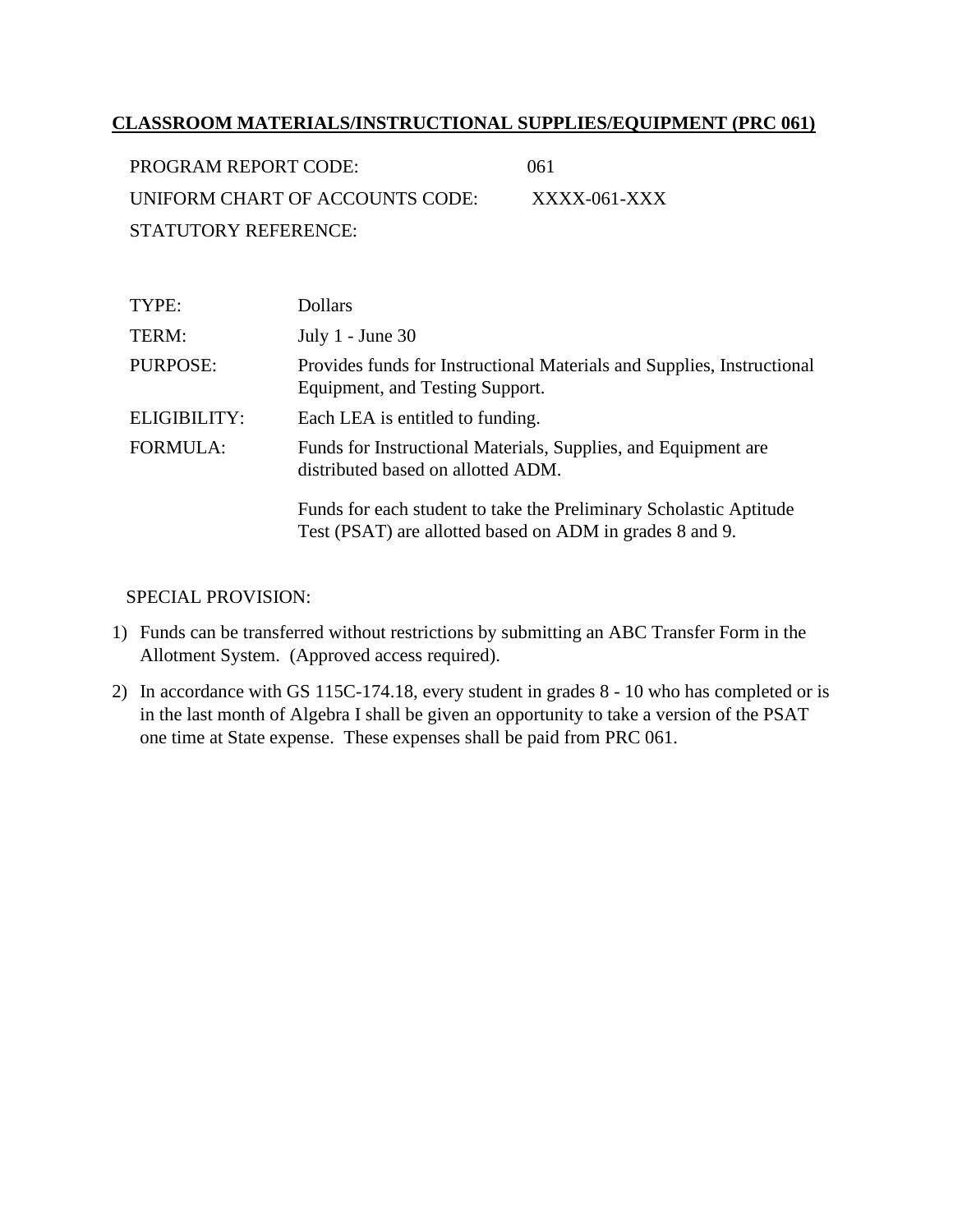[SL 2003-284, Section 7.10](https://www.ncleg.gov/Sessions/2003/Bills/House/PDF/H397v9.pdf#page=42)

### **CLASSROOM TEACHERS (PRC 001)**

| PROGRAM REPORT CODE:            | 001                              |
|---------------------------------|----------------------------------|
| UNIFORM CHART OF ACCOUNTS CODE: | $XXXX$ -001-XXX                  |
| STATUTORY REFERENCE:            | GS 115C-301<br>GS 115C-105.25(b) |
|                                 | SL 1993-769, Section 19.24       |

| TYPE: | 10 month Positions |
|-------|--------------------|
|       |                    |

TERM: July 1 - June 30

- PURPOSE: Provides guaranteed funding for salaries for classroom teachers, including Grade 6 to 12 Program Enhancement Teachers. To qualify as a classroom teacher and to be charged against this allotment, an individual must spend a major portion of the school day providing classroom instruction and shall not be assigned to administrative duties in either the central or school offices. If an LEA decides to employ a Math/Science/Computer teacher, this individual does not have to spend a portion of the school day providing classroom instruction.
- ELIGIBILITY: Each LEA is entitled to positions.
- FORMULA: The following positions are calculated separately and then consolidated into PRC 001. The total positions are then multiplied by the LEA's average monthly salary (based on prior year 6th pay period plus legislated salary increases) plus benefits. The individual formulas are listed below.

After the first month of school, an LEA can request additional resources due to extraordinary student population growth. Allotments will be adjusted within available funds. (See General Information Section, Allotment Adjustment for ADM growth.)

For city LEAs with less than 3,000 ADM, fractions are rounded up to the nearest whole position.

#### CLASSROOM TEACHERS:

Teachers are allotted based on one per the following number of students (based on allotted ADM) and rounded to the nearest one-half position.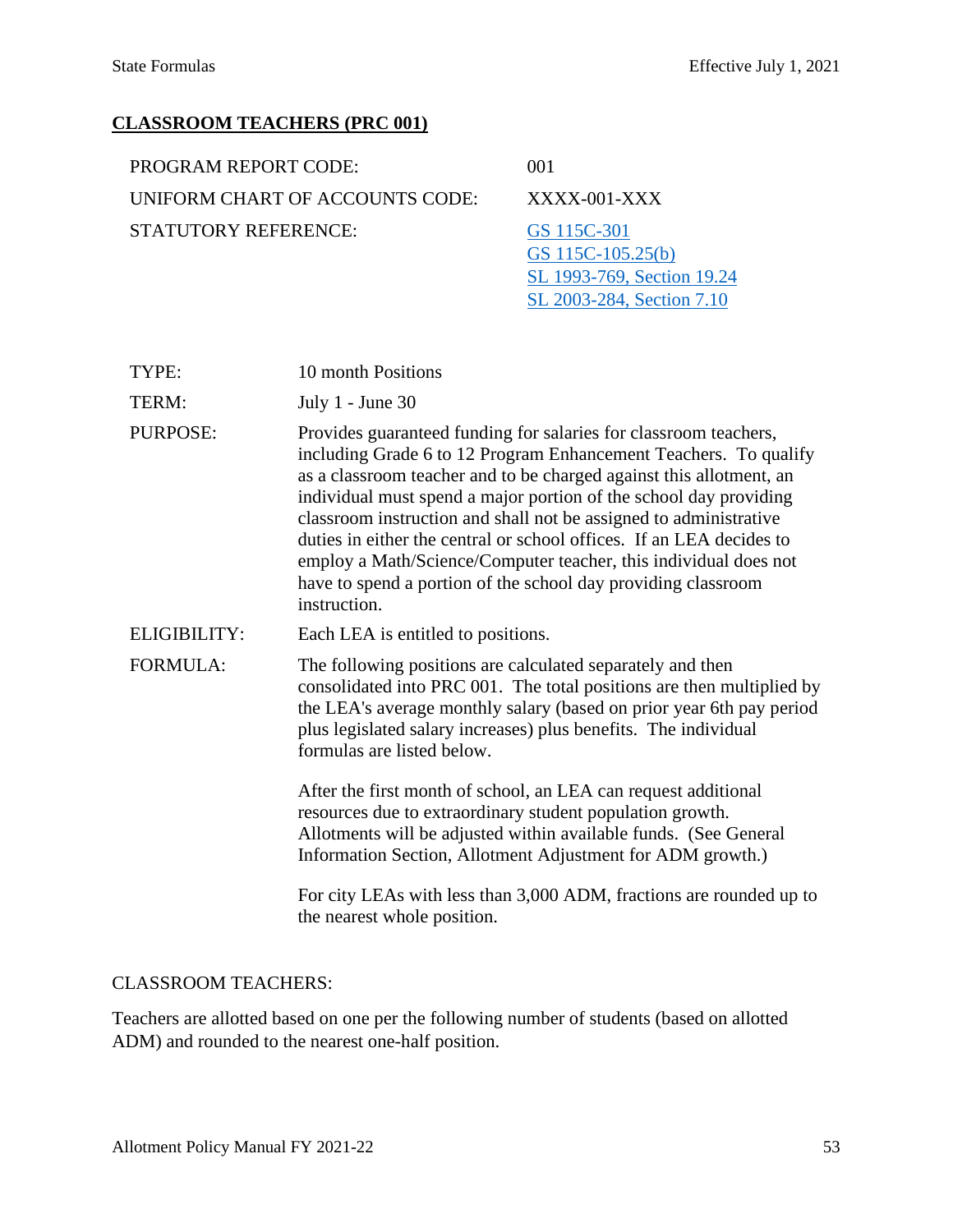|         | <b>Grades</b> Number of Students |
|---------|----------------------------------|
| K       | 18                               |
| 1       | 16                               |
| $2 - 3$ | 17                               |
| $4-6$   | 24                               |
| $7 - 8$ | 23                               |
| 9       | 26.5                             |
| $10-12$ | 29                               |

NOTE: Preschool student ADM is not used in the teacher allotment formula. For allotment purposes, Children with Disabilities served in separate settings are included in their appropriate grades as determined by school administrators.

### **CLASS SIZE REQUIREMENTS:**

|                | <b>All Classes Within LEA</b><br><b>Maximum Average</b> | <b>Individual Class Maximum</b> |
|----------------|---------------------------------------------------------|---------------------------------|
|                |                                                         |                                 |
| K              | 18                                                      | 21                              |
| 1              | 16                                                      | 19                              |
| $\overline{2}$ | 17                                                      | 20                              |
| 3              | 17                                                      | 20                              |
|                |                                                         |                                 |

**4th to 12th Grade –** No class size maximums.

#### MATH / SCIENCE / COMPUTER TEACHERS:

Each county is entitled to one position. Positions will be divided between county and city LEAs based on previously approved plans. The percent split will remain in effect until the plan is revised and DPI is notified. Plans do not have to be submitted to DPI.

- 1) Refer to the School Attendance and Student Accounting Manual produced by the Division of School Business for items including class size, definition of program enhancement teachers and dual language immersion classes.
- 2) Additional classroom teachers may be allotted within available funds based on the provisions outlined in Section 01 and upon request by the superintendent to the Division of School Business. (See General Information Section, Small Schools)
- 3) It is recommended that the teachers generated by self-contained/separate classrooms serving children with disabilities be used for children with disabilities. This includes self-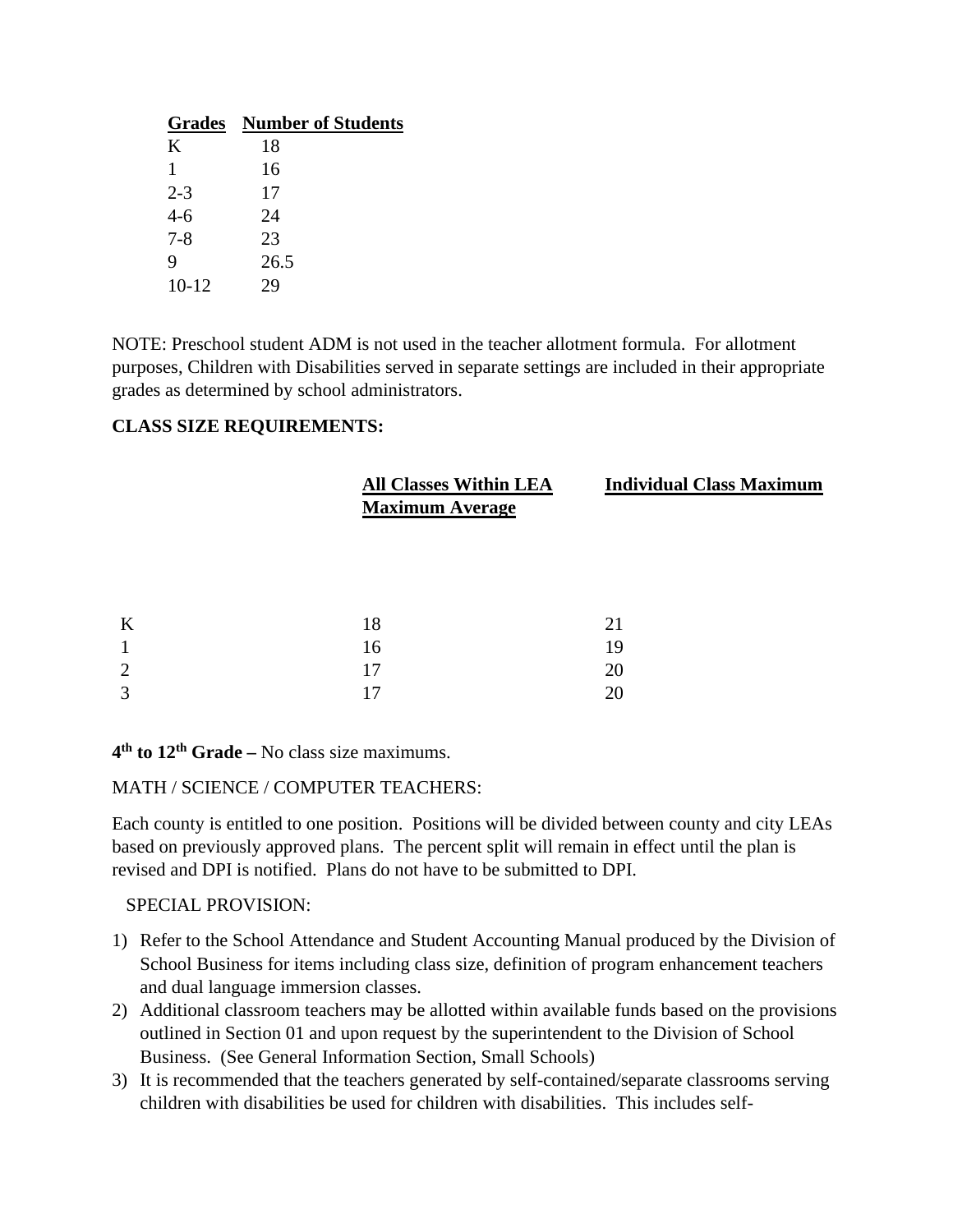contained/separate classes for autism, deaf-blind, behaviorally-emotionally disabled, developmental delayed, educable mentally disabled, hearing impaired, learning disabled, orthopedically impaired, other health impaired, speech-language impaired, severe profound, trainable mentally disabled, traumatic brain injured and visually impaired.

- 4) Per [SL 1997-239,](https://www.ncleg.gov/Sessions/1997/Bills/Senate/PDF/S765v3.pdf) LEAs shall use the teachers allocated for students assigned to alternative learning programs
	- a) pursuant to the regular teacher allotment and
	- b) only to serve the needs of these students
- 5) The State regulations permit LEAs to identify a state allotted teaching position (no additional positions are provided and no Career Technical education funds can be used) and use that position to pay a Junior ROTC instructor, provided the local school does employ another teacher using local funds to replace the use of the State allotted position. For each Junior ROTC position paid from State funds, a locally paid position must be provided.
- 6) Teachers on Loan Additional positions may be allotted to LEAs which have teachers from their LEA selected to serve with the Department of Public Instruction. The teachers selected will work at designated LEAs throughout the State in support of major State Board of Education initiatives such as school assistance, teacher inductions, technology assessment/training, and student improvement. These additional teacher positions are allotted to the LEAs from which the teachers are employed since the reassigned teachers will remain on the LEA's payroll. The allotment will be in PRC 096 Special Position Allotment or in PRC 095 Special Dollar Allotment. For additional information, please contact Educator Effectiveness.
- 7) Teacher of the Year An additional position (12 months) is allotted to the LEA from which the Teacher of the Year is selected. This allotment will also be allotted in PRC 096, Special Position Allotment.
- 8) All newly certified teachers (local  $\&$  state) who have never taught before, or taught less than 6 months, are eligible for up to three extra days of employment for orientation and classroom preparation. This includes lateral entry teachers that are newly certified and have never taught before. If the teacher does not have zero years on his or her license due to nonteaching experience being credited, then the School Financial Reporting Section must approve the new teacher orientation funding. The teacher is to be paid appropriately for the teacher's certification level and years of service. Eligible Teachers must be paid from pay code object 125 for the additional days of employment. The state will pay up to 3 days of training per eligible teacher based on the teacher's daily rate of pay. The School Allotments Section will allot funds beginning in March based on the number of eligible teachers paid, not to exceed 3 days per teacher. Once the number of participants and additional days of service are identified, your regular classroom teacher position allotment will be increased. The three additional new teacher orientation days must be completed by April 30th. Any new teachers hired after this date should go through orientation with the new teachers for the next fiscal year.
- 9) If an LEA plans to convert a position to contract for an International Faculty Exchange (IFE) member, that unit may request the conversion of positions to dollar equivalents. This applies only to IFE programs.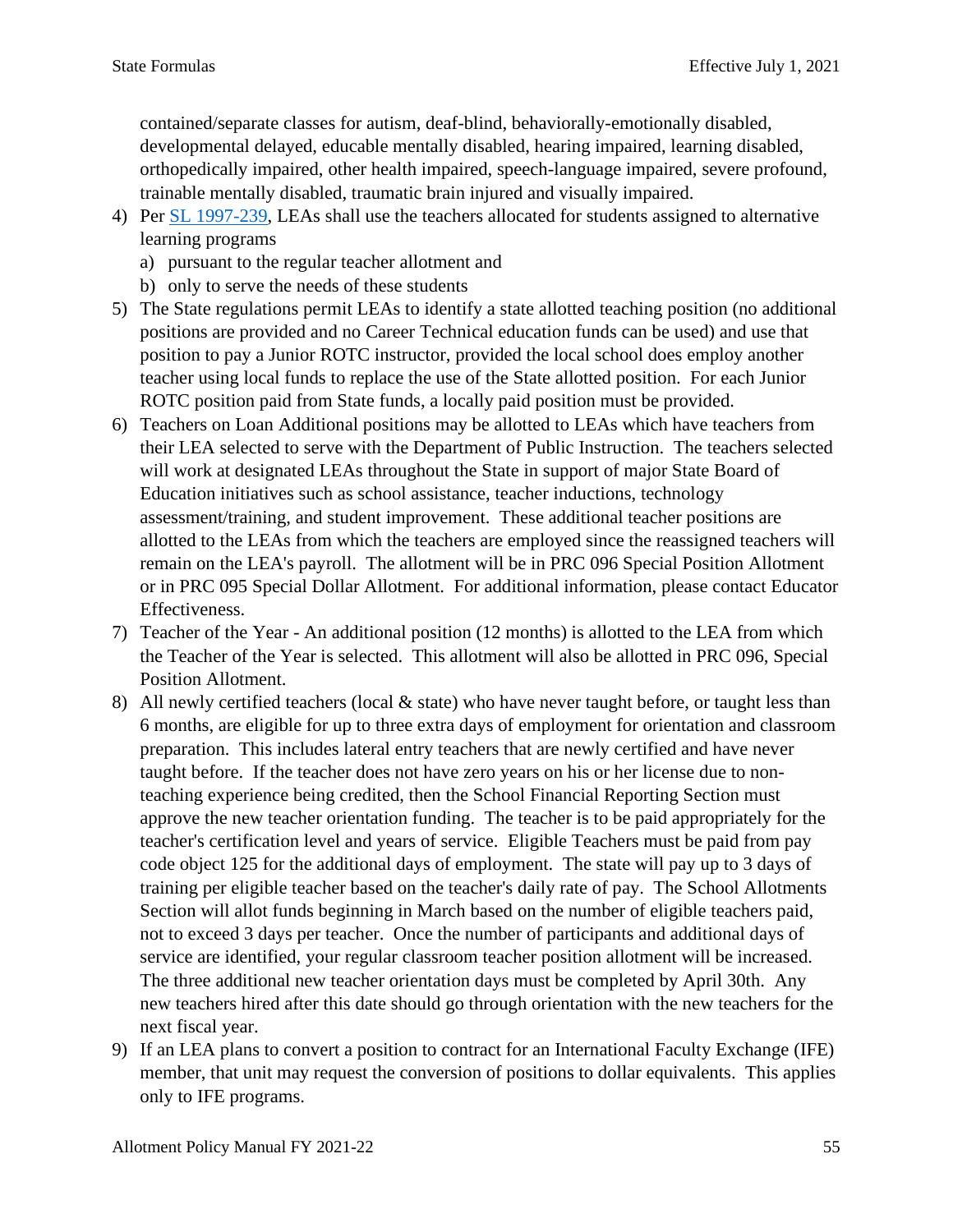Positions converted used to cover costs associated with bringing an International Faculty Exchange (IFE) to the LEA through the International Exchange Program will be converted at the statewide average salary plus benefits.

Refer to PRC020 for further details on the use of these positions.

- 10) Teachers for geographically isolated K-12 schools: An additional teacher allotment will be made for small schools when consolidation is not feasible due to the geographic isolation of the school and the school meets at least one of the following criteria:
	- i) The school is located in an LEA in which ADM is less than 1.5 per square mile.
	- ii) The school is located in an LEA for a county containing more than 150,000 acres of national forest owned by the federal government and managed by the US Forest Service pursuant to GS 104-5.
	- a) Qualifying schools will receive one classroom teacher per grade. Teachers will be allotted to the remainder of the LEA under the regular teacher allotment formula.
	- b) An LEA receiving special allotments for a small, geographically isolated school shall continue to receive one-half of that special allotment funding for the fiscal year after the school is closed. These funds shall be used to assist in the transition of students from the closed school to other schools in the LEA.
- 12) The position being funded by Burroughs Welcome Grant will be funded an extra 2 months from this category.
- 13) No ABC transfers are allowed out of this allotment category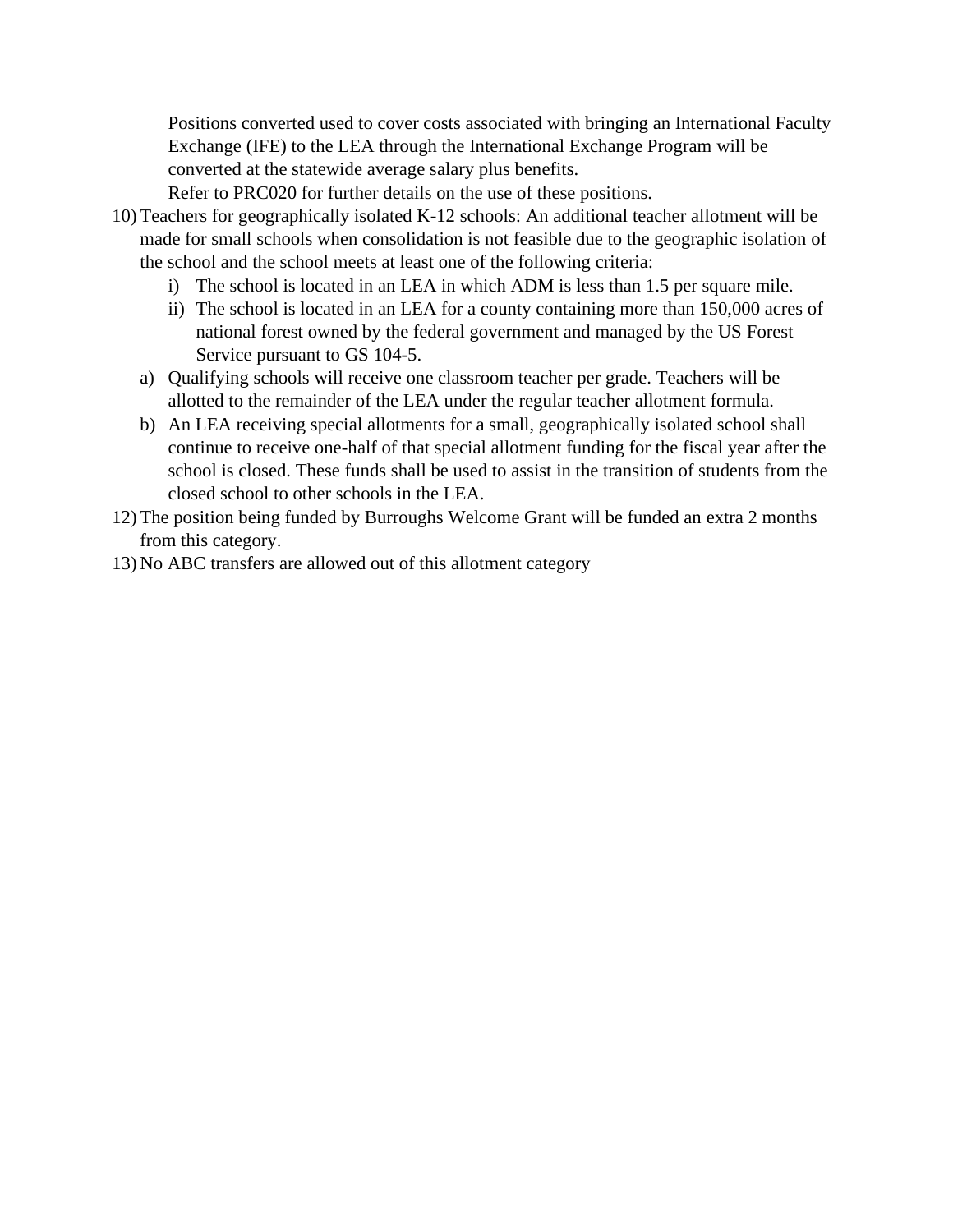### **K-5 PROGRAM ENHANCEMENT TEACHERS (PRC004)**

| <b>PROGRAM REPORT CODE:</b>     | 004                              |
|---------------------------------|----------------------------------|
| UNIFORM CHART OF ACCOUNTS CODE: | $XXXX$ -004-XXX                  |
| STATUTORY REFERENCE:            | GS 115C-301<br>GS 115C-105.25(b) |
|                                 | SL 2018-2, Section 3             |

| TYPE:           | 10 month positions                                                                                                                                   |
|-----------------|------------------------------------------------------------------------------------------------------------------------------------------------------|
| TERM:           | July $1$ - June 30                                                                                                                                   |
| PURPOSE:        | Provides guaranteed funding for salaries for Kindergarten to fifth<br>grade Program Enhancement Teachers                                             |
| ELIGIBILITY:    | Each LEA is entitled to positions.                                                                                                                   |
| <b>FORMULA:</b> | Positions shall be allotted at 1 ten month position for every 191<br>allotted average daily membership in Kindergarten through 5 <sup>th</sup> grade |

- 1) Refer to the [School Attendance and Student Accounting Manual](https://www.dpi.nc.gov/media/10117/download?attachment) for definition of class size, Program Enhancement Teachers and courses included.
- 2) Positions may only be transferred out of this allocation through an ABC transfer to PRC001 Classroom Teachers.
- 3) Positions may not be converted to PRC020 for International Faculty Exchange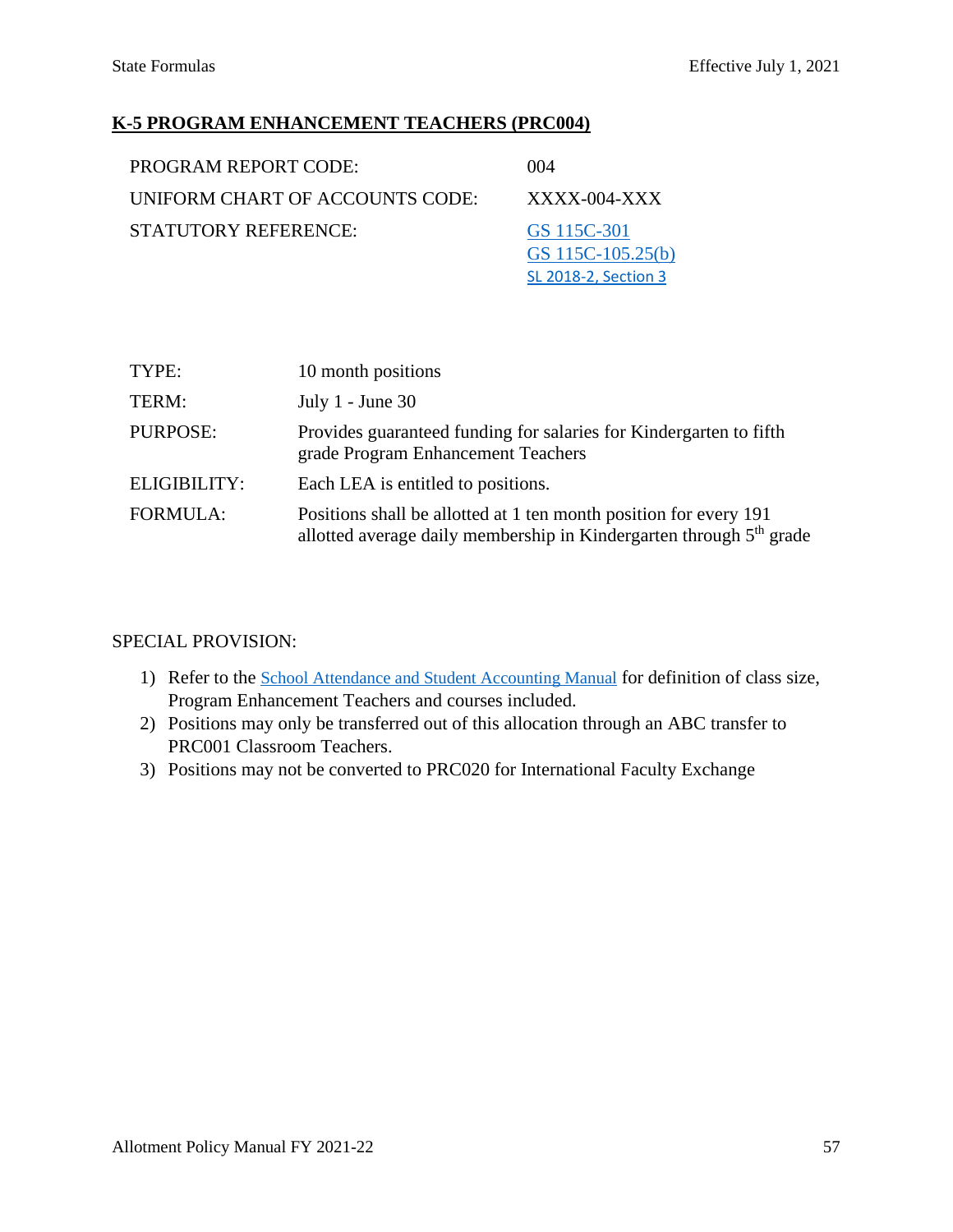## **CODING AND MOBILE APPLICATION GRANT (PRC 065)**

| PROGRAM REPORT CODE:            | 065                      |
|---------------------------------|--------------------------|
| UNIFORM CHART OF ACCOUNTS CODE: | $XXXX$ -065-XXX          |
| STATUTORY REFERENCE:            | SL 2017-57, Section 7.23 |

| TYPE:           | <b>Dollars</b>                                                                                                                                                                                                                                                                                                                                                              |
|-----------------|-----------------------------------------------------------------------------------------------------------------------------------------------------------------------------------------------------------------------------------------------------------------------------------------------------------------------------------------------------------------------------|
| TERM:           | July 1, 2017 - June 30, 2019                                                                                                                                                                                                                                                                                                                                                |
| <b>PURPOSE:</b> | The purpose of the program is to provide opportunities for North<br>Carolina students to learn computer science, coding and mobile app<br>development to help them gain the skills needed to:<br>1) create and contribute, not just use and consume, in the digital<br>economy; and<br>2) actively engage as informed citizens in our complex, technology-<br>driven world. |
| ELIGIBILITY:    | Eligible Recipients are local school administrative units and charter<br>schools. Past recipients may reapply. NCDPI may consider partial<br>grant awards to local school administrative units and charter schools.<br>Application must be approved prior to the LEA or Charter School<br>receiving the allotment.                                                          |
| <b>FORMULA:</b> | Each LEA or Charter School is entitled to funding based on<br>applications approved by the Division of Career and Technical<br>Education. Each LEA or Charter School is entitled to funding up<br>\$80,000.                                                                                                                                                                 |

- 1) Grant funds shall be available for up to 12 months. All projects must end June 30, with no liquidation period allowed beyond that date.
- 2) Each eligible LEA or Charter School receiving funds must limit administrative cost to five percent (5%).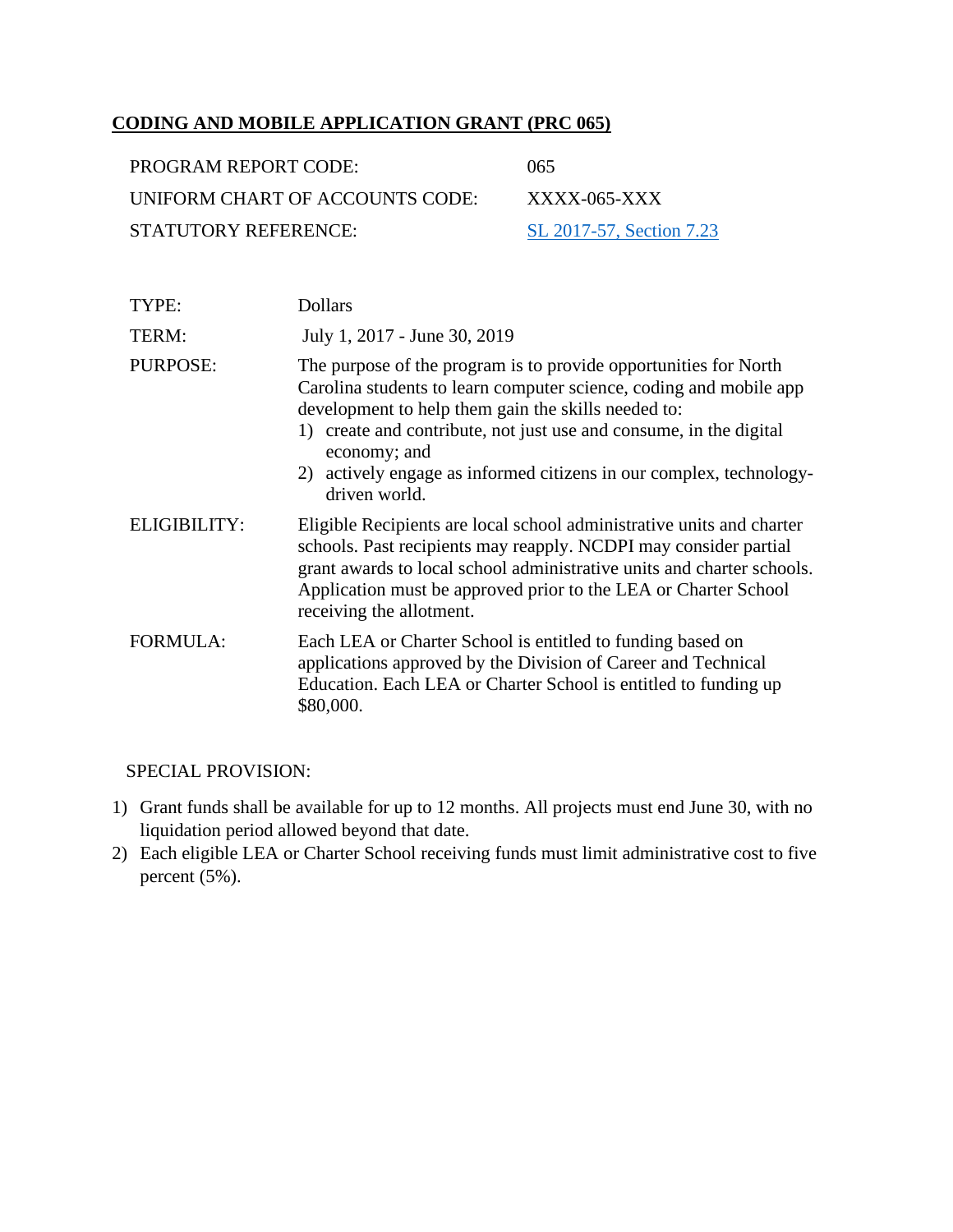[SL 2017-57, Section 7.22](https://www.ncleg.net/Sessions/2017/Bills/Senate/PDF/S257v9.pdf#page=35)

### **COOPERATIVE INNOVATIVE HIGH SCHOOLS (CIHS) (PRC 055)**

| PROGRAM REPORT CODE:            | (155)                                                       |
|---------------------------------|-------------------------------------------------------------|
| UNIFORM CHART OF ACCOUNTS CODE: | $XXXX$ -055- $XXX$                                          |
| <b>STATUTORY REFERENCE:</b>     | GS 115C, Article 16, Part 9<br>SL 2005-276, Section 7.32(c) |

| TYPE:               | <b>Dollars</b>                                                                                                                                                                                                                                                                                                                                                                                                         |  |
|---------------------|------------------------------------------------------------------------------------------------------------------------------------------------------------------------------------------------------------------------------------------------------------------------------------------------------------------------------------------------------------------------------------------------------------------------|--|
| TERM:               | July $1$ - June 30                                                                                                                                                                                                                                                                                                                                                                                                     |  |
| PURPOSE:            | The purpose of the program is to create rigorous and relevant high<br>school options that provide students with the opportunity and<br>assistance to earn an associate degree or two year of college credit by<br>the conclusion of the year after their senior year in high school.                                                                                                                                   |  |
|                     | These funds shall be used to establish new high schools in which a<br>local school administrative unit, two and four-year colleges and<br>universities, and local employers work together to ensure that high<br>school and postsecondary college curricula operate seamlessly and<br>meet the needs of participating employers.                                                                                       |  |
| <b>ELIGIBILITY:</b> | Cooperative Innovative High School and planning sites that have<br>been approved by the State Board of Education and the General<br>Assembly.                                                                                                                                                                                                                                                                          |  |
| <b>FORMULA:</b>     | Funds shall be allocated based on the Tier Area the school is located,<br>as defined by the NC Department of Commerce per GS 143B-437.08<br>CIHS located in Tier I Areas - \$275,000<br>CIHS located in Tier II Areas - \$200,000<br>CIHS located in Tier III Areas - \$180,000<br><b>Virtual CIHS - \$200,000</b><br>Northeast Regional School of Biotechnology and<br>Agriscience (NERSBA) - \$310,000 (see PRC 038) |  |

- 1) During the first year of operation the Cooperative Innovative High School established under [GS 115C, Article 16, Part 9](https://www.ncleg.net/EnactedLegislation/Statutes/HTML/ByArticle/Chapter_115C/Article_16.html) and approved for funding, shall be allotted regardless of the number of State paid teachers assigned to the school or the number of students enrolled in the school. The budget flexibility authorized by [GS 115C-105.25](https://www.ncleg.net/EnactedLegislation/Statutes/HTML/BySection/Chapter_115C/GS_115C-105.25.html) does not apply to these positions.
- 2) The State Board of Education shall conduct an annual evaluation of this program. The evaluation shall include: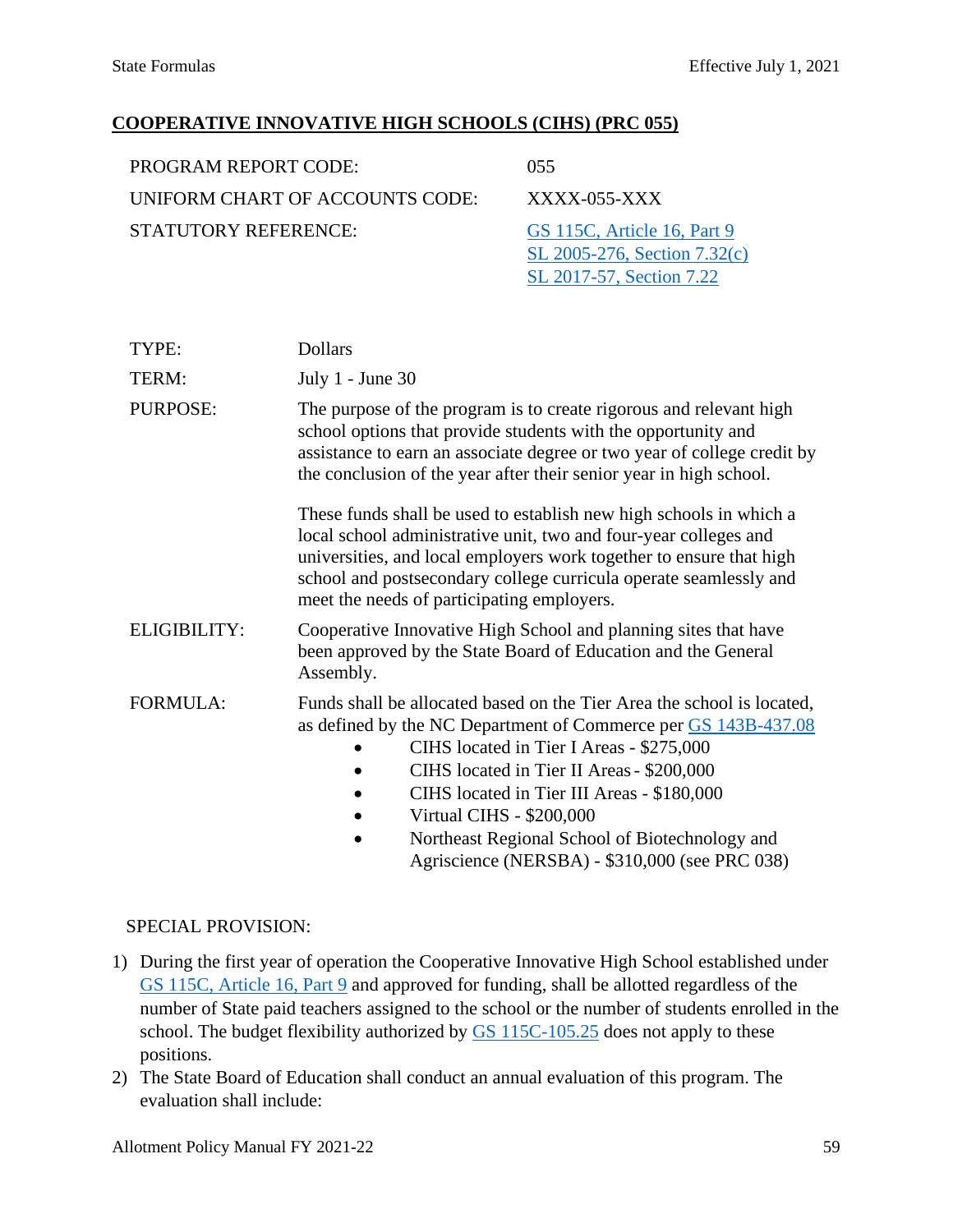- i) An accounting of how funds and personnel resources were utilized and their impact on student achievement, retention, and employability;
- ii) Recommended statutory and policy changes; Recommendations improvement of the program.
- a) The State Board of Education shall report the results of this evaluation to the Office of State Budget and Management, the Joint Legislative Education Oversight Committee, and the Fiscal Research Division, by January 15 of each year.
- 3) The LEA shall utilize this funding to hire two positions:
	- i) Program Coordinator (School Administrator-level position).
	- ii) Community Coordinator to provide counseling and to coordinate the workforce development activities of students (Student Services-level position).
	- a) Additionally, the higher education partner will receive funds from the grant to support a position to serve as a liaison for the program. The funding for this position is included in the allotment to the LEA. The LEA is responsible for negotiating with the higher education partner for the amount of funding necessary to support an instructor-level position.
	- b) Any remaining dollars will be available to the partnership to support start-up costs (\$10,000 first year only), professional development, related travel, materials, supplies, textbooks and other costs related to the student workforce experience.
- 4) This funding is not intended for capital expenses, faculty stipends or bonuses.
- 5) Funding is not to supplant any existing local, state or federal funds already used to operate the program.
- 6) Funds may be transferred with exception of the first-year principal, by submitting [ABC](https://schools.nc.gov/ords/f?p=198:101:939506709296501:::::)  [Transfer Form](https://schools.nc.gov/ords/f?p=198:101:939506709296501:::::) in the School Allotment System.
- 7) State funds appropriated for cooperative innovative high schools shall not be adjusted to reflect legislative salary increments, retirement rate adjustments and health adjustment for school personnel, unless specifically provided for by the General Assembly.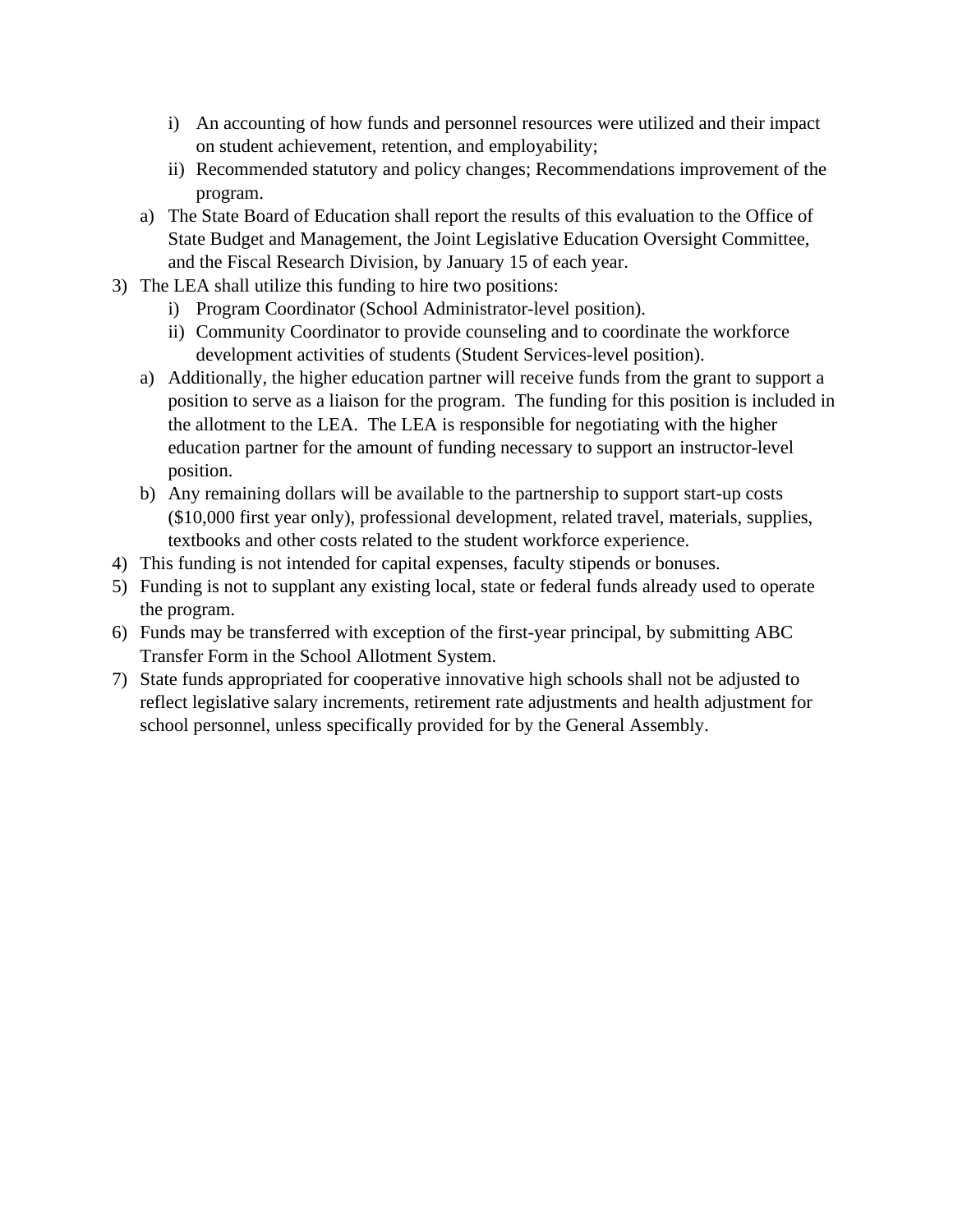### **DIGITAL LEARNING INITIATIVE (DLI) GRANT (PRC 030)**

| PROGRAM REPORT CODE:            | 030                       |
|---------------------------------|---------------------------|
| UNIFORM CHART OF ACCOUNTS CODE: | $XXXX$ -030- $XXX$        |
| STATUTORY REFERENCE:            | SL 2016-94, Section 8.23  |
|                                 | SL 2017-57, Section 7.23K |

| TYPE:           | <b>Dollars</b>                                                                                                                                                                                                                                                                  |
|-----------------|---------------------------------------------------------------------------------------------------------------------------------------------------------------------------------------------------------------------------------------------------------------------------------|
| TERM:           | July $1$ - June 30                                                                                                                                                                                                                                                              |
| PURPOSE:        | State competitive grant to support the development and dissemination<br>of local innovative digital learning models. The goal is to have<br>effective digital learning practices spread across all North Carolina<br>K-12 public schools, as part of the Digital Learning Plan. |
| ELIGIBILITY:    | All LEAs and charter schools are eligible to apply for a grant. Those<br>approved by the State Board of Education are awarded funding.                                                                                                                                          |
| <b>FORMULA:</b> | A competitive grant and funds are based on funds available and State<br>Board approval.                                                                                                                                                                                         |

- 1) Per the SBE approved request for proposal grant funds may be used for:
	- a) For Planning Grants
		- (1) Contracted services (up to 40%)
		- (2) Hardware or software purchases related to the success of the grant program. For example, the purchase of devices and equipment, especially emerging technologies that align with strategic planning (up to 25%)
		- (3) Professional development expenses, including related travel costs (up to 25%).
		- (4) Reimbursement for stipends and teacher substitutes.
		- (5) State subsistence rates and allowances.
		- (6) Transportation costs.
		- (7) Printing and duplicating (up to 5%).
	- b) For Implementation Grants
		- (1) Contracted services (up to 25%)
		- (2) Hardware or software purchases related to the success of the grant program. For example, the purchase of devices and equipment, especially emerging technologies that align with strategic planning. (up to 40%)
		- (3) Professional development expenses, including related travel costs (up to 25%)
		- (4) Reimbursement for stipends and teacher substitutes
		- (5) State subsistence rates and allowances
		- (6) Transportation costs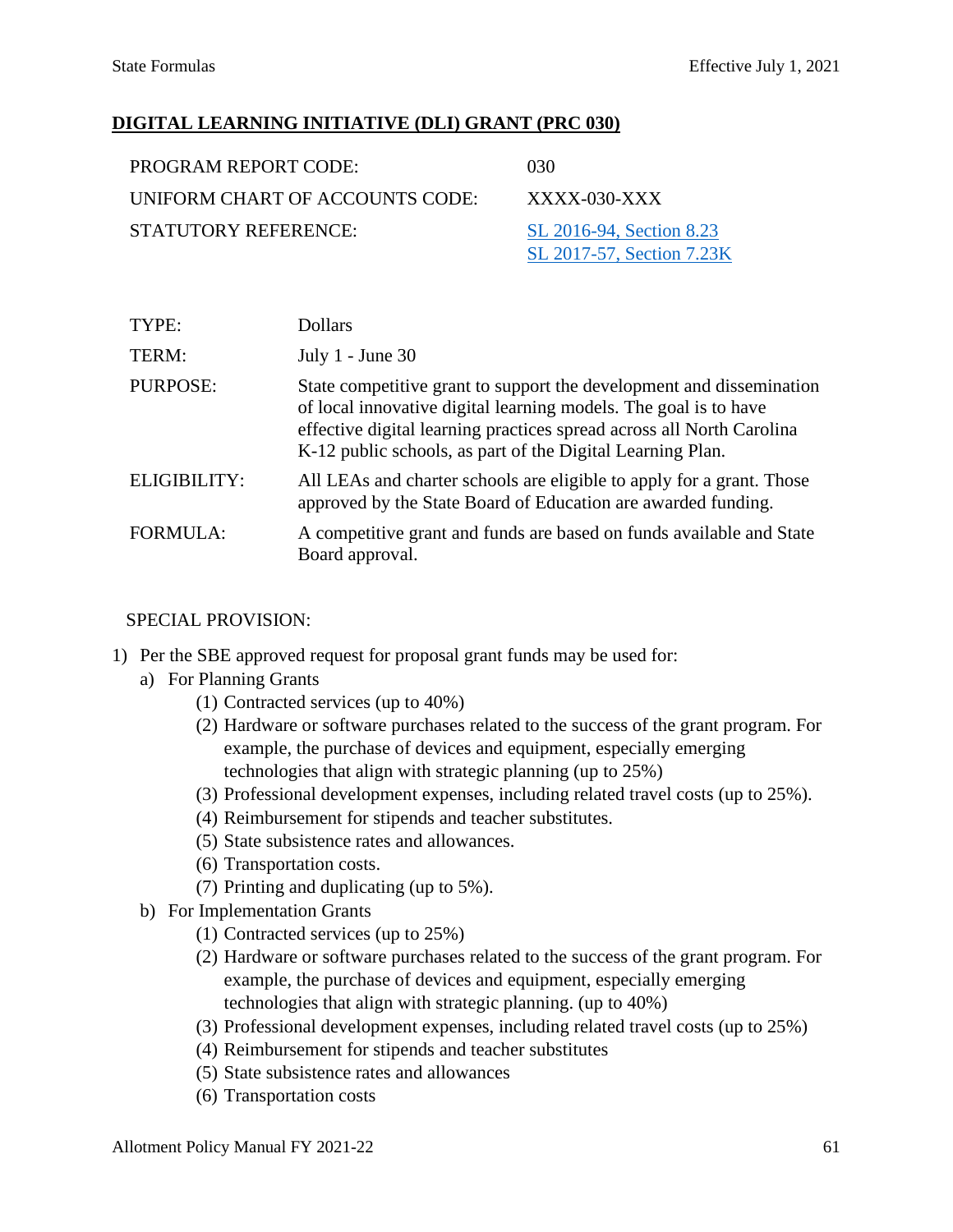- (7) Printing and duplicating (up to 10%)
- c) For Innovation Academy Grants
	- (1) Employment of grant coordinator (up to 50%)
	- (2) Contracted services (up to 25%)
	- (3) Hardware or software purchases related to the success of the grant program. For example, the purchase of devices and equipment to support the modeling and demonstration of best practices. (up to 25%)
	- (4) Professional development expenses, including related travel costs (up to 40%)
	- (5) Reimbursement for stipends and teacher substitutes
	- (6) State subsistence rates and allowances
	- (7) Transportation costs
	- (8) Printing and duplicating (up to 10%)
- 2) Funds received through this grant shall not supplant current funding streams.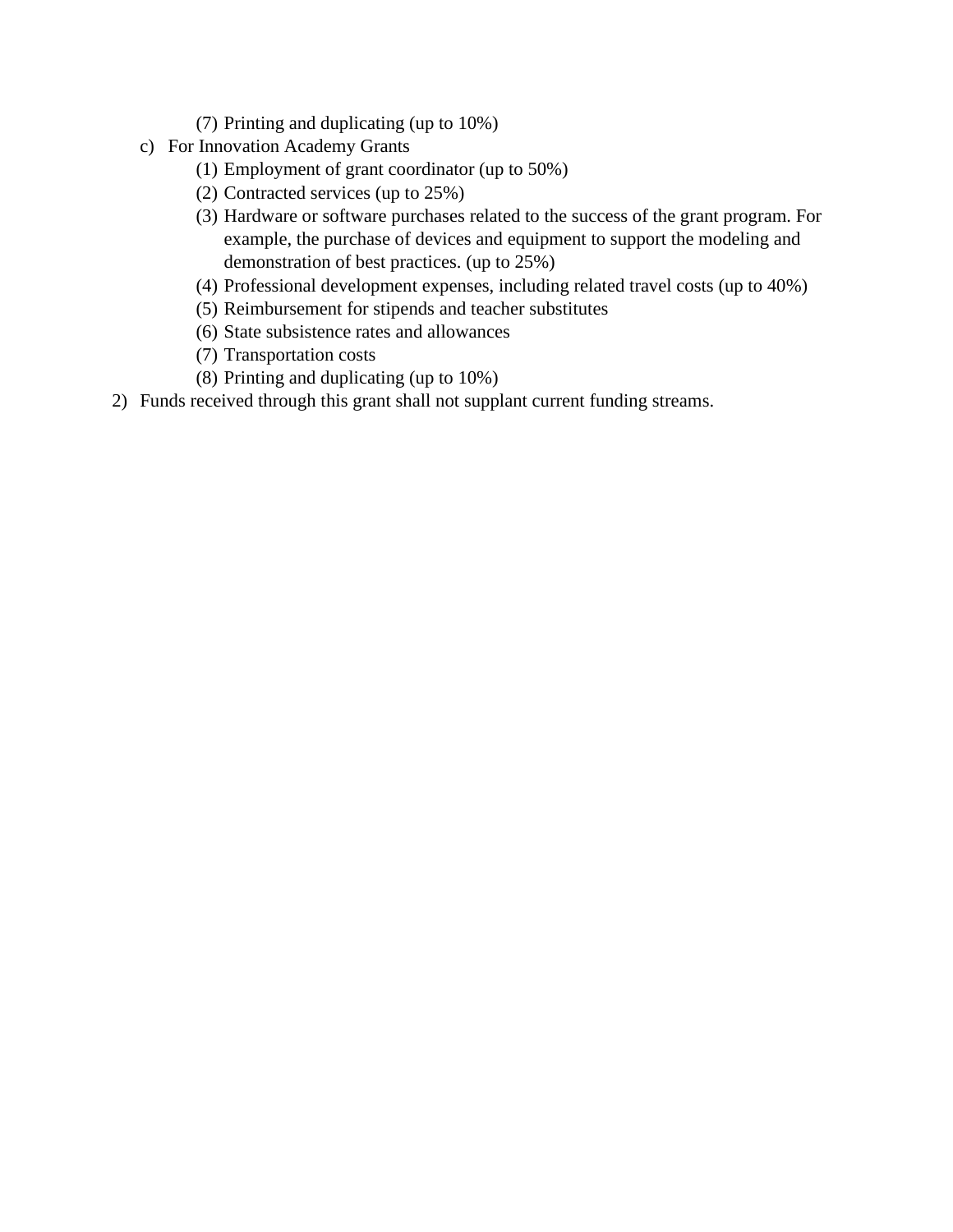# **DIGITAL LEARNING INITIATIVE (DLI): DIGITAL LITERACY SOLUTION (PRC 078)**

| PROGRAM REPORT CODE:            | 078                       |
|---------------------------------|---------------------------|
| UNIFORM CHART OF ACCOUNTS CODE: | XXXX-078-XXX              |
| <b>STATUTORY REFERENCE:</b>     | SL 2017-57, Section 7.23K |
|                                 | SL2020-49 Part II         |

| TYPE:               | <b>Dollars</b>                                                                                                                                                                                                                                                                                                                                               |
|---------------------|--------------------------------------------------------------------------------------------------------------------------------------------------------------------------------------------------------------------------------------------------------------------------------------------------------------------------------------------------------------|
| TERM:               | July $1$ - June 30                                                                                                                                                                                                                                                                                                                                           |
| <b>PURPOSE:</b>     | Support the implementation and adoption of a K-8 digital literacy<br>solution (curriculum and platform) in order to assist educators with<br>the delivery of instruction as well as improve these critical digital<br>literacy skills among students.                                                                                                        |
| <b>ELIGIBILITY:</b> | LEAs, charter schools, and ISD schools, within economically<br>distressed counties, that have executed local convenience contracts<br>based on the K-8 digital literacy solution statewide Cooperative<br>Purchasing Agreement. Economically distressed counties are those<br>that are designated as Tier I by NC Commerce in the year of the<br>allocation. |
| <b>FORMULA:</b>     | Eligible public school units, which have opted into the program, shall<br>be allotted funds based on the number of licenses requested at a unit<br>cost equal to the statewide contract unit cost.<br>In the event that the total allocation exceeds the fiscal year<br>appropriation, all allocations shall be reduced on a pro rata basis.                 |

- 1) Funds shall only be used for software licenses from the vendor selected via the competitive procurement process.
- 2) Use of funds is subject to audit to ensure that purchased licenses are utilized by the public school unit. Unutilized purchased licenses are subject to a refund to the State.
- 3) Allocations that are not expended for licenses by November 30 of the fiscal year shall revert to DPI and utilized for implementation of the State's Digital Learning Plan. For FY 2021-2022 only the deadline for expending for the licenses is extended to January 31, 2022.
- 4) Funds for charter schools shall be allotted in PRC 036 and for ISD in PRC 044.
- 5) Funds for the Renewal School System, if eligible, shall be allotted in PRC 037. Funds are not eligible for carryover.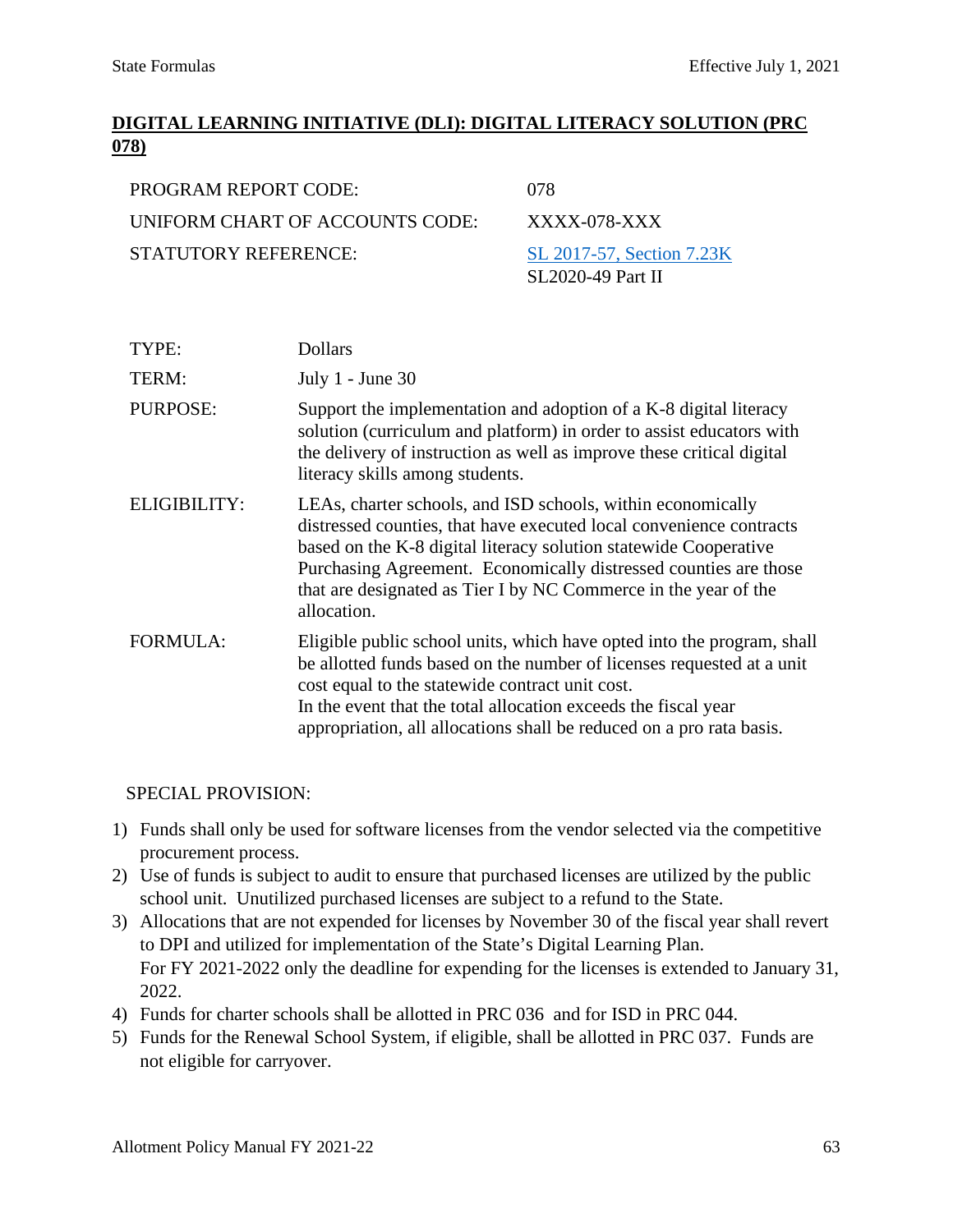### **DISADVANTAGED STUDENTS SUPPLEMENTAL FUNDING (PRC 024)**

| PROGRAM REPORT CODE:            | (1)24                   |
|---------------------------------|-------------------------|
| UNIFORM CHART OF ACCOUNTS CODE: | $XXXX$ -024-XXX         |
| STATUTORY REFERENCE:            | SL 2017-57, Section 7.5 |

| TYPE:               | <b>Dollars</b>                                                                                                                                                                                                                                                                                                                                                                                                                                                                                                                                                                                                                   |  |
|---------------------|----------------------------------------------------------------------------------------------------------------------------------------------------------------------------------------------------------------------------------------------------------------------------------------------------------------------------------------------------------------------------------------------------------------------------------------------------------------------------------------------------------------------------------------------------------------------------------------------------------------------------------|--|
| TERM:               | July $1$ - June 30                                                                                                                                                                                                                                                                                                                                                                                                                                                                                                                                                                                                               |  |
| <b>PURPOSE:</b>     | To address the capacity needs of local school administrative units to<br>meet the needs of disadvantaged students.                                                                                                                                                                                                                                                                                                                                                                                                                                                                                                               |  |
| <b>ELIGIBILITY:</b> | All LEAs with an approved plan are eligible for funding.                                                                                                                                                                                                                                                                                                                                                                                                                                                                                                                                                                         |  |
| <b>FORMULA:</b>     | Distribute resources based on a prescribed delivery option reduction<br>of class size.                                                                                                                                                                                                                                                                                                                                                                                                                                                                                                                                           |  |
|                     | Step 1: Use the average statewide $(K-12)$ teacher-to-student<br>classroom teacher allotment for the Fundable Disadvantaged<br>Population which is 1:21.<br>Step 2: The targeted allotment ratios for the Fundable Disadvantaged<br>Population are:<br>If low wealth % (per low wealth supplemental funding<br>formula) is $> 90\%$ , one teacher per 19.9 students<br>If low wealth % is $>$ = 80% but $\lt$ = 90%, one teacher<br>per 19.4 students.<br>If low wealth % is $< 80\%$ , one teacher per 19.1<br>students.<br>If an LEA received DSSF funds in FY 2005-06, one<br>teacher per 16 students. These 16 LEAs will not |  |
|                     | receive less funding than they received in FY 2006-07.<br>Step 3: Convert the teaching positions to dollars by using the state<br>average teacher salary (including benefits).                                                                                                                                                                                                                                                                                                                                                                                                                                                   |  |

- 1) Funds received for Disadvantaged Student Supplemental funding shall be used, consistent with the policies and procedures adopted by the State Board of Education only to:
	- a) Provide instructional positions or instructional support positions and/or professional development;
	- b) Provide intensive in-school and/or after school remediation;
	- c) Purchase diagnostic software and progress-monitoring tools; and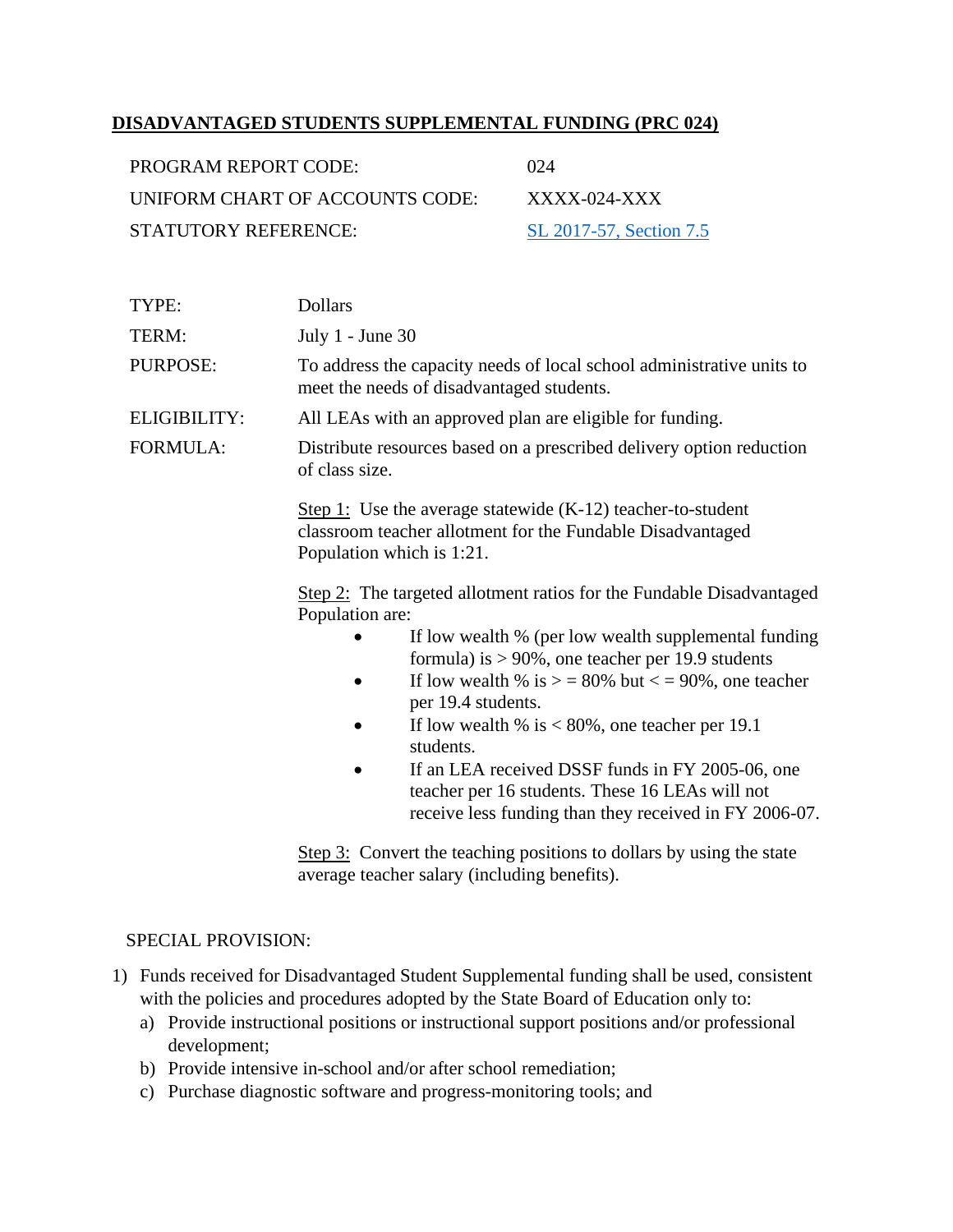- d) Provide funds for teacher bonuses and supplements. The State Board of Education has established that a maximum of 35% of the funds may be used for this purpose.
- 2) **Non-supplant Requirement**: A local education agency receiving funds shall use the funds to supplement, not supplant, local current expense funds. The State Board of Education shall not allocate funds under this section to a county found to have used these funds to supplant local, per-student current expense funds. The SBE shall make a finding that a county has used these funds to supplant local current expense funds in the prior year, or the year for which the most recent data are available, if:
	- a) The current expense appropriation per student of the county for the current year is less than ninety-five percent (95%) of the average of the local current expense appropriations per student for the three prior fiscal years; and
	- b) The county cannot show:
		- i) that it has remedied the deficiency in funding or
		- ii) that extraordinary circumstances caused the county to supplant local current expense funds with funds allocated under this section.
- 3) **Pooling of Additional State Funding:** LEAs receiving funding should use, at a minimum, increases in their categorical allotments (such as low wealth supplemental funding, small county supplemental funding, at-risk, and improving student accountability funding) to pool resources to supplement the Disadvantaged Student Supplemental Funding to address teacher retention and student performance improvements.
- 4) If a local school administrative unit's wealth increases to a level that adversely affects the unit's DSSF allotment ratio, the DSSF allotment for that unit shall be maintained at the prior year level for one additional fiscal year.
- 5) Funds can be transferred without restrictions by submitting an ABC Transfer Form in the Allotment System.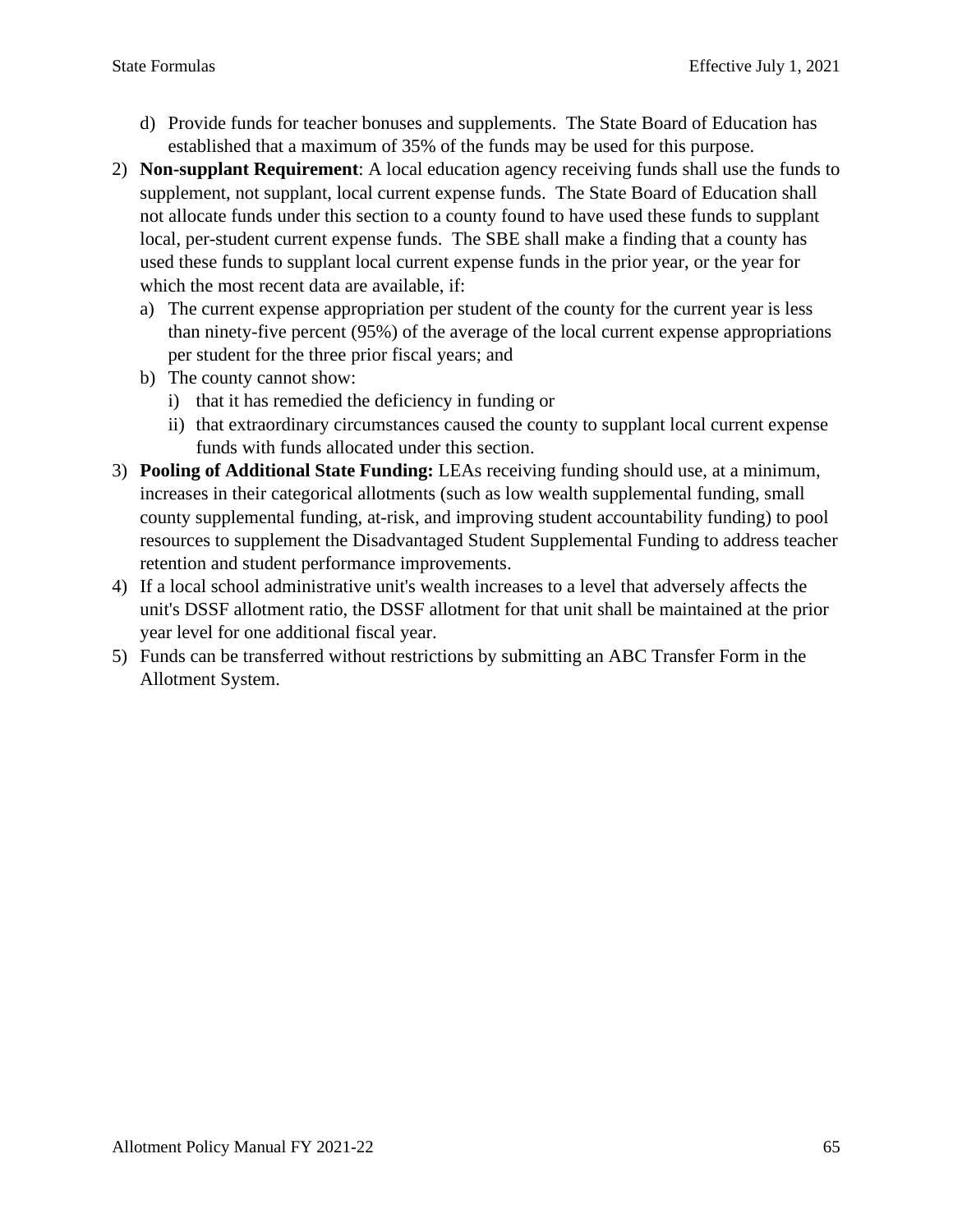# **DOLLARS FOR CERTIFIED PERSONNEL (PRC 010)**

| PROGRAM REPORT CODE:            | 010            |
|---------------------------------|----------------|
| UNIFORM CHART OF ACCOUNTS CODE: | $XXXX-010-XXX$ |
| STATUTORY REFERENCE:            |                |

| TYPE:           | <b>Dollars</b>                                                                                                                                                                                                                |
|-----------------|-------------------------------------------------------------------------------------------------------------------------------------------------------------------------------------------------------------------------------|
| TERM:           | July $1$ - June 30                                                                                                                                                                                                            |
| <b>PURPOSE:</b> | Provides a separate account into which LEAs may transfer funds to<br>pay for certified personnel. Converting certified position allotments<br>to dollars for the purpose of hiring the same type position is not<br>allowable |
| ELIGIBILITY:    | Each LEA is entitled to transfer funds to this account.                                                                                                                                                                       |
| <b>FORMULA:</b> | None                                                                                                                                                                                                                          |

### SPECIAL PROVISION:

Some transfers require approval in a School Improvement Plan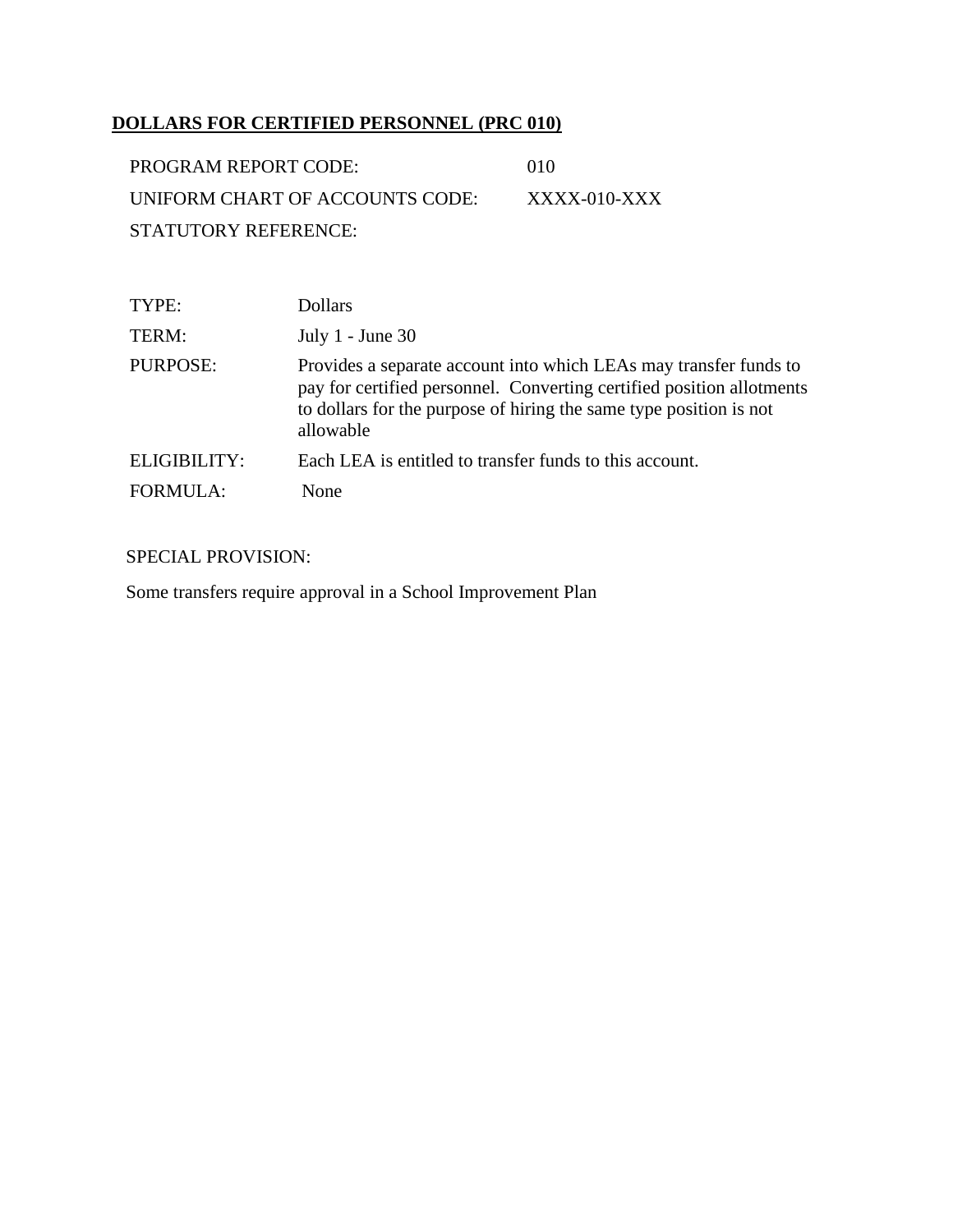### **DRIVER TRAINING (PRC 012)**

| PROGRAM REPORT CODE:            | 012                    |
|---------------------------------|------------------------|
| UNIFORM CHART OF ACCOUNTS CODE: | 5XX0-012-XXX           |
| STATUTORY REFERENCE:            | GS 115C, Article 14    |
|                                 | GS 115C-105.25(b)(11a) |

| TYPE:           | <b>Dollars</b>                                                                                                                                                                                                                                                                                                                                        |
|-----------------|-------------------------------------------------------------------------------------------------------------------------------------------------------------------------------------------------------------------------------------------------------------------------------------------------------------------------------------------------------|
| TERM:           | July $1$ - June 30                                                                                                                                                                                                                                                                                                                                    |
| <b>PURPOSE:</b> | Provides funding for making available public education to all<br>students on driver safety and training. Each LEA must serve all<br>students enrolled in a public or private high school (including charter<br>schools) or receiving instruction through a home school within the<br>LEA boundaries that have not previously enrolled in the program. |
| ELIGIBILITY:    | Each LEA is entitled to funding based on ninth grade ADM including<br>private and federal schools.                                                                                                                                                                                                                                                    |
| FORMULA:        | All available funds are distributed to LEAs based on dollars per total<br>ninth grade allotted ADM; this includes private, federal and charter<br>schools.                                                                                                                                                                                            |

[GS 20-88.03\(b\)](https://www.ncleg.gov/EnactedLegislation/Statutes/PDF/BySection/Chapter_20/GS_20-88.03.pdf)

- 1) No funds shall be transferred into or out of driver training.
- 2) All transactions are handled by the Department of Administration, Division of Auxiliary Services, and State Surplus Property.
	- a. Car Models Prior to 1992: Funds from the sale of all car models prior to 1992 (models through 1991) are refunded to the Department of Public Instruction.
	- b. Car Models beginning with 1992: Funds received from State Surplus Property for the sale of all car models after 1991 remain with the selling LEA. All proceeds should be used to support the LEA's driver education program.
- 3) No more than 10% of driver education funds may be used for computer expenditures.
- 4) Local Education Agencies (LEAs) can assess fees of up to sixty-five (65) to program participants to offset the costs of providing the training and instruction. If a local board of education charges a fee for participation in a driver education course, the local board shall provide a process for reduction or waiver of that fee for students unable to pay the fee due to economic hardship.
- 5) No State funds shall be used for driver education programs that do not comply with the State Board of Education Policy.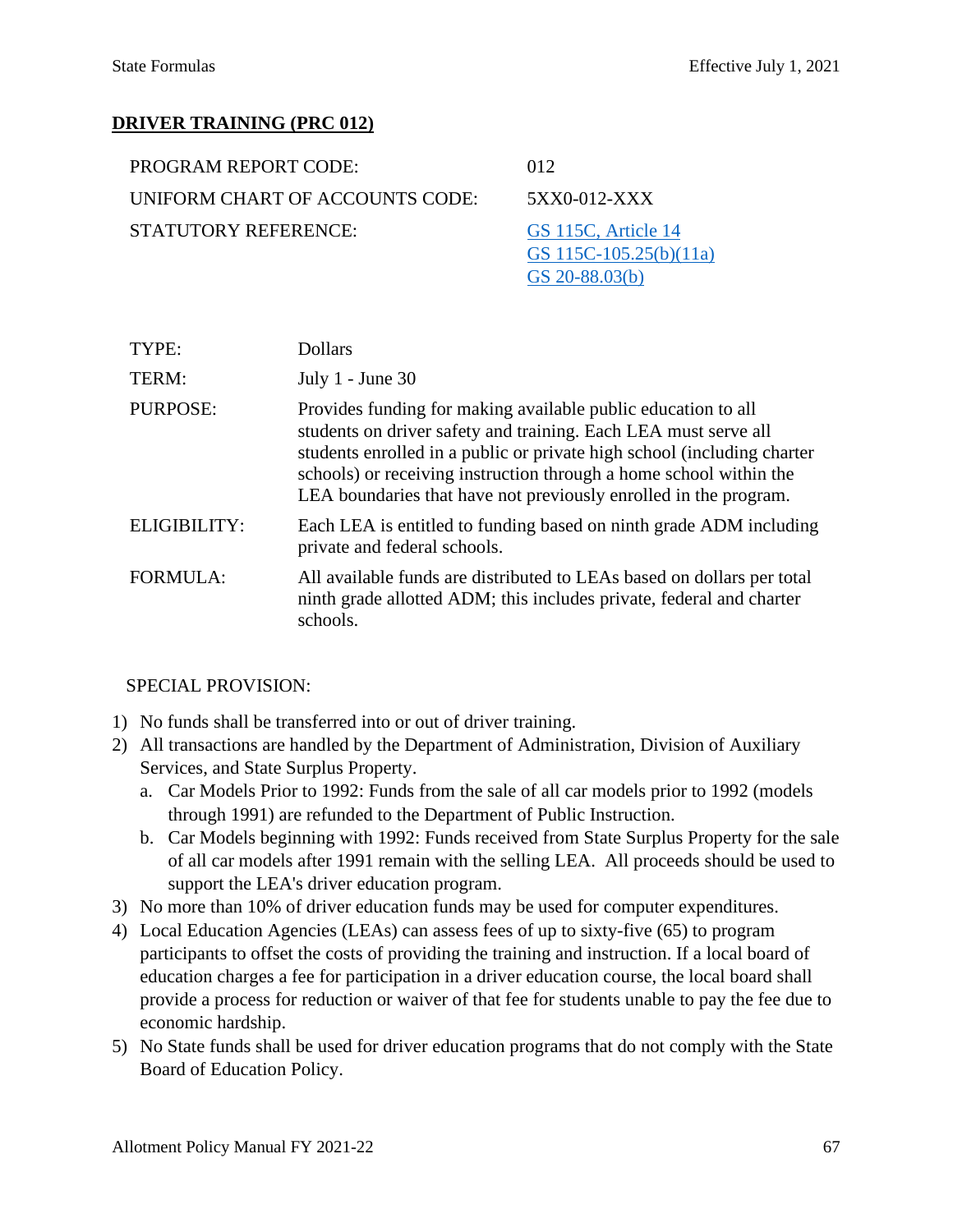- 6) If an LEA does not comply with any reporting requirements imposed on the LEA for purposes of implementing the strategic plan established by the State Board of Education, DPI may withhold up to 5% of the State funds allocated for driver's education until the LEA reports the required information.
- 7) Of the funds appropriated, DPI may use up to 2% of those funds for the direct costs for the statewide administration of the program, including necessary positions.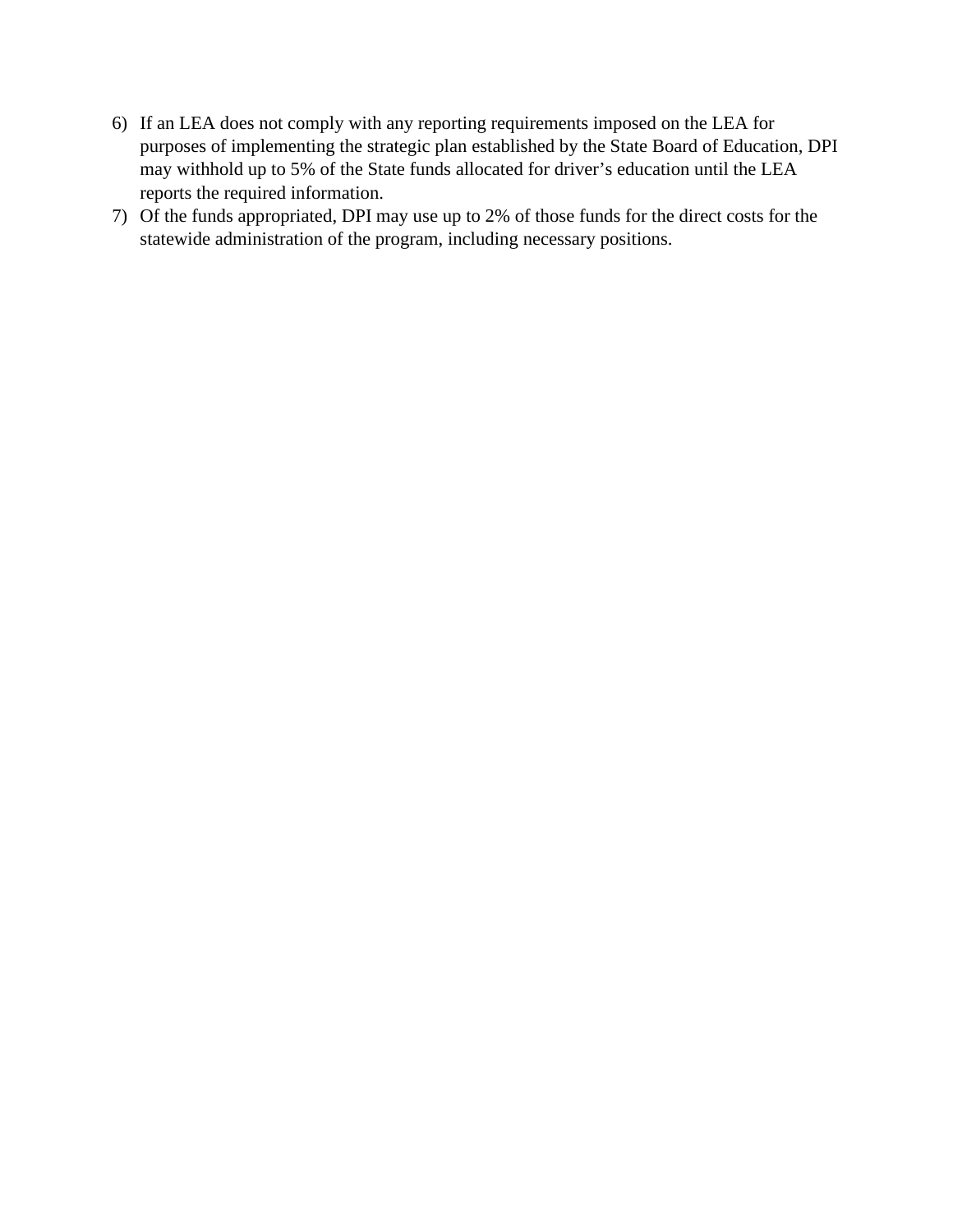# **FEMININE HYGIENE GRANT PROGRAM (PRC 088)**

| PROGRAM REPORT CODE:            | -088                     |
|---------------------------------|--------------------------|
| UNIFORM CHART OF ACCOUNTS CODE: | XXXX-088-XXX             |
| STATUTORY REFERENCE:            | SL 2021-180 Section 7.22 |

| TYPE:               | <b>Dollars</b>                                                                                                                                                     |
|---------------------|--------------------------------------------------------------------------------------------------------------------------------------------------------------------|
| TERM:               | July $1$ - June 30                                                                                                                                                 |
| PURPOSE:            | To provide grants of up to five thousand dollars $(\$5,000)$ to public<br>school units to provide feminine hygiene products for students in<br>those units.        |
| <b>ELIGIBILITY:</b> | All public school units                                                                                                                                            |
| <b>FORMULA:</b>     | PSUs shall apply for funding. Grants shall be awarded on a first-<br>come, first-serve basis with the maximum amount received by any<br>PSU not to exceed \$5,000. |

- 1) No public school unit may receive more than one grant.
- 2) Funds may only be used for the purpose of the grant.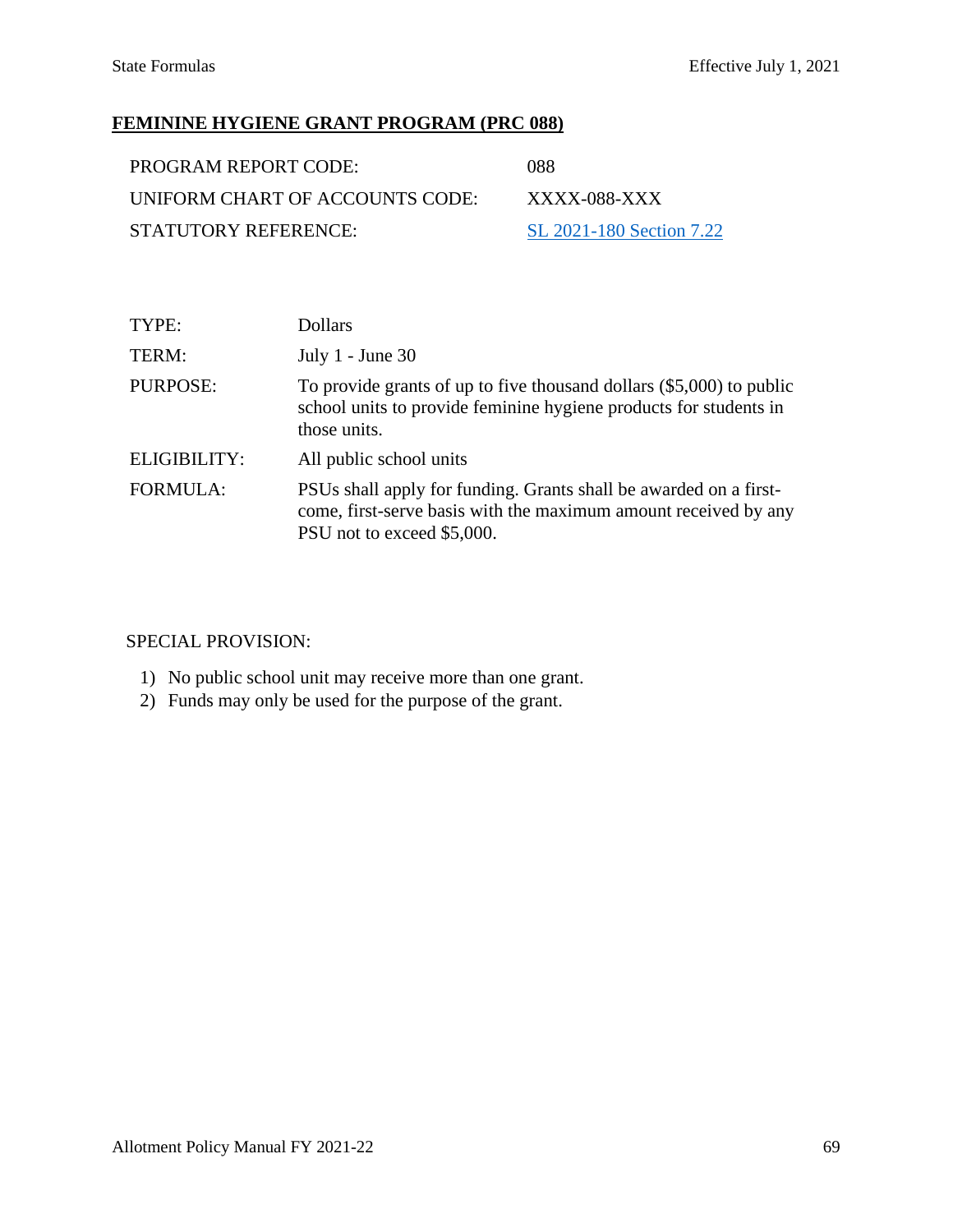### **INNOVATIVE SCHOOL DISTRICT (ISD) (PRC 044)**

| PROGRAM REPORT CODE:            | 044                 |
|---------------------------------|---------------------|
| UNIFORM CHART OF ACCOUNTS CODE: | XXXX-044-XXX        |
| STATUTORY REFERENCE:            | GS 115C, Article 7A |

| TYPE:               | <b>Dollars</b>                                                                                                                                                                                                                                                                                         |
|---------------------|--------------------------------------------------------------------------------------------------------------------------------------------------------------------------------------------------------------------------------------------------------------------------------------------------------|
| TERM:               | July $1$ - June 30                                                                                                                                                                                                                                                                                     |
| PURPOSE:            | The ISD is established by statute under the State Board of Education<br>and the Superintendent of Public Instruction to manage and operate<br>schools that have been selected as innovative schools. For fiscal Year<br>2021-22, Southside Ashpole Elementary School is the only school in<br>the ISD. |
|                     | Effective July 1, 2021, the State Board of Education shall not select<br>any additional schools for the ISD. The State Board of Education may<br>contract with an Innovative School (IS) operator for each the<br>innovative school.                                                                   |
| <b>ELIGIBILITY:</b> | The ISD is eligible for the funds under this PRC.                                                                                                                                                                                                                                                      |
| <b>FORMULA:</b>     | The IS operator shall select one of the allocation methods as the<br>method to be used for the innovative school, as outlined in GS 115C-<br>75.10.                                                                                                                                                    |

- 1) The State Board shall allow for annual adjustments to the amount allocated to the ISD based on the enrollment changes in the innovative schools in school years subsequent to the initial year of operation.
- 2) The ISD may seek, manage, and expend federal money and grants, State funding, and other funding with the same authority as a local school administrative unit, including decisions related to allocation of State funds among innovative schools. The ISD shall be considered a local school administrative unit for all federal funding purposes.
- 3) The ISD shall be allotted 34% of its Initial Allotment available to "draw down" after the General Assembly adjourns, based on the projected total ADM of the innovative schools provided by the ISD. Final allotments shall be recalculated based on the higher of current year Month 1 ADM and prior year month 1 ADM and 100% of the allotment shall be made available to the ISD.
- 4) After first month ADM adjustments, the ISD may request additional funding if it has significant growth (20% or more) in months two through four. Requested ADM must be verified. The state contingency reserve will be used to fund any prorated increases within funds available.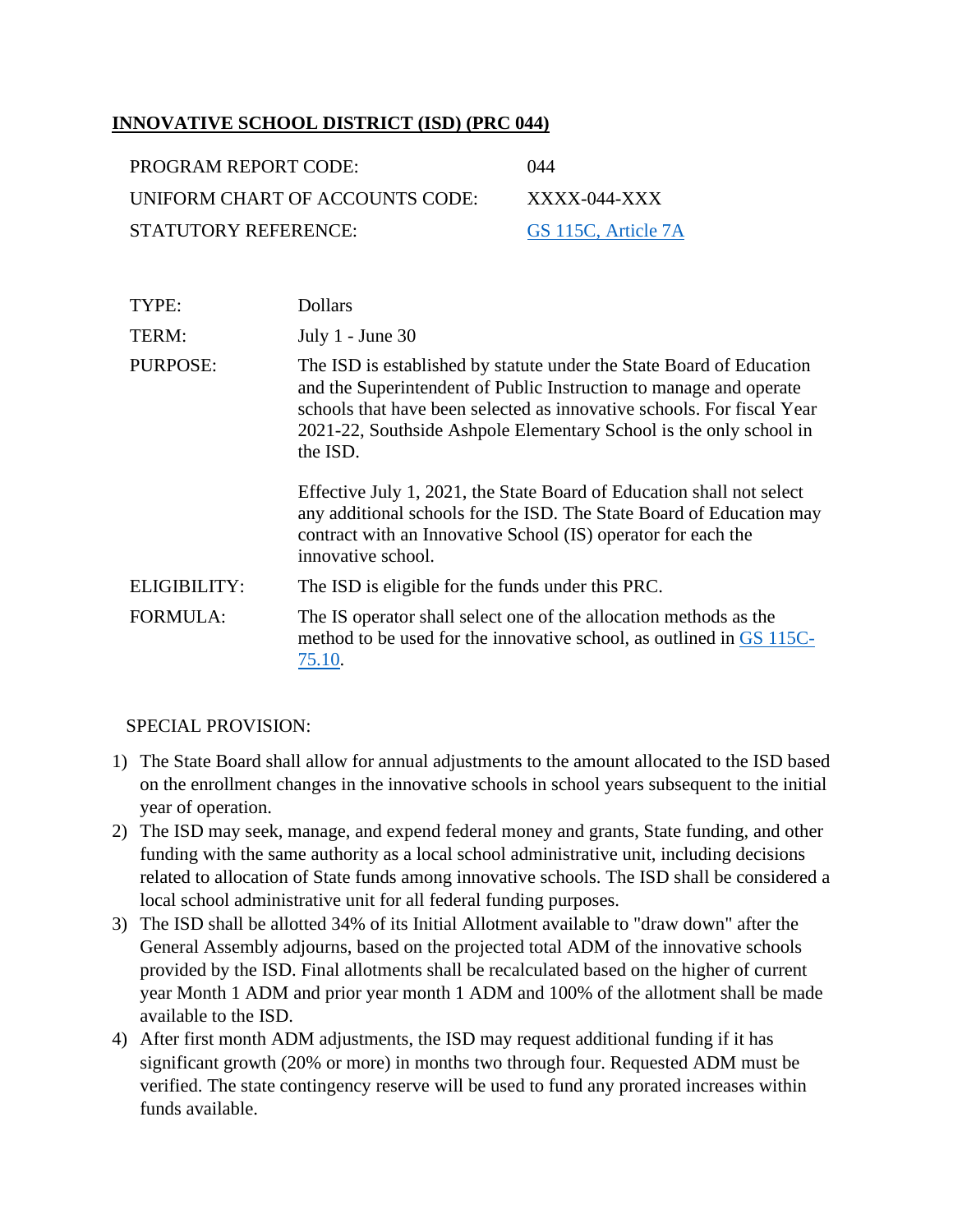5) In addition to the state funding based on dollars per ADM, the ISD may receive Children with Disabilities and Limited English Proficiency funding if the ISD qualifies. These special funds plus the dollars per ADM funding are distributed under PRC 044. An additional amount for each child attending the innovative school who is a child with disabilities. In the event a child with disabilities leaves the innovative school and enrolls in a public school during the first 60 school days in the school year, the innovative school shall return a pro rata amount of funds allocated for that child to the State Board, and the State Board shall reallocate those funds to the local school administrative unit in which the public school is located. In the event a child with disabilities enrolls in the innovative school during the first 60 school days in the school year, the State Board shall allocate to the innovative school the pro rata amount of additional funds for children with disabilities.

Revised September 28, 2020

Revised December 2, 2021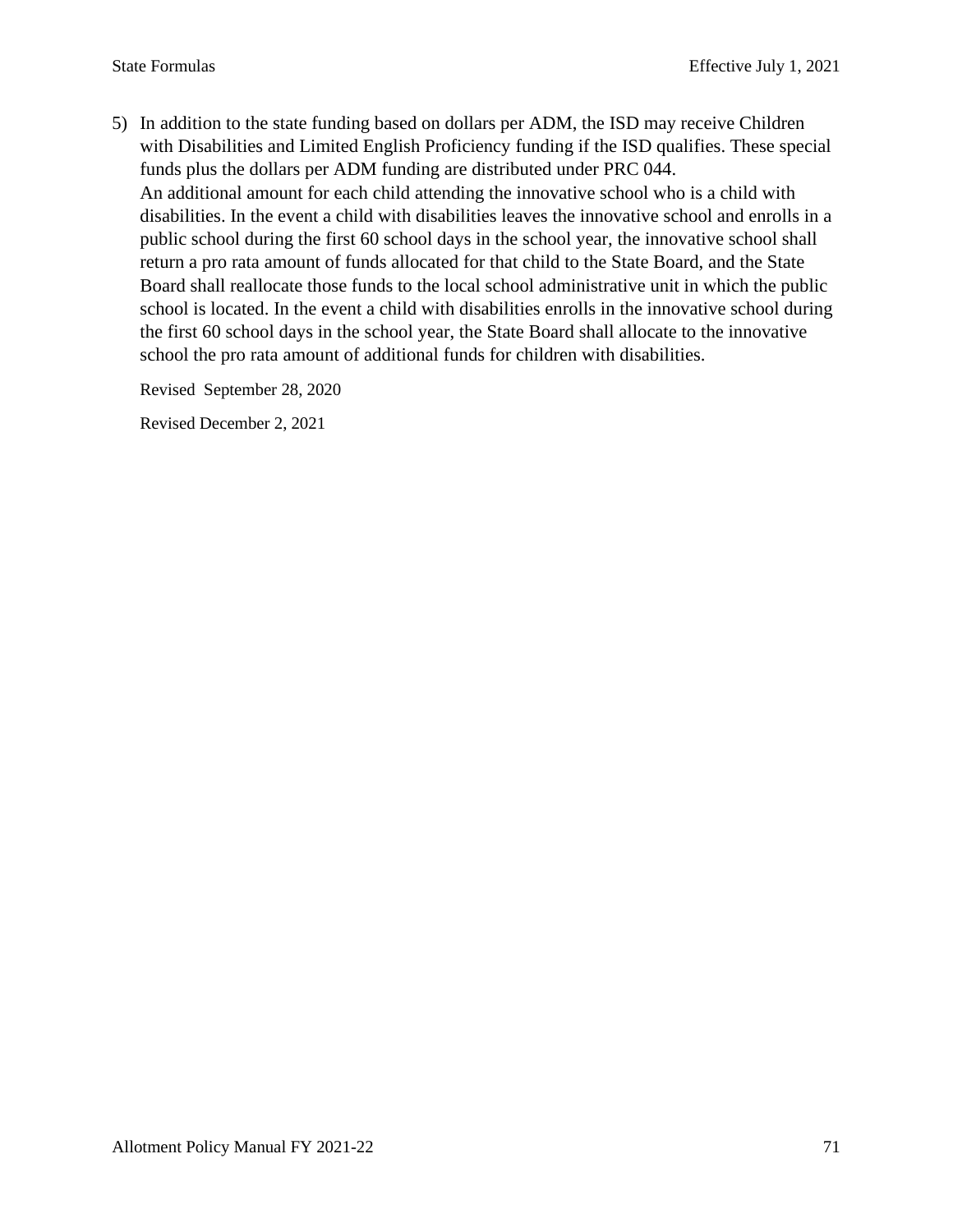### **INTERNATIONAL FACULTY EXCHANGE TEACHERS (IFE) (PRC 020)**

| <b>PROGRAM REPORT CODE:</b>     | 020               |
|---------------------------------|-------------------|
| UNIFORM CHART OF ACCOUNTS CODE: | $XXXX$ -020- $XX$ |
| STATUTORY REFERENCE:            | GS 115C-105.25(b) |

| TYPE:           | <b>Dollars</b>                                                                                                                                    |
|-----------------|---------------------------------------------------------------------------------------------------------------------------------------------------|
| TERM:           | July $1$ - June $30$                                                                                                                              |
| <b>PURPOSE:</b> | Provides a separate account into which LEAs may transfer teacher<br>positions to cover a contract for a visiting international faculty<br>member. |
| ELIGIBILITY:    | Each LEA is entitled to request a conversion of positions to dollar<br>equivalents.                                                               |
| <b>FORMULA:</b> | None.                                                                                                                                             |

#### SPECIAL PROVISION:

If an LEA plans to convert a position to contract for an International Faculty Exchange (IFE) member, that unit may request the conversion of positions to dollar equivalents. This applies only to IFE programs.

- Positions converted used to cover costs associated with bringing an International Faculty Exchange (IFE) to the LEA through the International Exchange Program will be converted at a rate of the statewide average salary plus benefits of a classroom teacher .
- The converted funds shall be used only to provide visiting international exchange teachers with salaries commensurate with their experience levels, to provide any Stateapproved bonuses, and to cover the costs associated with supporting visiting international exchange teachers within the local school administrative unit, including programming and related activities, background checks, medical coverage, and other program administration services in accordance with the federal regulations for the Exchange Visitor Program, 22 C.F.R. Part 62.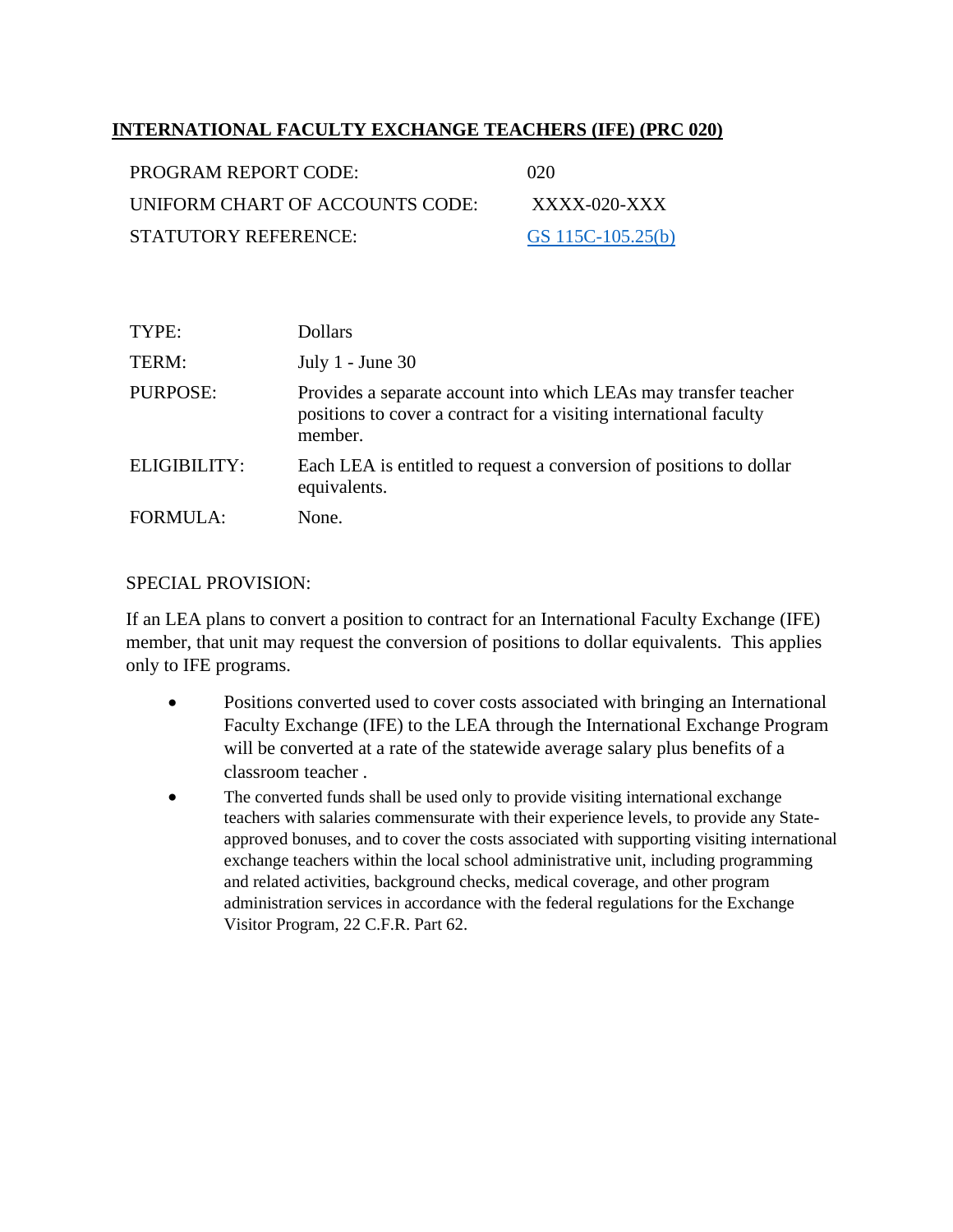#### **INSTRUCTIONAL SUPPORT PERSONNEL – CERTIFIED (PRC 007)**

| PROGRAM REPORT CODE:            | 007                                             |
|---------------------------------|-------------------------------------------------|
| UNIFORM CHART OF ACCOUNTS CODE: | $XXXX$ -007-1 $XX$                              |
| STATUTORY REFERENCE:            | GS 115C-105.25(b)<br>SL 1993-769, Section 19.24 |

| TYPE:               | Positions                                                                                                                                                                                                                                                                                                                                                                                                                                                                                                                                                                                                                     |
|---------------------|-------------------------------------------------------------------------------------------------------------------------------------------------------------------------------------------------------------------------------------------------------------------------------------------------------------------------------------------------------------------------------------------------------------------------------------------------------------------------------------------------------------------------------------------------------------------------------------------------------------------------------|
| TERM:               | 10 months: July $1 -$ June 30                                                                                                                                                                                                                                                                                                                                                                                                                                                                                                                                                                                                 |
| PURPOSE:            | Provides funding for salaries for certified instructional support<br>personnel to implement locally designed initiatives that provide<br>services to students who are at risk of school failure as well as the<br>students' families. It is the intent of the General Assembly that the<br>positions must be used first for counselors, then for social workers<br>and other instructional support personnel that have a direct<br>instructional relationship to students or teachers to help reduce<br>violence in the public schools. They shall not be used as<br>administrators, coordinators, supervisors, or directors. |
| <b>ELIGIBILITY:</b> | Each LEA is entitled to positions. The number of positions allotted is<br>based on the formula listed below                                                                                                                                                                                                                                                                                                                                                                                                                                                                                                                   |
| <b>FORMULA:</b>     | These positions are allotted on the basis of one position per calculated<br>allotted ADM. For city LEAs with an ADM of less than 3,000, all<br>fractions will be rounded up to the next whole position. The<br>positions are then multiplied by the LEA's average salary plus<br>benefits.                                                                                                                                                                                                                                                                                                                                    |
|                     | After the first month of school, an LEA can request additional<br>resources due to extraordinary student population growth.<br>Allotments will be adjusted within available funds.                                                                                                                                                                                                                                                                                                                                                                                                                                            |

All partial positions 0.25 and over are rounded up to the nearest whole position.

#### SPECIAL PROVISION:

1) Local boards of education may transfer any portion of a position allotment to dollar allotments only for contracted services, which are directly related to school nursing. Transfers for this purpose should be requested in writing to the Division of School Business. Converting certified position allotments to dollars for the purpose of hiring the same type position is not allowable. The following limitations apply to the conversion: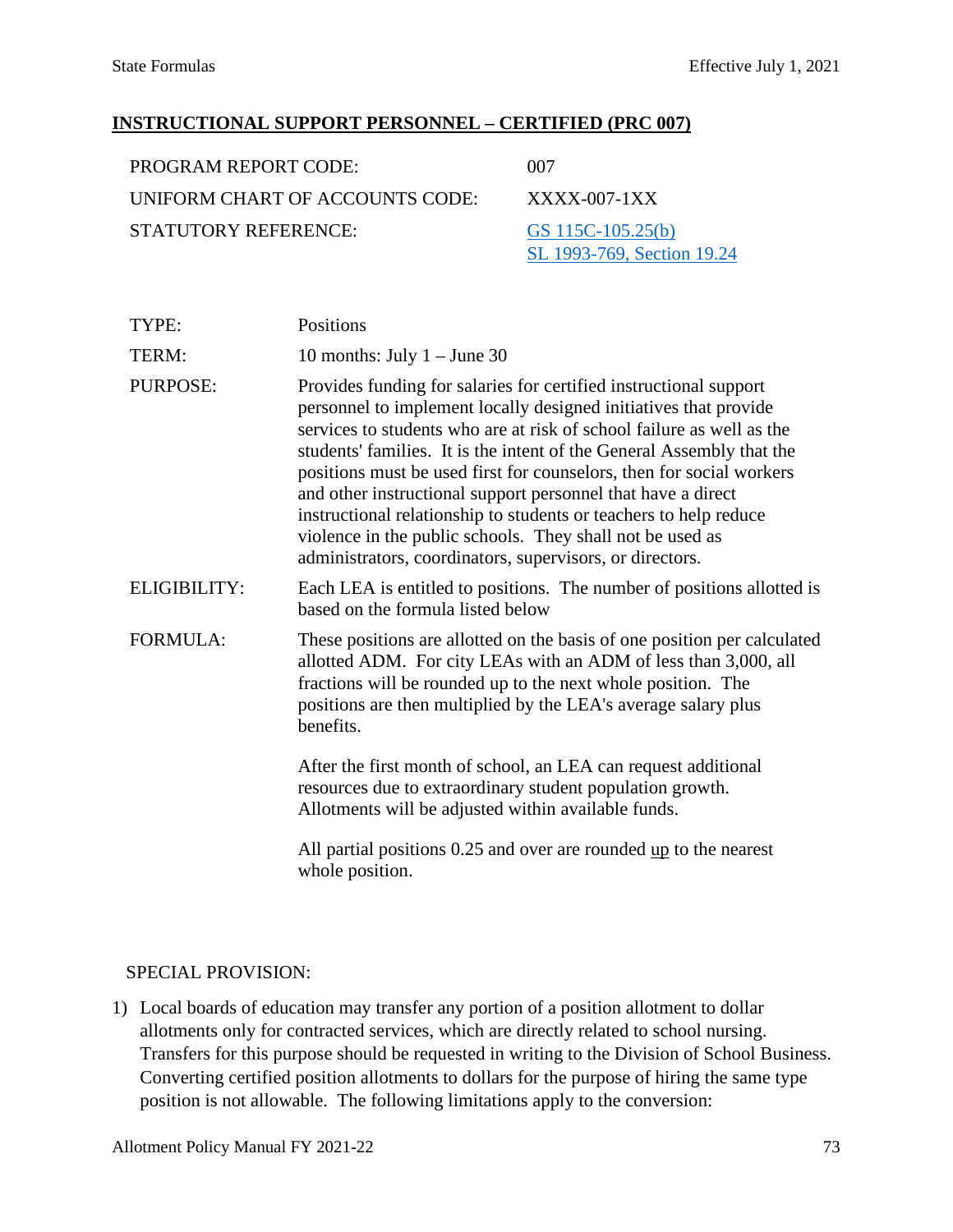#### **a) School Nurse:**

- i) One nurse for every 3,000 ADM or at least one per county.
- ii) Prior approval from the Division of School Business.
- iii) Position (whole or half) will be converted at the statewide average salary level of an Instructional Support-Certified position, including benefits.
- iv) The dollar amount utilized for contracted services may not exceed the amount allocated to the local school system. The dollar allotment (salary, plus benefits) will be transferred to Instructional Support Personnel – Non-certified.
- 2) Each LEA is responsible for the identification of Instructional Support Personnel Certified as teachers, librarians, school counselors, , school nurses, and school social workers.
- 3) The positions can be used for teachers to reduce class size in all grades without a State Board of Education (SBE) Waiver or a transfer of funds. Funds can be transferred for any purpose except where limited by the ABC Transfer Policy by submitting an [ABC Transfer Form](https://schools.nc.gov/ords/allotment) in the Allotment System. The conversion rate will be the A00 step on the Salary Schedule, plus benefits.
- 4) Any school which is eligible for a principal and contains grades K-12, with a total student population not sufficient to generate one instructional support position (ADM less than 150) will be allotted one instructional position, within funds available for Instructional Support. This does not include schools identified as alternative or special schools. The LEA must allocate additional positions provided under this provision to the school that generated the additional positions.
- 5) One 12 month Military Family Counselor position shall be allotted to Cumberland and Onslow county schools in this PRC.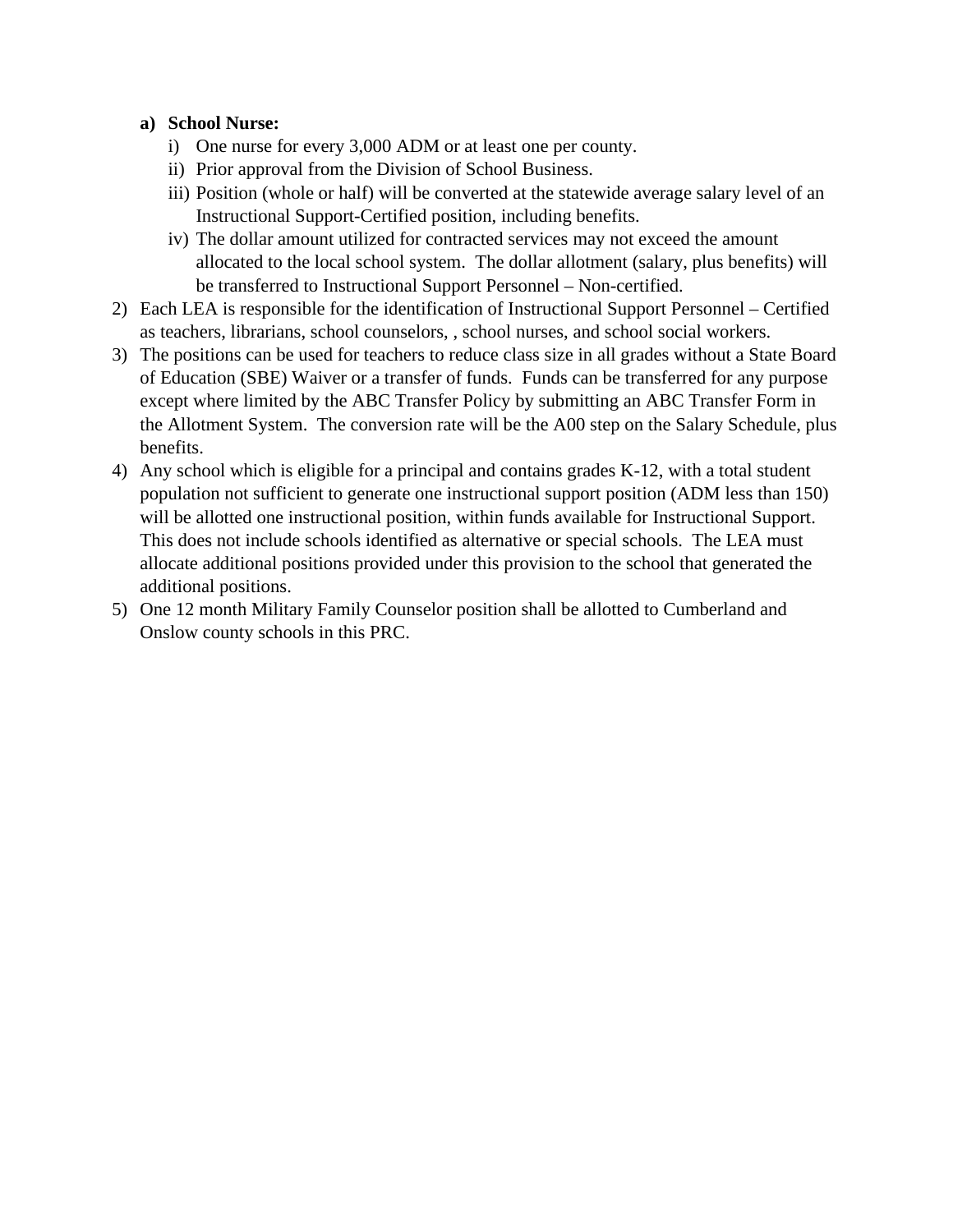### **LEA FINANCED PURCHASE OF SCHOOL BUSES (PRC 120)**

| PROGRAM REPORT CODE:            | 120                                     |
|---------------------------------|-----------------------------------------|
| UNIFORM CHART OF ACCOUNTS CODE: | 6XXX-120-551                            |
| STATUTORY REFERENCE:            | SL 2009-451, Section 7.5<br>GS 115C-528 |

| <b>Dollars</b>                                                                                                                                                                                                                                                                                                                                                                                                                        |
|---------------------------------------------------------------------------------------------------------------------------------------------------------------------------------------------------------------------------------------------------------------------------------------------------------------------------------------------------------------------------------------------------------------------------------------|
| July $1$ - June 30                                                                                                                                                                                                                                                                                                                                                                                                                    |
| Provides funding for the state school bus replacement program.                                                                                                                                                                                                                                                                                                                                                                        |
| Each LEA is entitled to funding.                                                                                                                                                                                                                                                                                                                                                                                                      |
| Funds are allotted to replace vehicles based on age and mileage of<br>the vehicles.<br>2) The initial allotment shall consist of one third of the total<br>allotment. The remaining allotment shall be made in intervals of<br>one third of the total allotment in subsequent years not to exceed<br>three years.<br>3) DPI will issue checks in the amount of the allotted funds on the<br>LEA's behalf for the installment payment. |
|                                                                                                                                                                                                                                                                                                                                                                                                                                       |

- 1) LEAs must purchase the buses only from vendors selected by the State Board of Education and on terms approved by the State Board of Education.
- 2) LEAs must use the funds only to make payments on a financing contract entered into pursuant to [GS 115C-528](https://www.ncleg.net/EnactedLegislation/Statutes/HTML/BySection/Chapter_115C/GS_115C-528.html) (see Formula #3 above). Funds cannot be transferred in or out of this PRC.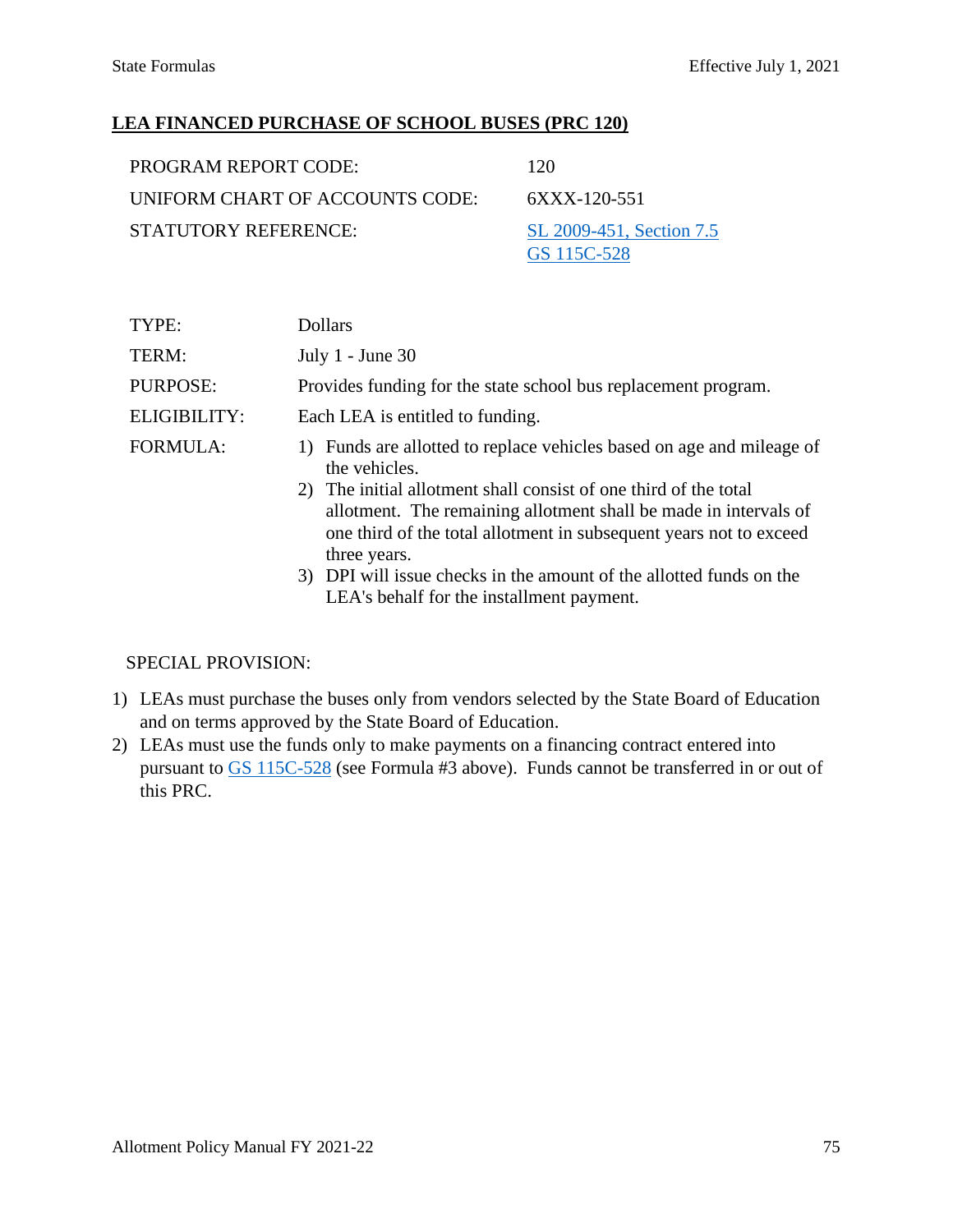### **LIMITED ENGLISH PROFICIENCY (PRC 054)**

| PROGRAM REPORT CODE:            | 054                                                |
|---------------------------------|----------------------------------------------------|
| UNIFORM CHART OF ACCOUNTS CODE: | $XXXX$ -054- $XXX$                                 |
| STATUTORY REFERENCE:            | GS 115C-105.25(b)(10a)<br>SL 2007-323, Section 7.9 |

| TYPE:               | <b>Dollars</b>                                                                                                                                                                                                                                                                                                                                                                                                 |
|---------------------|----------------------------------------------------------------------------------------------------------------------------------------------------------------------------------------------------------------------------------------------------------------------------------------------------------------------------------------------------------------------------------------------------------------|
| TERM:               | July 1 - June 30                                                                                                                                                                                                                                                                                                                                                                                               |
| PURPOSE:            | To provide additional funding to LEAs/charter schools with students<br>who have limited proficiency in English.                                                                                                                                                                                                                                                                                                |
| <b>ELIGIBILITY:</b> | Eligible LEAs/charter schools must have at least 20 students with<br>limited English proficiency (based on a 3-year weighted average<br>headcount), or at least 2 1/2% of the ADM of the LEA/charter school.<br>Funding is provided for up to 10.6% of ADM.                                                                                                                                                    |
| <b>FORMULA:</b>     | Calculate 3-Year Average Headcount<br>Most current years available weighted twice (50%)<br>Two previous years weighted once (25%)                                                                                                                                                                                                                                                                              |
|                     | <b>Base Allocation</b><br>Each eligible LEA/charter school receives the minimum of 1 teacher<br>assistant position.<br>1) 50% of the funds (after calculating the base) will be distributed<br>based on the concentration of limited English proficient students<br>within the LEA.<br>2) 50% of the funds (after calculating the base) will be distributed<br>based on the weighted 3-year average headcount. |

- 1) The funds shall be used to supplement local current expense funds and shall not supplant local current expense funds.
- 2) Funds allotted for Limited English Proficiency must be expended only for classroom teachers, teacher assistants, tutors, textbooks, classroom materials / instructional supplies / equipment, transportation costs, and staff development needed to serve limited English proficient students.
- 3) No Funds shall be transferred out of this category.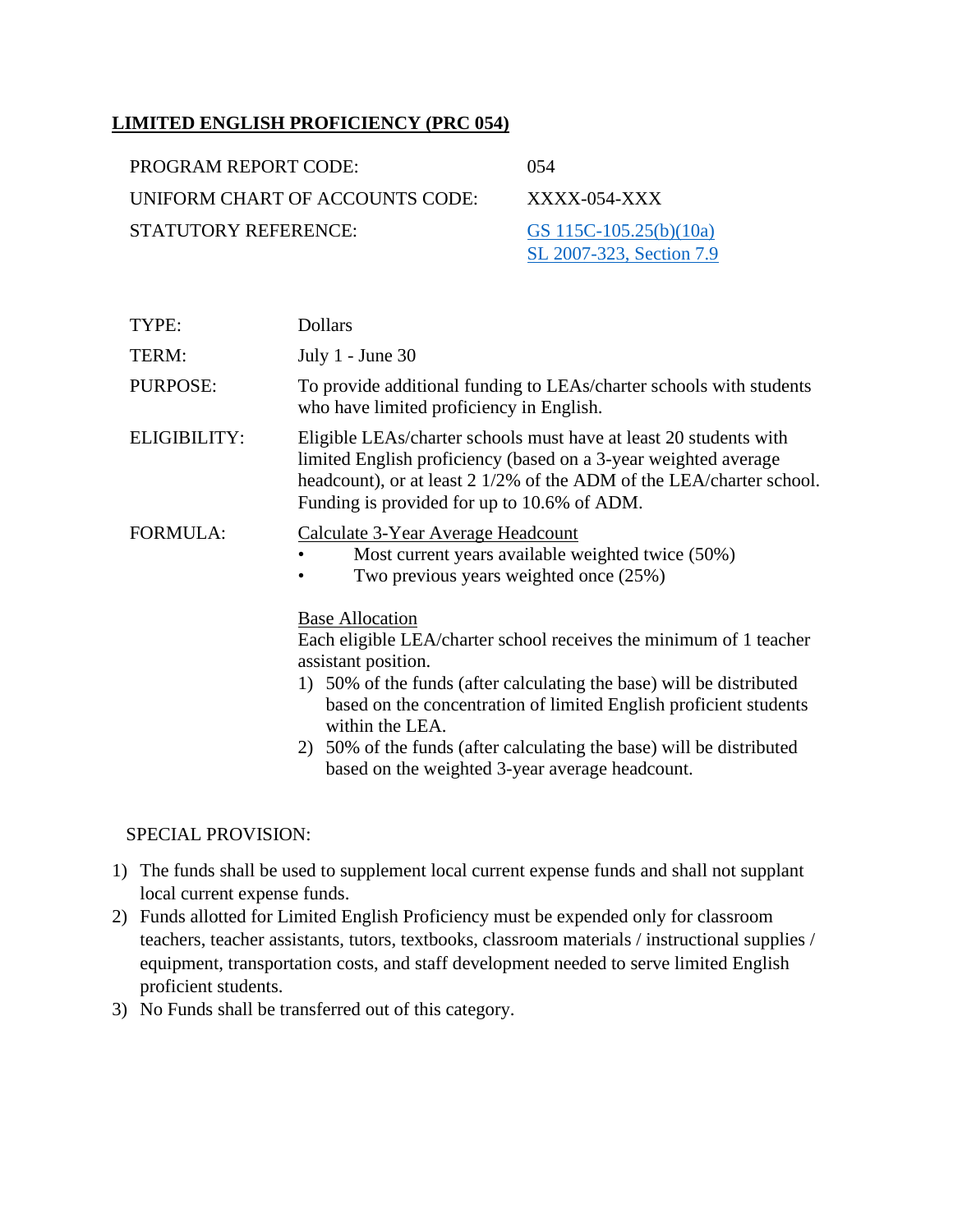# **LITERACY INTERVENTION (PRC 085)**

| TYPE:                           | Dollars                                                      |
|---------------------------------|--------------------------------------------------------------|
| <b>PROGRAM REPORT CODE:</b>     | 085                                                          |
| UNIFORM CHART OF ACCOUNTS CODE: | $XXX0-085-XXX$                                               |
| STATUTORY REFERENCE:            | GS 115C, Article 8, Part 1A<br>S1 2012-142 7a.1<br>S1 2021-8 |

| TERM:           | July $1$ - June 30                                                                                                                                                                                                                                                                                                                                  |
|-----------------|-----------------------------------------------------------------------------------------------------------------------------------------------------------------------------------------------------------------------------------------------------------------------------------------------------------------------------------------------------|
| PURPOSE:        | Using Excellent Public Schools Act funds to provide literacy<br>intervention funds for Kindergarten, first, second, and third grade<br>students as required by General Statute and session law. The funds shall<br>also be used to support the Science of Reading professional<br>development for NC Pre-K and K-5 eligible public school teachers. |
| ELIGIBILITY:    | A) Literacy Intervention Funds<br>All LEAs, charter schools, Lab schools and ISD, which serve<br>grades K-3 students are entitled to funding.                                                                                                                                                                                                       |
|                 | B) Science of Reading<br>All NC Pre-K Programs, LEAs and the ISD are eligible for Science<br>of Reading professional development funds                                                                                                                                                                                                              |
|                 | C) $3rd$ grade students who have been retained twice                                                                                                                                                                                                                                                                                                |
| <b>FORMULA:</b> | A) Literacy Intervention Funds<br>Funds shall be allotted to LEAs based on Kindergarten to third<br>grade allotted ADM Charter schools, Lab schools and ISD shall be<br>allotted based on month 1 ADM.                                                                                                                                              |
|                 | B) Science of Reading<br>Each LEA, NC Pre-K Program, and the ISD shall receive: \$165 per<br>state funded teacher who attends facilitated LETRS training with<br>confirmed LETRS training attendance.                                                                                                                                               |
|                 | C) Dollars per $3rd$ grade student who has been retained twice                                                                                                                                                                                                                                                                                      |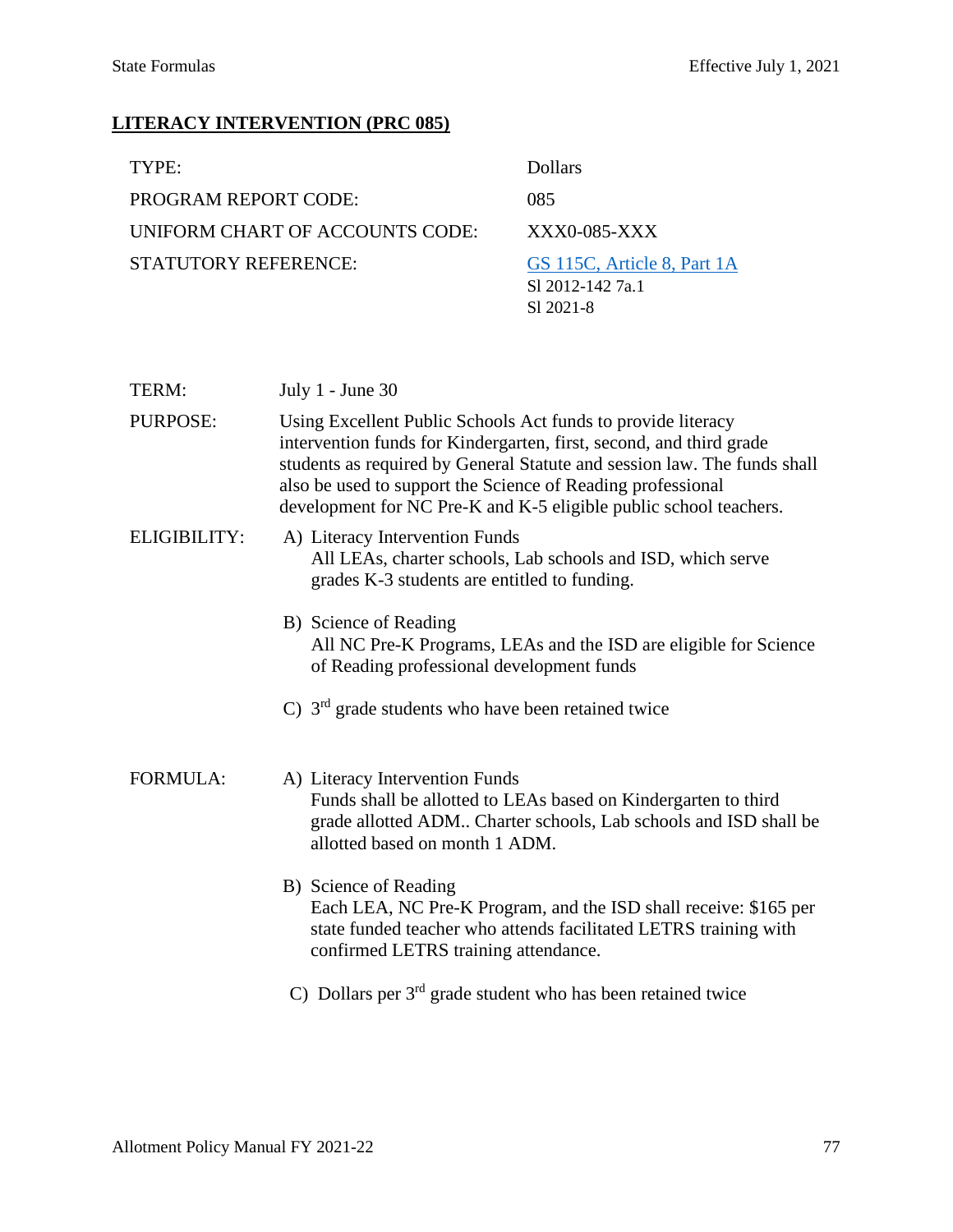#### SPECIAL PROVISION:

- 1) Funds may only be used for the purpose stated and may not be transferred out of the allotment category.
- 2) Allowable use of funds:
	- A. Literacy Intervention Funds may be used to:
		- Implement the LEA Literacy Intervention Plan approved by DPI
		- ii) Provide signing and performance bonuses per G.S. 115C-83.7A(b)

LEAs shall not receive literacy intervention funds until the LEA's Literacy Intervention Plan has been submitted, and approved by DPI's Office of Early Learning. LEAs which have not received approval by April 15 are not eligible for State literacy intervention funds and shall be required to provide literacy interventions as set in general statute from local funds.

B. Science of Reading

Funding shall be provided to reimburse for:

- i) Substitute pay for lead Pre-K and K-5 teachers with an 025 Elementary Education K-6 license, EL, and EC resource teachers to attend Science of Reading training on an instructional day
- ii) Stipends for lead Pre-K and K-5 teachers with an 025 Elementary Education K-6 license, EL, and EC resource teachers to attend Science of Reading training outside of the instructional day and/or school calendar days
- C. Funds for Twice Retained 3rd Grade Students Funding shall be used to offer supplemental tutoring in evidence-based reading services outside of the instructional day
- 3) The following units shall receive the allocation in the PRC indicated:
	- a. Charter Schools is in PRC 036 State Charter School
		- b. Lab Schools in PRC 038 "Z" Schools
		- c. ISD in PRC 044 Innovative School District
		- d. Renewal School District in PRC 037 Restart Schools/Renewal School **District**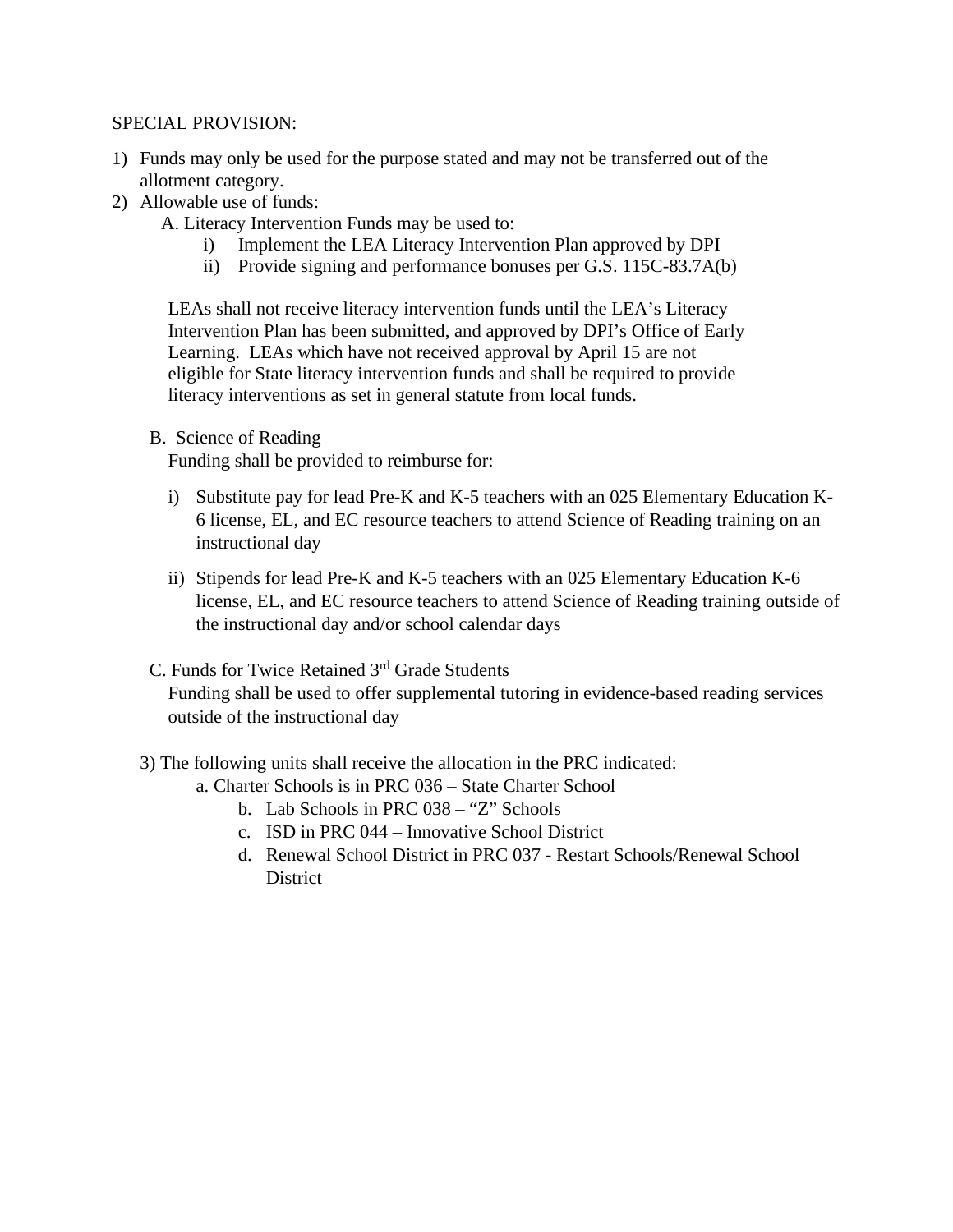### **LOW WEALTH COUNTIES SUPPLEMENTAL FUNDING (PRC 031)**

| PROGRAM REPORT CODE:            | 031                     |
|---------------------------------|-------------------------|
| UNIFORM CHART OF ACCOUNTS CODE: | XXX0-031-XXX            |
| STATUTORY REFERENCE:            | SL 2017-57, Section 7.3 |

| TYPE:               | <b>Dollars</b>                                                                                                                                                                                                                                                                               |
|---------------------|----------------------------------------------------------------------------------------------------------------------------------------------------------------------------------------------------------------------------------------------------------------------------------------------|
| TERM:               | July $1$ - June 30                                                                                                                                                                                                                                                                           |
| <b>PURPOSE:</b>     | To provide supplemental funds in counties that do not have the ability<br>to generate revenue to support public schools (per a legislated<br>formula) at the state average level. The funding is to allow those<br>counties to enhance the instructional program and student<br>achievement. |
| <b>ELIGIBILITY:</b> | Eligible LEAs are those located in counties in which the calculated<br>county wealth (per the legislated formula) is less than 100% of the<br>state average wealth.                                                                                                                          |
| FORMULA:            | All data used for this formula will be the most recent data as of May<br>15 of the preceding fiscal year of the allotment. The formula for this<br>allotment is as follows:                                                                                                                  |

- 1) Compare a county's ability to generate revenue (using three criteria) with the average ability to generate revenue of the other 99 counties in the state.
	- a) Purpose: The overall wealth of a county is considered critical in determining if a county can generate the necessary revenue to support the LEA(s) located within the county. The formula attempts to project the county's ability to generate revenue as compared to other counties in North Carolina.
	- b) Criteria:
		- i) Anticipated Total County Revenue This anticipated revenue is generated from the property value in the county plus the revenue a county actually receives from sources such as sales taxes and fines and forfeitures. The property value has been adjusted by a formula to take into consideration the year the property was last valued. This calculation is projected to be almost 95% of all the revenue available to a county for current expense.
		- ii) Tax Base per Square Mile (Density) This part of the formula compares the value of a county's property per square mile with the state average property value per square mile. This calculation attempts to recognize the "swamp land" (low to no value property) across the state and to compare the quantity of this property with all other counties.
		- iii) Per Capita Income A three-year average of a county's per capita income is compared to the same average for the total state. The per capita income is a basic indicator of a county's residents' ability to pay taxes.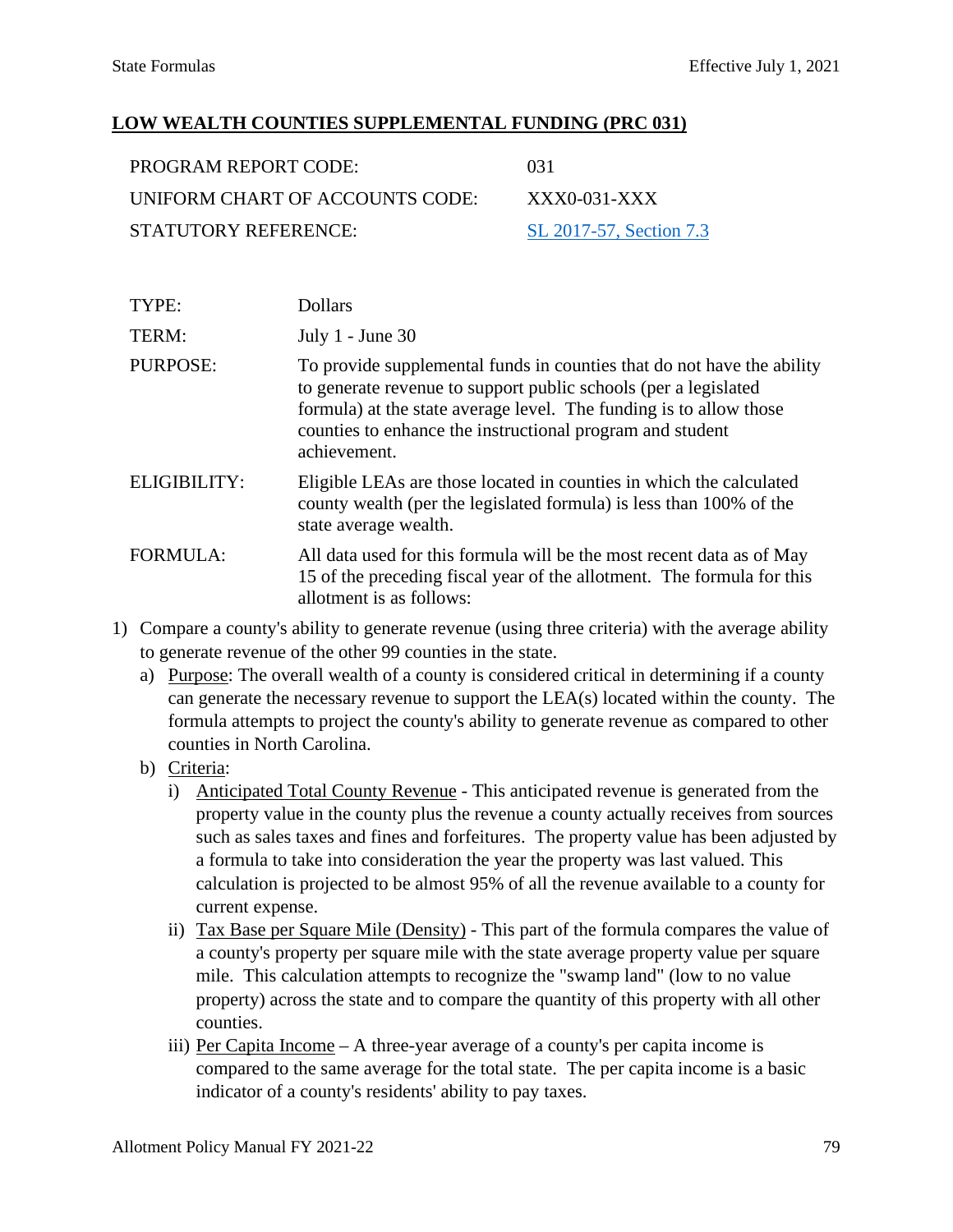- 2) Determine if a county is eligible to receive funding.
	- a) Purpose: The factors outlined in Step 1 are weighted to determine how a county compares to all other counties in the State.
	- b) Criteria:
		- i) 40% Anticipated Total County Revenue as a percentage of the State Average Anticipated State Revenue [see Step 1(b)(i)].
		- ii) 10% Tax Base per Square Mile as a percentage of the State Average Tax Base per Square Mile [see Step 1(b)(ii)].
		- iii) Combine the formula weights revenue/property as 50% of the calculation.
		- iv) 50% A County's average per capita income as a percentage of the State average per capita income [see Step 1(b)(iii)].
	- c) When the three percentages are totaled, the sum indicates the county's wealth as a percentage of the state's average wealth. If the total is less than 100%, a county is eligible to receive funding.
- 3) Determine if a county is meeting a minimum effort to generate revenue or fund public schools as compared to a state average effort.
	- a) Purpose: Minimum effort is established to determine if a county is committing a comparable effort compared to other counties within the State. To receive total funding, a county must either tax their local property at the State average or contribute more local dollars to public schools than the State average local contribution.
	- b) Criteria: A county is fundable at 100% of the calculated funding if at least one of the following conditions is met:
		- i) The county's actual tax rate is adjusted by a formula to take into consideration the year the property was last valued. The revised tax rate is classified as the Effective Tax Rate. If the county's Effective Tax Rate is higher than the state Average Effective Tax Rate, the county is fundable at 100% of the funding as calculated in the formula.
		- ii) If the county's appropriation per student is higher than what the county could provide given the county's ability to generate wealth and an average effort to fund public schools, then a county is eligible for 100% funding. To determine what a county could provide, the State average contribution is multiplied by the county's wealth percentage (total percentage in Step 2 above).
		- iii) A county will be funded at a percentage of the calculated funding in the formula if the county is eligible for funding and does not meet the two criteria outlined above. A county's funding will be based on the percentage a county is contributing to public schools as compared to what the county could contribute based on the county's wealth and an average state effort.
- 4) Calculation of what a County (LEA) will be funded.
	- a) Purpose: Once a county is determined to be Low Wealth, the next step is to calculate the amount of supplemental funds the county will receive.
	- b) Criteria: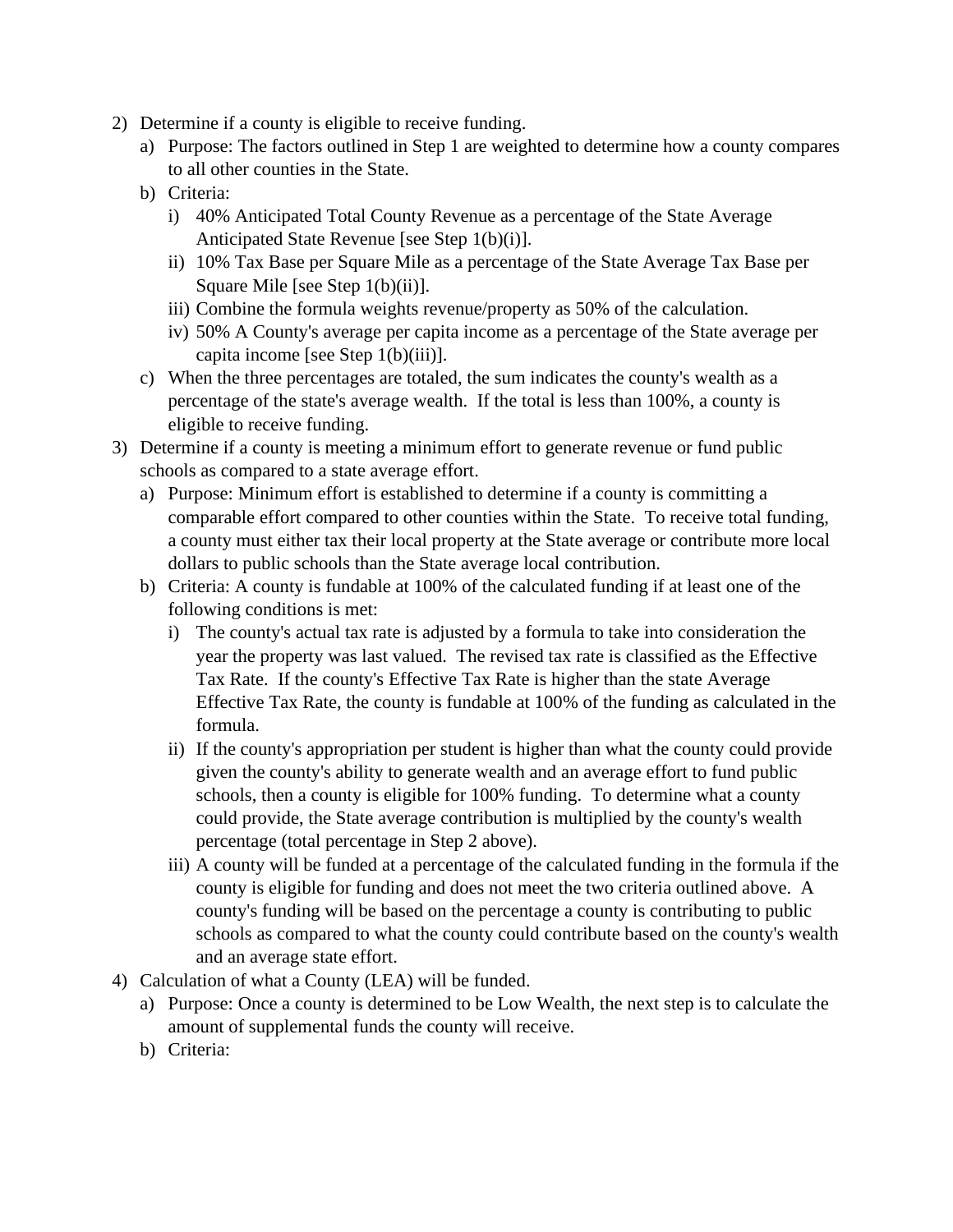- i) The difference between the county's Appropriation per student and State Average Local Appropriation (including supplemental taxes) per student is multiplied by the county's ADM for a total allotment per formula.
- ii) If the county does not meet the minimum effort as described in Step 3, their allotment is prorated based on the effort they are maintaining.
- iii) The total for all counties is prorated to the appropriated funds.

- 1) Funds allotted for a Low Wealth Supplement must be expended only for:
	- a) Instructional positions
	- b) Substitutes
	- c) Instructional support positions
	- d) Teacher assistant positions
	- e) Clerical positions
	- f) Overtime pay
	- g) Instructional equipment
	- h) Instructional supplies and materials
	- i) Staff development
	- j) Fringe benefits
	- k) Textbooks and digital resources
	- l) Supplements for instructional personnel and instructional support personnel as defined in the Uniform Chart of Accounts.
- 2) These funds are to supplement, not supplant, local funds. Funds will not be allocated to any LEA found to have used these funds to supplant local per student current expense funds.
- 3) A county is considered to have used these funds to supplant if the current expense appropriation per student of the county for the current year is less than 95% of the average of the local current expense appropriations per student for the three prior fiscal years.
- 4) The State Board of Education will consider requests from LEAs to waive the non-supplant requirement as outlined in the legislated low wealth and small county supplemental funding formula only under the following conditions:
	- a) The county can show:
		- i) that it has remedied the deficiency in funding, or
		- ii) that extraordinary circumstances caused the county to supplant local expense funds with funds allocated under this section.
	- b) Examples include:
		- i) Closing/merging schools within an LEA.
		- ii) Loss of federal Impact Aid funds.
		- iii) Significant change in the demand for county resources due to state/federal unfunded mandates, natural disaster, or other emergency.
- 5) Per [SL 2017-197, Section 2.19,](https://www.ncleg.gov/Sessions/2017/Bills/House/PDF/H528v6.pdf#page=6) for the 2017-2019 fiscal biennium, a county containing a base of the Armed Forces of the United States that has an average daily membership of more than 17,000 students shall receive whichever is the higher amount in each fiscal year as follows: either the same amount of supplemental funding the county received as a low-wealth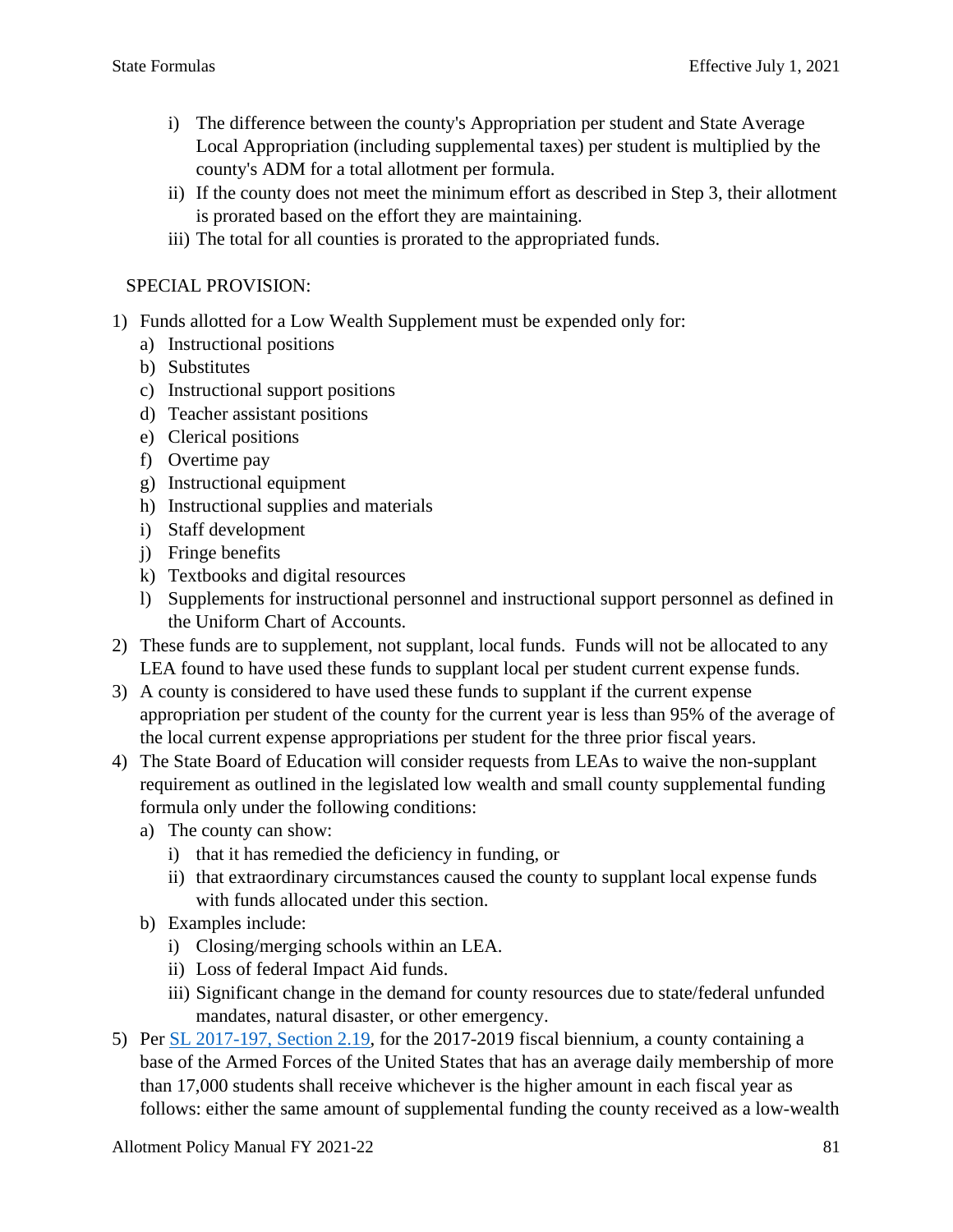county in the 2012-2013 fiscal year, or the amount of supplemental funding the county is eligible to receive as a low-wealth county pursuant to the formula. This provision also exempts the county from the non-supplant requirement.

6) Funds may be transferred with no restrictions by submitting ABC Transfer Form in the Allotment System.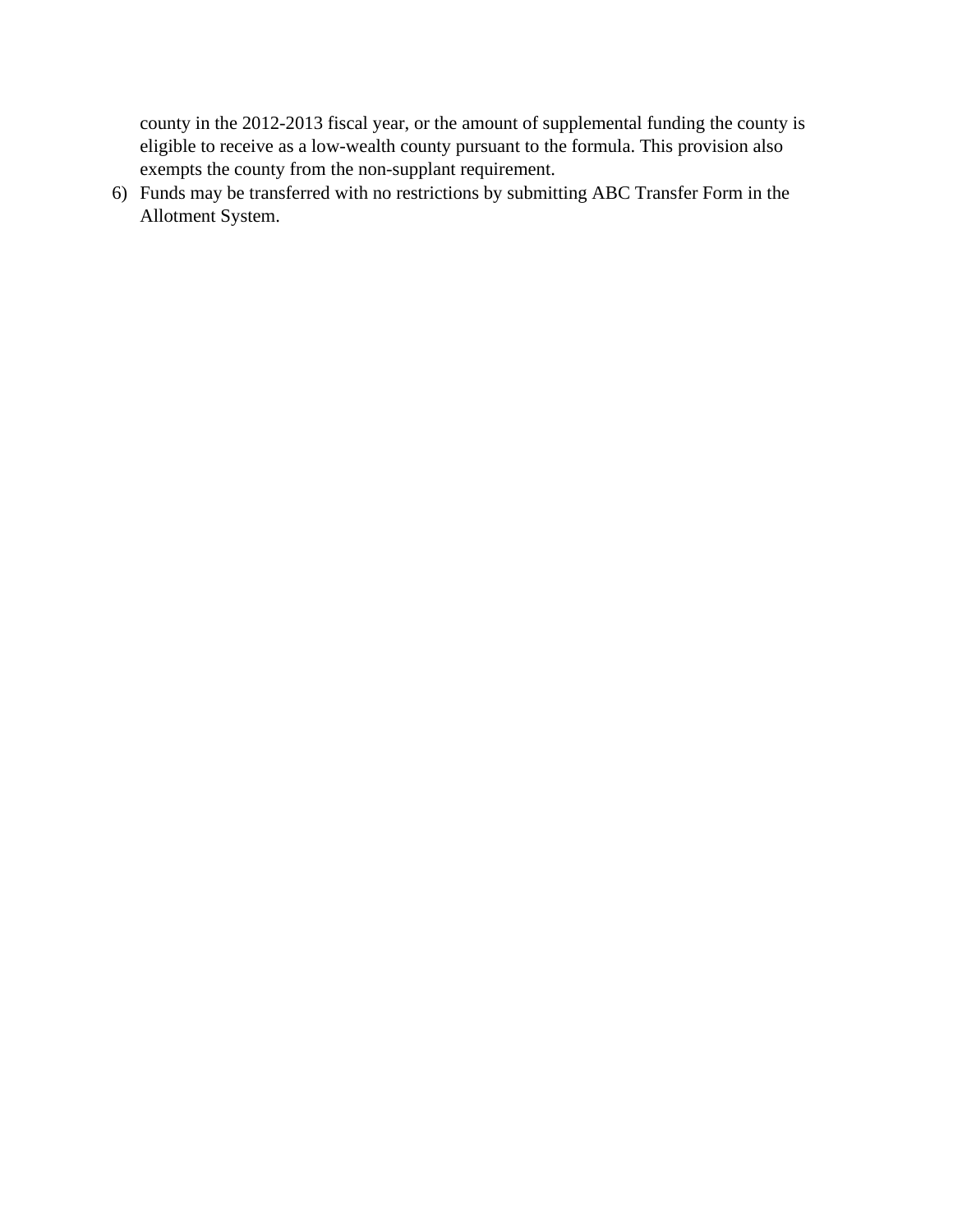### **NONINSTRUCTIONAL SUPPORT PERSONNEL (PRC 003)**

| PROGRAM REPORT CODE:            | (10)3           |
|---------------------------------|-----------------|
| UNIFORM CHART OF ACCOUNTS CODE: | $XXXX$ -003-XXX |
| <b>STATUTORY REFERENCE:</b>     |                 |

| TYPE:           | <b>Dollars</b>                                                                                                                                                                                                                                                                                                                                                             |
|-----------------|----------------------------------------------------------------------------------------------------------------------------------------------------------------------------------------------------------------------------------------------------------------------------------------------------------------------------------------------------------------------------|
| TERM:           | Varies, July 1 - June 30                                                                                                                                                                                                                                                                                                                                                   |
| PURPOSE:        | Provides funding for non-instructional support personnel and<br>associated benefits. These funds may be used at the central office or<br>at individual schools. The funds may be used for:<br><b>Clerical Assistants</b><br>Custodians<br>Duty Free Period<br>٠<br>Liability Insurance<br><b>Substitutes</b><br><b>Textbook Commission Clerical Assistant</b><br>$\bullet$ |
| ELIGIBILITY:    | Each LEA is entitled to funding. The dollars allotted are based on the<br>formula listed below.                                                                                                                                                                                                                                                                            |
| <b>FORMULA:</b> | Funds are allotted on the basis of dollars per allotted ADM. \$6,000<br>for clerical assistants is allotted to each LEA with a member in the<br>textbook commission.                                                                                                                                                                                                       |

- 1) The LEA shall determine the assignment, the length of employment, and the pay level in accordance with the North Carolina Public School Personnel State Salary Schedule. Substitutes must be paid in accordance with General Information Section of the Allotment Policy Manual.
- 2) There is no limit on the number of individuals that can be employed as long as all employees are placed on the North Carolina Public School Personnel [State Salary Schedule](https://www.dpi.nc.gov/districts-schools/district-operations/financial-and-business-services/compensation-public-school-employees) and the LEA does not exceed the total dollars.
- 3) By the end of the third payroll period, the average salary paid at the LEA must be at least 98% of the State-allotted amount for clerical assistants and custodians.
- 4) Funds may be transferred with no restrictions by submitting ABC Transfer Form.
- 5) Employment of Textbook Commission Clerical Assistants is at the discretion of the Textbook Commission member; however, the employment of clerical assistants must follow the guidelines that govern the employment of other personnel within the LEA. Members are strongly advised **not** to hire members of their immediate family. The LEA that employs the clerical assistant codes their salary as an expense.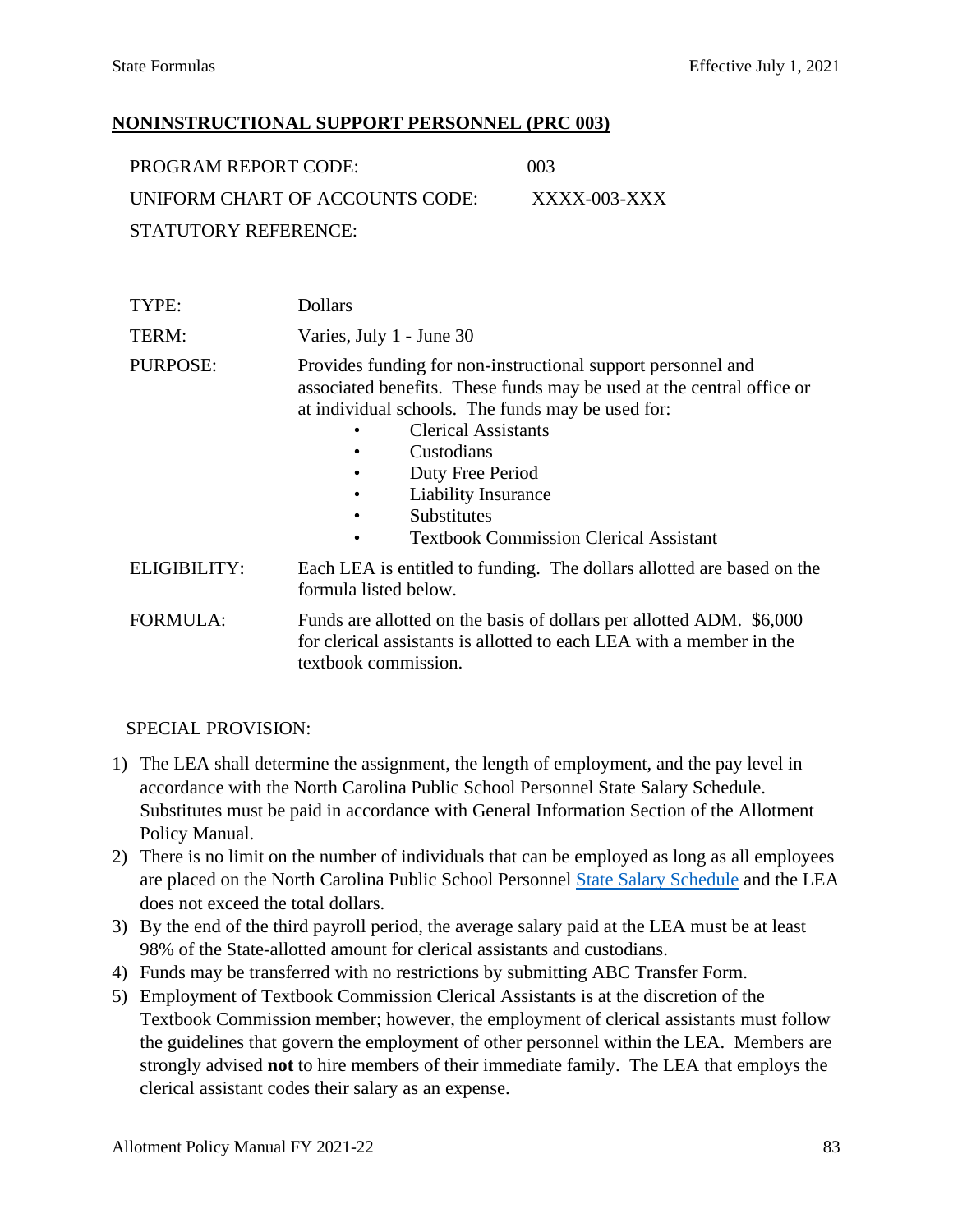- 6) An increase in each LEA's allotment will be made on a semi-annual basis based upon the LEAs extended sick leave, personal leave, and other leave requiring deductions from the teacher's pay.
- 7) A reserve of \$250,000 has been established for LEAs who are in need of economic relief due to prolonged teacher absences resulting in an unpredictably large increase in substitute expenses. LEA requests for funds will be granted based on the criteria in this policy as long as funds are available.
	- a) The LEA must send a written request to the Public Schools of North Carolina, School Allotments Section, stating:
		- i) Why the additional funds are needed. (Provide details of the qualifying condition with supporting documentation.)
		- ii) The amount needed. (Provide details of how this amount was determined.)
		- iii) Why other sources of funds are not available.
	- b) The LEA must have not transferred any funds out of non-instructional support during the fiscal year for which additional funds are requested.
	- c) Request must be made by April 1 to allow time for processing and ensure expenditures are paid prior to June 30.
- 8) Public school units shall be reimbursed for the substitute cost of teachers who attend the Holocaust workshop provided by the NC Council on the Holocaust. The list of attendees is provided by the Council.
- 9) If the Governor, State Board Chairman, or State Superintendent of Public Instruction schedules an event (meeting) to invite teachers, funds will be allotted to cover the cost of substitutes while the teachers are out of the classroom.
- 10) Small Restructured High Schools Schools restructuring into smaller learning communities with agreements with the New Schools Project, will receive funding equivalent to one additional clerical position. [\(SL 2009-451 Committee Report Page F 4, Item #29\)](https://ncleg.net/FiscalResearch/budget_legislation/budget_legislation_pdfs/2009_JointConferenceCommitteeReport_SB202_2009_08_03.pdf#page=20)
- 11) The Excellent Public Schools Act provided additional funding for the addition of 5 days within the existing school calendar.  $[\underline{SL} 2012-142, \underline{Section} 7A.6(a)]$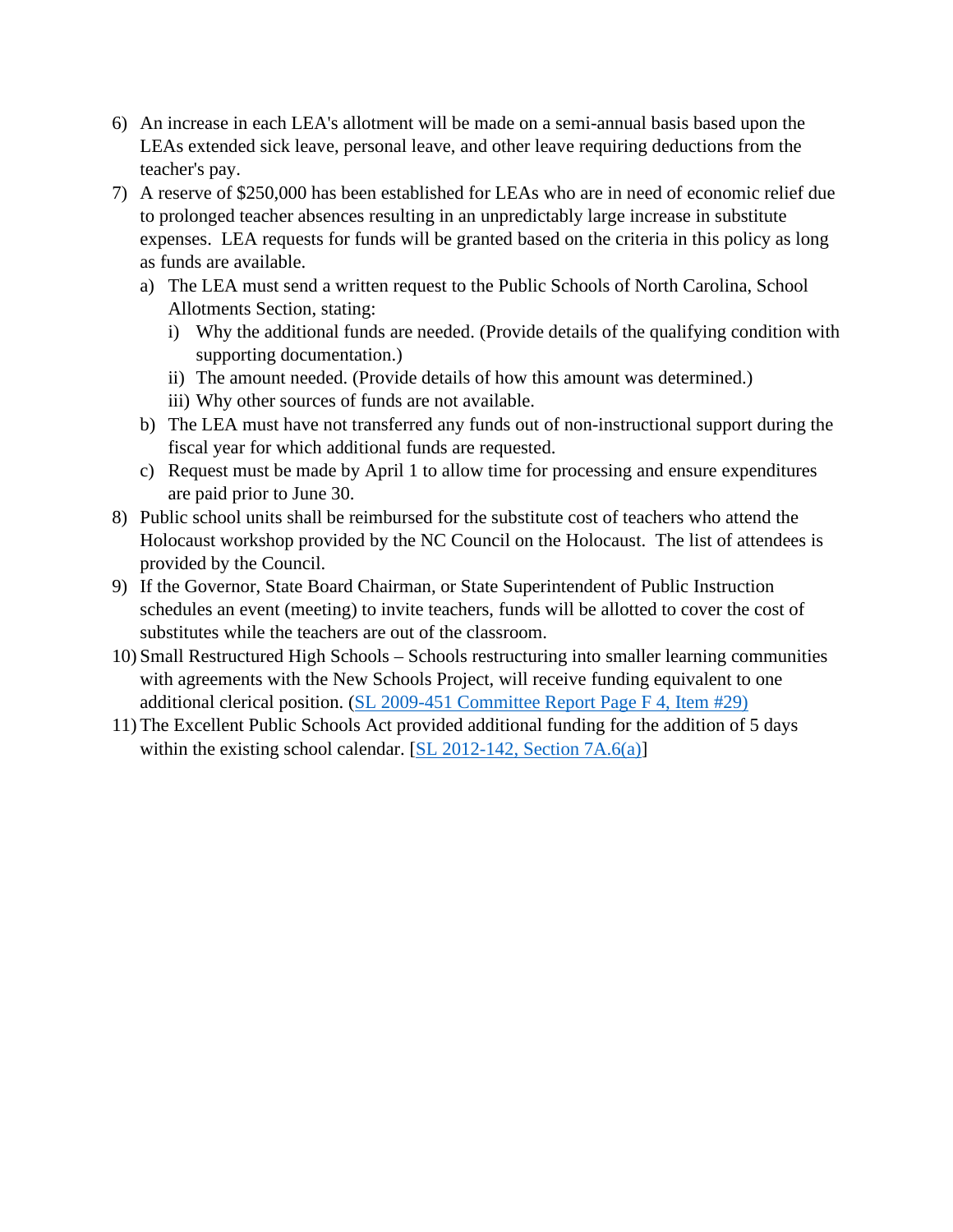#### **PRINCIPAL AND TEACHER PERFORMANCE BONUSES (PRC 048)**

#### PRINCIPAL PERFORMANCE BONUS

| PROGRAM REPORT CODE:            | 048                         |
|---------------------------------|-----------------------------|
| UNIFORM CHART OF ACCOUNTS CODE: | XXXX-048-XXX                |
| STATUTORY REFERENCE:            | SL 2018-5, Section 8.3      |
|                                 | <b>SL 2020-45 Section 5</b> |

| TYPE:           | <b>Dollars</b>                                                                                                                                                                                                                                                                  |
|-----------------|---------------------------------------------------------------------------------------------------------------------------------------------------------------------------------------------------------------------------------------------------------------------------------|
| TERM:           | July 1, 2018 - June 30, 2019                                                                                                                                                                                                                                                    |
| PURPOSE:        | A bonus program that provides principals with performance-based<br>bonuses.                                                                                                                                                                                                     |
| ELIGIBILITY:    | Each LEA is entitled to funding, based on the Education Value-<br>Added Assessment System (EVAAS) student growth index score for<br>the school.                                                                                                                                 |
| <b>FORMULA:</b> | Funds shall be provided for principals who received a one-time bonus<br>in 2019-20 fiscal year based on the school being in the top 50% of<br>school growth, pursuant to Section 2.4 of SL 2019-247 and is<br>employed as a principal in a public school as of October 1, 2020. |

- 1) Bonuses are payable no later than October 31.
- 2) Principals employed in a charter school, Lab school, or regional school are eligible to receive the bonus if they qualify.
- 3) A principal is not eligible to receive a bonus if he/she is no longer employed as a principal due to resignation, dismissal, reduction in force, death or retirement.
- 4) A principal is not eligible to receive a bonus if his/her last workday is prior October 1, of the year it is paid.
- 5) The compensation bonuses are not considered compensation for purposes of the Teachers' and State Employees' Retirement System.
- 6) It is the intent of the General Assembly that funds provided to LEAs pursuant to this section will supplement principal compensation and not supplant local funds.
- 7) Unused funds shall not be used for any purpose other than stipulated in the legislation. Excess funds allotted shall revert to the state.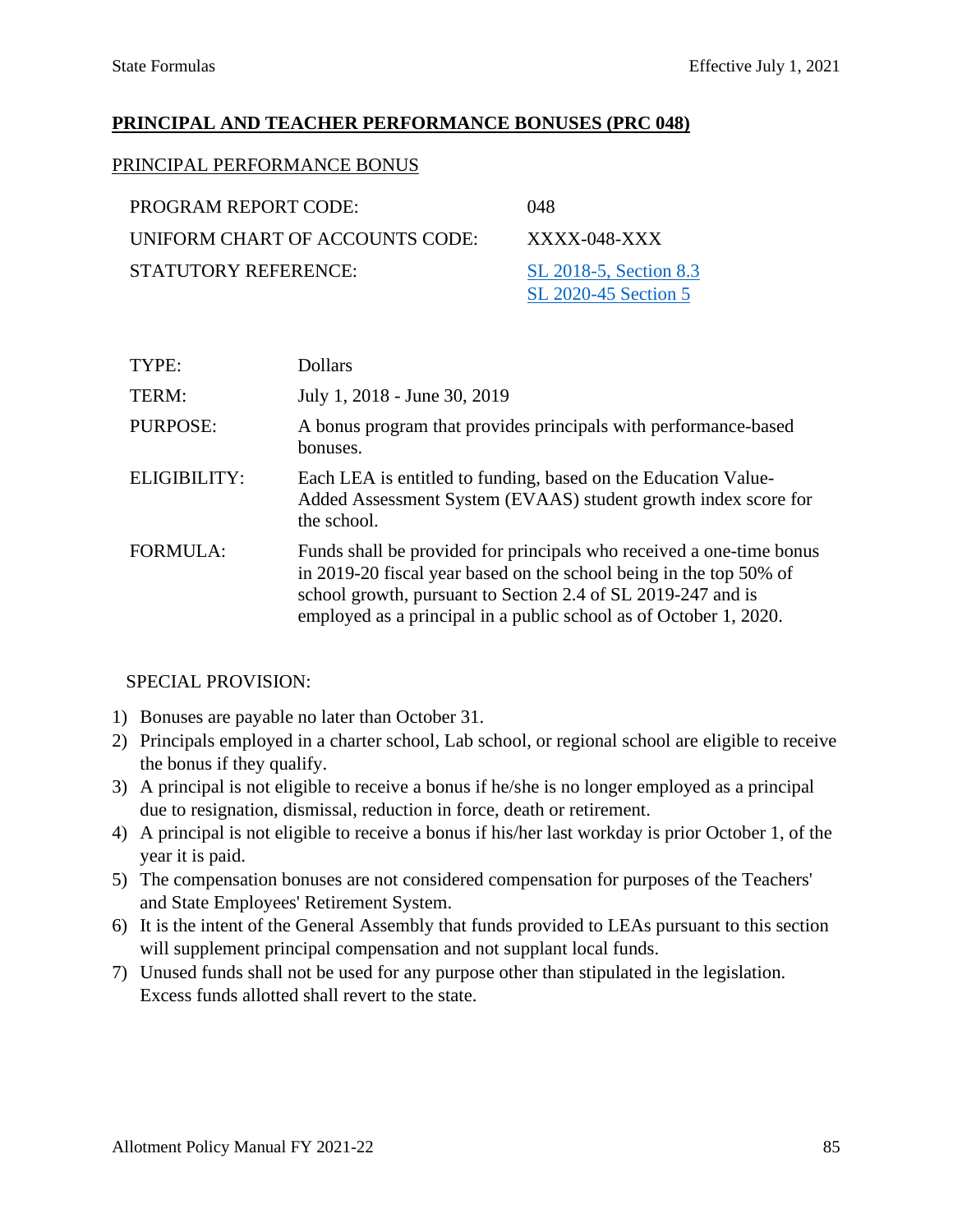### **PRINCIPAL AND TEACHER PERFORMANCE BONUSES**

#### ADVANCED COURSE TEACHER BONUS

| PROGRAM REPORT CODE:            | 048                                                      |
|---------------------------------|----------------------------------------------------------|
| UNIFORM CHART OF ACCOUNTS CODE: | XXXX-048-XXX                                             |
| STATUTORY REFERENCE:            | SL 2016-94, Section 8.8<br>SL 2017-57, Section $8.8B(a)$ |
|                                 | SL 2017-88                                               |

| TYPE:               | <b>Dollars</b>                                                                                                                                                                                                                                                                                                                                                                                                                                                                                                                                                                                                                |
|---------------------|-------------------------------------------------------------------------------------------------------------------------------------------------------------------------------------------------------------------------------------------------------------------------------------------------------------------------------------------------------------------------------------------------------------------------------------------------------------------------------------------------------------------------------------------------------------------------------------------------------------------------------|
| TERM:               | July 1, 2016 - June 30, 2019                                                                                                                                                                                                                                                                                                                                                                                                                                                                                                                                                                                                  |
| <b>PURPOSE:</b>     | A program that provides funding to reward teachers of students<br>successfully achieving in Advanced Placement (AP), International<br>Baccalaureate (IB) examinations and Cambridge Advanced<br>International Certificate of Education (AICE).                                                                                                                                                                                                                                                                                                                                                                                |
| <b>ELIGIBILITY:</b> | Each LEA and public school is entitled to funding, based on the exam<br>results of their students. A teacher shall receive a bonus in the amount<br>of fifty dollars (\$50.00) for each student taught by an advanced<br>course teacher who receives the following score:<br>For AP courses, a score of three or higher on the College Board<br><b>Advanced Placement Examination.</b><br>For IB Diploma Programme courses, a score of four or higher on<br>$\bullet$<br>the International Baccalaureate course examination.<br>For AICE, a score of "C" or higher on the Cambridge AICE<br>$\bullet$<br>program examination. |
| <b>FORMULA:</b>     | Each LEA and public school is allotted funds based on the number of<br>AP, and IB and AICE exams that meet the eligibility, as reported to<br>the DPI from the respective examination board.                                                                                                                                                                                                                                                                                                                                                                                                                                  |

[SL 2018-5, Section 8.10](https://www.ncleg.net/Sessions/2017/Bills/Senate/PDF/S99v6.pdf#page=44)

- 1) No teacher shall be awarded a bonus that exceeds three thousand five hundred dollars (\$3,500) in any given school year. The bonus awarded to a teacher shall be in addition to any regular wage or other bonus the teacher receives or is scheduled to receive.
- 2) Bonuses are payable in January to qualifying advanced course teachers who remain employed teaching in the same LEA or school at least from the school year the data is collected until January 1 of the school year that the bonus is paid.
- 3) A student must be enrolled and have attained a grade in the corresponding course for a teacher to be eligible for a bonus associated with the exam result.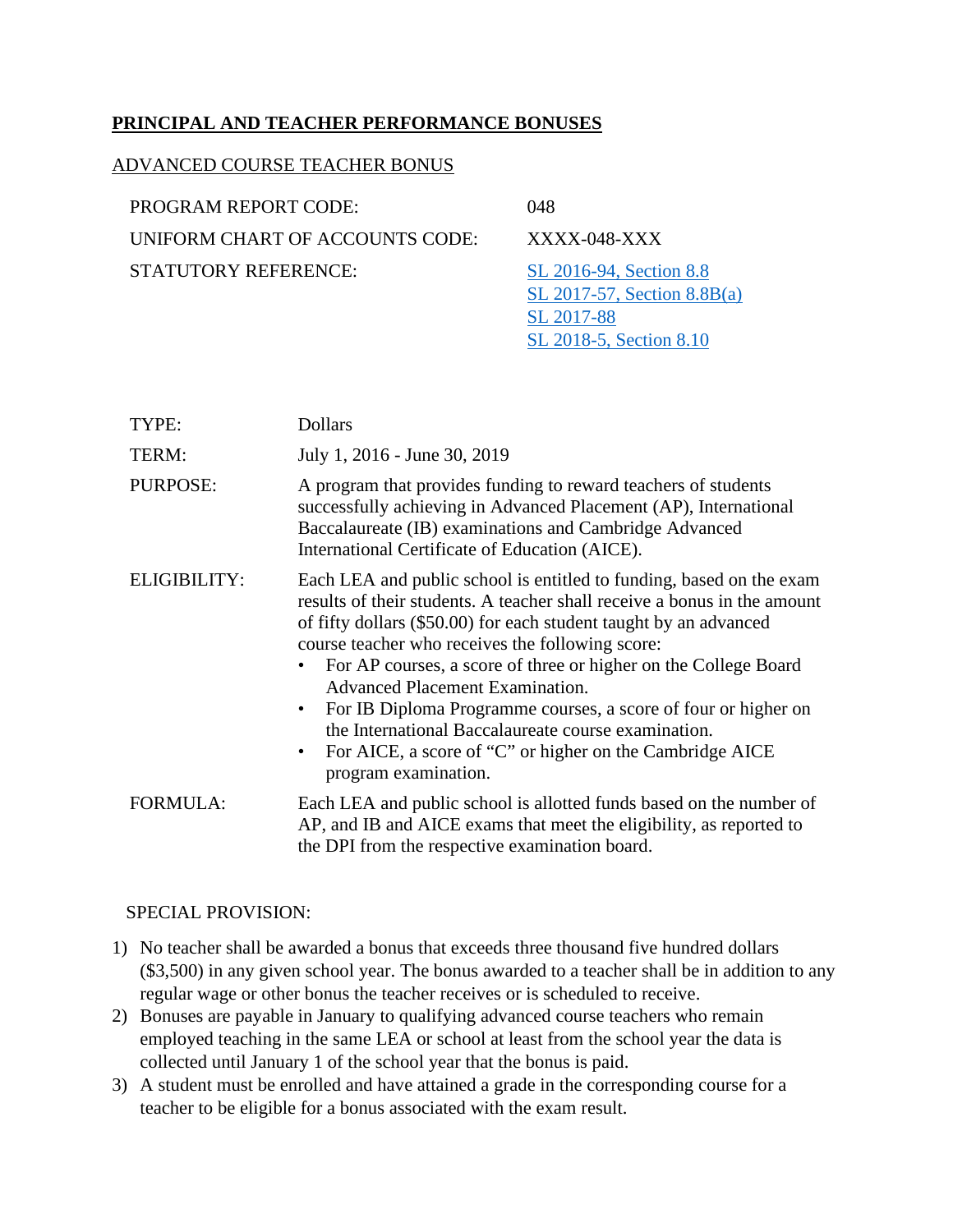- 4) Teachers employed in a NC public school are eligible.
- 5) The bonuses are not considered compensation for purposes of the Teachers' and State Employees' Retirement System.
- 6) Unused funds shall not be used for any purpose other than stipulated in the legislation. Excess funds allotted shall revert to the State.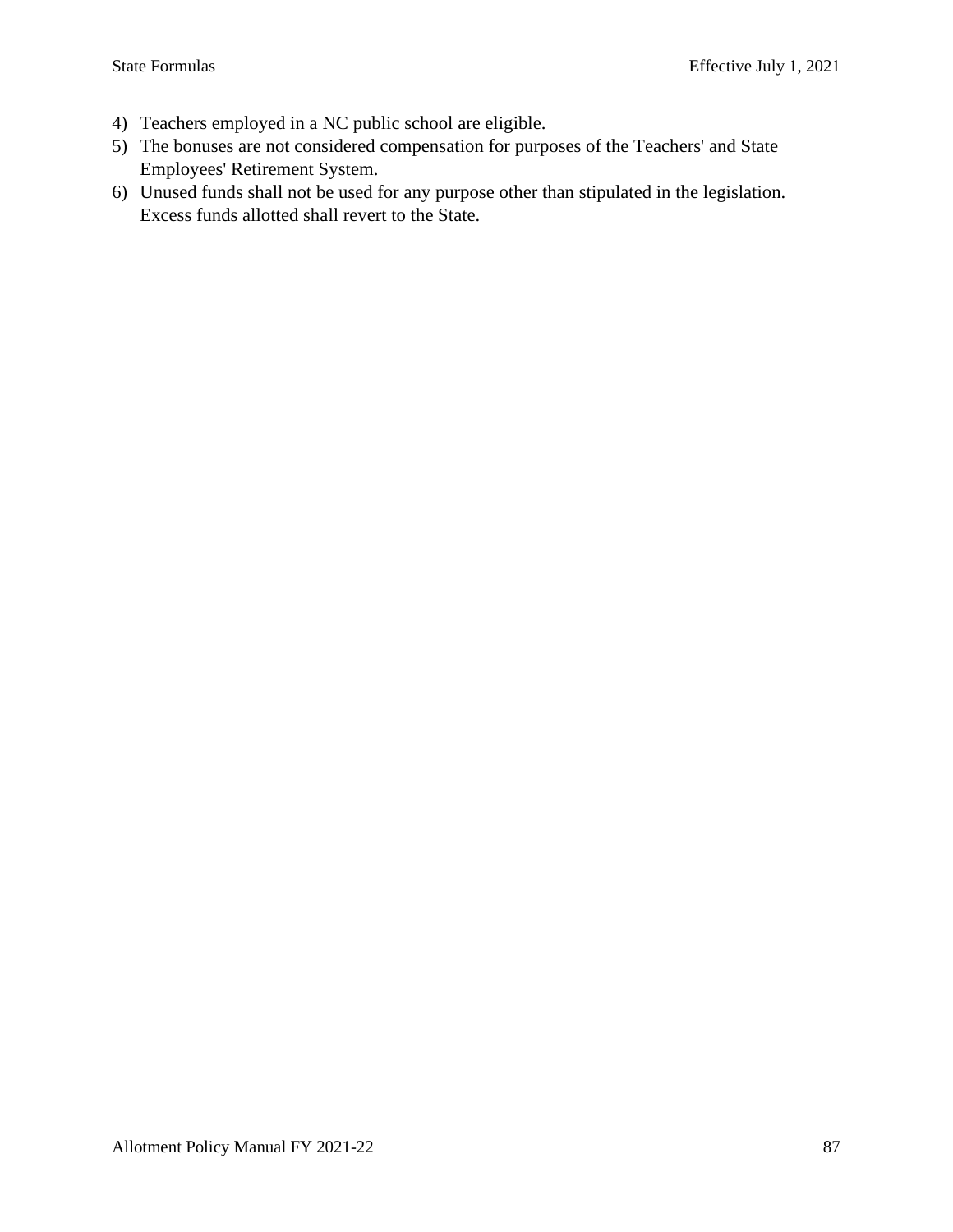### **PRINCIPAL AND TEACHER PERFORMANCE BONUSES**

#### INDUSTRY CERTIFICATIONS AND CREDENTIALS TEACHER BONUS

| <b>PROGRAM REPORT CODE:</b>     | 048                                                                                    |
|---------------------------------|----------------------------------------------------------------------------------------|
| UNIFORM CHART OF ACCOUNTS CODE: | XXXX-048-XXX                                                                           |
| STATUTORY REFERENCE:            | GS 115C-156.2<br>SL 2016-94, Section 8.9<br>SL 2017-157, Section 8.8B(b)<br>SL 2017-88 |

| TYPE:               | <b>Dollars</b>                                                                                                                                                                                                                                                                                               |
|---------------------|--------------------------------------------------------------------------------------------------------------------------------------------------------------------------------------------------------------------------------------------------------------------------------------------------------------|
| TERM:               | July 1, 2016 - June 30, 2019                                                                                                                                                                                                                                                                                 |
| PURPOSE:            | A program that provides funding to reward the performance of<br>teachers who teach students earning approved industry certifications<br>or credentials consistent with GS 115C-156.2 and to encourage<br>student learning and improvement.                                                                   |
| <b>ELIGIBILITY:</b> | Each LEA and public school is entitled to funding to pay teachers<br>bonuses, based on the certifications and credentials earned by their<br>students.                                                                                                                                                       |
|                     | A bonus in the amount of twenty-five dollars (\$25.00) or fifty dollars<br>(\$50.00) for each student taught by a teacher who provided<br>instruction in a course that led to the attainment of an industry<br>certification or credential. The level of bonus is dependent on the<br>value ranking assigned |
| <b>FORMULA:</b>     | Each LEA and public school is allotted funds based on the number of<br>industry certifications and credentials that meet the eligibility.                                                                                                                                                                    |

[SL 2018-5, Section 8.10](https://www.ncleg.net/Sessions/2017/Bills/Senate/PDF/S99v6.pdf#page=44)

- 1) The Department of Commerce, in consultation with the State Board, shall assign a value ranking for each industry certification and credential based on an equal weighting of academic rigor and employment value.
- 2) No teacher shall be awarded a bonus that exceeds three thousand five hundred dollars (\$3,500) in any given school year. The bonus awarded to a teacher shall be in addition to any regular wage or other bonus the teacher receives or is scheduled to receive.
- 3) Bonuses are payable in January to qualifying teachers who remain employed teaching in the same LEA at least from the school year the data is collected until January 1 of the school year that the bonus is paid.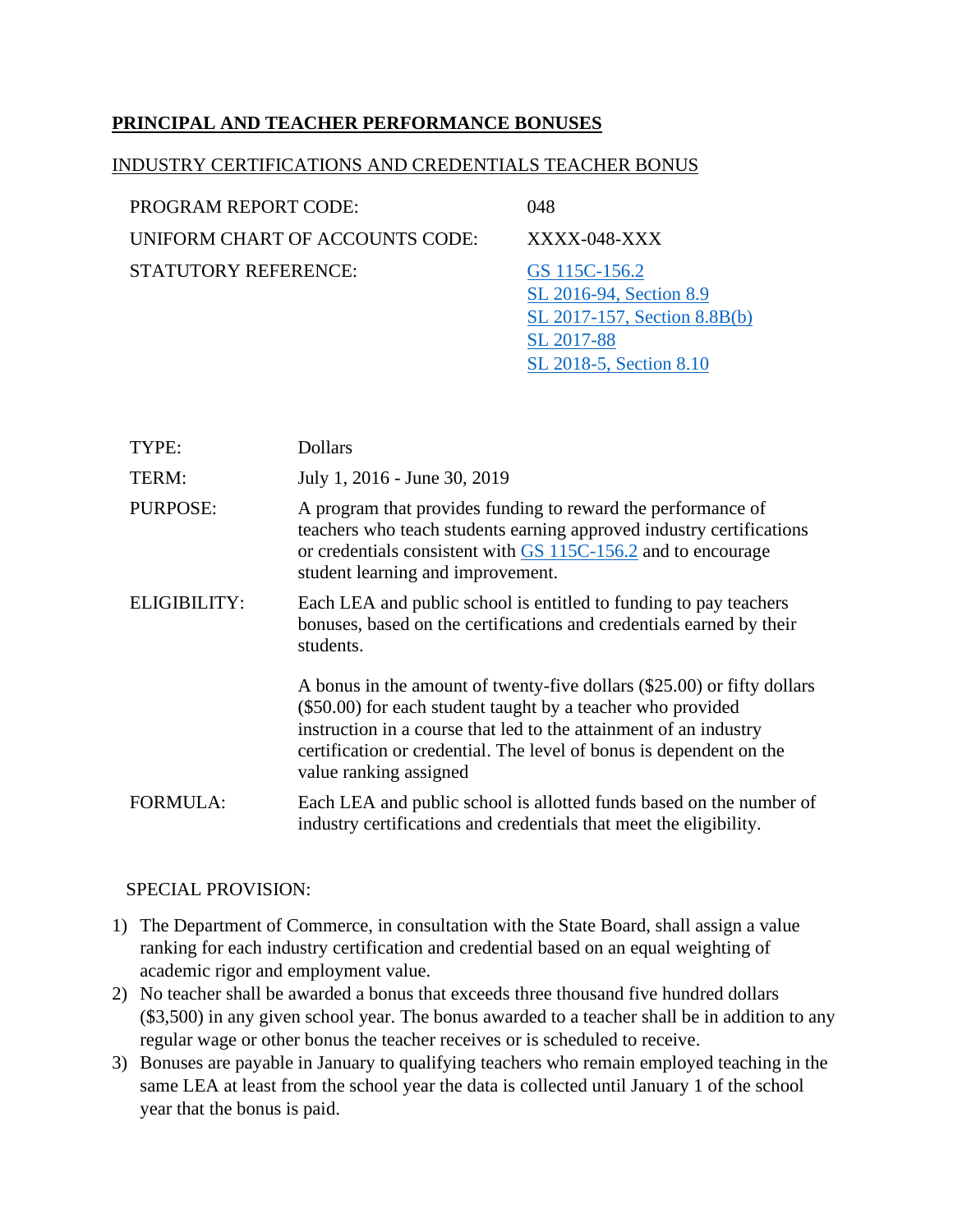- 4) A student must be enrolled and have attained a grade in the corresponding course for a teacher to be eligible for a bonus associated with the exam result.
- 5) The bonuses are not considered compensation for purposes of the Teachers' and State Employees' Retirement System.
- 6) Unused funds shall not be used for any purpose other than stipulated in the legislation. Excess funds allotted for this purpose shall revert to the State.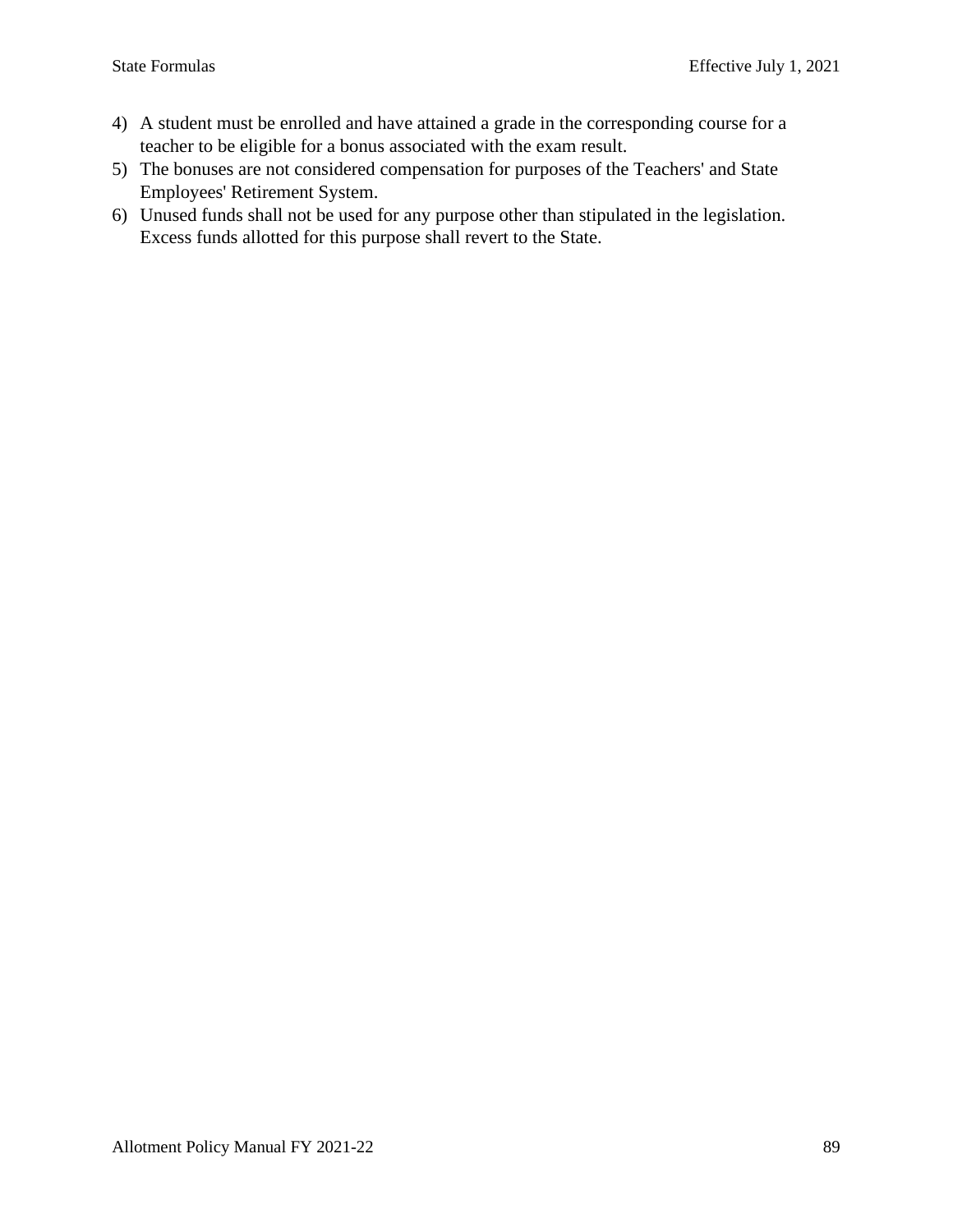### **RESTART SCHOOLS AND RENEWAL SCHOOL SYSTEMS (PRC 037)**

#### RESTART SCHOOLS

| PROGRAM REPORT CODE:            | -037            |
|---------------------------------|-----------------|
| UNIFORM CHART OF ACCOUNTS CODE: | XXXX-037-XXX    |
| STATUTORY REFERENCE:            | GS 115C-105.37B |

| TYPE:           | <b>Dollars</b>                                                                                                                                                                                              |
|-----------------|-------------------------------------------------------------------------------------------------------------------------------------------------------------------------------------------------------------|
| TERM:           | July $1$ - June 30                                                                                                                                                                                          |
| <b>PURPOSE:</b> | To approve a local board of education's request to reform any school<br>in its LEA which the State Board of Education has identified as one<br>of the continually low-performing schools in North Carolina. |
| ELIGIBILITY:    | LEAs which have applied for and been approved by the State Board<br>of Education to convert continually low-performing schools to the<br>legislated restart model.                                          |
| <b>FORMULA:</b> | The restart model provides the same exemptions as a charter school<br>and therefore, the following will apply to an LEA that has a State<br>Board of Education approved Restart school.                     |
|                 | DPI will fund the LEA based on the legislated funding formulas and<br>the allotted average daily membership (ADM) of the LEA.                                                                               |

- 1) The LEA is required to transfer an amount equal to the State average per pupil allocation for the LEA for the ADM of the school into a restricted PRC. The average per pupil allocation will exclude transportation, exceptional children (EC), and limited English proficiency (LEP) funds.
- 2) The ADM will be the school's ADM per the Month 1 Principals Monthly Report.
- 3) The average per pupil allocation will include the guaranteed expenditures (PRC 009), however the LEA shall be allowed to expend for the Restart school in PRC 009.
- 4) The LEA is required to ensure that adequate services for exceptional children and limited English proficient students are provided. EC and LEP allotments shall not be transferred into this PRC. Program expenditures for students in Restart schools shall be accounted in PRC 032 and 054, respectively.
- 5) LEA transportation allotment may be used to transport students.
- 6) Other funds shall be provided consistent with charter schools. e.g., Summer camps, etc.
- 7) Restrictions on transfers: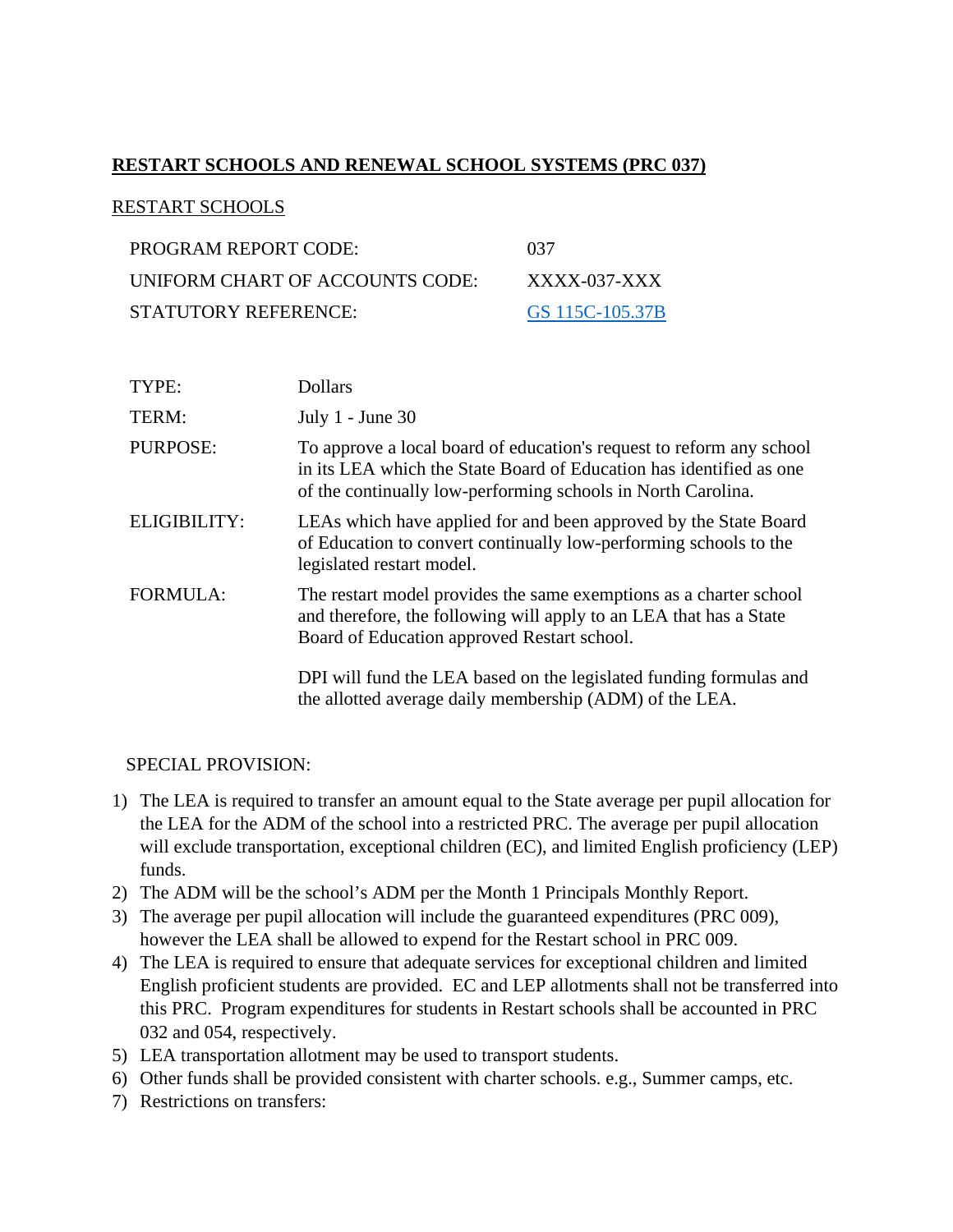- a) Transfer restrictions outlined in the Allotment Policy Manual apply, unless exception noted in this document.
- b) State position allotments will be converted at the LEA average salary for that position plus benefits.
- c) Career Technical Education funds may be transferred if the school serves students in grades 8-12, up to a calculated cap.
- d) Teacher assistant funding may be transferred into the restricted Restart PRC with no limit.
- e) Transfers from PRC 056 transportation are not allowable.
- f) LEAs are restricted to the required transfer and may not transfer funds in excess of the requirement. Funds in the restricted PRC shall only be used for the Restart school(s).
- g) LEAs may use funds from other state allocations for the school(s).
- h) Funds transferred into the Restart PRC shall not be transferred out.
- i) The LEA shall make all transfers into the Restart PRC by January 31, 2022. If the LEA has failed to transfer the appropriate amount, the School Allotments Section shall transfer any remaining balance from PRC 003 Non instructional support. If there are insufficient funds in PRC 003, to fulfill the requirement, the remaining balance shall be transferred from PRC 024 Disadvantaged Student Supplemental Funding.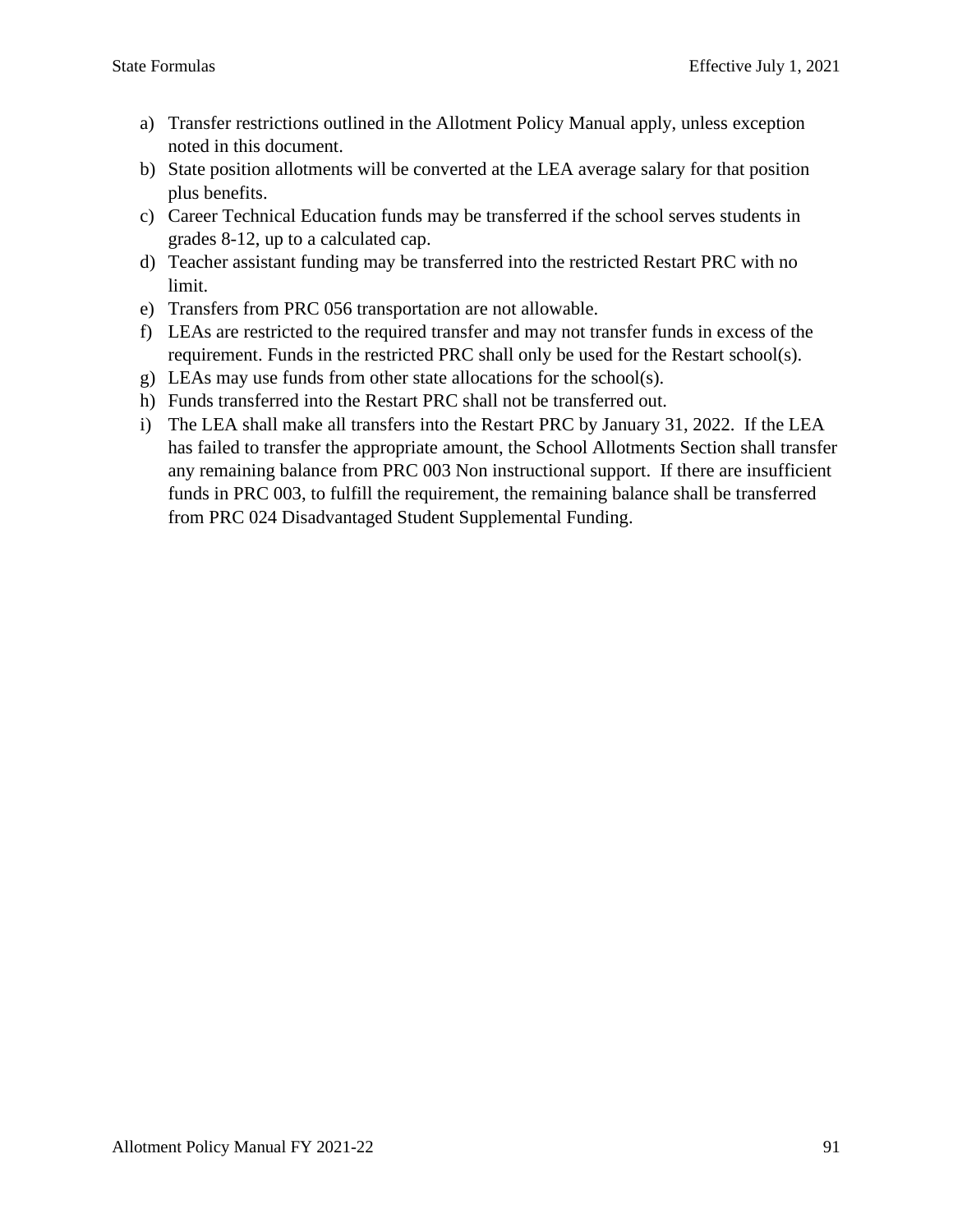### **RESTART SCHOOLS AND RENEWAL SCHOOL SYSTEMS (PRC 037)**

#### RENEWAL SCHOOL SYSTEM

| PROGRAM REPORT CODE:            | 037                 |
|---------------------------------|---------------------|
| UNIFORM CHART OF ACCOUNTS CODE: | XXXX-037-XXX        |
| STATUTORY REFERENCE:            | SL 2018-32, Part VI |

| TYPE:        | Dollars                                                                                                                                                                                                                                                                                                                                                                                                                                               |
|--------------|-------------------------------------------------------------------------------------------------------------------------------------------------------------------------------------------------------------------------------------------------------------------------------------------------------------------------------------------------------------------------------------------------------------------------------------------------------|
| TERM:        | July $1 -$ June 30                                                                                                                                                                                                                                                                                                                                                                                                                                    |
| PURPOSE:     | A local board of an LEA which meets the legislated criteria may<br>submit a plan to the State Board of Education to permit the LEA to<br>decide all matters related to the operation of the schools under its<br>control including the use of State funds, curriculum, and operating<br>procedures unless prohibited in law. Upon the approval of the State<br>Board of Education, the LEA shall be designated as a Renewal<br>School District (RSS). |
| ELIGIBILITY: | The LEA that has<br>1) the greatest percentage of restart model schools,<br>2) received low wealth supplemental funding and                                                                                                                                                                                                                                                                                                                           |

3) more than 10,000 in ADM.

FORMULA: The State Board of Education shall allocate to an RSS the following:

- 1) A base amount equal to the average per pupil initial allocation for the LEA for the allotted ADM, consistent with the calculation for state funds for charter schools. The allocation for children with disabilities, children with limited English proficiency, and driver training shall be provided in addition to the base amount.
- 2) An additional amount for each child attending the RSS who is a child with disabilities. During the first 60 school days, if a child with disabilities who was included in the prior fiscal year April 1 child count leaves or returns to a RSS from or to a charter school, the prorata share of funds allocated for that child will be adjusted.
- 3) An additional amount for children with limited English proficiency and driver training attending the RSS, based on the formulas adopted by the State Board.
- 4) Other funding due to the RSS per law or State Board policy, that is not restricted in law.

- 1) The RSS shall be allotted 100% of its Initial Allotment after the General Assembly adjourns, based on the allotted ADM.
- 2) The RSS per pupil initial allocation shall be adjusted for increases or decreases in ADM, consistent with the State Board policy for LEA Allotment adjustments. In the event of an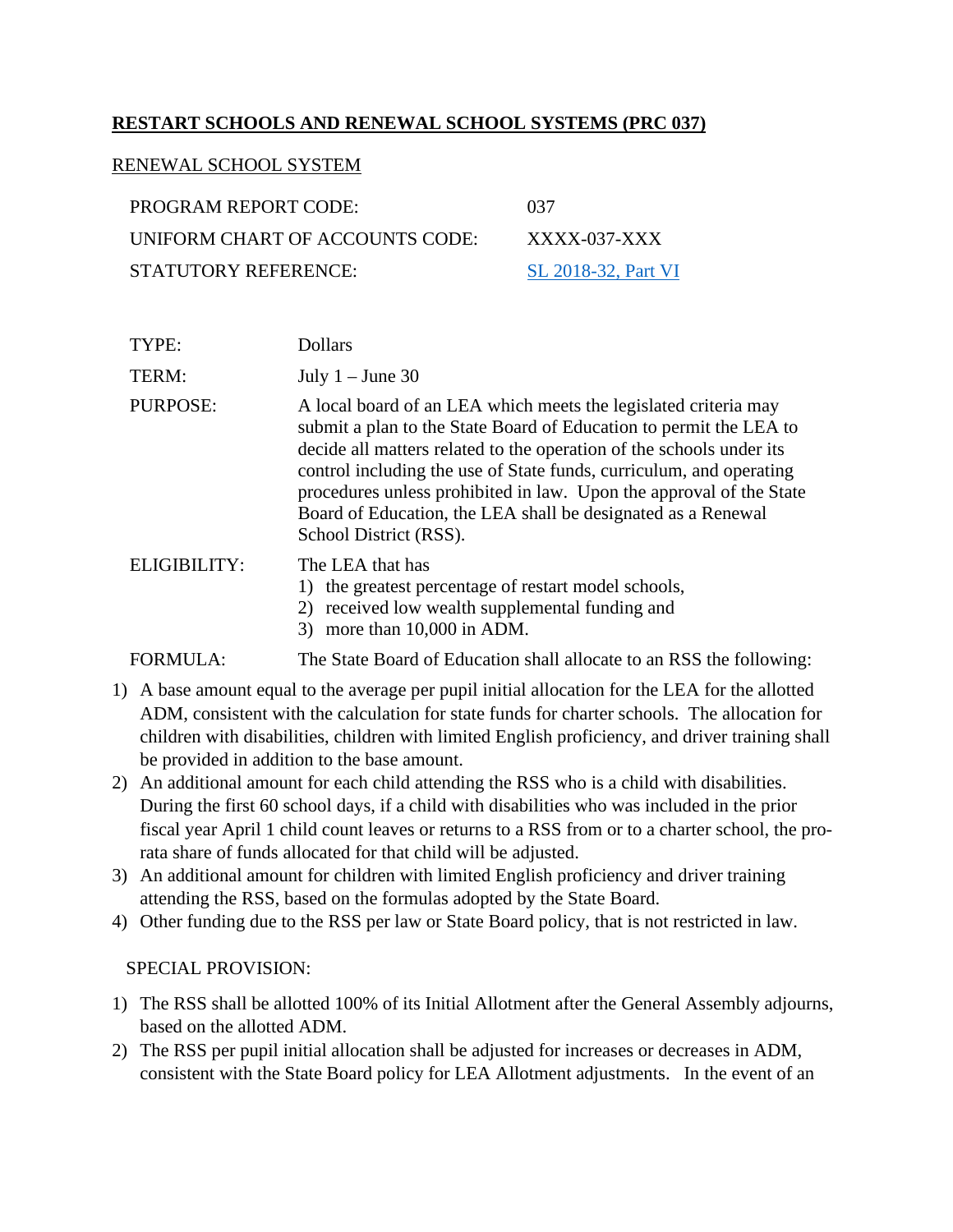adjustment for ADM differences between allotted and actual, all initial allotment categories shall be adjusted on a per pupil basis.

- 3) A RSS shall be eligible to receive or apply for funds available to LEAs, if applicable.
- 4) Use of State funds shall be unrestricted unless there is a restriction imposed by federal law, the conditions of federal grants or as provided through any rules that the State Board adopts to ensure compliance with federal regulations.
- 5) State position allotments will be converted at the State average salary for that position plus benefits.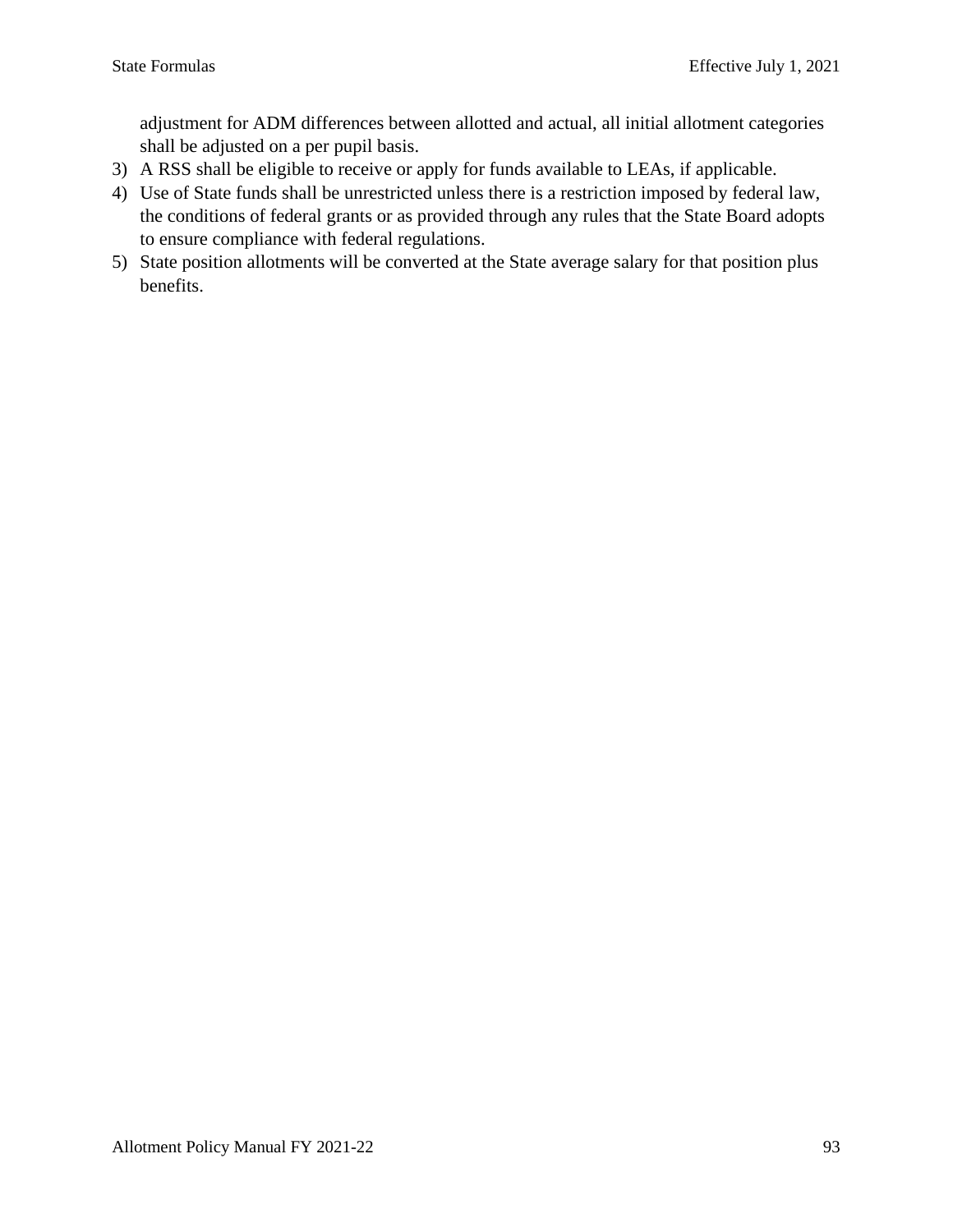### **SCHOOL BUILDING ADMINISTRATION (PRC 005)**

| PROGRAM REPORT CODE:            | 005                                               |
|---------------------------------|---------------------------------------------------|
| UNIFORM CHART OF ACCOUNTS CODE: | $XXXX$ -005- $XX$                                 |
| STATUTORY REFERENCE:            | GS 115C, Article 19<br>SL 1993-769, Section 19.24 |

TYPE: Months of Employment (MOEs) TERM: 10, 11, or 12 months, July 1 - June 30 PURPOSE: Provides funding for salaries including benefits for principals and assistant principals ELIGIBILITY: Each LEA is entitled to months of employment. The months of employment allotted are based on the formulas listed below. FORMULA: Principal and Assistant Principal Allotments are consolidated to allow more flexibility at the local level. The allotments are calculated separately and then combined into one allotment.

[SL 2011-145, Section 7.14\(a\)](https://www.ncleg.gov/Sessions/2011/Bills/House/PDF/H200v9.pdf#page=52)

#### PRINCIPALS:

Each school with 100 or more pupils in final ADM and/or seven or more full-time equivalent state allotted/paid teachers and instructional support personnel, unrounded, (based on prior year 6th pay period) is entitled to twelve months of employment for a principal, within funds available. In accordance with  $SL$  2011-145, Section 7.14(a), a school that opens after July 1, 2011 with less than 100 students in final average daily membership is not entitled to 12 months of employment for a principal. Year-round schools, multi-track organizational patterns, and other sub-urbanization patterns developed within the existing framework of an established campus are not automatically entitled to additional months of employment. The total months are then multiplied by the LEA's average monthly salary (based on prior year 6th pay period salary adjusted for legislated increases and benefits).

If a school opens on or after November 1, a principal allotment will be prorated based on the date of the school opening, within available funds. New school openings will be verified based on current year 2nd month ADM. If the schools are not open, or if they do not qualify for a principal, their principal allotment will be reduced. If this ineligible school was allotted 4 additional principal months in the previous fiscal year for school planning, the 4 months will also be reduced from the current year's allotment.

ADM is based on the final ADM for the prior year as reported on the Principal Monthly Reports (PMR).

FTE information obtained from the 5th and 6th pay periods will be as reported. 202 adjustments shall not be considered.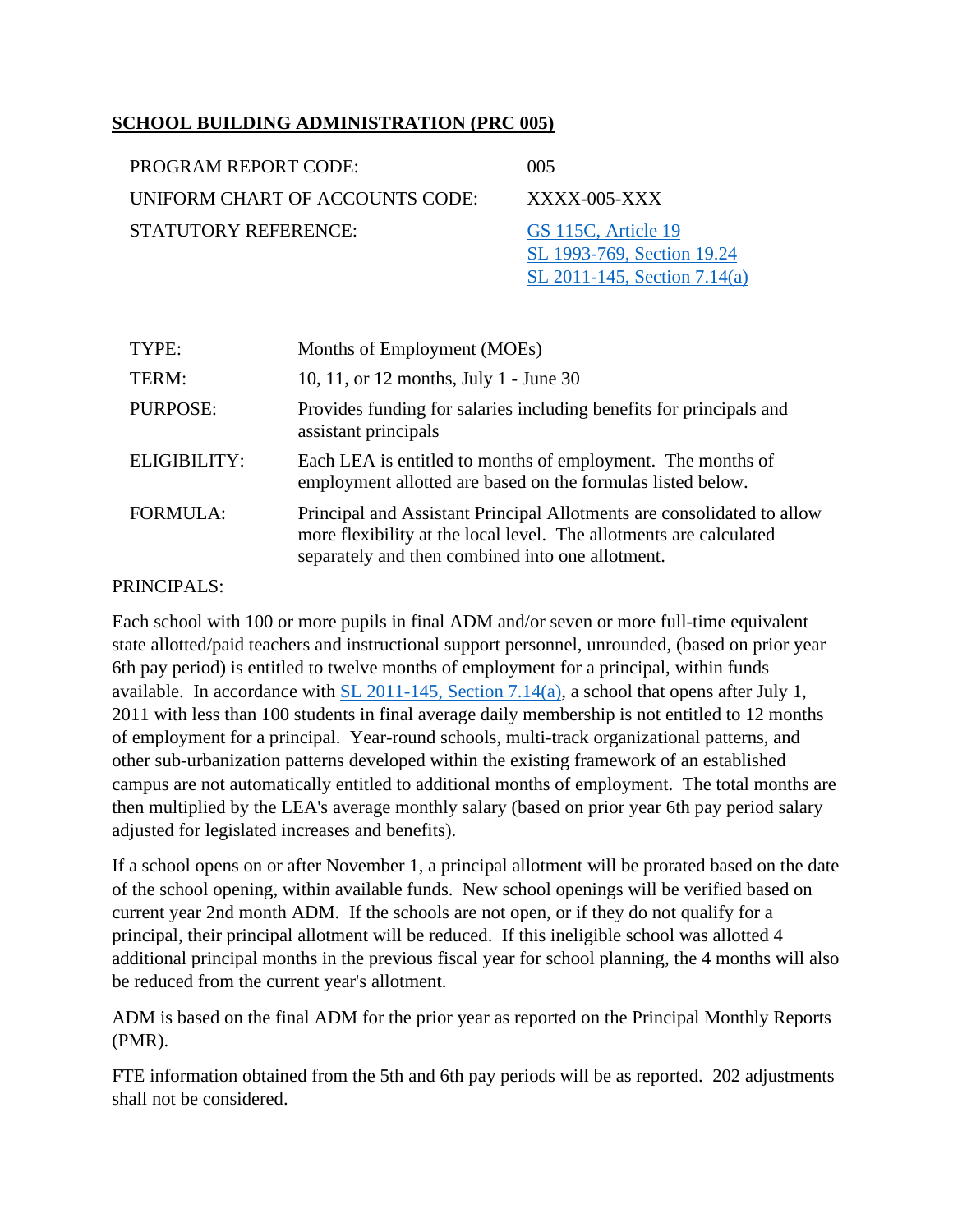## ASSISTANT PRINCIPALS:

One month of employment per 98.53 allotted ADM rounded to the nearest whole month. The total months are then multiplied by the LEA's average monthly salary (based on prior year 6th pay period plus LI) plus benefits.

Fractions of months of employment are rounded up to the nearest month for small city LEAs with ADM less than 3,000 students.

- 1) PRINCIPALS:
	- a) If a school does not meet the conditions specified above, then a teaching position may be used as principal of that school. Teachers employed as principals of schools with less than seven but more than two teachers should be paid for ten months on the appropriate pay level for building principals as specified in the North Carolina Public School Personnel State Salary Schedule.
	- b) In the event the closing or reorganization of schools in an LEA causes a reduction in the principal allotment, the allotment shall be held harmless the first and second fiscal years following the reduction of the principal allotment, provided that the reduction in the principal allotment continues in the second year. Principal allotments provided for schools that are open for two years or less shall not be considered in this hold harmless calculation.
	- c) A teacher may be reassigned to fill in for a principal after the principal has been on sick leave for at least ten (10) days. The reassignment shall be allowed until the principal returns to work or exhausts sick leave.
	- d) Funds may be transferred for any purpose, except where prohibited elsewhere in the ABC transfer policy, by submitting an ABC Transfer Form. The salary transferred will be based on the first step of the principal Base salary schedule. Converting certified position allotments to dollars for the purpose of hiring the same type position is not allowable.
	- e) The State Board of Education must approve waivers for placement of Principals on the salary schedule for Low-Performing schools.
	- f) An LEA may submit in writing to the School Allotments Section a request for up to four additional principal months of employment for new schools (which will qualify for a principal allotment). This request needs to include the following information: school opening date, number of months requested, estimated ADM, estimated state allotted/paid teacher and instructional support FTEs, and the effective date that the principal begins the performance of administrative duties for the new school. This policy only applies to additional regular education schools opening within the district. It does not apply to alternative schools or schools that are replacing existing schools within the LEA. The allotment could be prorated based on the date that the request is received. The allotment of additional principal months will depend on the availability of funds.
	- g) Small Restructured High Schools Schools restructuring into smaller learning communities shall receive a principal position per new site.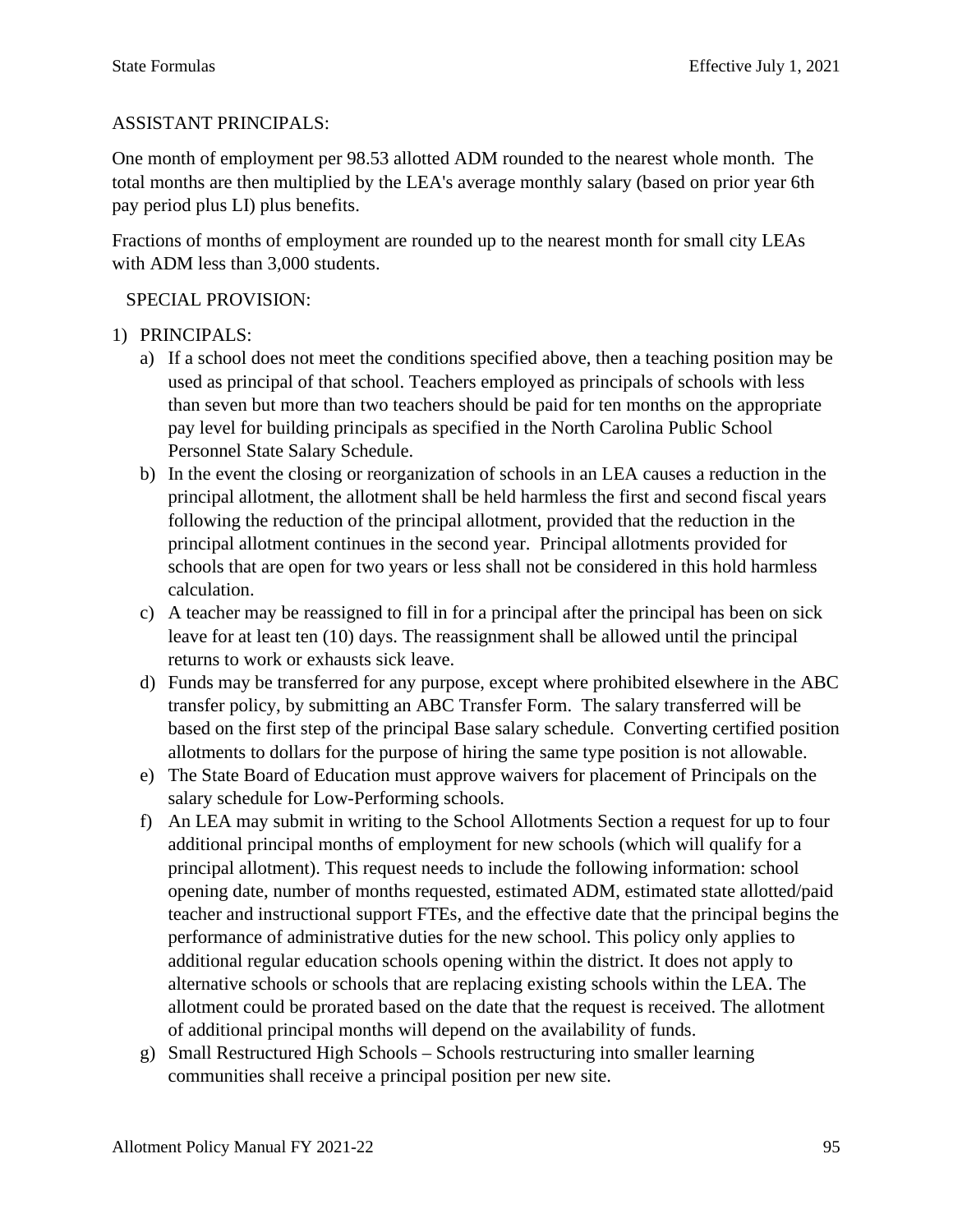h) Approved STEM (Science, Technology, Engineering and Math) schools shall receive a principal per site.

### 2) ASSISTANT PRINCIPALS:

- a) These positions shall be used only for non-teaching activities.
- b) LEAs may employ assistant principals for 10, 11, or 12 months. LEAs cannot exceed allotted months of employment.
- c) Assistant principal months may be allotted within funds available to an LEA if the suborganizational structure of a school within that LEA creates a distinct separate operating entity within an existing school such as an exceptional children wing of a school with integrated/shared programs. The allotments must be requested and appropriated on an annual basis. The LEA must show a need for funding not already included in the regular ADM assistant principal allotment or exceptional children programs. The identification of separate grade spans within a school does not qualify for additional funding under this provision.
- d) Funds may be transferred for any purpose, except where prohibited elsewhere in the transfer policy, by submitting an approved ABC Transfer Form. Funds related to Assistant Principal Months of employment shall be transferred based on the first step of the Assistant Principal Salary Schedule. Funds may be transferred out. Converting certified position allotments to dollars for the purpose of hiring the same type position is not allowable.
- e) Small Restructured High Schools –Schools within an existing school as approved will be reduced for Assistant Principal Months of Employment. [\(SL 2005-276, Section 7.52\)](https://ncleg.net/FiscalResearch/budget_legislation/budget_legislation_pdfs/2005_Appropriations_Act.pdf#page=78)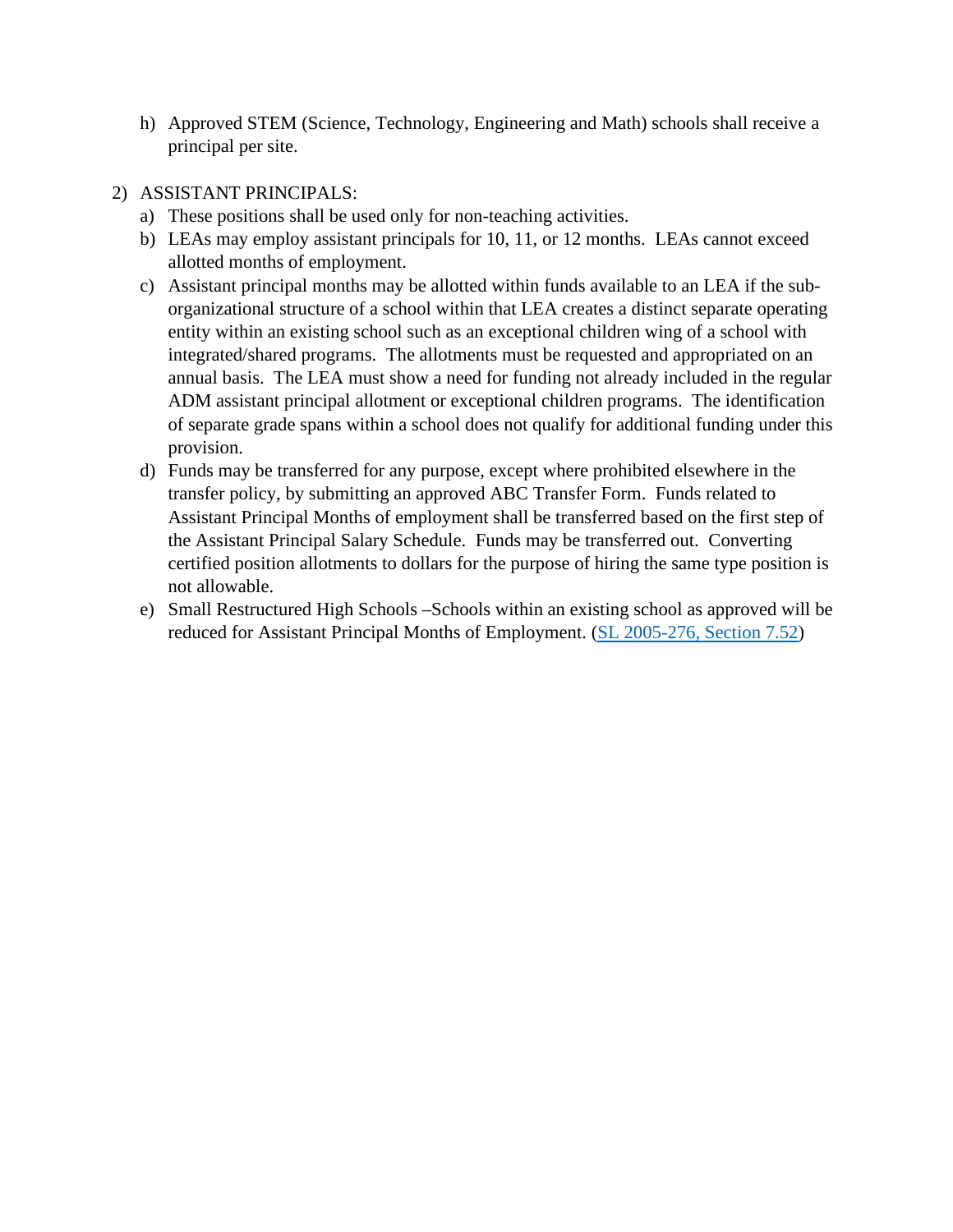[SL 2017-57, Section 7.23A](https://www.ncleg.net/Sessions/2017/Bills/Senate/PDF/S257v9.pdf#page=39)

## **SCHOOL CONNECTIVITY (PRC 073)**

| PROGRAM REPORT CODE:            | 073                                                        |
|---------------------------------|------------------------------------------------------------|
| UNIFORM CHART OF ACCOUNTS CODE: | XXX0-073-XXX                                               |
| STATUTORY REFERENCE:            | SL 2006-66, Committee Report                               |
|                                 | SL 2007-323, Section 7.28<br>SL 2015-241, Committee Report |

| TYPE:           | <b>Dollars</b>                                                                                                                                                                                                                                                                                                                   |
|-----------------|----------------------------------------------------------------------------------------------------------------------------------------------------------------------------------------------------------------------------------------------------------------------------------------------------------------------------------|
| TERM:           | July $1$ - June 30                                                                                                                                                                                                                                                                                                               |
| <b>PURPOSE:</b> | Funds are appropriated in this act to support the enhancement of the<br>technology infrastructure for public schools.                                                                                                                                                                                                            |
| ELIGIBILITY:    | Each NCREN connected LEA or Charter having multiple locations<br>separated by a public-right-of-way is entitled to wide area network<br>funding. Each charter school not connected to NCREN is entitled to<br>funding to offset the costs of Internet Connectivity                                                               |
| <b>FORMULA:</b> | Each LEA or charter receives a percentage of the estimated wide area<br>network or Internet costs after projected E-Rate discounts as<br>determined and verified by DPI. Because the number of schools,<br>locations, pricing, available funding and E-rate discounts may change<br>each year, amounts and percentages may vary. |

- 1) These funds shall be used for broadband access, equipment, and support services that create, improve and sustain equity of access for instruction opportunities for public school students and educators.
- 2) The funds appropriated shall be used to implement a plan approved by the State Board of Education to enhance the technology infrastructure for public schools that supports teaching and learning in the classrooms.
- 3) Funds currently used for the services covered by these new funds shall not be supplanted by this additional funding and shall be used to support instructional technologies and local infrastructure in schools in support of the acquisition and delivery of instructional technology resources to the classroom.
- 4) Any refunds received for services paid with these technology funds shall return to the originating technology fund.
- 5) School Connectivity funding for Charter Schools is allotted in PRC 036.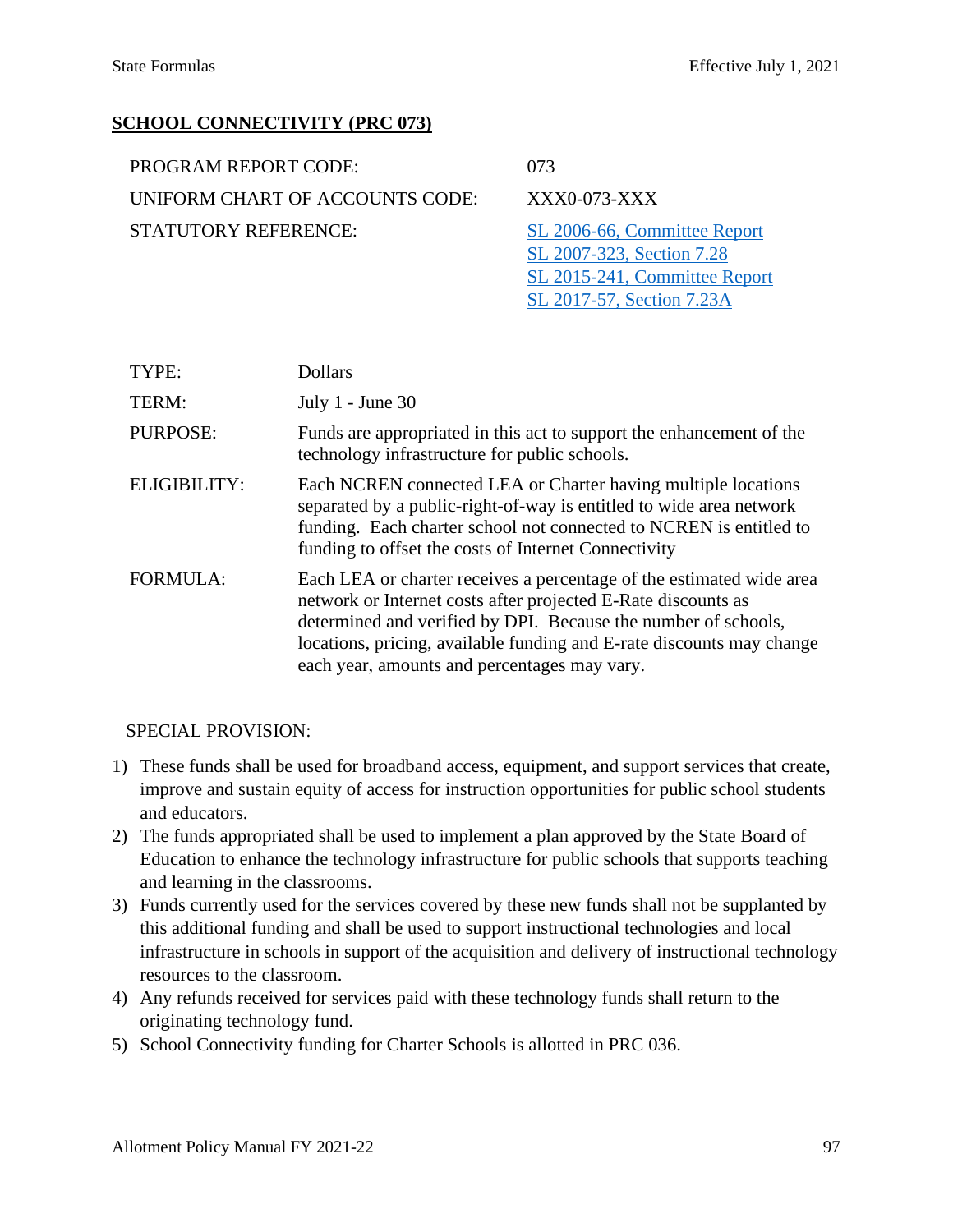### **SCHOOL PSYCHOLOGIST – POSITION (PRC 006)**

| <b>PROGRAM REPORT CODE:</b>     | (106)                                    |
|---------------------------------|------------------------------------------|
| UNIFORM CHART OF ACCOUNTS CODE: | $XXXX$ -006-1 $XX$                       |
| STATUTORY REFERENCE:            | GS 115C-316.5<br>SL 2021-180 Section 7.6 |
|                                 |                                          |

| TYPE:               | Positions                                                                                                                                                                                                                                                                                           |
|---------------------|-----------------------------------------------------------------------------------------------------------------------------------------------------------------------------------------------------------------------------------------------------------------------------------------------------|
| TERM:               | 10 months: July $1 -$ June 30                                                                                                                                                                                                                                                                       |
| <b>PURPOSE:</b>     | Provides funding for salaries for certified school psychologist<br>personnel to implement locally designed initiatives that provide<br>mental health services for students and staff. It is the intent of the<br>General Assembly that the positions must only be used for School<br>Psychologists. |
| <b>ELIGIBILITY:</b> | Each LEA is entitled to positions. The number of positions allotted is<br>based on the formula listed below with a minimum of one position<br>per LEA.                                                                                                                                              |
| <b>FORMULA:</b>     | These positions are allotted on the basis of one position per calculated<br>allotted ADM. One for every 2,000 ADM or at least one per county.<br>There will be a minimum of one position allocated per LEA.                                                                                         |
|                     | After the first month of school, an LEA can request additional<br>resources due to extraordinary student population growth.<br>Allotments will be adjusted within available funds.                                                                                                                  |
|                     | All partial positions 0.25 and over are rounded up to the nearest<br>whole position.                                                                                                                                                                                                                |

- 1) Local Boards of Education may transfer any portion of a position allotment to dollar allotments only for contracted services, which are directly related to school psychology. These position shall be converted at the minimum salary for school psychologist on the "A" Teachers Salary Schedule. If this option is selected, the resulting positions and dollars will be transferred to a separate allotment category entitled "School Psychologist Conversion to Dollars (PRC 008) which is a dollar allotment.
- 2) Local Boards of Education shall ensure that each LEA employs at least one full-time, permanent school psychologist beginning with the FY 2022-2023 school year.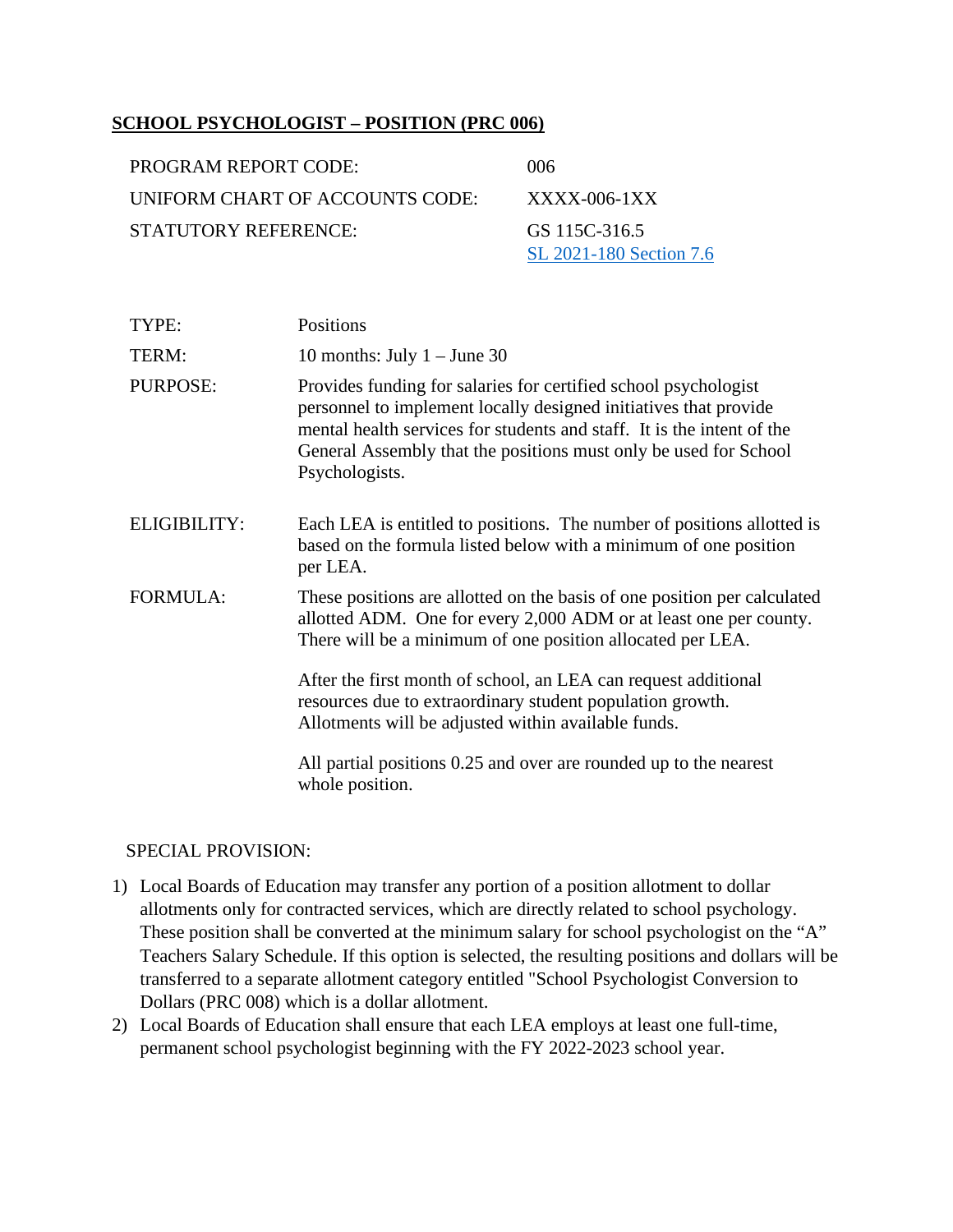## **SCHOOL PSYCHOLOGIST CONVERSION TO DOLLARS (PRC 008)**

| <b>PROGRAM REPORT CODE:</b>     | 008                                      |
|---------------------------------|------------------------------------------|
| UNIFORM CHART OF ACCOUNTS CODE: | XXXX-008-3XX                             |
| STATUTORY REFERENCE:            | GS 115C-316.5<br>SL 2021-180 Section 7.6 |

| TYPE:           | <b>Dollars</b>                                                                                                                                      |
|-----------------|-----------------------------------------------------------------------------------------------------------------------------------------------------|
| TERM:           | July $1 -$ June 30                                                                                                                                  |
| PURPOSE:        | Provides a separate account into which LEAs may convert School<br>Psychologist Positions to pay for contracted school psychology<br>services.       |
| ELIGIBILITY:    | Each LEA is entitled convert funds to this account from PRC 006.                                                                                    |
| <b>FORMULA:</b> | School Psychologist positions (PRC 006) shall be converted at the<br>minimum salary for school psychologist on the "A" Teachers Salary<br>Schedule. |

## SPECIAL PROVISION:

1) Contracted Services must be directly related to school psychology.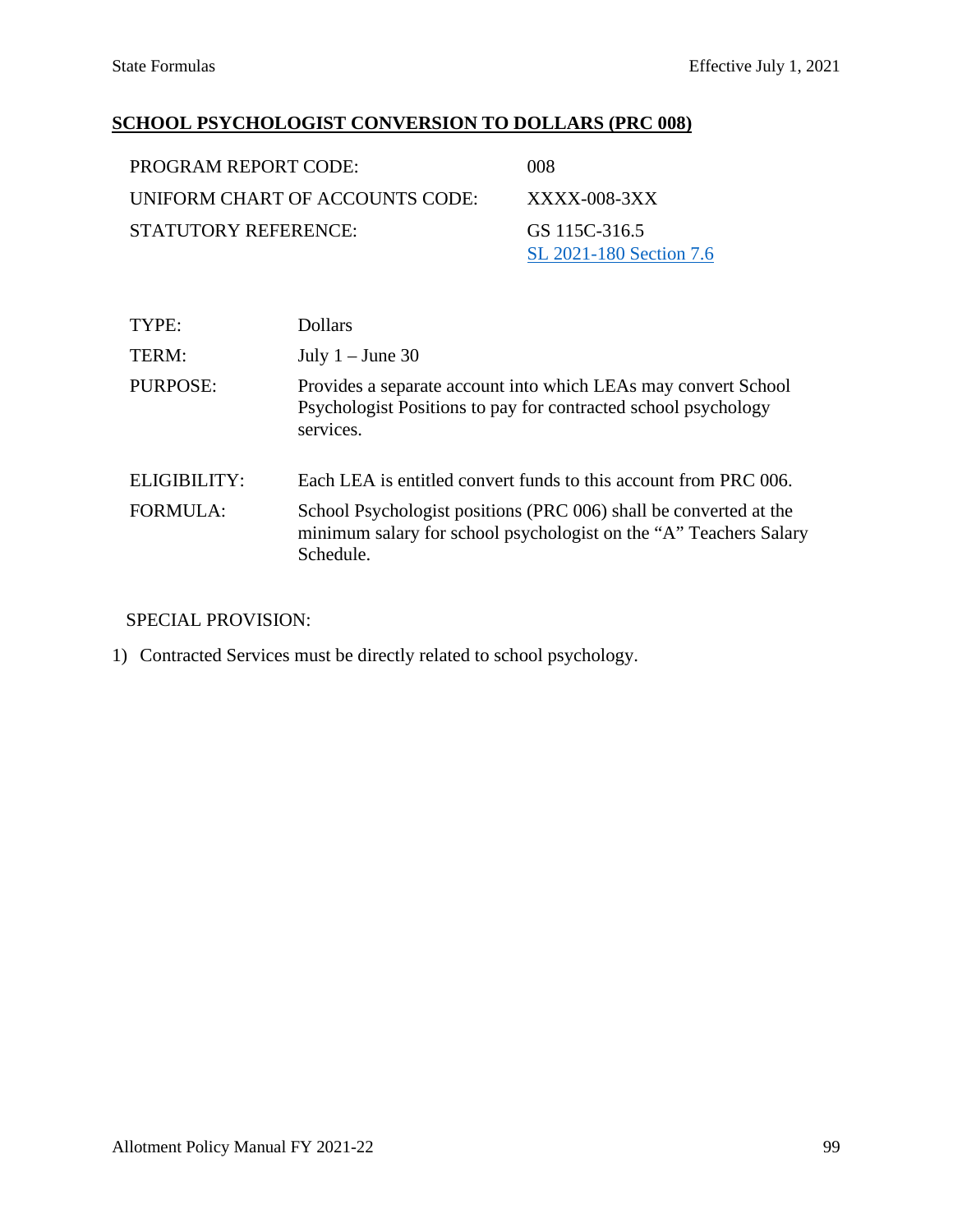### **SCHOOL SAFETY GRANTS (PRC 039)**

| <b>PROGRAM REPORT CODE:</b>     | -039 |
|---------------------------------|------|
| UNIFORM CHART OF ACCOUNTS CODE: | XX   |
| <b>STATUTORY REFERENCE:</b>     |      |

XXXX-039-XXX

SL 2018-5, Section  $7.27(e)$ [SL 2021-180 Section 7.19](https://webservices.ncleg.gov/ViewBillDocument/2021/53458/0/S105-PCCS25005-MLXR-3)

| TYPE:               | <b>Dollars</b>                                                                                                                                                                                                                                                       |
|---------------------|----------------------------------------------------------------------------------------------------------------------------------------------------------------------------------------------------------------------------------------------------------------------|
| TERM:               | July $1$ - June 30                                                                                                                                                                                                                                                   |
| <b>PURPOSE:</b>     | This account provides funding to public school units for<br>A. School resource officers in elementary and middle schools;<br>B. Grants for students in crisis;<br>C. Grants for training to increase school safety; and<br>D. Grants for safety equipment in schools |
| <b>ELIGIBILITY:</b> | All public school units are eligible for SRO grant funding.<br>Applications will be judged on need-based considerations which<br>include small-county, low wealth, and school crime rate factors.<br>All PSUs are eligible for grants B. C and D under Purpose.      |
| <b>FORMULA:</b>     | PSUs must submit applications for funding. The State<br>Superintendent shall approve the awards prior to allocation.                                                                                                                                                 |

- A. School Resource Officers
	- 1) State School Resource Officer funding for Middle Schools must be matched on the basis of two dollars (\$2.00) in state funds for every one dollar (\$1.00) in local funds.
	- 2) School Resource Officer grant funds for charter schools will be allotted in PRC 036. Funds for regional schools will be allotted in PRC 038.
	- 3) Public school units may use these funds to employ school resource officers in elementary and middle schools, to train them, or both. Training shall be provided, in partnership with the public school unit, by a community college, a local law enforcement agency, or the North Carolina Justice Academy. Any training shall include instruction on research into the social and cognitive development of elementary school and middle school children.
- B. Grants for Students in Crisis
	- 1) Grants will be provided to public school units to contract with community partners to provide or pay crisis services, pursuant to SL2021-180 Section 7.19(e)
	- 2) DPI shall not use more than \$350,000 for Grants for Students in Crisis.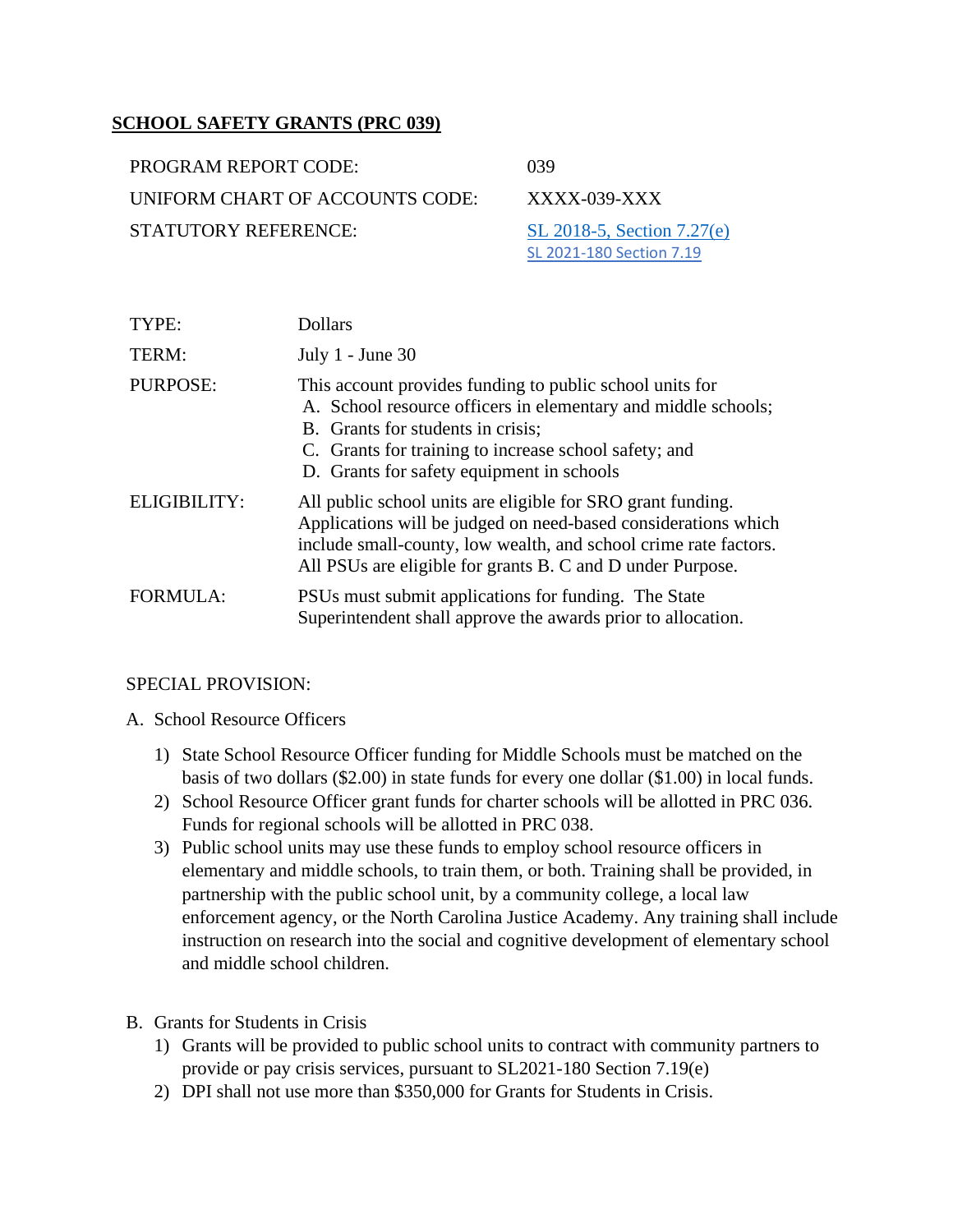- C. Grants for Training to Increase School Safety
	- 1) Grants will be provided to public school units to contract with community partners to address school safety by providing training to help students develop healthy responses to trauma and stress.
	- 2) Training funded by the grants must be evidence-based and shall any of the services in SL2021-180 Section 7.19(f):
	- 3) DPI shall not use more than \$350,000 for Grants for Training to Increase School Safety.
- D. Grants for Safety Equipment
	- 1) Grants will be provided to public school units for:
		- a. The purchase of safety equipment for school buildings.
		- b. Training associated with the use of safety equipment purchased using the grant funds.
- E. General Provisions
	- 1) Grants provided to public school units pursuant to these programs shall be used to supplement and not to supplant State or non-State funds already provided for these services.
	- 2) Funds may not be transferred in or out of this category.
	- 3) \$100,000 of the funds appropriated may be used by DPI for administration of the grants.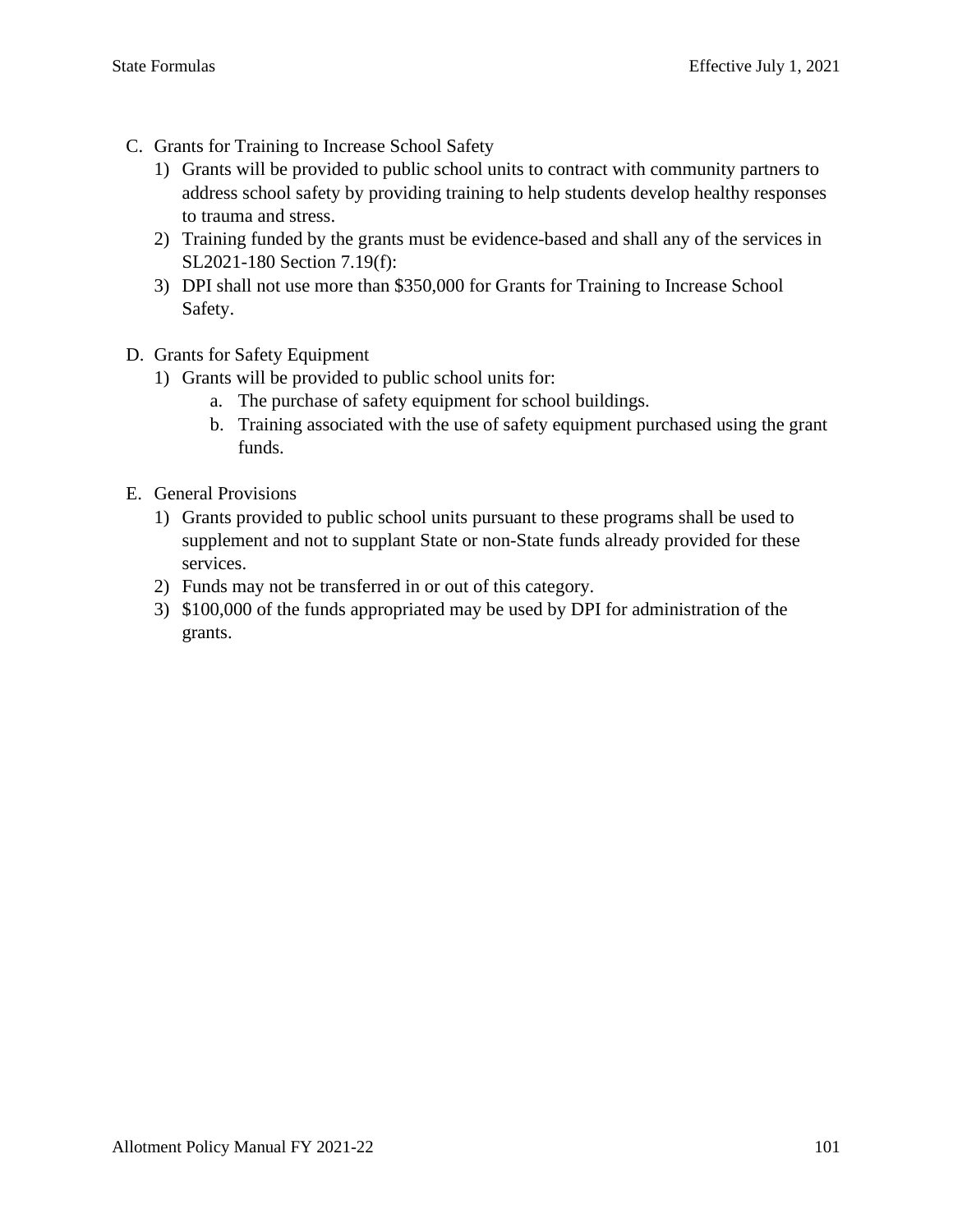### **SCHOOL TECHNOLOGY FUND (PRC 015)**

| PROGRAM REPORT CODE:            | (1)15                       |
|---------------------------------|-----------------------------|
| UNIFORM CHART OF ACCOUNTS CODE: | $XXXX$ -015- $XXX$          |
| STATUTORY REFERENCE:            | GS 115C, Article 8, Part 3A |

| TYPE:               | <b>Dollars</b>                                                                                       |
|---------------------|------------------------------------------------------------------------------------------------------|
| TERM:               | July 1: carries over until spent                                                                     |
| PURPOSE:            | Provides funding to LEAs for the development and implementation<br>of a local school technology plan |
| <b>ELIGIBILITY:</b> | Each LEA is entitled to funding.                                                                     |
| <b>FORMULA:</b>     | Funds for School Technology are distributed based on allotted ADM<br>in grades K-12.                 |

- 1) Two or more LEAs may jointly expend funds to develop their individual local school technology plans for staff development or to implement their individual local school technology plans.
- 2) Funds must be expended in accordance with the LEA's School Technology Plan.
- 3) Monthly allotment adjustments will be made to each LEA based on interest received on their account from the Department of State Treasurer. These monthly adjustments are based on each LEA's average daily balance for the month in their School Technology Fund.
- 4) Any legislated One-time annual adjustment for fines and penalties will be made to each LEA and Charter School with an approved technology plan. Funds are allotted based on allotted ADM.
- 5) Per [GS 115C-546.2,](https://www.ncleg.net/EnactedLegislation/Statutes/HTML/BySection/Chapter_115C/GS_115C-546.2.html) monthly allotment adjustments will be made to each LEA based on transfers from the School Building Fund once received from the Division of Safe and Healthy Schools Support, School Planning Section.
- 6) Funds cannot be transferred in or out of this category.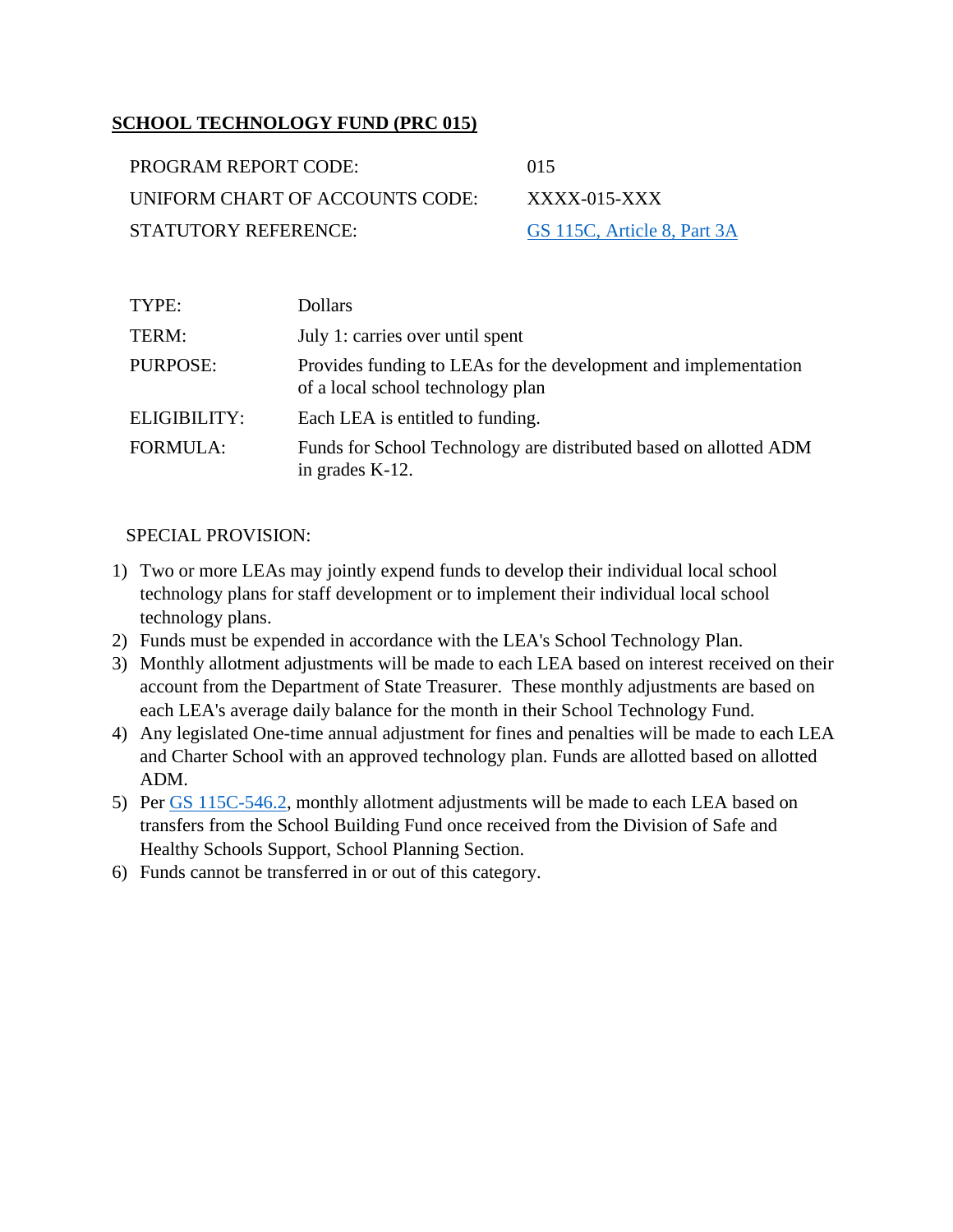# **SMALL COUNTY AND LOW WEALTH SIGNING BONUS FOR TEACHERS (PRC 062)**

| <b>PROGRAM REPORT CODE:</b>     | 062                           |
|---------------------------------|-------------------------------|
| UNIFORM CHART OF ACCOUNTS CODE: | $XXXX$ -062-XXX               |
| STATUTORY REFERENCE:            | SL 2021-180 Section $7A.5(a)$ |

| TYPE:           | <b>Dollars</b>                                                                                                                                                                     |
|-----------------|------------------------------------------------------------------------------------------------------------------------------------------------------------------------------------|
| TERM:           | July $1$ - June 30                                                                                                                                                                 |
| PURPOSE:        | Provides funds to eligible LEAs for signing bonuses to eligible<br>teachers and instructional support personnel.                                                                   |
| ELIGIBILITY:    | LEA that receives at least one of the following in current fiscal year:<br>(a) Small County Supplemental Funding (PRC019)<br>(b) Low Wealth Counties Supplemental Funding (PRC032) |
| <b>FORMULA:</b> | This is a guaranteed allotment for eligible LEAs.                                                                                                                                  |

- 1) To be eligible for the signing bonuses, an employee must meet all of the following criteria:
	- a. Accepts employment as a certified teacher or instructional support position with an eligible LEA for the current fiscal year;
	- b. Was not employed by the eligible LEA in the prior fiscal year;
	- c. Is employed by the eligible LEA as of October 1 of the current fiscal year
- 2) LEAs are required to match bonus payments on the basis of \$1.00 State funds to \$1.00 local funds, up to \$1,000 in State funds. No State or Federal funds (including ESSER funds) may be used to satisfy the matching requirement.
- 3) A teacher who receives a signing bonus through this PRC is ineligible to receive another signing bonus through this PRC or through a similar enactment of the General Assembly until June 1, 2024, at the earliest. This exception does not apply to any legislatively mandated bonuses received by teachers that are not signing bonuses.
- 4) The signing bonuses awarded to eligible employees shall be in addition to any regular wage or other bonus a teacher receives or is scheduled to receive.
- 5) The signing bonuses are not subject to retirement contribution related to Retirement System for Teachers and State Employees.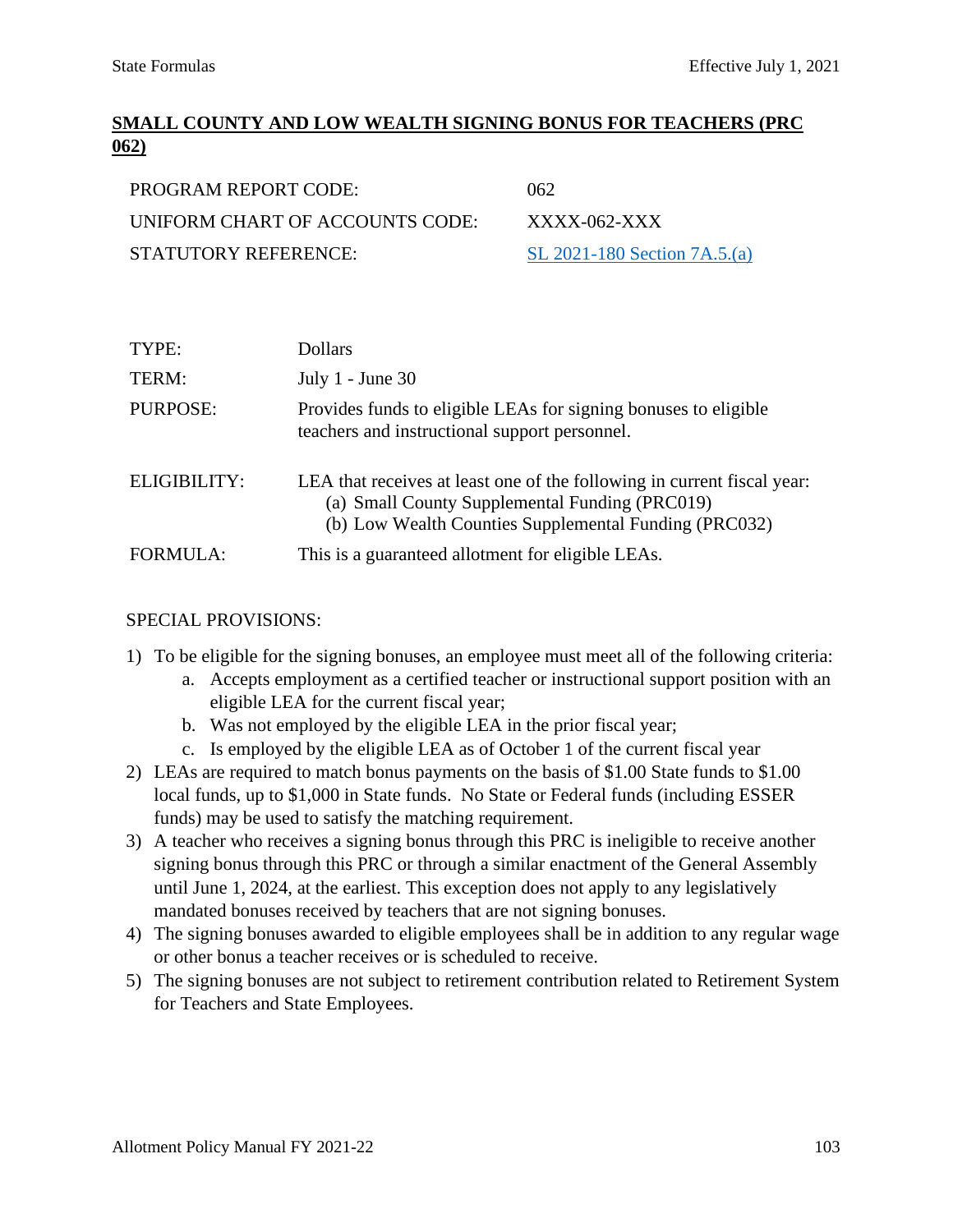### **SMALL COUNTY SUPPLEMENTAL FUNDING (PRC 019)**

| PROGRAM REPORT CODE:            | 019                     |
|---------------------------------|-------------------------|
| UNIFORM CHART OF ACCOUNTS CODE: | $XXX0-019-XXX$          |
| <b>STATUTORY REFERENCE:</b>     | SL 2018-5, Section 7.4  |
|                                 | SL 2021-180 Section 7.4 |

| TYPE:               | <b>Dollars</b>                                                                                                                                             |                                                                                                                                                      |                                                                                                                                        |
|---------------------|------------------------------------------------------------------------------------------------------------------------------------------------------------|------------------------------------------------------------------------------------------------------------------------------------------------------|----------------------------------------------------------------------------------------------------------------------------------------|
| TERM:               | July $1$ - June 30                                                                                                                                         |                                                                                                                                                      |                                                                                                                                        |
| PURPOSE:            | To provide additional funds to small school systems.                                                                                                       |                                                                                                                                                      |                                                                                                                                        |
| <b>ELIGIBILITY:</b> | Each Eligible county school administrative unit shall receive a dollar<br>allotment according to the following schedule over the next five-year<br>period. |                                                                                                                                                      |                                                                                                                                        |
| <b>FORMULA:</b>     |                                                                                                                                                            | <b>Allotted ADM</b><br>$0 - 1,300$<br>$1,301 - 1,700$<br>$1,701 - 2,000$<br>$2,001 - 2,300$<br>$2,301 - 2,600$<br>$2,601 - 2,800$<br>$2,801 - 3,300$ | <b>Small County Allotment</b><br>\$1,820,000<br>\$1,548,700<br>\$1,600,000<br>\$1,560,000<br>\$1,470,000<br>\$1,498,000<br>\$1,548,000 |

### SPECIAL PROVISION:

- 1) This is a Phase-Out Provision. If a local school administrative unit becomes ineligible for funding, funding for that unit shall be phased out over a five-year period. Funding for such local administrative units shall be reduced in equal increments in each of the five years after the local administrative unit becomes ineligible. Funding shall be eliminated in the fifth fiscal year after the local administrative unit becomes ineligible. Allotments for eligible local school administrative units shall not be reduced by more than (20%) of the amount received in the current fiscal year.
- 2) A local school administrative unit shall not become ineligible for funding if either the higher of the first two months total projected average daily membership for the current year or the higher of the first two months total prior year average daily membership would otherwise have made the unit eligible for funds under the schedule in subsection (a) of this section.

#### 3) Uses of Funds:

a) Funds allotted for small school systems may be used for any type expenditure eligible from State fund allotments (excluding central office administration); however, based on N.C. GS 115C-408(b), these funds are not available for capital construction projects.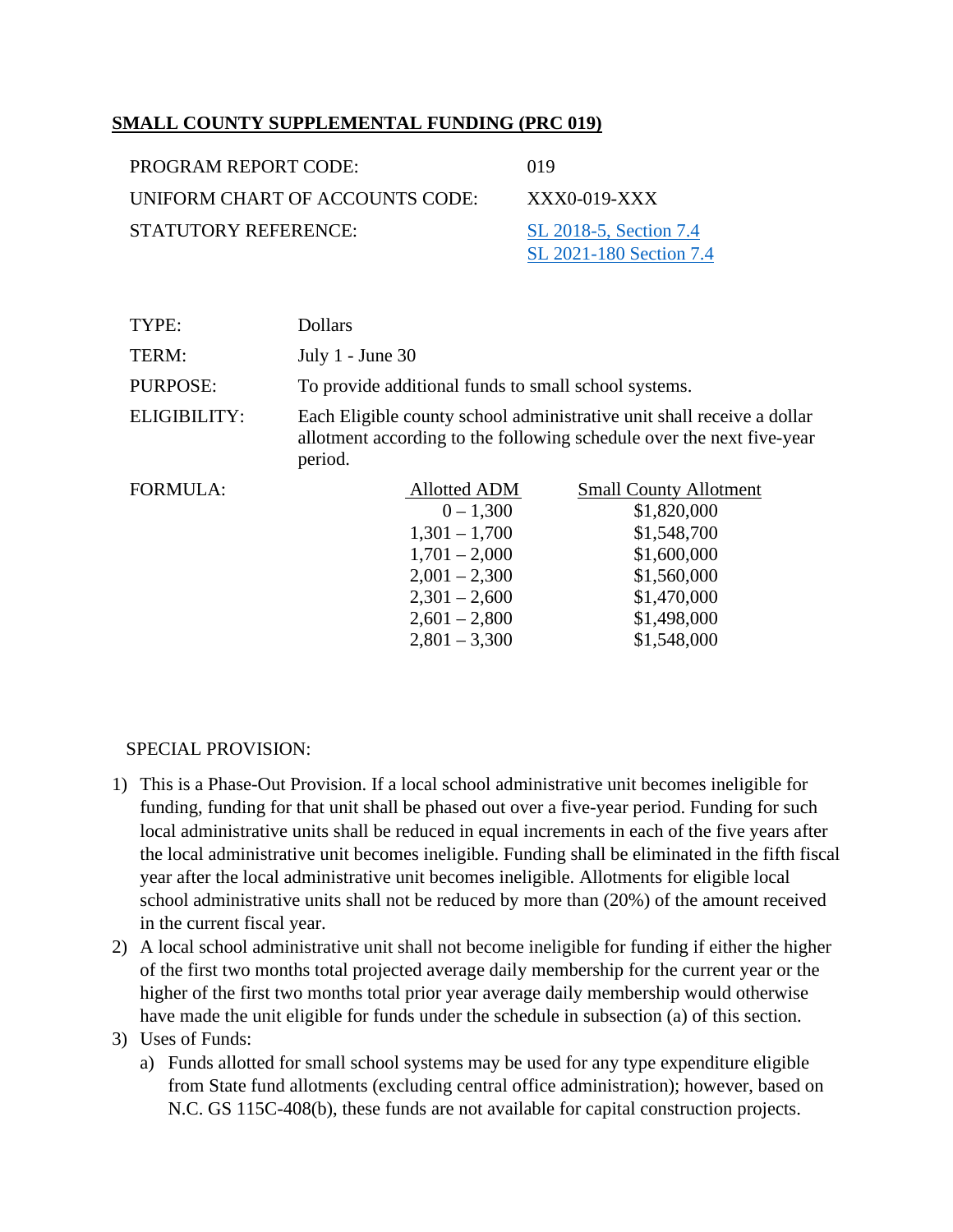- b) An amount not to exceed ten thousand dollars (\$10,000) may be used to pay towards the plant operation contract cost charged by the Department of Public Instruction for services.
- c) Local Boards of Education are encouraged to use at least 20% of the small county funds they receive to improve the academic performance of children who are performing at Level I or II on either reading or mathematics end-of grade tests in grades 3-8. Local boards of education shall report to the State Board of Education on an annual basis on funds used for this purpose, and the State Board shall report this information to the Joint Legislative Education Oversight Committee. (SB 200, Section 7.12 (f))
- d) Each LEA will need to develop its own chart of accounts using PRC 019 with any valid purpose and object code in the Chart of Accounts.
- 4) These funds are to supplement, not supplant, local funds. Funds will not be allocated to any LEA found to have used these funds to supplant local per student current expense funds. A county is considered to have used these funds to supplant if the current expense appropriation per student of the county for the current year is less than 95% of the average of the local current expense appropriations per student for the three prior fiscal years.
- 5) The State Board of Education will consider requests from LEAs to waive the non-supplant requirement as outlined in the legislated low wealth and small county supplemental funding formula only under the following conditions:
	- a) The county can show:
		- i) that it has remedied the deficiency in funding, or
		- ii) that extraordinary circumstances caused the county to supplant local expense funds with funds allocated under this section.
	- b) Examples include:
		- i) Closing/merging schools within an LEA.
		- ii) Loss of federal Impact Aid funds.
		- iii) Significant change in the demand for county resources due to state/federal unfunded mandates, natural disaster, or other emergency.
- 6) Transfer of funds is not required.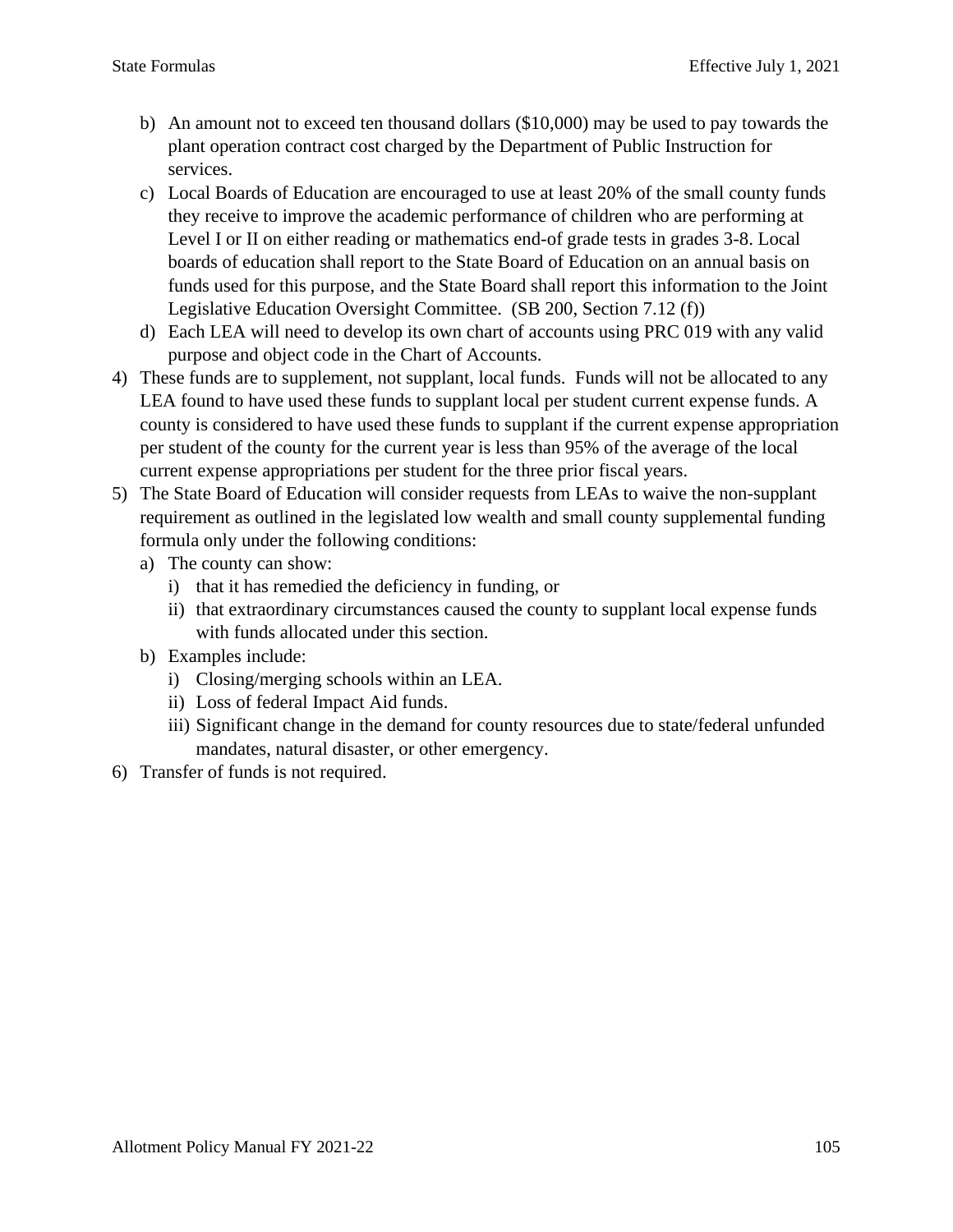### **SUPPLEMENTAL FUNDS FOR TEACHER COMPENSATION (PRC 071)**

| PROGRAM REPORT CODE:            | 071                       |
|---------------------------------|---------------------------|
| UNIFORM CHART OF ACCOUNTS CODE: | $XXXX$ -071-XXX           |
| STATUTORY REFERENCE:            | SL 2021-180 Section 7A.12 |

| TYPE:        | <b>Dollars</b>                                                                                                           |
|--------------|--------------------------------------------------------------------------------------------------------------------------|
| TERM:        | July $1$ - June $30$                                                                                                     |
| PURPOSE:     | To provide funds to eligible LEAs to provide salary supplements to<br>teachers and instructional support in those units. |
| ELIGIBILITY: | LEAs within eligible counties.                                                                                           |

An eligible LEA located in whole or in part in a county that has an adjusted market value of taxable real property of less than:

- \$40,000,000,000 in 2021-22
- \$41,400,000,000 in 2022-23

FORMULA: The formula for allotment is as follows:

- 1) Calculate a county allocation for each eligible county using the following steps:
	- a. Determine **the composite value** for each eligible county. The composite value is the sum of:
		- i. The taxable real property factor for the county [the median adjusted market value of taxable real property<sup>(1)</sup> in the State divided by the adjusted market value of taxable real property of that county] multiplied by 65%.
		- ii. The median household income factor for the county [the median household income<sup> $(2)$ </sup> in the State divided by the median household income for that county] multiplied by 25%.
		- iii. The effective tax rate factor for the county [the effective tax rate for that county divided by the median effective tax rate in the State<sup>(3)</sup>] multiplied by 10%.
	- b. Determine **the supplement factor** for each eligible county. The supplement factor is the composite value (calculated in Step a) multiplied by the number of State-funded certified teachers and instructional support personnel employed in a school in a LEA in the county.
	- c. Determine **the county allocation factor** for each eligible county by dividing the supplement factor for the county (calculated in Step b.) by the sum of all supplement factors for the State. Distribute the appropriation for the counties for Supplemental Funds for Teacher Compensation based on this factor.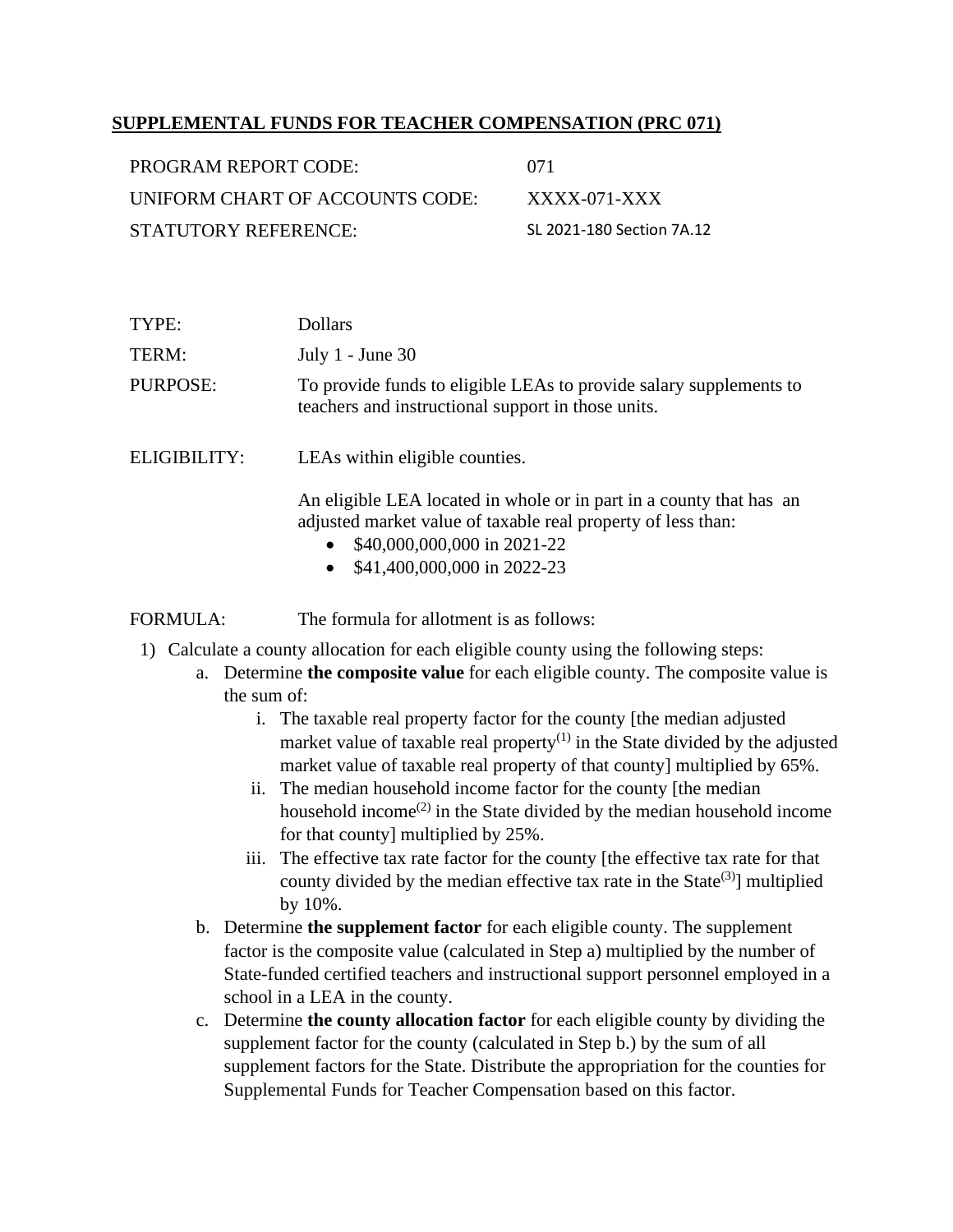- d. Per teacher funding cap: The allocation by LEAs shall not exceed \$4,250 per State funded teacher and instructional support. Determine a per-teacher funding amount by dividing the county allocation amounts by the total number of State funded teachers and instructional support, employed in  $6<sup>th</sup>$  pay period of the prior year, in all eligible LEAs in that county. The county allocation shall be adjusted to ensure that the per teacher allocation does not exceed the cap.
- e. For counties that have multiple LEAs within its borders, the allocation of the county shall be distributed to the LEAs based on the total number of State funded teachers and instructional support, employed in  $6<sup>th</sup>$  pay period of the prior year. For LEAs that cross county lines, the allocation shall be determined based on the LEA in which the majority of the students are located.

#### **Definitions**

- (1) Adjusted market value of taxable real property is the county's assessed taxable real property value, using the latest available data published by the Department of Revenue, divided by the county's sales assessment ration determined under G.S. 105-289(h)
- (2) Median household income for the most recent 12 months for which data is available as used in G.S.143B-437.08
- (3) The effective tax rate is the actual county tax rate multiplied by the most recent annual sales assessment ratio

- 1) Allocation of salary supplements among teachers, instructional support and qualifying school administrators within each eligible local school administrative unit, including whether a qualifying teacher, instructional support or school administrator receives a salary supplement and the amount of the supplement provided to that person, shall be determined in the discretion of the local board of education or governing body of the eligible public school unit.
- 2) No individual salary supplement shall exceed the per-teacher funding amount awarded to that unit. This maximum does not include benefits.
- 3) Certified personnel eligible to receive supplemental funds from these funds:
	- a. Teachers
	- b. Instructional support
	- c. Assistant principal who are paid based on the teacher pay per G.S.115C-285(a)(8)
	- d. Principal who are paid based on the teacher or assistant principal pay per G.S.115C-285(a)(8a)
- 4) Charter schools, lab schools, ISD and regional schools located in eligible counties shall receive a per pupil share in their respective PRCs. PSUs receiving funding are encouraged to provide salary supplements to teachers and instructional support personnel.
- 5) A LEA that receives funds under program shall use the funds to supplement and not supplant non-State funds provided for salary supplements for teachers and qualifying administrators. No funding under this PRC shall be provided to LEAs which has reduced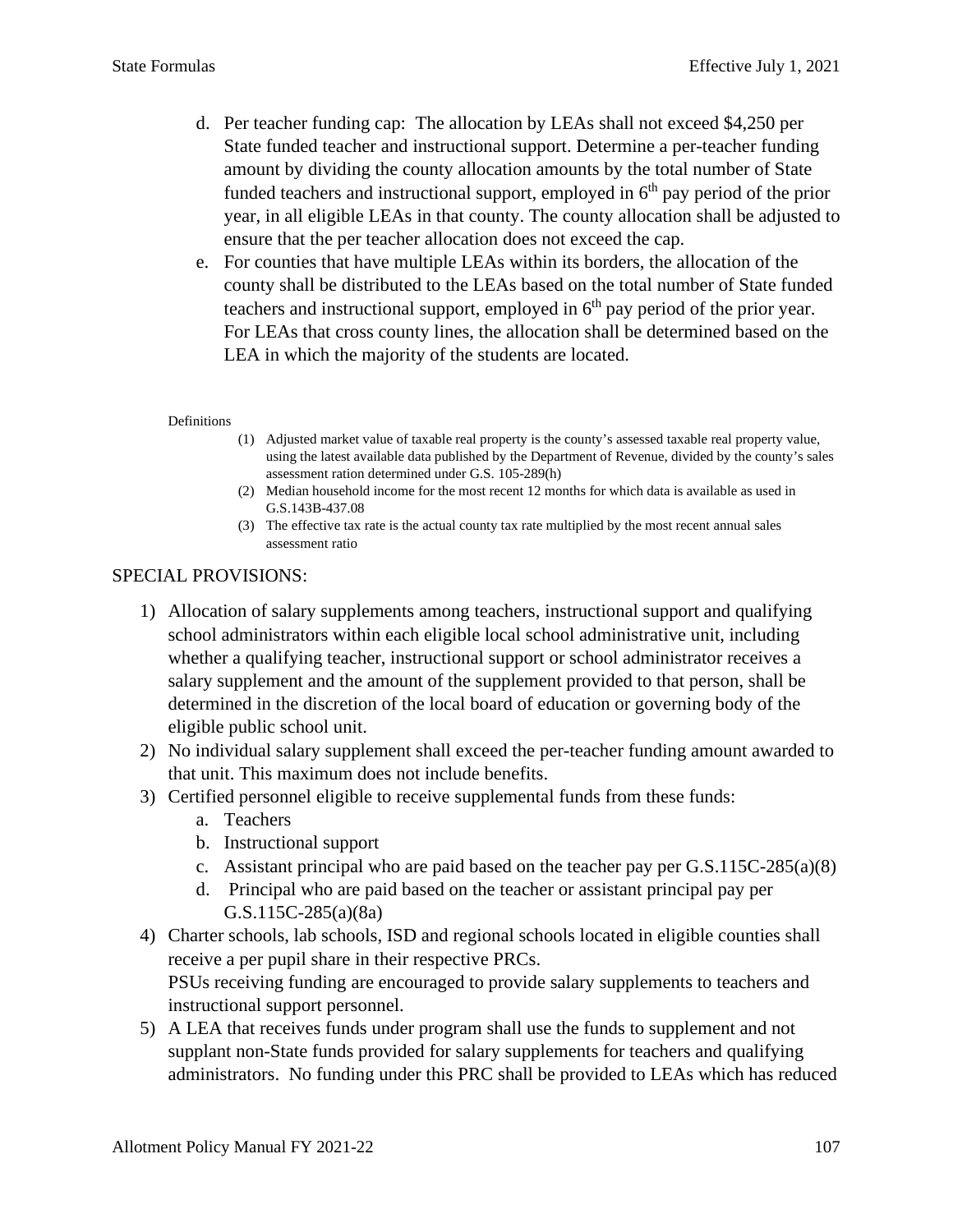the average local salary supplement provided to teachers, instructional support or qualifying school administrators in the prior school year.

6) All supplements are considered compensation for retirement contribution purposes.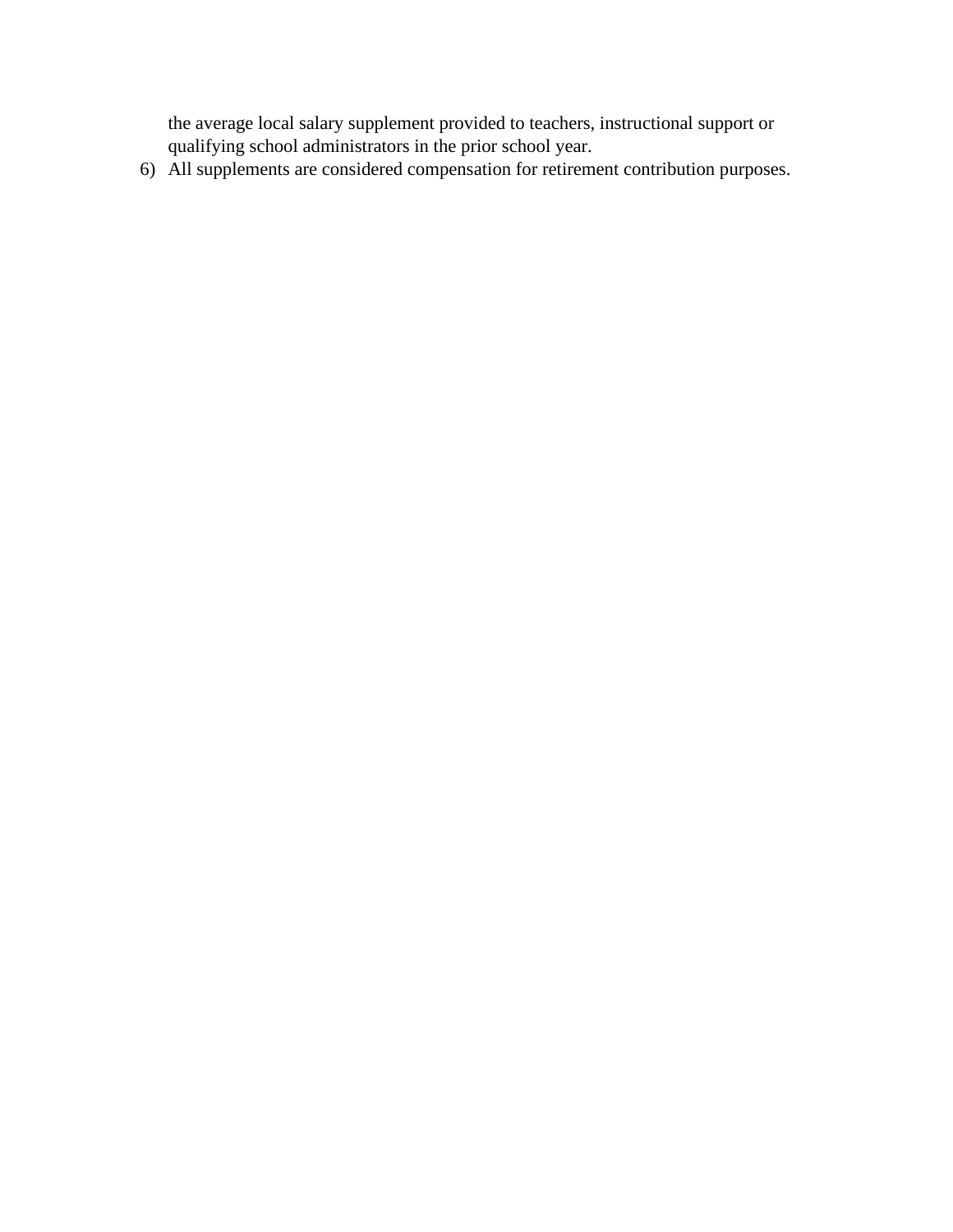# **SUMMER READING CAMPS (PRC 016)**

| <b>PROGRAM REPORT CODE:</b>     | 016                         |
|---------------------------------|-----------------------------|
| UNIFORM CHART OF ACCOUNTS CODE: | $XXX0-016-XXX$              |
| STATUTORY REFERENCE:            | GS 115C, Article 8, Part 1A |
|                                 | SL 2014-100, Section 8.7    |

| TYPE:               | <b>Dollars</b>                                                                                                                                                                                                                                                                                                                                                                     |
|---------------------|------------------------------------------------------------------------------------------------------------------------------------------------------------------------------------------------------------------------------------------------------------------------------------------------------------------------------------------------------------------------------------|
| TERM:               | July $1 -$ October 31                                                                                                                                                                                                                                                                                                                                                              |
| PURPOSE:            | To provide additional educational programs outside of the<br>instructional calendar to any 3rd grade student who does not<br>demonstrate reading proficiency and any first or second grade student<br>who demonstrates reading comprehension below grade level as<br>identified through administration of formative and diagnostic<br>assessments in accordance with GS 115C-83.6. |
| <b>ELIGIBILITY:</b> | Each LEA or charter school                                                                                                                                                                                                                                                                                                                                                         |
| <b>FORMULA:</b>     | Each LEA and charter school shall receive:<br>A minimum of \$10,725.<br>A dollar amount per allotted 1st -3rd grade student multiplied by<br>٠<br>the percentage of 1st - 3rd graders who do not demonstrate<br>proficiency in reading.<br>The maximum funding is capped at \$825 per not-proficient ADM.<br>$\bullet$                                                             |

- 1) Summer Camps shall:
	- a) Offer at least 72 hours of reading instruction to yield positive reading outcomes for participants;
	- b) Be provided over no less than three weeks for students in schools using calendars other than year-round calendars.
	- c) Be taught by compensated licensed teachers selected based on demonstrated student outcomes in reading proficiency or in improvement of difficulties with reading development; and
	- d) Allow volunteer mentors to read with students at times other than during 72 hours of reading instruction.
- 2) Parents or guardians of first and second grade students demonstrating reading comprehension below grade level as identified through assessments administered pursuant to [GS 115C-83.6,](https://www.ncleg.gov/EnactedLegislation/Statutes/PDF/BySection/Chapter_115C/GS_115C-83.6.pdf) shall be encouraged to enroll their student in a reading camp provided by the local school administrative unit. Parents or guardians of the students demonstrating reading proficiency shall make the final decision regarding the student's summer camp attendance.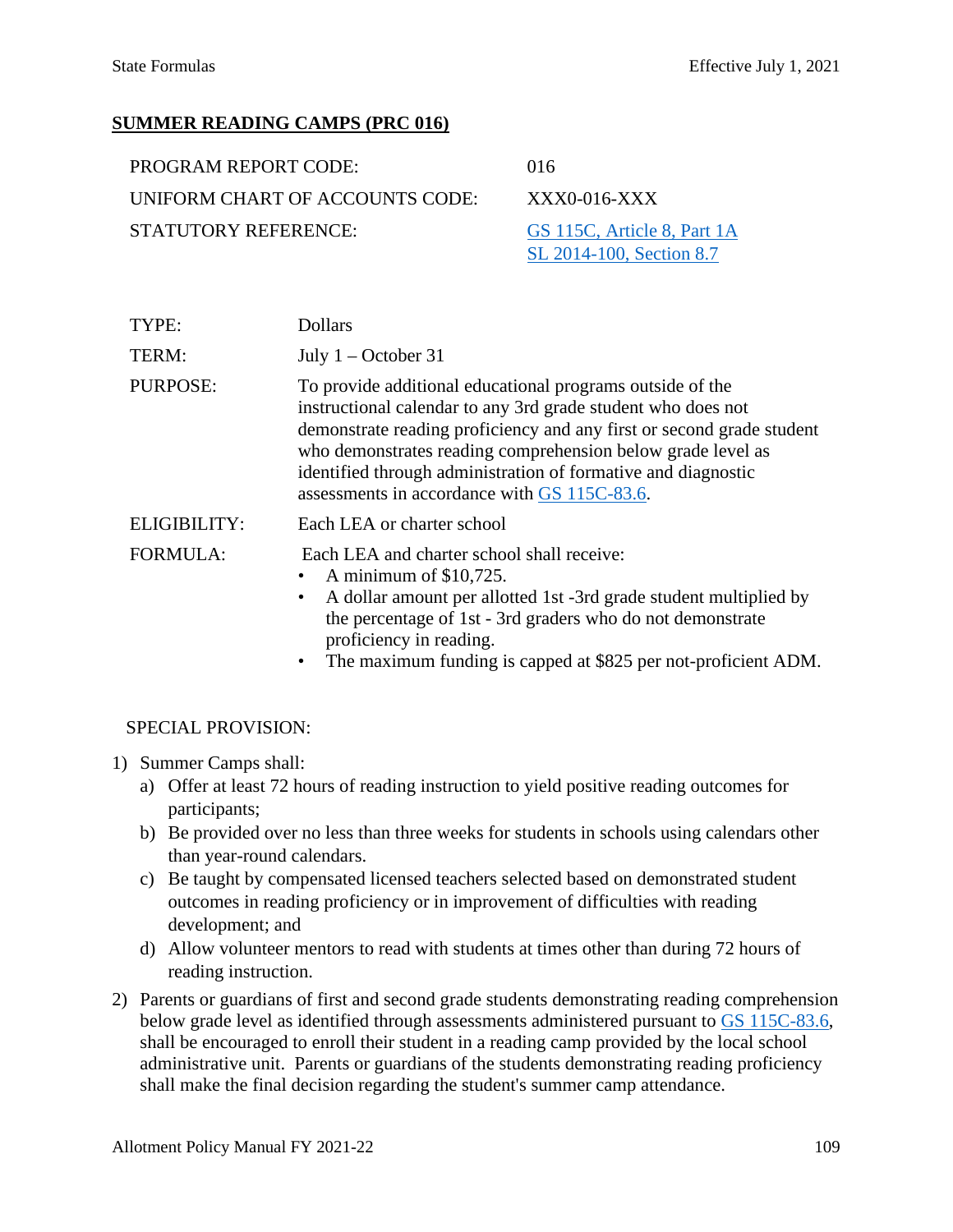- 3) Funding will carryover until Oct 31 of the subsequent fiscal year for expenditure liquidation.
- 4) LEAs and Charter Schools are encouraged to use other state and federal funding targeted at students at risk, in addition to the summer camp allotment. Such as, At Risk (PRC 069) and Disadvantaged Student Supplemental Funding (PRC 024).
- 5) No funds shall be transferred in or out of this category.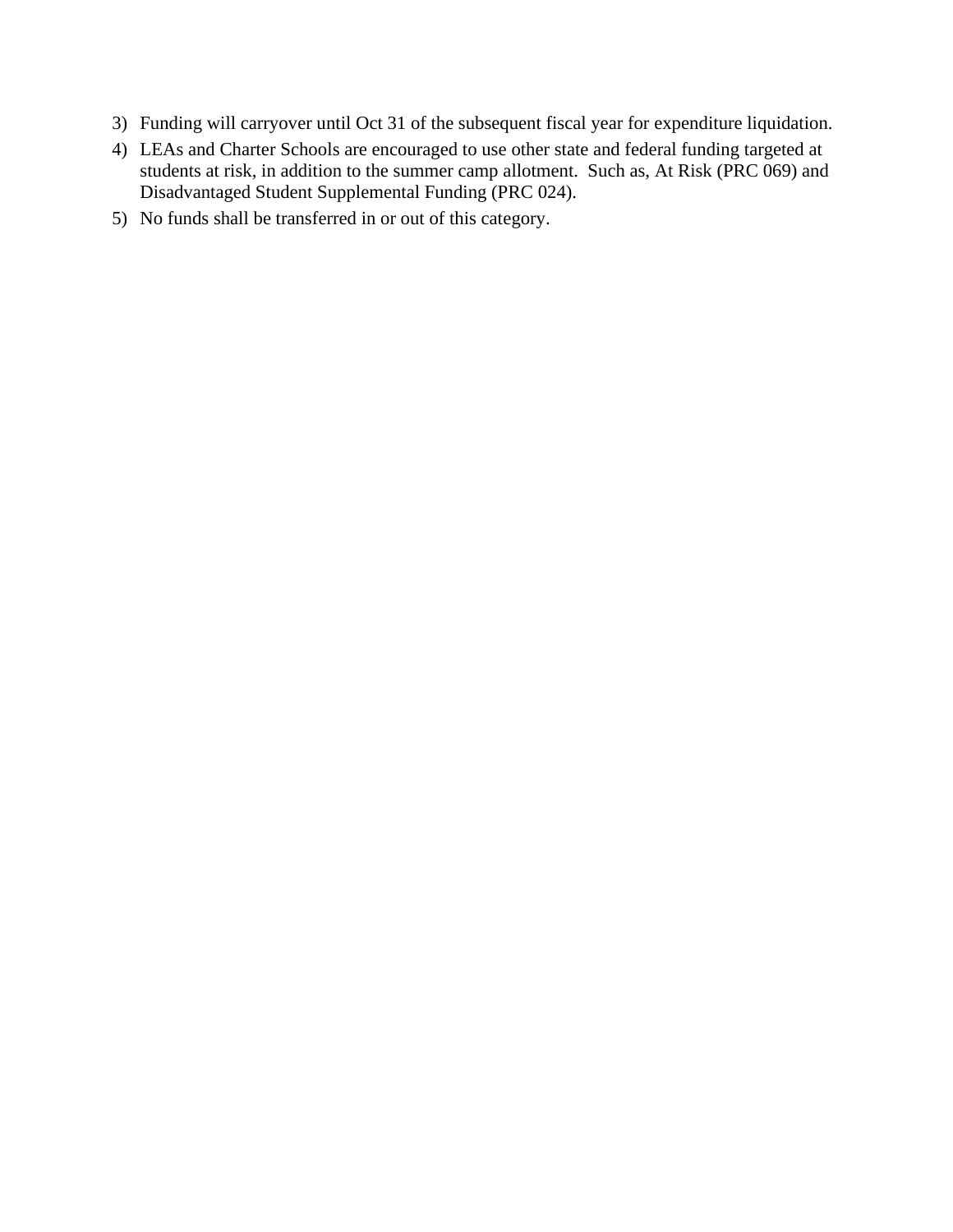# **TEACHER ASSISTANTS (PRC 027)**

| PROGRAM REPORT CODE:            | 027                   |
|---------------------------------|-----------------------|
| UNIFORM CHART OF ACCOUNTS CODE: | 5XXX-027-XXX          |
| STATUTORY REFERENCE:            | GS 115C-105.25(b)(3a) |

| TYPE:           | <b>Dollars</b>                                                                                    |
|-----------------|---------------------------------------------------------------------------------------------------|
| TERM:           | Varies, July 1 - June 30                                                                          |
| PURPOSE:        | Provides funding for salaries and benefits for regular and self-<br>contained teacher assistants. |
| ELIGIBILITY:    | Each LEA is entitled to funding based on ADM.                                                     |
| <b>FORMULA:</b> | Funds are allotted based on allotted ADM in grades K-3. Benefits are<br>included.                 |

- 1) The LEA shall determine the length of employment and the pay level for teacher assistants in accordance with the North Carolina Public School Personnel [State Salary Schedule.](https://www.dpi.nc.gov/districts-schools/district-operations/financial-and-business-services/compensation-public-school-employees)
- 2) No limit exists on the number of individuals that can be employed as long as all employees are placed at a minimum pay level of 56 in accordance with the North Carolina Public School Personnel State Salary Schedule, and the LEA does not exceed the total dollar allotment.
- 3) No ABC transfers out of this category. ABC transfers are allowable into this category by submitting ABC Transfer Form.
- 4) Teacher assistants may serve students in grades K-12. However, they must be instructional TAs as defined by object code 142 in the Uniform Chart of Accounts.
- 5) By the end of the third payroll period, the average salary paid at the LEA must be at least 98% of the State-allotted amount for teacher assistants.
- 6) LEAs which are legislated under the "Turning TAs in to Teachers Pilot" shall select up to 5 teacher assistants to receive \$4,600 for each assistant, representing annual tuition. These funds are restricted to TA tuition reimbursement and shall revert if not expended for the program. [\(SL 2018-5, Section 7.21\)](https://www.ncleg.gov/Sessions/2017/Bills/Senate/PDF/S99v6.pdf#page=28)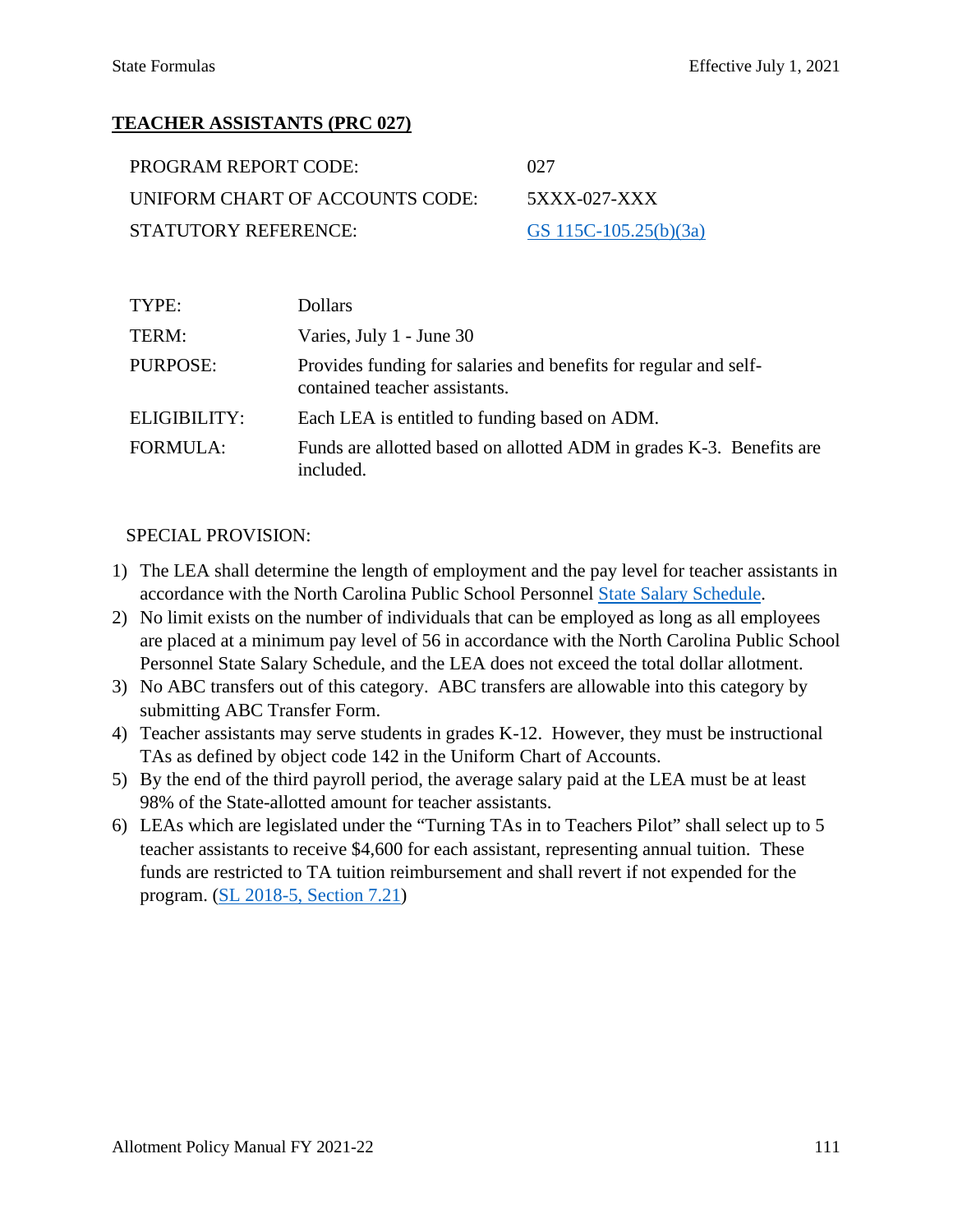# **TEXTBOOKS AND DIGITAL RESOURCES (PRC 130/131)**

| PROGRAM REPORT CODE:            | 130/131                                                 |
|---------------------------------|---------------------------------------------------------|
| UNIFORM CHART OF ACCOUNTS CODE: | N/A                                                     |
| <b>STATUTORY REFERENCE:</b>     | GS 115C, Article 8, Part 3<br>SL 2015-241, Section 8.18 |
|                                 |                                                         |

| TYPE:           | <b>Dollars</b>                                                                                                                                                                                           |
|-----------------|----------------------------------------------------------------------------------------------------------------------------------------------------------------------------------------------------------|
| TERM:           | July 1 - June 30, plus limited carryover                                                                                                                                                                 |
| <b>PURPOSE:</b> | Provides funding for state-adopted textbooks and digital resources.<br>LEAs should use their state textbook funds to provide, from the state-<br>adopted list, textbooks for children with disabilities. |
| ELIGIBILITY:    | Each LEA is entitled to funding.                                                                                                                                                                         |
| <b>FORMULA:</b> | Funds for Textbooks are distributed based on allotted ADM in grades<br>$K-12.$                                                                                                                           |

- 1) Requests for reimbursement of local fund expenditures for textbooks for children with disabilities students should be submitted to the Division of Financial Services, Textbooks Section.
- 2) Textbook Warehouse funds in PRC 130 are eligible to carry over, calculated as follows:
	- a) Prior Year June 30 textbook balance
	- b) Plus: Current year allotment
	- c) Less: Current year textbook expenses
	- d) Equals: Funds eligible to carry over
- 3) The textbook and digital resources allotment shall only be used for textbooks and digital resources. (SL 2017-57). Funds may be transferred into PRC 131 for purchases outside of the State Textbook Warehouse. Any unexpended transferred funds in PRC 131 as of June 30 are not eligible for carryover. In order for these funds to be eligible for carryover, the LEA must transfer the unexpended balance back to PRC 130 on or before the last ABC transfer date.
- 4) Textbooks are defined under [GS 115C-85](https://www.ncleg.net/enactedlegislation/statutes/html/bysection/chapter_115c/gs_115c-85.html) as "systematically organized material comprehensive enough to cover the primary objectives outlined in the standard course of study for a grade or course." Formats for textbooks may be print or non-print, including hardbound books, softbound books, activity-oriented programs, classroom kits, and technology-based programs that require the use of electronic equipment in order to be used in the learning process.
- 5) Local boards of education may: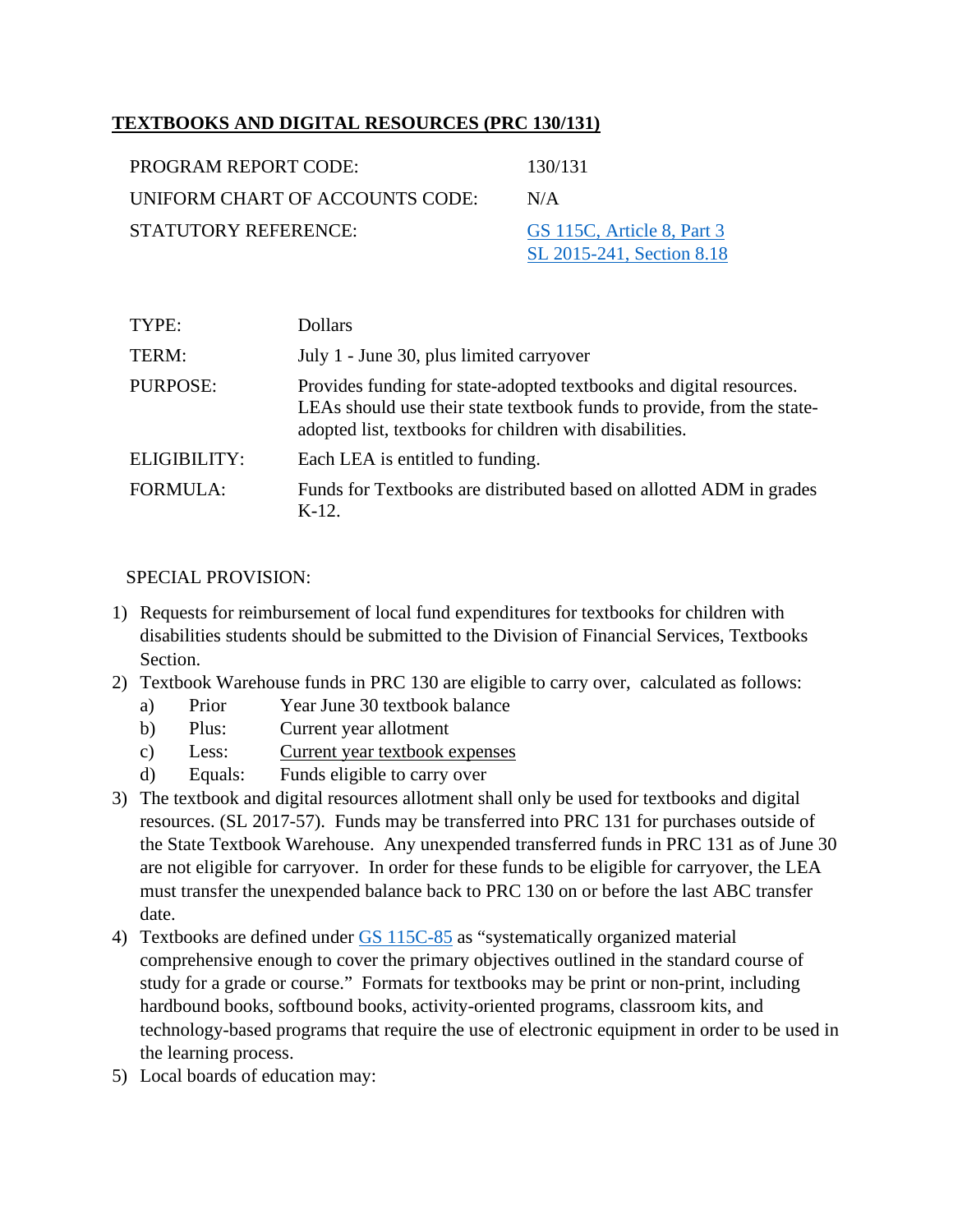- a) Select, procure, and use textbooks that have not been adopted by the State Board of Education for use throughout the local school administrative unit for selected grade levels and courses; in addition to
- b) An approved school improvement plans developed under GS 115C-105.22 that include provisions for using textbooks that have not been adopted by the State Board of education for selected grade levels and courses.
- 6) "Local Education Agencies (LEAs) shall use their State textbook funds to provide to the same extent as is provided to non-disabled students, textbooks for students with disabilities. LEAs also shall, at a minimum, provide teachers of children with disabilities with the same teachers' editions provided to teachers of non-disabled students." [\(SL 2006-69, Section 7\)](https://www.ncleg.gov/Sessions/2005/Bills/House/PDF/H1908v5.pdf#page=22)
- 7) All textbook contracts made under this subsection shall include a clause granting to the local board of education the license to produce Braille, large print, and audiocassette tape copies of the textbooks for use in the local school administrative unit.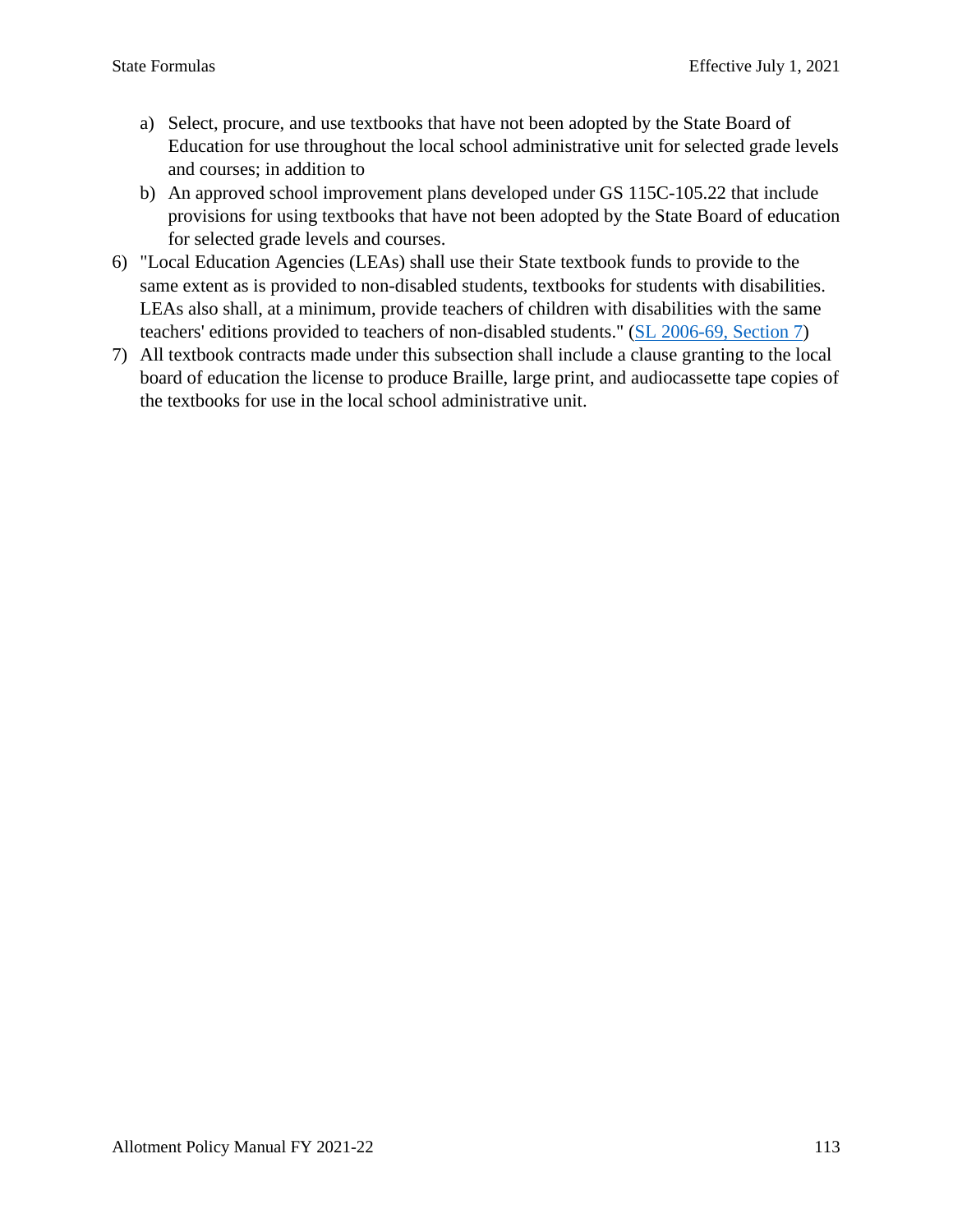#### **TRANSPORTATION OF PUPILS (PRC 056)**

| PROGRAM REPORT CODE:            | 056     |
|---------------------------------|---------|
| UNIFORM CHART OF ACCOUNTS CODE: | 6XXX    |
| STATUTORY REFERENCE:            | Related |

 $-056$ -XXX d to COVID [SL2020-80 Section 2.2](https://www.ncleg.gov/Sessions/2019/Bills/House/PDF/H1023v7.pdf)

| TYPE:           | Dollars                  |
|-----------------|--------------------------|
| TERM:           | July $1$ - June 30       |
| <b>PURPOSE:</b> | Provides funding for all |

I transportation related expenses for "yellow bus" use for eligible school age (K-12) students for travel to and from school and between schools. Examples of these expenses are contract transportation, transportation personnel (other than Director, Supervisor, and Coordinator), bus drivers' salaries, benefits, fuel, and other costs as defined in the Uniform Chart of Accounts. This includes expenses for contract transportation when a local school district finds it impracticable to furnish transportation by yellow bus for eligible school age (K-12) students for travel to and from school and between schools.

ELIGIBILITY: Each LEA is entitled to funding.

- FORMULA: 1) Allotted based on a "budget rating" funding formula using the following factors: pupils transported; total eligible operating expenditures (local and state funds); number of buses operated.
	- 2) The initial allotment shall consist of a portion of the projected planning allotment.
	- 3) The final allotment will be allotted within available funds by December 1. This adjustment is derived from establishing a final budget rating calculated annually from the three key factors outlined in #1 above plus any other legislative adjustments.

- 1) Funds can be transferred into and out of this category by submitting an ABC Transfer Form. There is no change in carryover provisions as outlined in policy. Transfers will impact efficiency ratings.
- 2) These funds may not supplant other state, federal and local programs use of the "yellow bus" that serve the instructional purpose of the school, such as Pre-K, Smart Start, Head Start, Remediation Programs, Summer School, NC State Fair, Special Olympics, NC Symphony and other instructional field trips. When allotted state transportation funds are used to provide transportation services for these programs, the responsible program must reimburse this fund.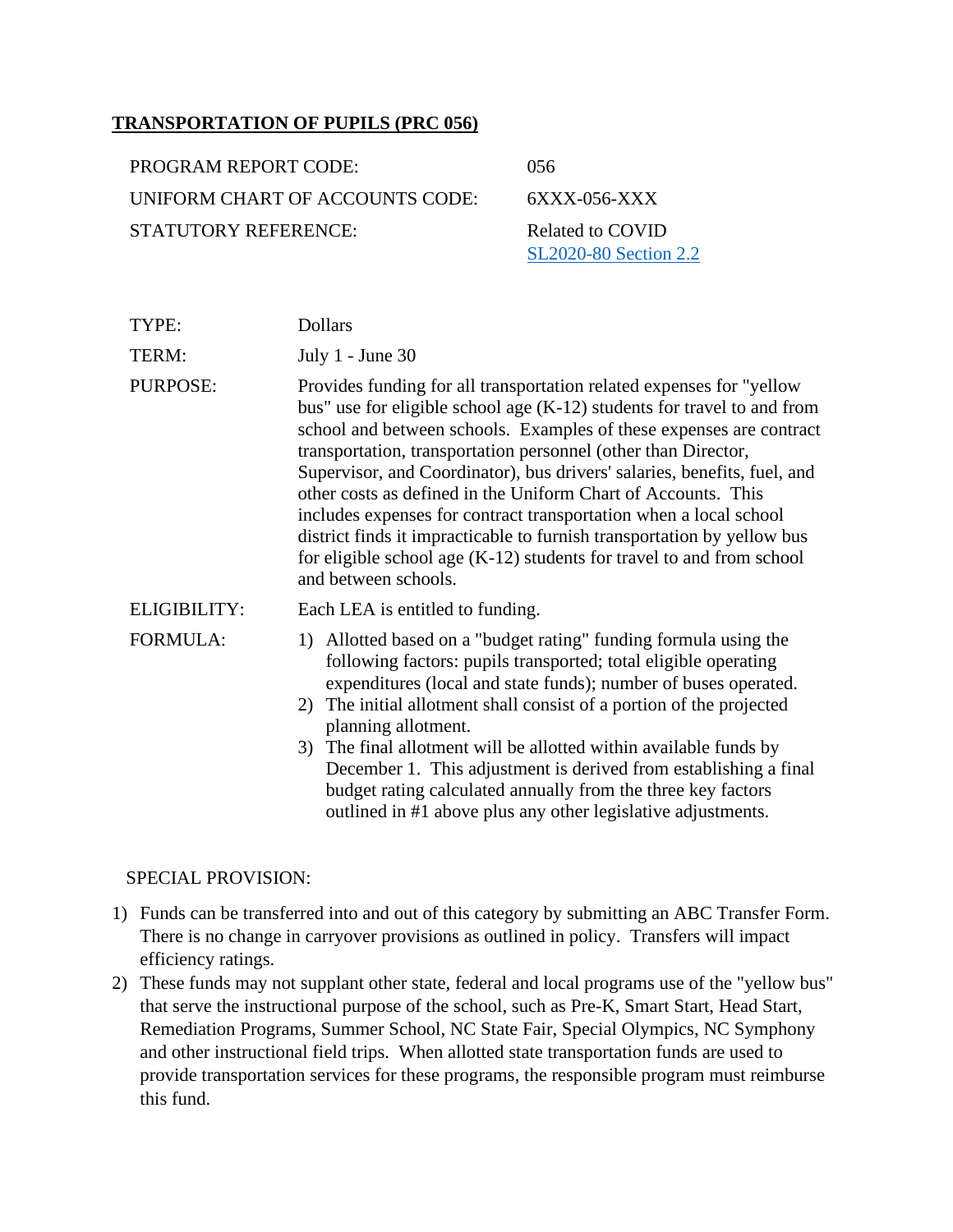- 3) Allotted funds cannot be used for the maintenance of local vehicles and machinery such as activity buses, staff vehicles, school maintenance trucks and vehicles, etc. When state funds are used to pay for this kind of activity, those state funds must be reimbursed from local (or other non-state) sources.
- 4) State Board of Education Policy states, "In order to be eligible to receive any mid-year transportation allotment resulting from increased fuel prices, an LEA must have a reduced idling policy in place at the beginning of the school year. The local policy must, at a minimum, prohibit all unnecessary school bus idling on school grounds and prohibit the warming up of buses longer than 5 minutes. As always, any increase in allotments will be subject to the availability of funds."
- 5) The Excellent Public Schools Act provided additional funding for the addition of 5 days within the existing school calendar. [\[SL 2012-142, Section 7A.6\(a\)\]](https://www.ncleg.gov/Sessions/2011/Bills/House/PDF/H950v7.pdf#page=47)
- 6) SL 2020-80 Section 2.2 authorizes DPI to withhold up to \$12,000,000 from the transportation allotment and allocate the funds, as necessary, for transportation expenses related to emergency school nutrition services provided between July 1, 2020 and the  $1<sup>st</sup>$ instructional day of the 2020-21 school year. Eligible PSUs include all units participating in the National School Lunch Program, School Breakfast Program or Summer Food Service Program.
	- These funds shall be allocated based on an application basis showing a documented need by the PSU.
	- In the event that the request for supplemental funds exceeds the maximum allowable per legislation, all requests shall be reduced on a pro rata basis

Any funds provided are restricted to the use of transportation related to emergency meals and may not be used for any other purpose. Unused funds shall be used to support transportation of pupils.

- 7) For the 2020-21 and 2021-22 school years, due to incomplete data to support full, accurate, funding formula calculations, LEAs will be allotted funding formula transportation funds, before adjustments for ADM, benefits, fuel, and others as legislated, in an amount no lower than the 2019-20 funding formula allotment.
- 8) Notwithstanding the purpose and other special provisions of PRC 056, PRC 056 funds may also be used to support yellow school bus operations for purposes which support students' nutrition or instruction in any state of disaster or local state of emergency declared under 166A of the General Statutes.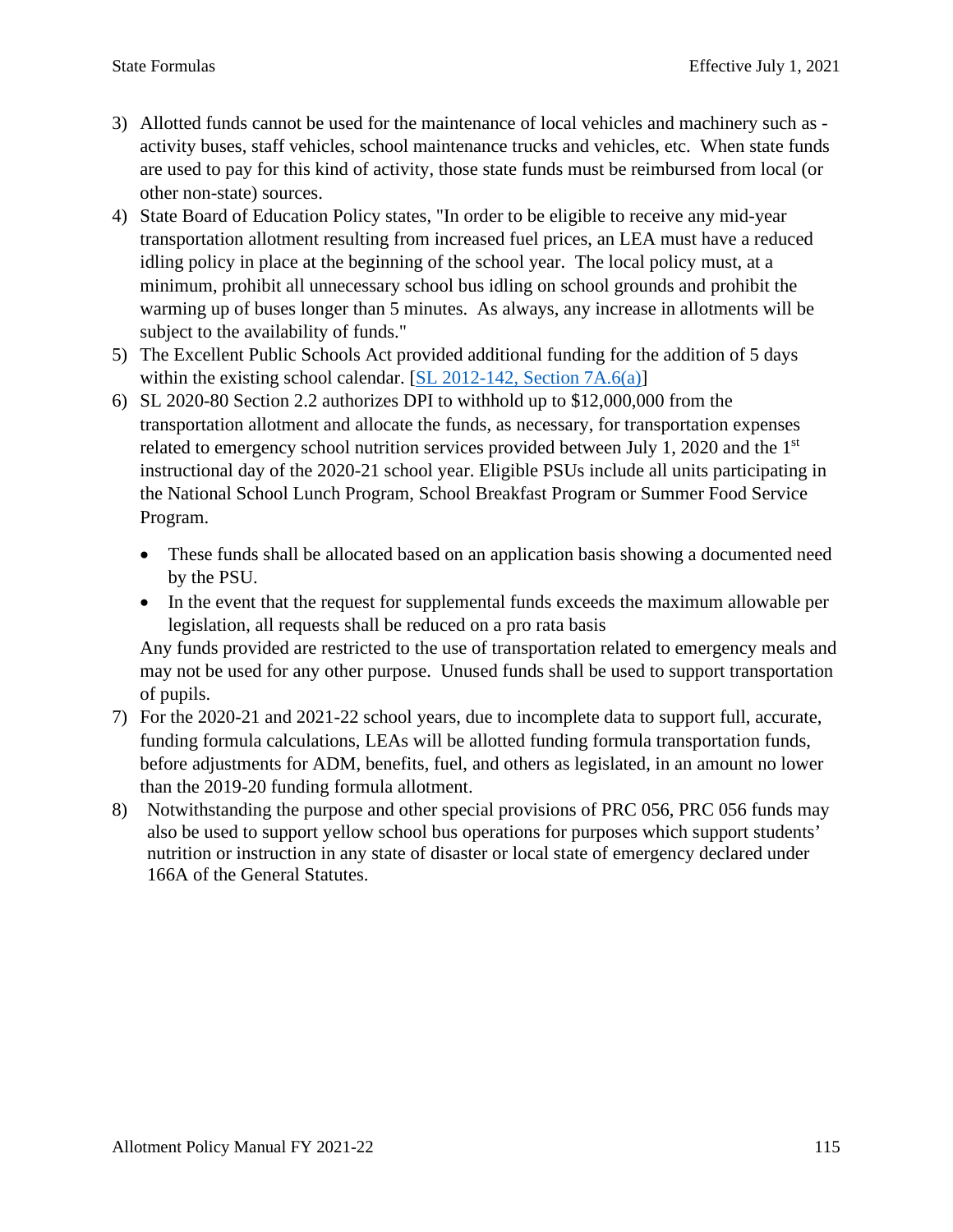# **TRANSPORTATION RESERVE FUND FOR HOMELESS AND FOSTER CHILDREN (PRC 081)**

| PROGRAM REPORT CODE:            | 081                          |
|---------------------------------|------------------------------|
| UNIFORM CHART OF ACCOUNTS CODE: | $XXXX$ -081-XXX              |
| STATUTORY REFERENCE:            | SL 2021-180 Section 7.12.(b) |

| TYPE:           | <b>Dollars</b>                                                                                      |
|-----------------|-----------------------------------------------------------------------------------------------------|
| TERM:           | July $1$ - June 30                                                                                  |
| <b>PURPOSE:</b> | To provide funding to cover extraordinary transportation costs for<br>homeless and foster children. |
| ELIGIBILITY:    | LEAs and charter schools                                                                            |
| <b>FORMULA:</b> | LEAs and charter schools interested in receiving funds must submit<br>applications for funding.     |
|                 | Allocations must be approved by the State Board of Education prior<br>to allotment.                 |

- 1) In determining extraordinary transportation costs, the Department must consider total prioryear transportation expenditures for homeless and foster children, including expenditures from local funds and all other funding sources, as a proportion of total expenditures.
- 2) Priority shall be given to applicants in proportion to the extent that their applications and prior-year expenditures demonstrate the use of available Federal funds to cover the cost of transporting homeless and foster children.
- 3) Awards shall not exceed fifty percent (50%) of extraordinary transportation costs.
- 4) For the purposes of this program, "homeless" is defined in accordance with the definition in the McKinney-Vento Homeless Assistance Act.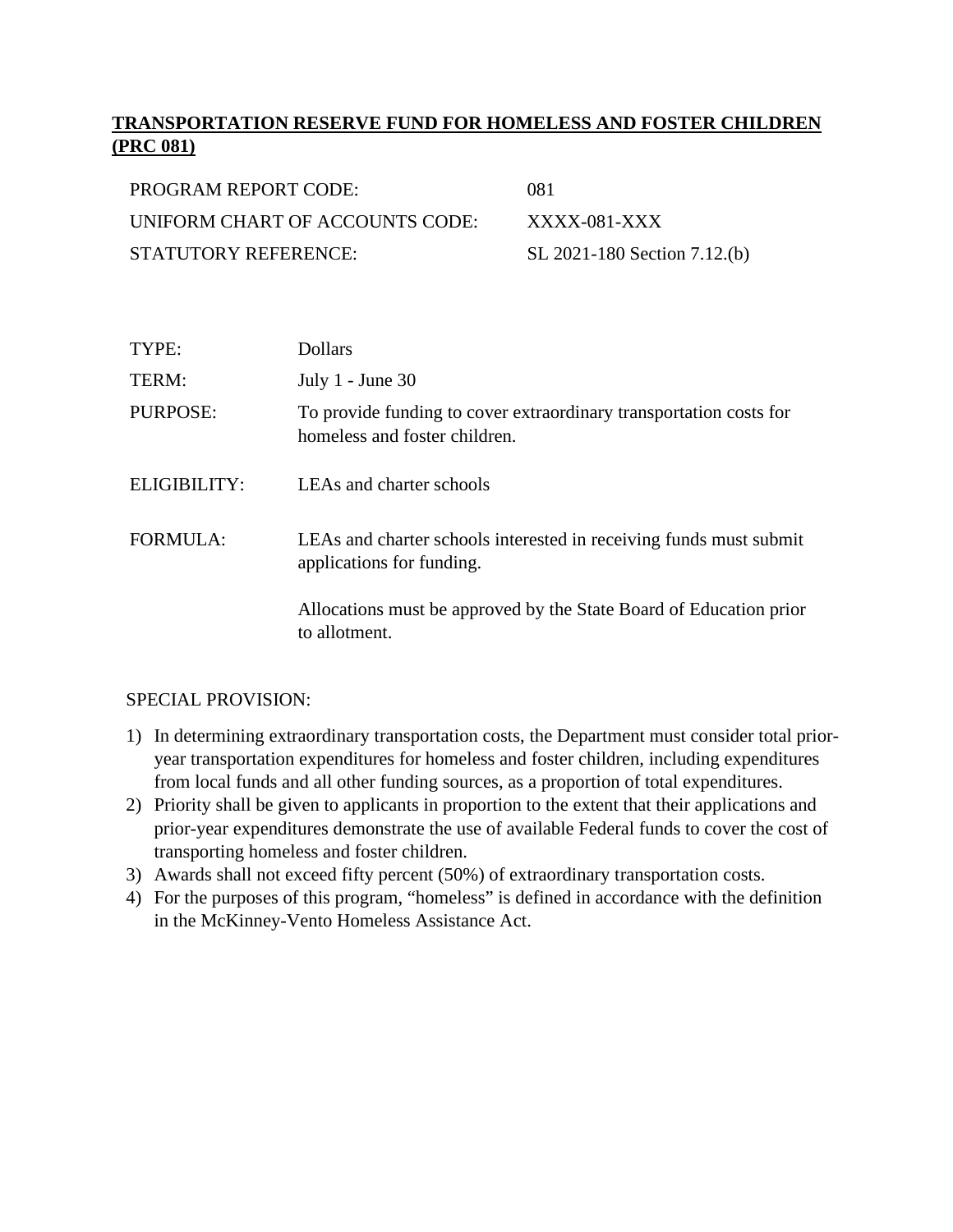#### **"Z" SCHOOLS (PRC 038)**

#### REGIONAL SCHOOLS

PROGRAM REPORT CODE: 038 UNIFORM CHART OF ACCOUNTS CODE: XXXX-038-XXX STATUTORY REFERENCE: [GS 115C, Article 16, Part 10](https://www.ncleg.gov/EnactedLegislation/Statutes/PDF/ByArticle/Chapter_115C/Article_16.pdf#page=10)

| TYPE:           | Dollars                                                                                                                                                                                                                                                                                                                                                                                                                                                                                                                                                                                                   |
|-----------------|-----------------------------------------------------------------------------------------------------------------------------------------------------------------------------------------------------------------------------------------------------------------------------------------------------------------------------------------------------------------------------------------------------------------------------------------------------------------------------------------------------------------------------------------------------------------------------------------------------------|
| TERM:           | July $1$ - June 30                                                                                                                                                                                                                                                                                                                                                                                                                                                                                                                                                                                        |
| <b>PURPOSE:</b> | Local boards of education are authorized to jointly establish a<br>regional school to serve enrolled students in two or more local school<br>administrative units that will expand student opportunities for<br>educational success through high quality instructional programming.<br>Regional schools may include partnerships with other education<br>partners, including institutions of higher education and private<br>businesses or organizations, and shall foster, encourage, and promote<br>the development of knowledge and skills in career clusters of critical<br>importance to the region. |
|                 | Except as otherwise provided in this Part, a regional school is exempt<br>from statutes and rules applicable to a local board of education or<br>local school administrative unit.                                                                                                                                                                                                                                                                                                                                                                                                                        |
| ELIGIBILITY:    | The eligibility for this allotment is as follows:                                                                                                                                                                                                                                                                                                                                                                                                                                                                                                                                                         |

Any two or more local boards of education may create a regional school as provided in this Part. In order to create a regional school, each local board of education shall adopt a resolution stating its intent to create the regional school, which shall include the following:

- 1) Name of the regional school.
- 2) Names of all other local boards of education known to that local board of education adopting resolutions to create the regional school.
- 3) Identification of one of the named local school administrative units to serve as the finance agent for the regional school.
- 4) Identification of one of the named local school administrative units to provide, to the extent practicable, school food services to the regional school, if needed.

The local board of education shall develop a plan to provide transportation to the students domiciled in the district.

Recognition of Regional School – Each local board of education that adopts a resolution as provided in this section shall file a copy of the resolution with the State Board of Education.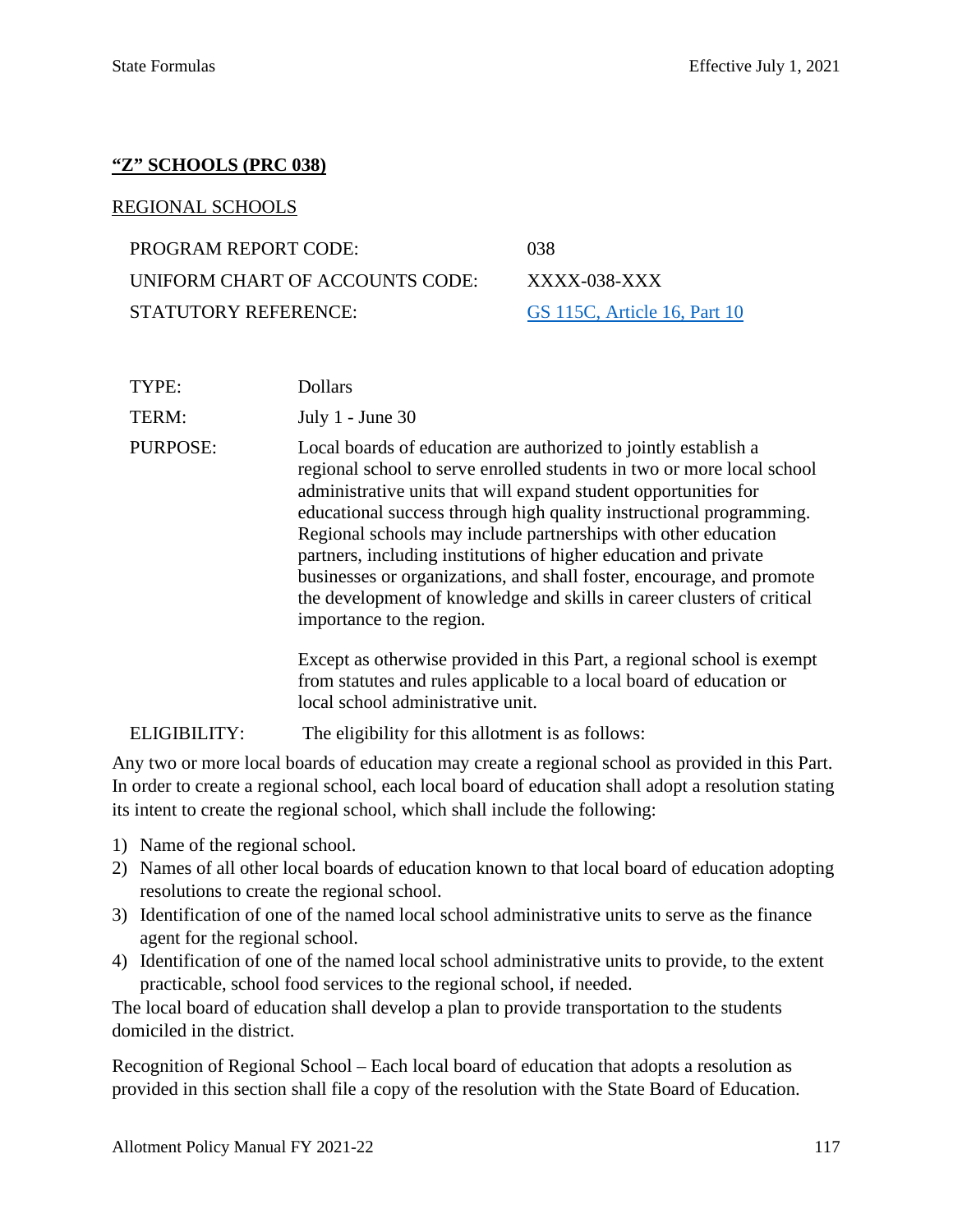Upon receipt of resolutions from all local boards of education identified in each resolution for a named regional school, the State Board of Education shall approve the creation of the regional school.

FORMULA: The formula for this allotment is as follows:

- 1) The State Board of Education shall allocate to a regional school:
	- a) An amount equal to the average per pupil allocation for average daily membership from the participating unit allotments for each child attending the regional school, except for the allocation for children with disabilities and for the allocation for children with limited English proficiency.
	- b) An additional amount for each child attending the regional school who is a child with disabilities. In the event a child with disabilities enrolls in the regional school during the first 60 school days in the school year, the State Board shall allocate to the regional school the pro rata amount of additional funds for children with disabilities. In the event a child with disabilities leaves the regional school and enrolls in a public school during the first 60 school days in the school year, the regional school shall return a pro rata amount of funds allocated for that child to the State Board, and the State Board shall reallocate those funds to the local school administrative unit in which the public school is located.
	- c) An additional amount for children with limited English proficiency attending the regional school, based on a formula adopted by the State Board.
- 2) The State Board shall allow for annual adjustments to the amount allocated to the regional school based on its enrollment growth in school years subsequent to the initial year of operation.
- 3) For each child who enrolls in the regional school, the participating unit in which the child resides shall transfer to the regional school an amount equal to the per pupil amount of all money appropriated to the local current expense fund for the participating unit for the fiscal year. The amount transferred under this subsection that consists of revenue derived from supplemental taxes shall be transferred only if the child enrolled in the regional school resides in that tax district.

- 1) The local school administrative unit identified as the finance agent by resolution pursuant to [GS 115C-238.71](https://www.ncleg.net/enactedlegislation/statutes/html/bysection/chapter_115c/gs_115c-238.71.html) shall be the finance agent for the Board and shall have all the rights, duties, and obligations for receipt, accounting, and dispersing funds for the board of directors, including all the rights, duties, and obligations specified in Article 31 of this Chapter, which powers shall be exercised by the identified local school administrative unit for and on behalf of the board of directors. The board of directors shall provide reasonable compensation to the local school administrative unit for this service.
- 2) No later than 10 days after the money is appropriated to the local current expense fund, each local board of education of a participating unit shall transfer to the board of directors the amount required under [GS 115C-238.71\(b\)](https://www.ncleg.net/enactedlegislation/statutes/html/bysection/chapter_115c/gs_115c-238.71.html) for each child enrolled in the school who resides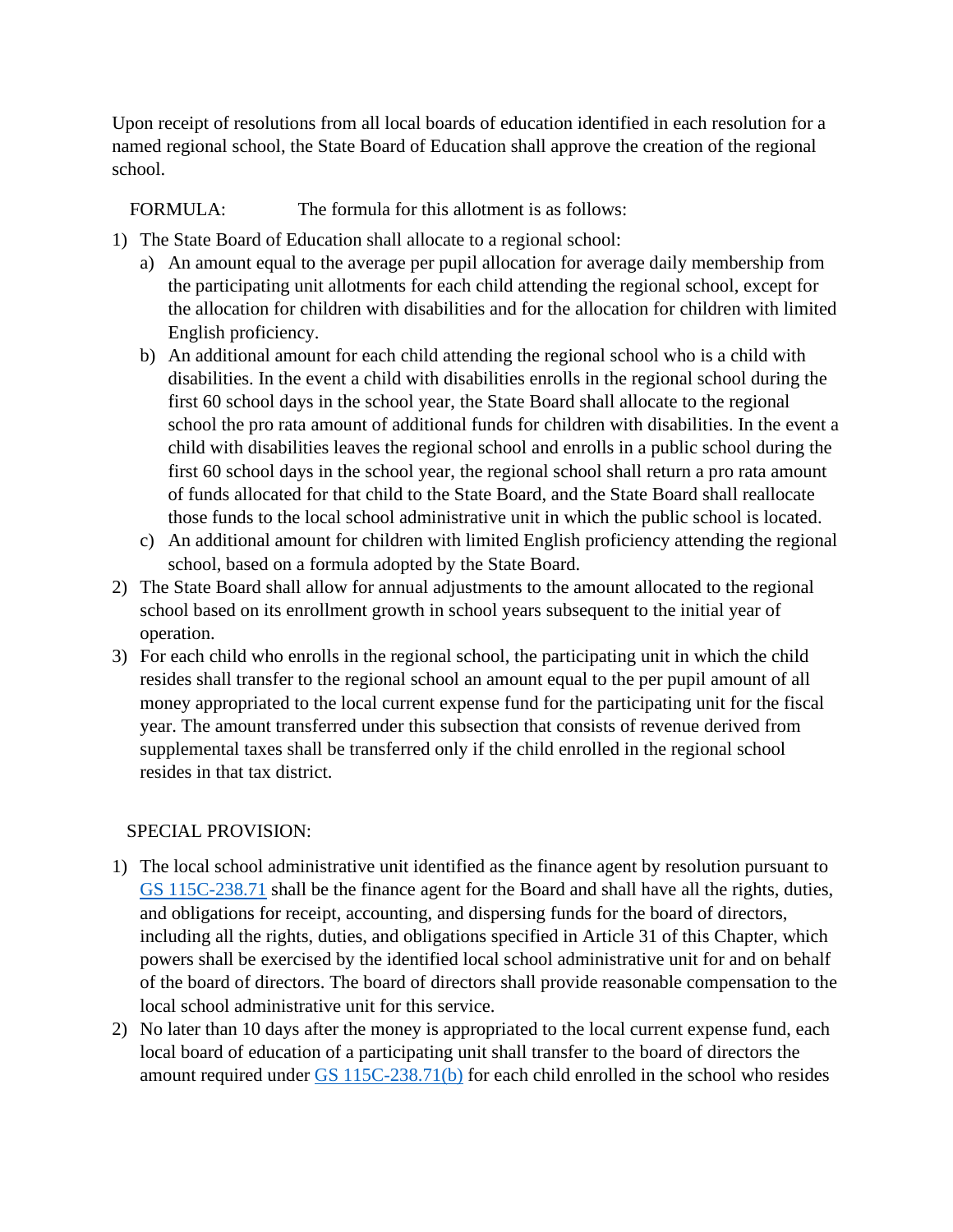in that participating unit. Once it has received funds from the local board of education, the board of directors shall be under no obligation to return the funds.

- 3) Transportation. Participating units shall develop a plan to provide transportation to the students domiciled in the district.
- 4) Food Service. The local school administrative unit identified by resolution shall provide, to the extent practicable, school food services to the regional school. For purposes of federal funding through the National School Lunch Program or other federally supported food service programs, the local school administrative unit identified by resolution shall be permitted to include eligible students enrolled in the regional school. Other participating units shall not include students enrolled in the regional school for purposes of federally supported food service programs.
- 5) The State Board shall allocate to a regional school, 12 months of employment for a principal position, if the school has final total average daily membership of 100 or more students. [\[GS](https://www.ncleg.net/enactedlegislation/statutes/html/bysection/chapter_115c/gs_115c-238.70.html)  [115C-238.70\(a\)\]](https://www.ncleg.net/enactedlegislation/statutes/html/bysection/chapter_115c/gs_115c-238.70.html)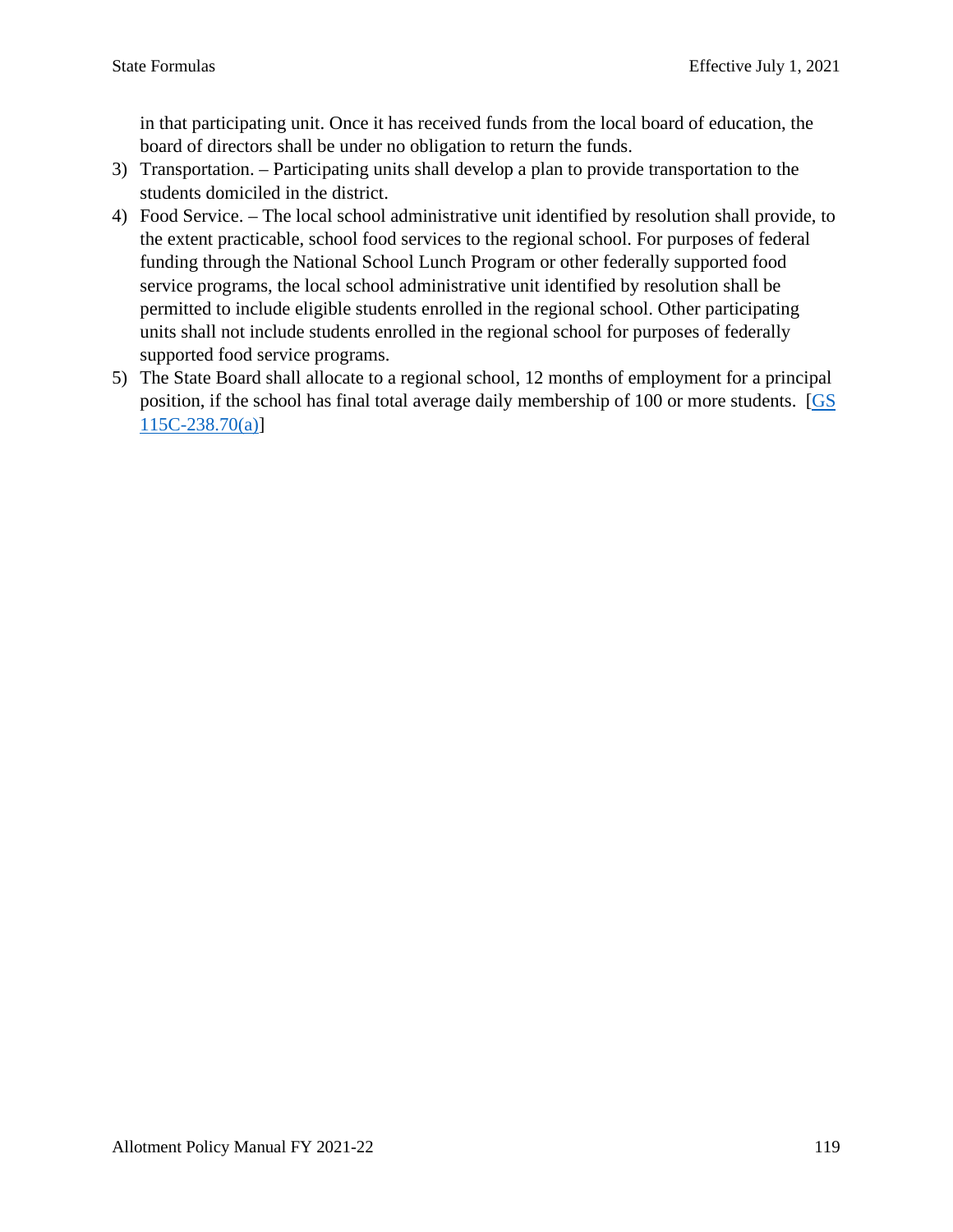#### **"Z" SCHOOLS**

| LABORATORY SCHOOLS (LAB SCHOOLS) |                     |
|----------------------------------|---------------------|
| <b>PROGRAM REPORT CODE:</b>      | 038                 |
| UNIFORM CHART OF ACCOUNTS CODE:  | XXXX-038-XXX        |
| STATUTORY REFERENCE:             | GS 116, Article 29A |
|                                  |                     |

TYPE: Dollars TERM: July 1 - June 30 PURPOSE: The Board of Governors' Subcommittee on Laboratory Schools shall approve constituent institutions to establish lab schools to serve public school students The Board of Governors shall select constituent institutions with quality high-quality educator preparation programs as demonstrated by the annual performance measures reported by the constituent institutions in accordance with [GS 115C-](https://www.ncleg.gov/EnactedLegislation/Statutes/PDF/BySection/Chapter_115C/GS_115C-269.35.pdf)[269.35.](https://www.ncleg.gov/EnactedLegislation/Statutes/PDF/BySection/Chapter_115C/GS_115C-269.35.pdf) The mission of a lab school shall be to improve student performance in LEAs with low-performing schools by providing an enhanced education program for students residing in those units and to provide exposure and training for teachers and principals to successfully address challenges existing in high-needs school settings. A lab school shall provide an opportunity for research, demonstration, student support, and expansion of the teaching experience and evaluation regarding management, teaching, and learning. ELIGIBILITY: Eligibility for this allotment is as follows:

Schools as approved by the Board of Governors' Subcommittee on Lab Schools.

Recognition of a Lab School. – The Subcommittee shall file a copy of each resolution to approve a lab school with the Department of Public Instruction. Upon receipt of a resolution from the Subcommittee and upon the recommendation of the Superintendent of Public Instruction, the State Board of Education shall approve the creation of the lab school

The Board of Governors and the Department of Public Instruction shall be notified in the event of the dissolution or assumption of a lab school, including the identity of the entity assuming operation of the school.

The chancellor shall be the administrative head of a lab school approved by the Subcommittee.

Reporting – The chancellor shall comply with the reporting requirements established by the State Board of Education in the Uniform Education Reporting System.

Any child is eligible to attend the lab school who: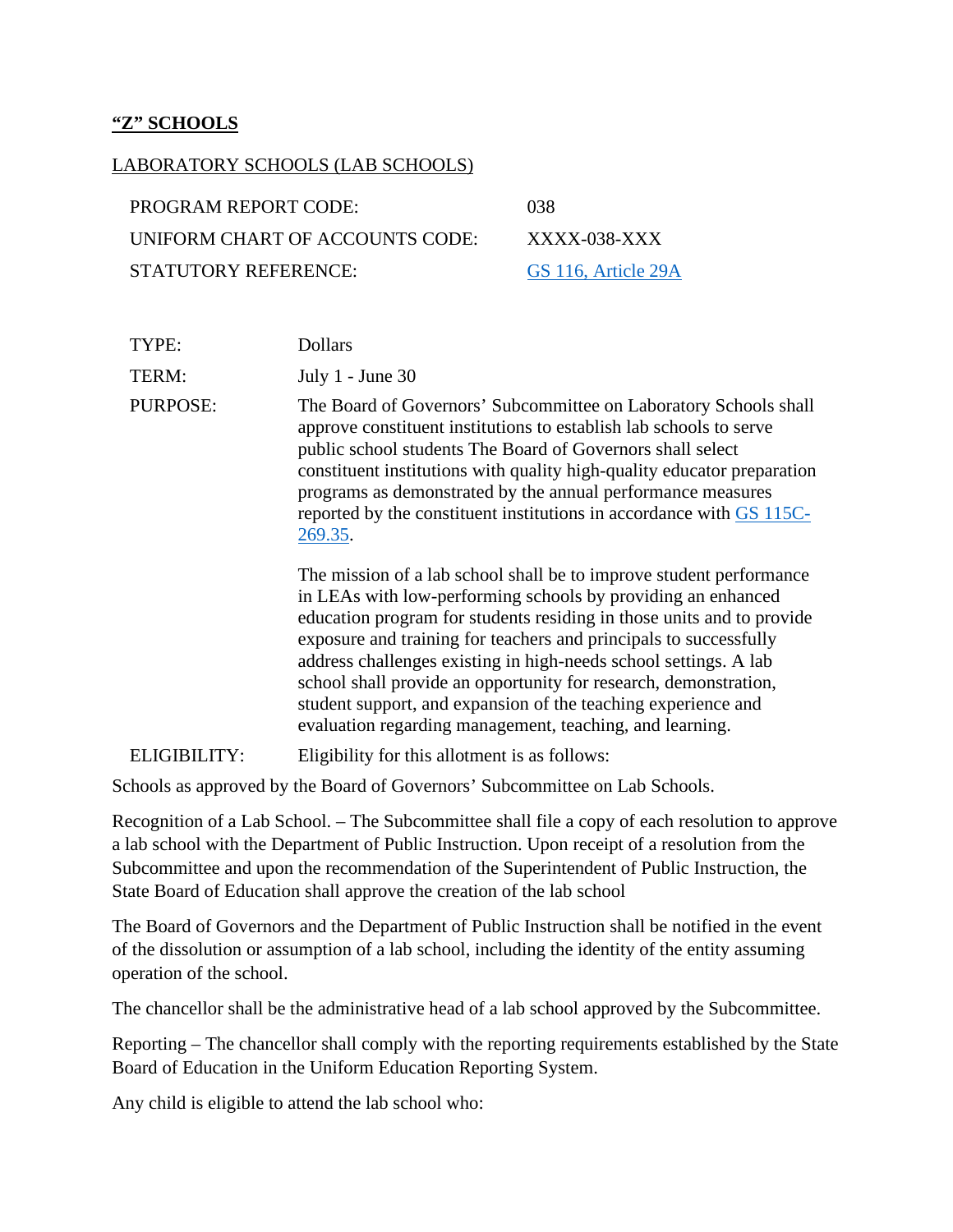- 1) is residing in a local school administrative unit in which a lab school is located, and either:
	- a) is enrolled in a low-performing school, as defined by [GS 115C-105.37](https://www.ncleg.gov/EnactedLegislation/Statutes/HTML/BySection/Chapter_115C/GS_115C-105.37.html) at the time of the student's application, or
	- b) did not meet expected growth in the prior school year based on specific criteria.
	- c) is the sibling of a child who is eligible under (a) or (b)
	- d) is the child of a lab school employee

If the maximum enrollment is not met, the lab school may enroll children who do not meet one of the criteria above, not to exceed 20% of total capacity.

FORMULA: The State Board of Education shall allocate to a lab school the following:

- (1) An amount equal to the average per pupil allocation for average daily membership from the LEA allotments in which the school is located for each child attending the lab school, except for the allocation for children with disabilities, and for the allocation for children with limited English proficiency.
- (2) An additional amount for each child attending the lab school who is a child with disabilities. In the event a child with disabilities enrolls in the lab school during the first 60 school days in the school year, the State Board shall allocate to the lab school the pro rata amount of additional funds for children with disabilities. In the event a child with disabilities leaves the lab school and enrolls in a public school during the first 60 school days in the school year, the lab school shall return a pro rata amount of funds allocated for that child to the State Board, and the State Board shall reallocate those funds to the local school administrative unit in which the public school is located.
- (3) An additional amount for children with limited English proficiency attending the lab school, based on a formula adopted by the State Board.

SPECIAL PROVISION:

- 1) The State Board shall allow for annual adjustments to the amount allocated to the lab school based on its enrollment growth in school years subsequent to the initial year of operation.
- 2) If a student attends a lab school, the LEA in which the child resides shall transfer to the lab school an amount equal to the per pupil share of the local current expense fund of the LEA for the fiscal year. The per pupil share of the local current expense fund shall be transferred to the lab school within 30 days of the receipt of monies into the local current expense fund.

A Lab School shall be allotted 34% of its Initial Allotment available to "draw down" after the General Assembly adjourns, based on the projected ADM provided by the school. Lab schools with a two year history of accurate projections shall be funded at the higher of

- 1. 2020-21 actual month 1 ADM and
- 2. 2021 Phase II final ADM projection as reported in the CSADM system by the Lab school, not to exceed the allotted 2020-21 ADM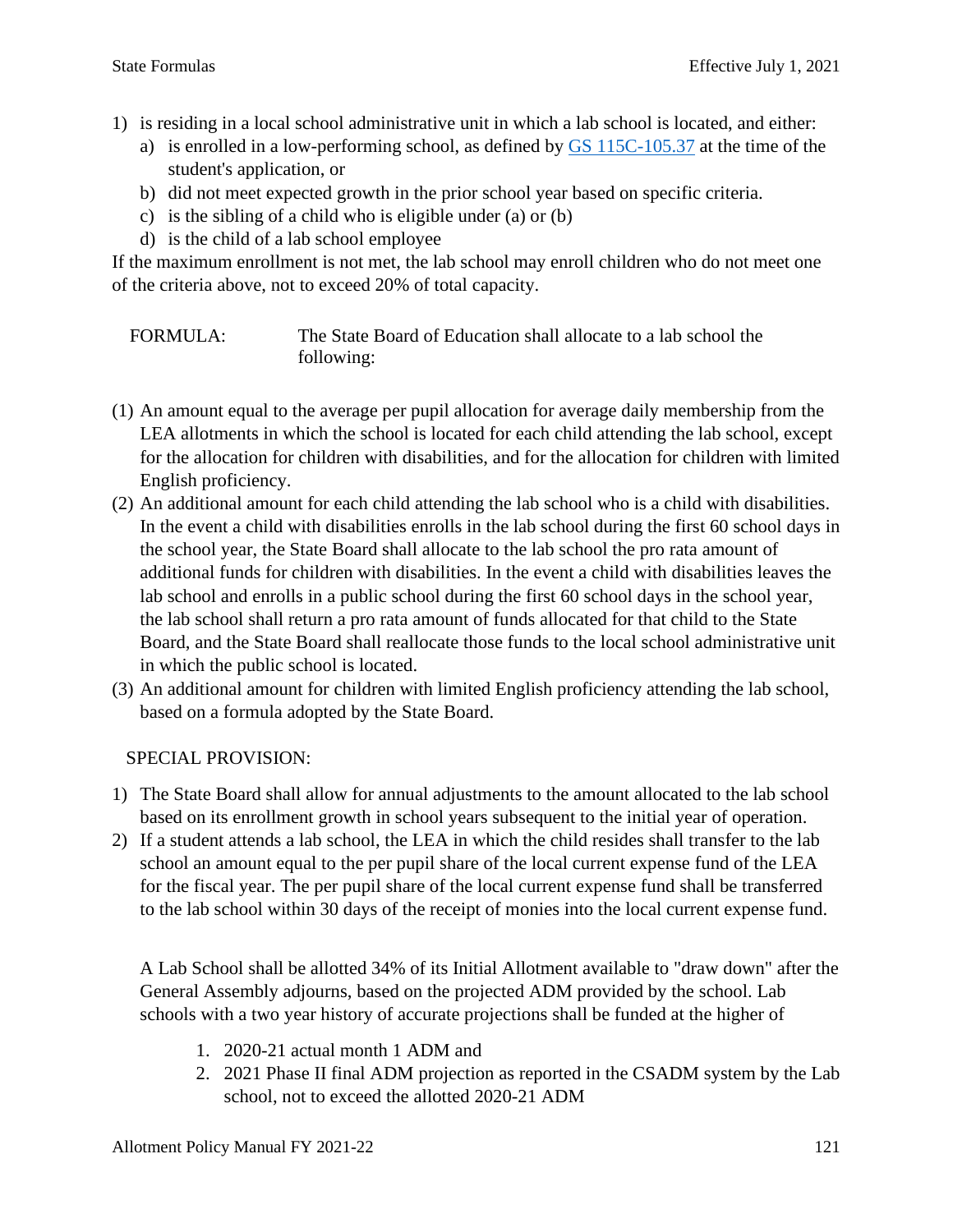All other Lab schools shall be funded at the higher of

- 1. the actual month 1 ADM and
- 2. the prior year funded month 1 ADM

A Lab school is deemed to have a history of accurate projections if the projection provided by the charter school in the CSADM system Phase II final Projection was within 2% or 20 ADM of funded ADM in either 2019 or 2020, and the difference between the projection and funded ADM in both 2019 and 2020 did not exceed 10% of the projection.

For schools that were not open in 2019, the 2020 year will be the only year used for this assessment

- 3) 100% of the allotment shall be made available to the school.
- 4) A lab school can request additional funding after 1st month ADM adjustments if it has significant growth (20% or more) in months two through four. Requested ADM must be verified. The state contingency reserve will be used to fund the prorated increases within funds available.
- 5) In addition to the state funding based on dollars per ADM, a lab school may receive Children with Disabilities and Limited English Proficiency funding if they qualify. These special funds plus the dollars per ADM funding are distributed under PRC 038.
- 6) Upon request, the LEA in which the lab school is located shall provide student support services, food services through the National School Lunch Program, transportation services, In addition, upon request the LEA shall lease adequate facilities and maintenance, including use of or access to any existing buildings, parking areas, playgrounds, driveways required for ingress and egress, furniture, classroom space, a cafeteria or multipurpose room, moveable equipment, appliances, playground materials, including a library collection, instructional materials, and classroom and other technology equipment.

This requirement shall not apply to or alter existing leases, contracts, or agreements in effect on July 1, 2020 without the consent of all parties to the lease, contract, or agreement.

If a lease, contract, or agreement in effect on July 1, 2020 includes transportation services, the LEA providing those services shall provide a copy of the lease, contract, or agreement to DPI' Division of School Business by August 31st, and the per pupil share of the transportation allotment shall not be included in the base allocations for Lab school until the existing lease, contract, or agreement expires or is mutually modified by all parties.

Revised September 28, 2020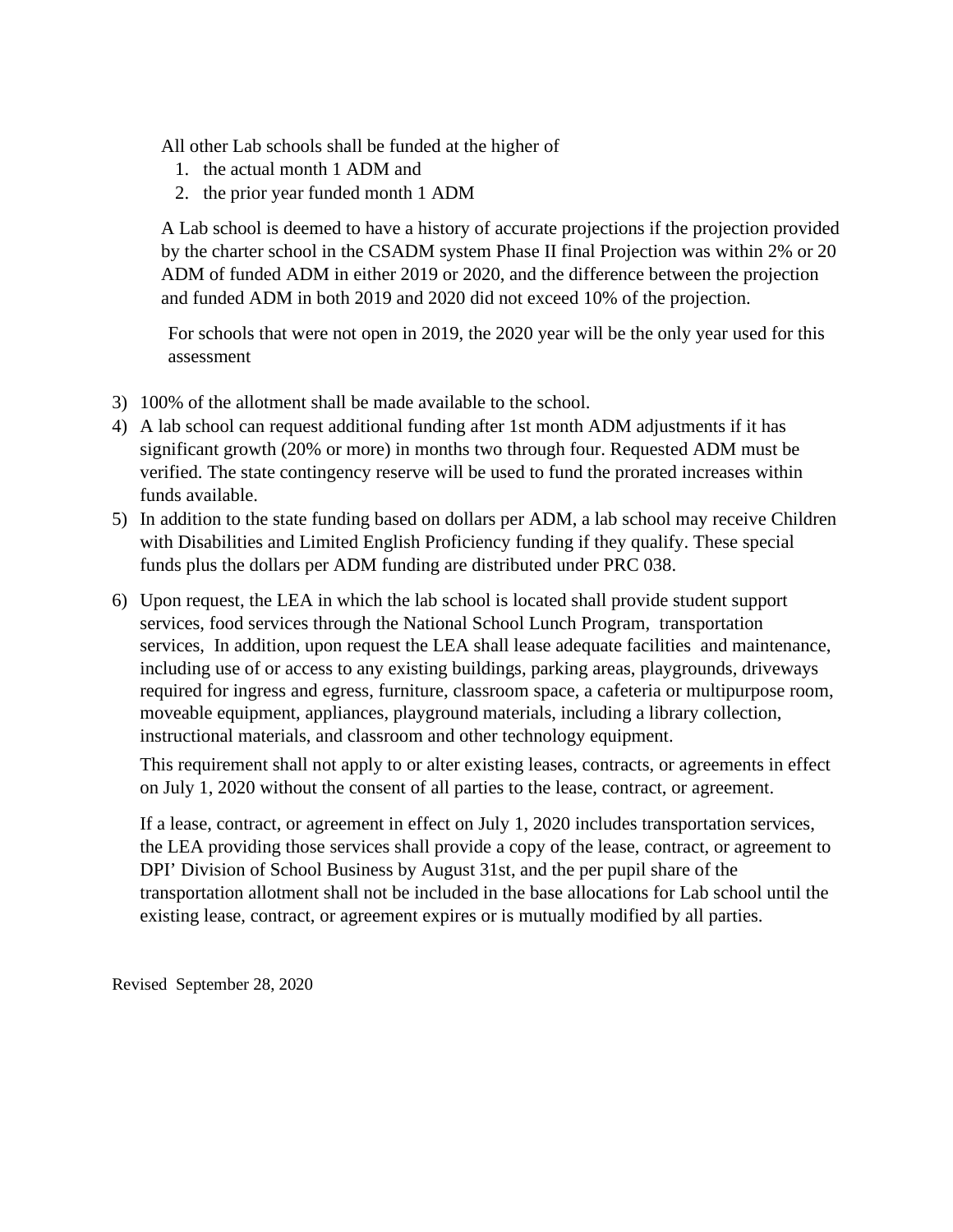# **2021-2022 ALLOTMENT POLICY MANUAL CTE Formulas**



**PUBLIC SCHOOLS OF NORTH CAROLINA STATE BOARD OF EDUCATION DEPARTMENT OF PUBLIC INSTRUCTION FINANCIAL AND BUSINESS SERVICES DIVISION OF SCHOOL BUSINESS**

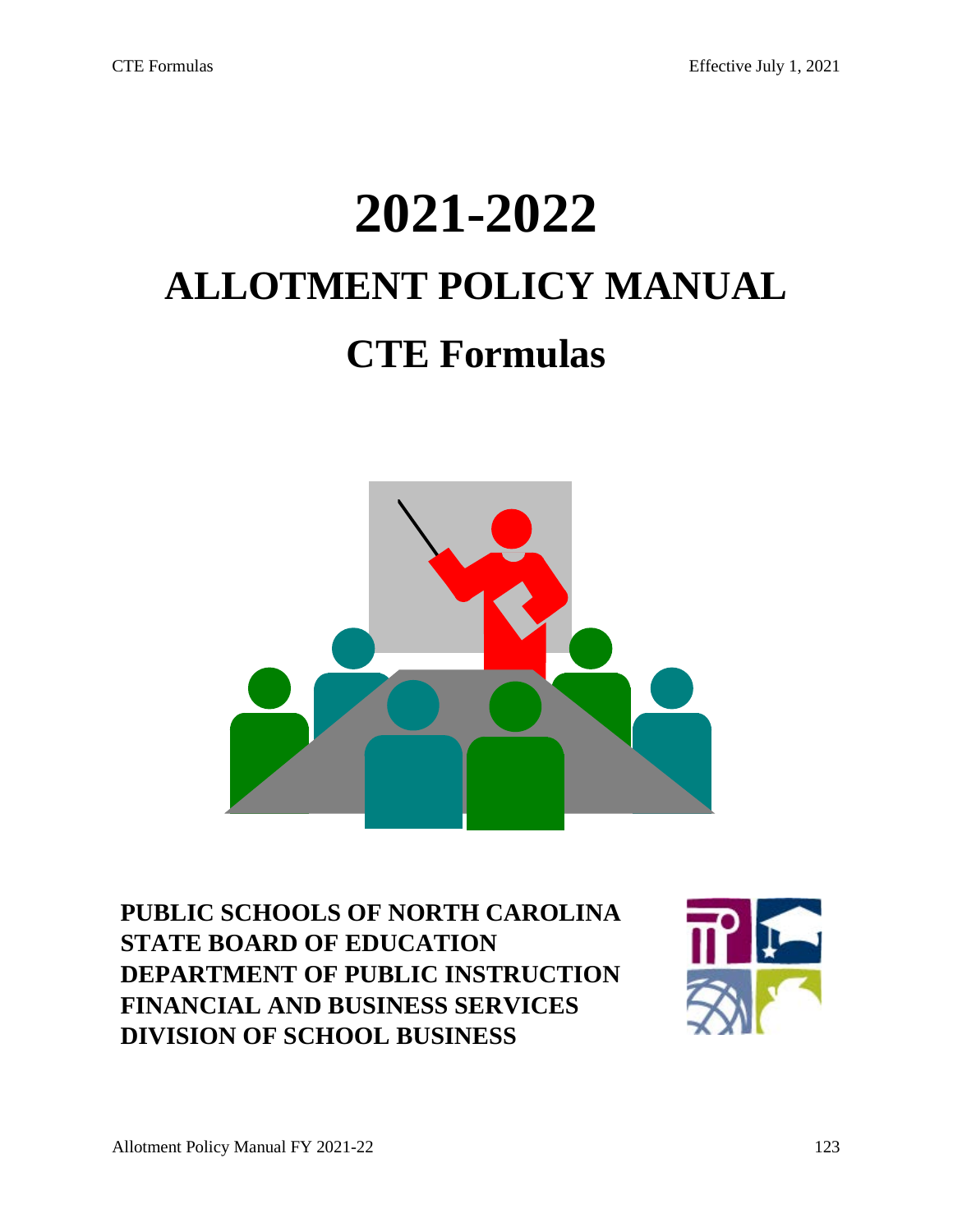[www.dpi.nc.gov/districts-schools/district-operations/financial-and-business-services/allotments-](https://www.dpi.nc.gov/districts-schools/district-operations/financial-and-business-services/allotments-%E2%80%94-funding-public-school-units) [funding-public-school-units](https://www.dpi.nc.gov/districts-schools/district-operations/financial-and-business-services/allotments-%E2%80%94-funding-public-school-units)

# **ADDRESS QUESTIONS RELATED TO STATE POLICIES TO THE FOLLOWING:**

| Allotments:           | Division of School Business, School Allotments<br>Section                                  |
|-----------------------|--------------------------------------------------------------------------------------------|
| Expenditures/ Salary: | Division of School Business<br><b>School Reporting Section</b><br>Expenditures:<br>Salary: |
| Program/Budgeting:    | Division of Career and Technical Education                                                 |

The complete State agency directory can be found at [www.dpi.nc.gov/about-dpi/education](https://www.dpi.nc.gov/about-dpi/education-directory)[directory.](https://www.dpi.nc.gov/about-dpi/education-directory)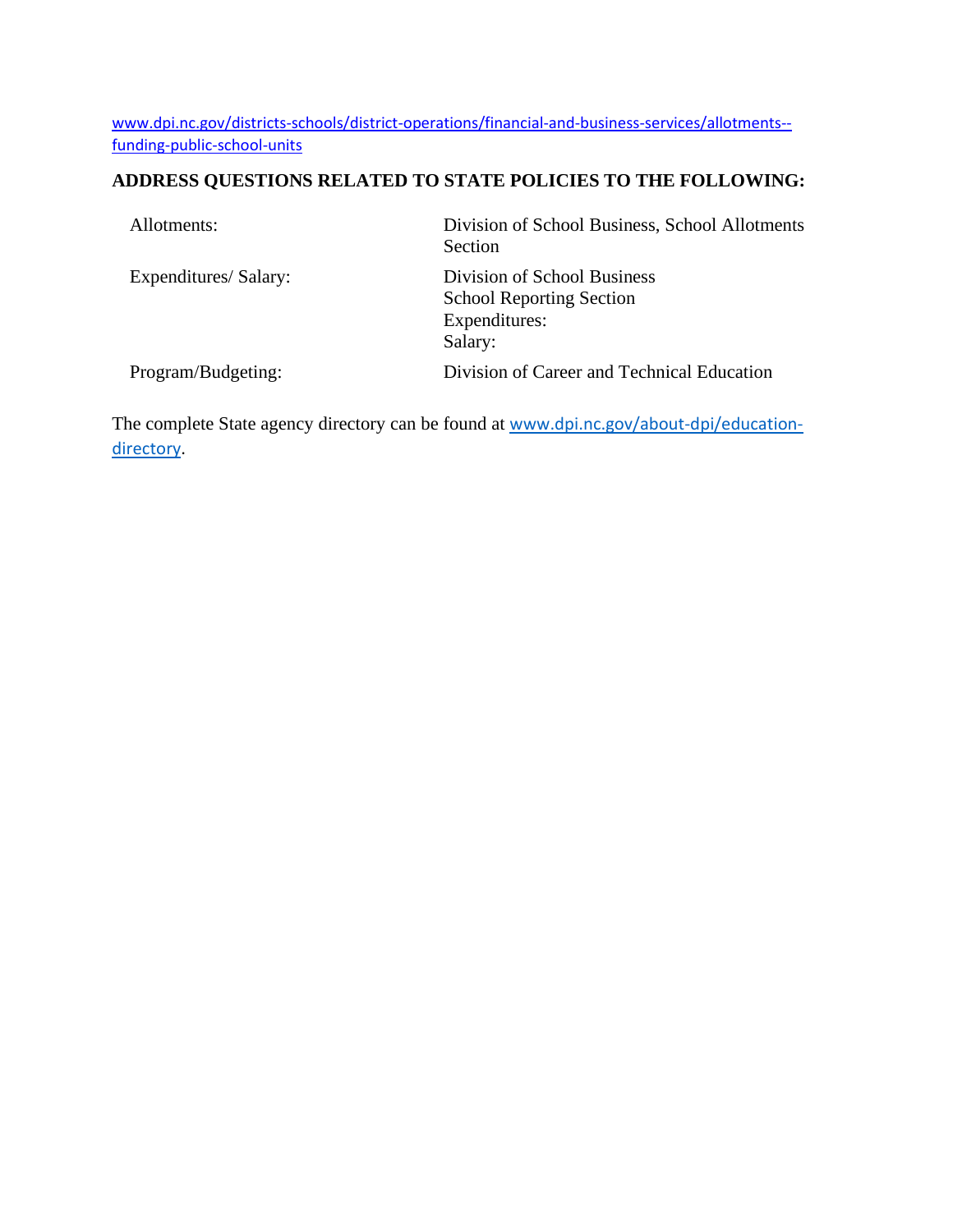# **CTE Formulas**

| CAREER TECHNICAL EDUCATION - STATE: MONTHS OF EMPLOYMENT (PRC 013)126   |  |
|-------------------------------------------------------------------------|--|
| CAREER TECHNICAL EDUCATION - STATE: PROGRAM SUPPORT FUNDS (PRC 014) 127 |  |
|                                                                         |  |
| CAREER TECHNICAL EDUCATION - STATE: EDUCATION AND WORKFORCE INNOVATION  |  |
|                                                                         |  |
|                                                                         |  |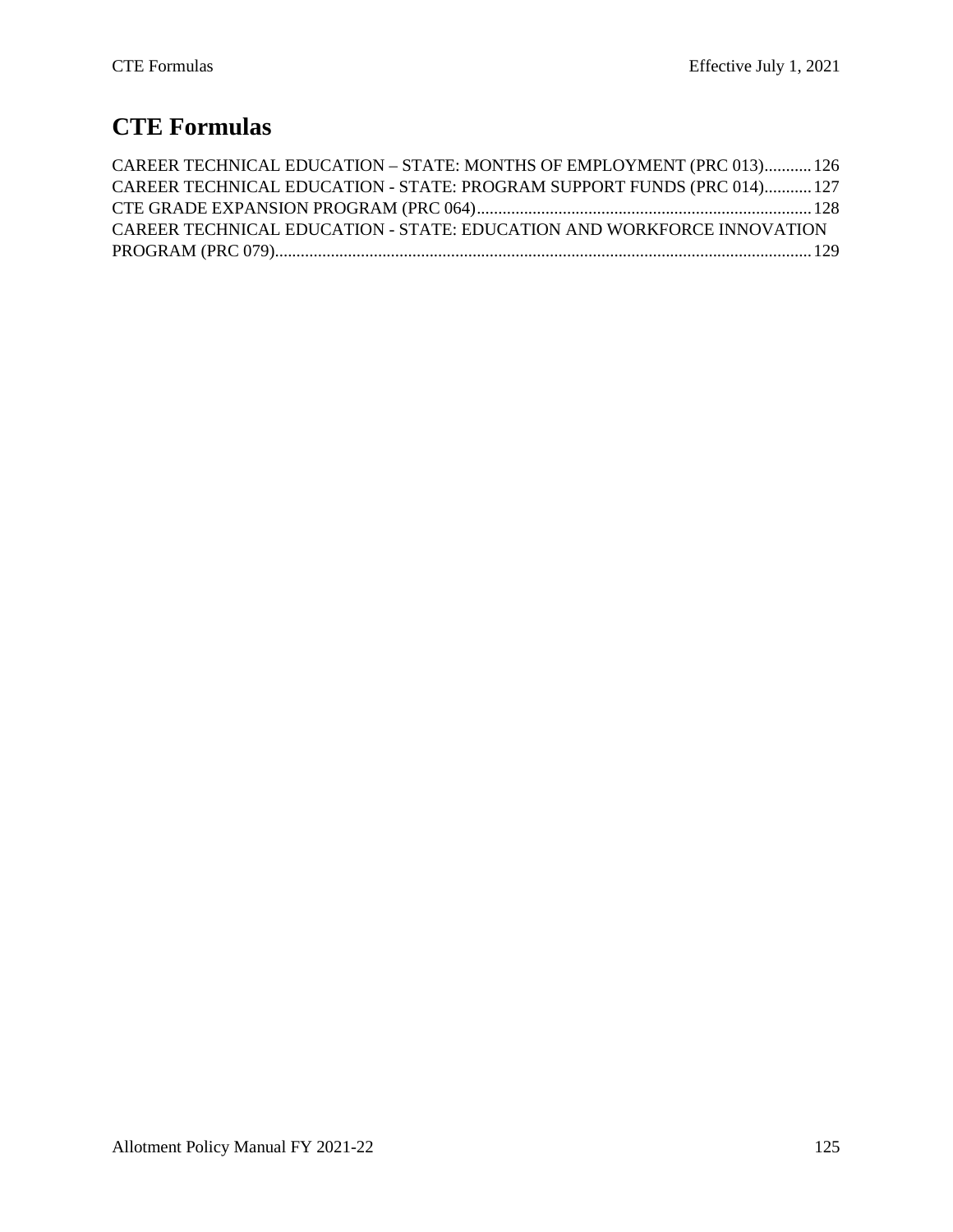# **CAREER TECHNICAL EDUCATION – STATE: MONTHS OF EMPLOYMENT (PRC 013)**

| PROGRAM REPORT CODE:            | 013                        |
|---------------------------------|----------------------------|
| UNIFORM CHART OF ACCOUNTS CODE: | $1-XXX-013-XXX$            |
| STATUTORY REFERENCE:            | GS 115C, Article 10        |
|                                 | SL 1993-769, Section 19.24 |

| TYPE:           | Months of Employment (MOEs)                                                                                                                                                    |
|-----------------|--------------------------------------------------------------------------------------------------------------------------------------------------------------------------------|
| TERM:           | 10, 11, or 12 months, July 1 - June 30                                                                                                                                         |
| PURPOSE:        | To develop more fully the academic, career and technical skills of<br>secondary students who elect to enroll in Career Technical Education<br>programs.                        |
| ELIGIBILITY:    | Each LEA is entitled to Months of Employment.                                                                                                                                  |
| <b>FORMULA:</b> | Each LEA will receive a base of 50 months. Remaining months will<br>be allotted based on allotted ADM in grades 8-12.                                                          |
|                 | Months of employment are rounded to the nearest whole month. For<br>city LEAs with less than 3,000 ADM, all fractions of a month are<br>rounded up to the nearest whole month. |

- 1) Refer to Merged LEAs Section 01, Subsection E.
- 2) Months can be transferred to Career Technical Education Program Support (PRC 014). Submit an ABC Transfer Form to transfer funds. The dollar amount transferred will equal the average salary including benefits for Career Technical Education MOEs. Converting certified position allotments to dollars for the purpose of hiring the same type position is not allowable.
- 3) Transfers out of Career and Technical Education (MOEs) to other PRCs are capped at the amount of MOE increase in the State Initial Allotment from the prior fiscal year. All transfers from PRC 013 to non-CTE areas (budgets other than PRC 014) shall be based on the first step of the "A" salary schedule.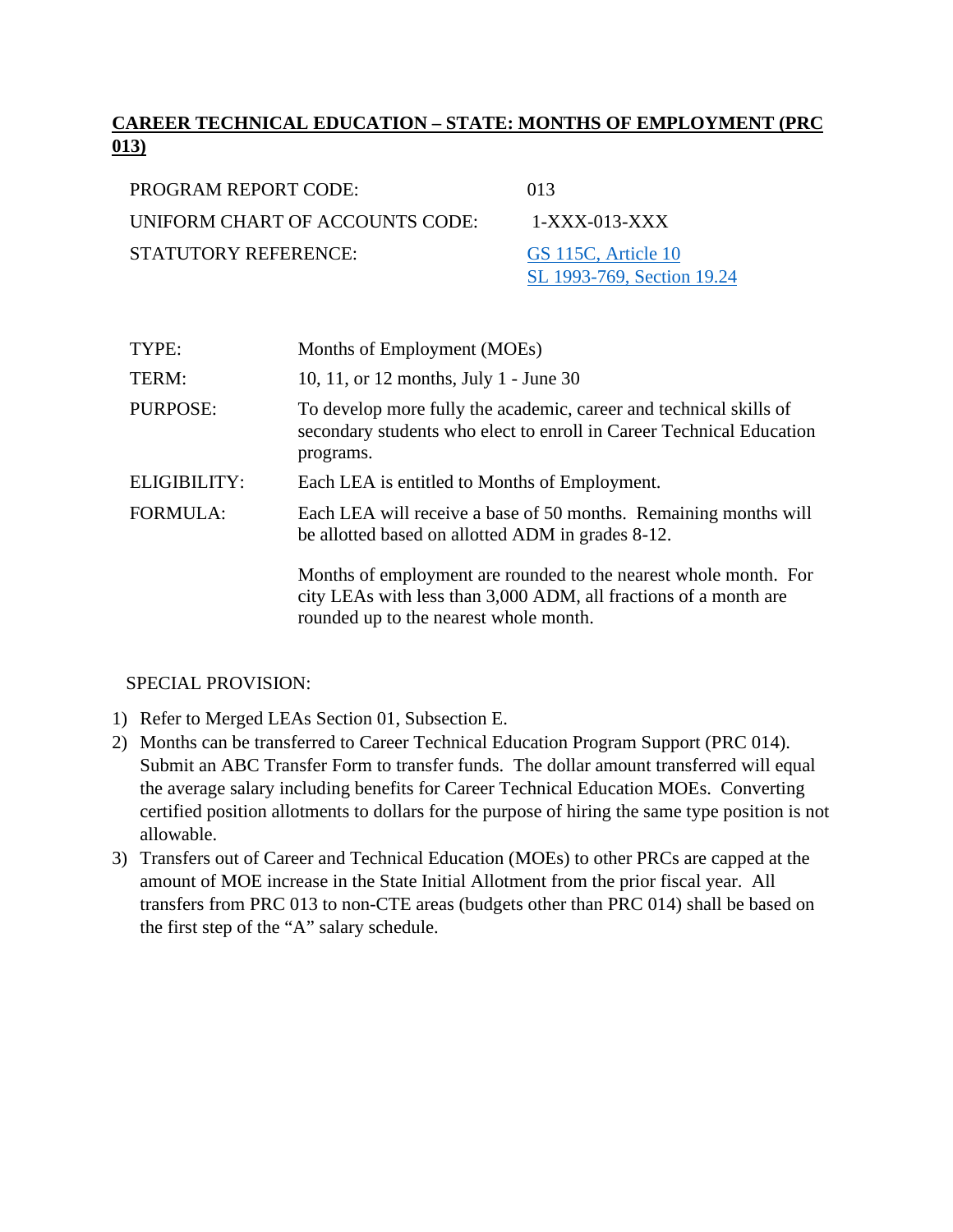# **CAREER TECHNICAL EDUCATION - STATE: PROGRAM SUPPORT FUNDS (PRC 014)**

| PROGRAM REPORT CODE:            | 014                 |
|---------------------------------|---------------------|
| UNIFORM CHART OF ACCOUNTS CODE: | 1-XXX0-014-XXX      |
| STATUTORY REFERENCE:            | GS 115C, Article 10 |

| TYPE:           | Dollars                                                                                                                                 |
|-----------------|-----------------------------------------------------------------------------------------------------------------------------------------|
| TERM:           | July $1$ - June 30                                                                                                                      |
| PURPOSE:        | Provides funding to assist LEAs in expanding, improving,<br>modernizing, and developing quality Career Technical education<br>programs. |
| ELIGIBILITY:    | Each LEA is entitled to funding based on ADM in grades 8-12                                                                             |
| <b>FORMULA:</b> | Each LEA is eligible for a base amount of \$10,000. Remaining funds<br>are allotted based on allotted ADM in grades 8-12.               |

- 1) Funds may be transferred out of Career and Technical Education (PRC 013) Months of Employment (MOEs) into (PRC 014) Program Support without limitation. Transfers out of Career Technical Education PRC 014 Program Support for other categories are allowable up to the increase from FY 17-18 Initial Allotment to FY 18-19 Initial Allotment.
- 2) Submit an ABC Transfer Form to transfer funds.
- 3) Of the funds provided to the Department of Public Instruction, the sum of ninety thousand, five hundred dollars (\$90,500) shall be transferred to the Agricultural Education and FFA Program housed in the Department of Agricultural and Extension Education at North Carolina State University.
- 4) [SL 2013-360, Section 8.28](https://www.ncleg.net/EnactedLegislation/SessionLaws/PDF/2013-2014/SL2013-360.pdf#page=62) establishes funds for CTE credentials. A portion of the funds are used to pay for statewide Certiport licenses, and the funds will be distributed to LEAs based on their FY 2017-2018 enrollment in courses that lead to a credential and the cost of each credential pro-rated to remain within budget.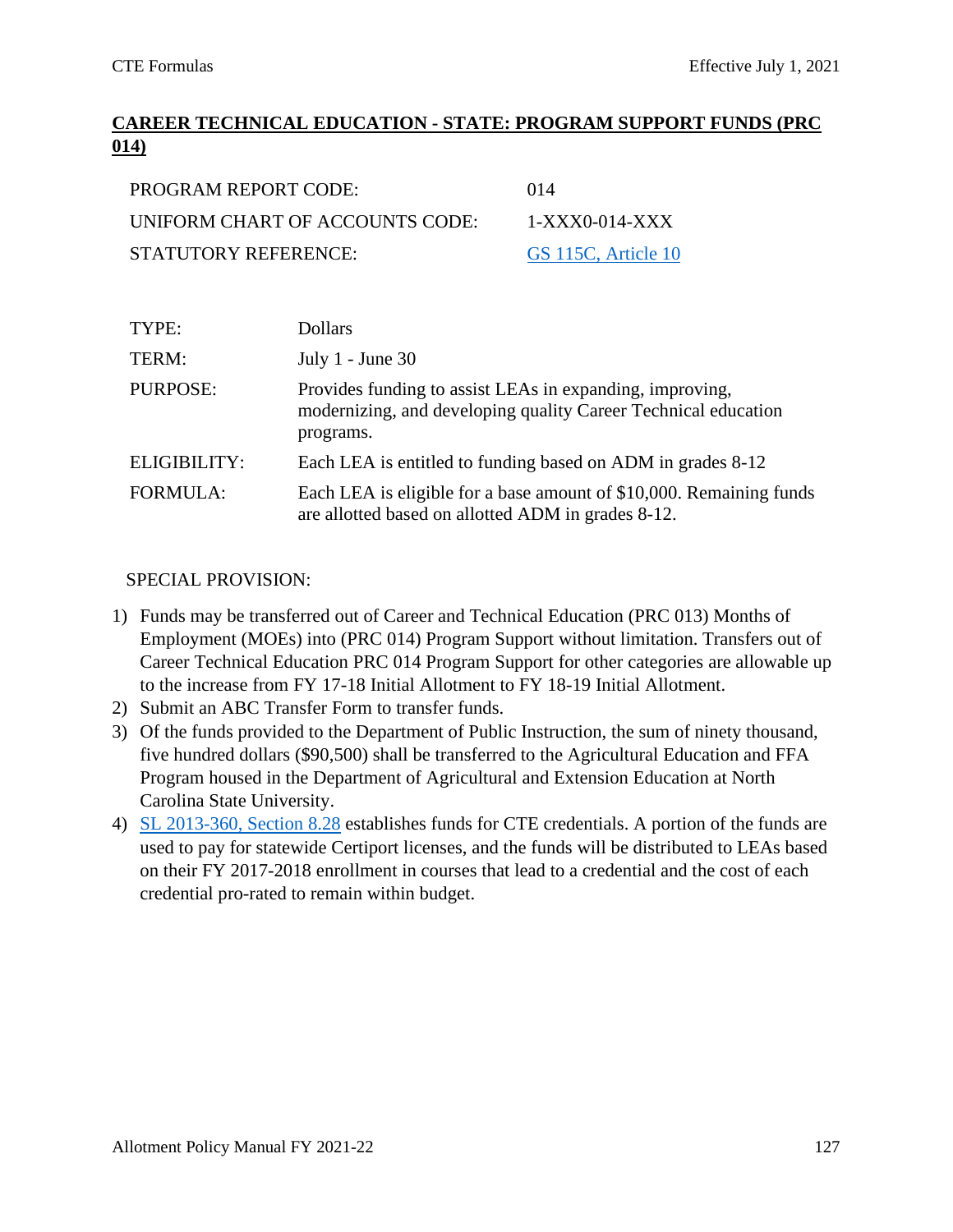# **CTE GRADE EXPANSION PROGRAM (PRC 064)**

| PROGRAM REPORT CODE:            | (64)                |
|---------------------------------|---------------------|
| UNIFORM CHART OF ACCOUNTS CODE: | $1-XXXX-064-XXX$    |
| <b>STATUTORY REFERENCE:</b>     | GS 115C, Article 6C |
|                                 | GS 115C, Article 10 |

| TYPE:               | <b>Dollars</b>                                                                                                                                                                                                                                                                                                                                                                                                                                                                                                                                                                                                                             |
|---------------------|--------------------------------------------------------------------------------------------------------------------------------------------------------------------------------------------------------------------------------------------------------------------------------------------------------------------------------------------------------------------------------------------------------------------------------------------------------------------------------------------------------------------------------------------------------------------------------------------------------------------------------------------|
| TERM:               | July $1$ - June 30                                                                                                                                                                                                                                                                                                                                                                                                                                                                                                                                                                                                                         |
| <b>PURPOSE:</b>     | A program which provides funding to encourage student learning and<br>improvement. to expand career and technical education (CTE)<br>programs by prioritizing the inclusion of students in sixth and seventh<br>grade through grant awards provided to selected local school<br>administrative units for up to seven years and consistent with GS<br>115C-64.17 Grant funds shall be used only for employing additional<br>licensed personnel in career and technical education areas, career<br>development coordination areas, and support service areas necessary<br>for expanding the CTE program to sixth and seventh grade students. |
| <b>ELIGIBILITY:</b> | Each LEA is entitled to funding based on applications approved by<br>the Education and Workforce Innovation Commission, DPI, and State<br>Board of Education. Division of Career and Technical Education.<br>Application must be approved prior to the LEA receiving the<br>allotment.                                                                                                                                                                                                                                                                                                                                                     |
| <b>FORMULA:</b>     | Of the total funds available for the program, allocation to LEAs will<br>be based an established grant amount for each initiative that will be<br>determined by EWIC.                                                                                                                                                                                                                                                                                                                                                                                                                                                                      |

#### SPECIAL PROVISION:

Of the funds available for the Program in each fiscal year, the Commission shall first allocate funds to applicants who received grant funds for the prior fiscal year for up to seven years. After funds are allocated to prior fiscal year grant recipients, any remaining funds may be used by the Commission to select new grant recipients.